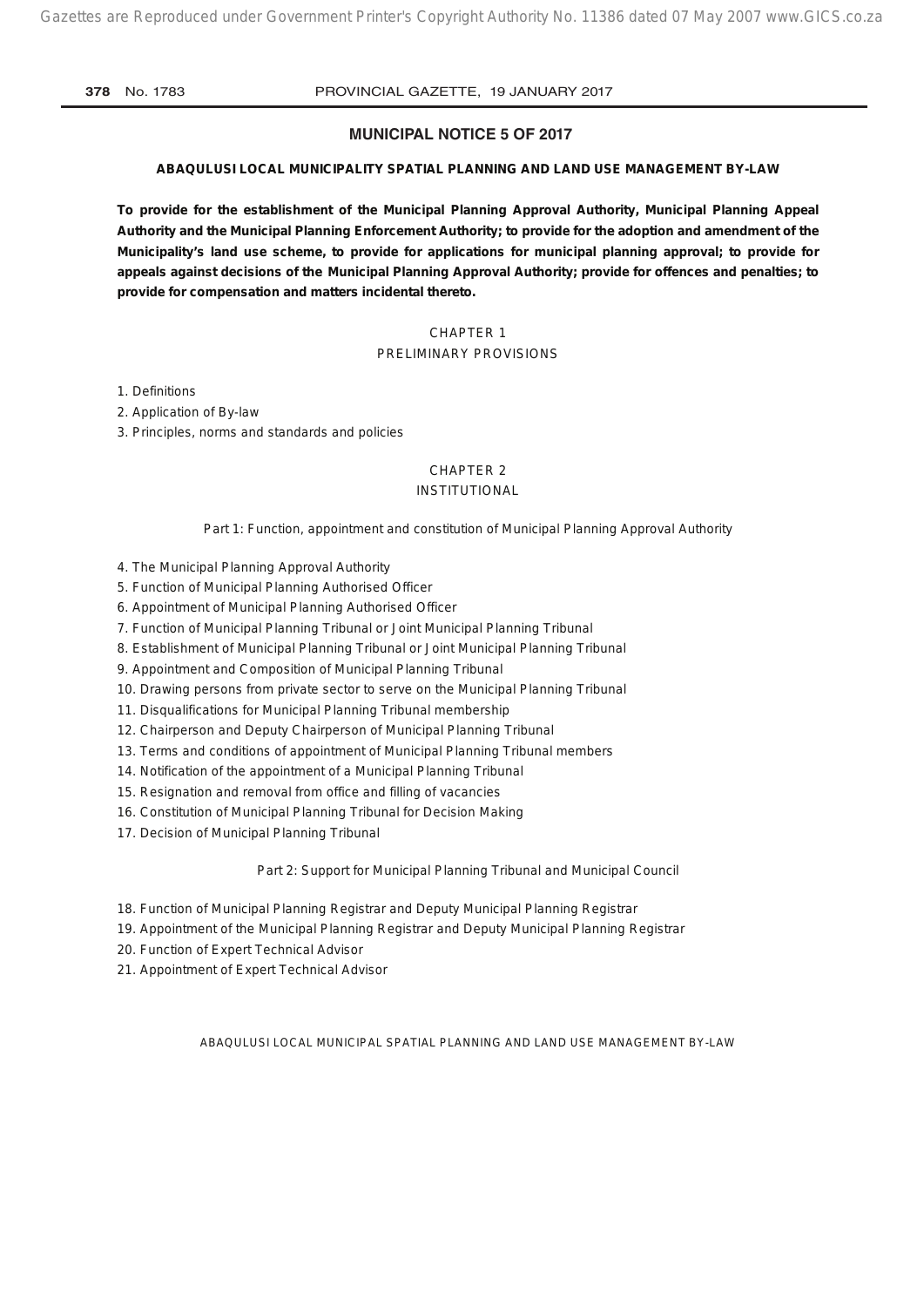#### *Part 3: Categorisation of applications for municipal planning approval*

22. Categorisation of applications for municipal planning approval

*Part 4: Function, appointment and constitution of Municipal Planning Appeal Authority*

- 23. The Municipal Planning Appeal Authority
- 24. Function of Municipal Planning Appeal Authority
- 25. Presiding Officer for Appeal Authority

*Part 5: Support for Municipal Planning Appeal Authority*

26. Function of Municipal Planning Appeal Authority Registrar and Deputy Municipal Planning Appeal Authority Registrar

27. Appointment of Municipal Planning Appeal Authority Registrar and Deputy Municipal Planning Appeal Authority Registrar

- 28. Function of Expert Technical Advisor
- 29. Appointment of Expert Technical Advisor

#### *Part 6: Function and appointment of the Municipal Planning Enforcement Authority*

- 30. Function of Municipal Planning Enforcement Officer
- 31. Appointment of Municipal Planning Enforcement Officer

#### *Part 7: Independence, conflict of interest, liability and indemnity*

- 32. Independence of Municipal Planning Approval Authority and Municipal Planning Appeal Authority
- 33. Declaration of Interest
- 34. Holding more than one office simultaneously
- 35. Recusal
- 36. Conflict of interest of Municipal Planning Enforcement Officer
- 37. Liability of Municipal Planning Approval Authority, Municipal Planning Appeal Authority and their support staff
- 38. Legal indemnification

#### CHAPTER 3

#### LAND USE SCHEME

39. Purpose of land use scheme

- 40. Contents of land use scheme
- 41. Legal effect of land use scheme
- 42. Existing land use scheme
- 43. Adoption of land use scheme

44. Inclusion of land that is occupied in an unstructured manner by a traditional community or indigent households in the land use scheme

45. Review of land use scheme

#### CHAPTER 4

#### MUNICIPAL PLANNING APPROVAL

46. Activities for which an application for municipal planning approval is required

47. Activities for which an application for municipal planning approval is not required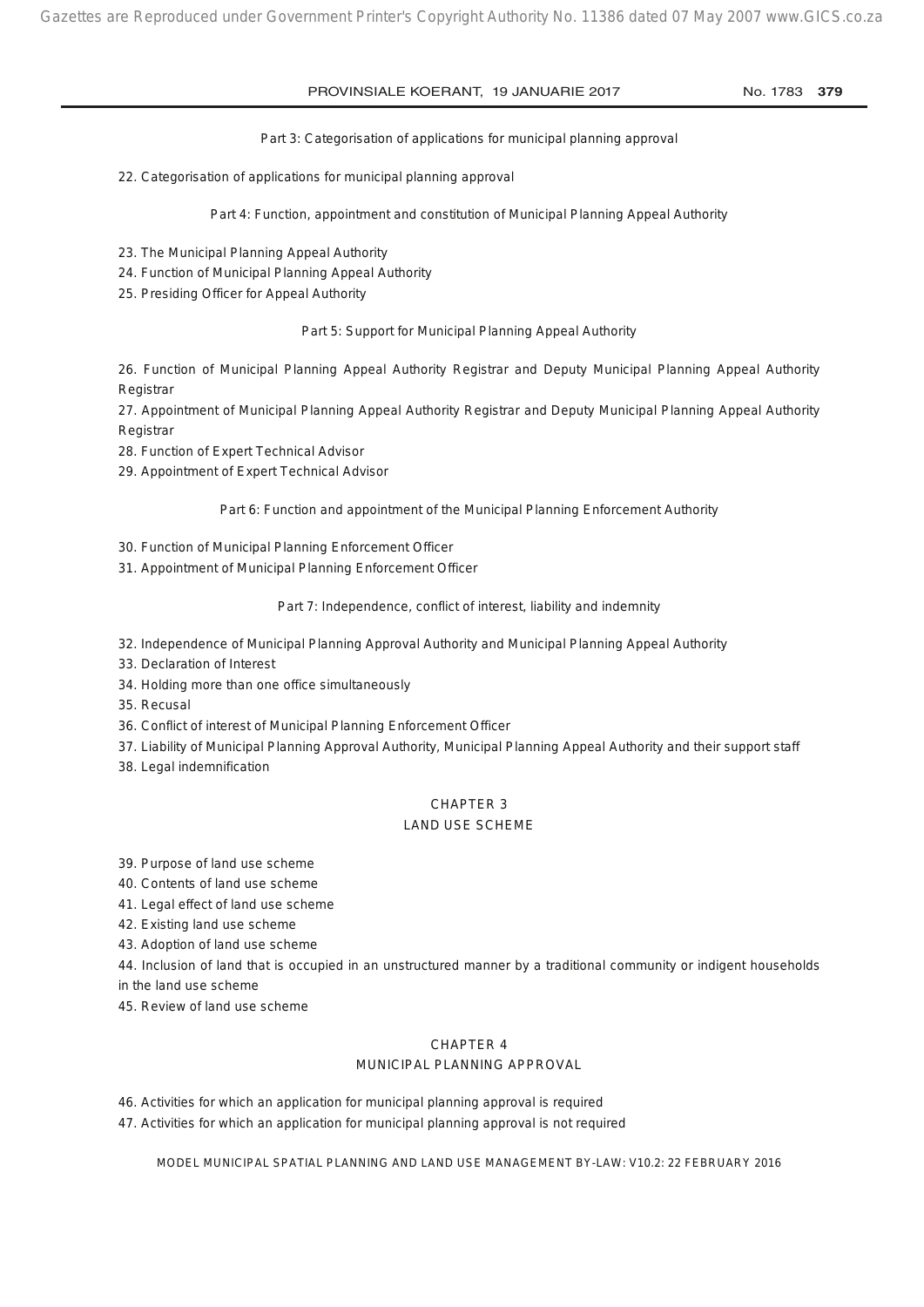48. Restrictive conditions of title and servitudes that may be removed, amended or suspended in terms of this Bylaw

49. Conditions of title and servitudes that may not be removed, amended or suspended in terms of this By-law

50. Relationship between municipal planning approval and the Municipality's Integrated Development Plan

51. Relationship between land use scheme and other municipal planning approvals

52. Relationship between municipal planning approval and other approvals

53. Procedure for municipal planning approval

54. Municipal Planning Approval Authority's decision

55. Record of Decision

56. Persons who must be informed of a Municipal Planning Approval Authority's decision

57. Appeal against Municipal Planning Approval Authority's decision

58. Effective date of Municipal Planning Approval Authority's decision on application

59. Prohibition on making a substantially similar application, if an application was refused

60. Certification of compliance with conditions of approval

61. Transfer of roads, parks and other open spaces

62. Disclosure that land is not registrable before compliance with conditions

63. Vesting of ownership of land after permanent closure of municipal road or public place

64. Lodging of plans and documents with Surveyor-General for the subdivision of land, consolidation of land or the permanent closure of a municipal road or public place

65. Diagram and general plan for the subdivision of land or consolidation of land

66. Registration of ownership for subdivision of land, consolidated of land or opening of township register

67. Lodging of deeds, plans and documents with Registrar of Deeds for permanent closure of municipal road or public place

68. Lodging of deeds, plans and documents with Registrar of Deeds pursuant to an application for the removal, amendment, or suspension of a restrictive condition of title or servitude and certificate of compliance with certain conditions of approval

69. Application for an amendment to a Municipal Planning Approval Authority's Record of Decision to correct an error in the wording of the decision, correct a spelling error, update a property description, or update a reference to a law, person, institution, place name or street name

70. Application for a non-material amendment to a decision on an application or cancellation of municipal planning approval

71. Cancellation or partial cancellation by Municipality of rights that have not been fully exercised

72. Process for the cancellation or partial cancellation of rights by Municipality that have not been fully exercised

#### CHAPTER 5

#### MUNICIPAL PLANNING PROPOSAL BY A MUNICIPALITY

73. Municipal Planning proposal by a Municipality

74. Process for municipal planning approval for a proposal by a Municipality

#### CHAPTER 6 APPEALS

75. Appeal processes

76. Condonation

77. Decision of Municipal Planning Appeal Authority

78. Reasons for decision of Municipal Planning Appeal Authority

79. Notification of outcome of appeal

80. Legal effect of decision of Municipal Planning Appeal Authority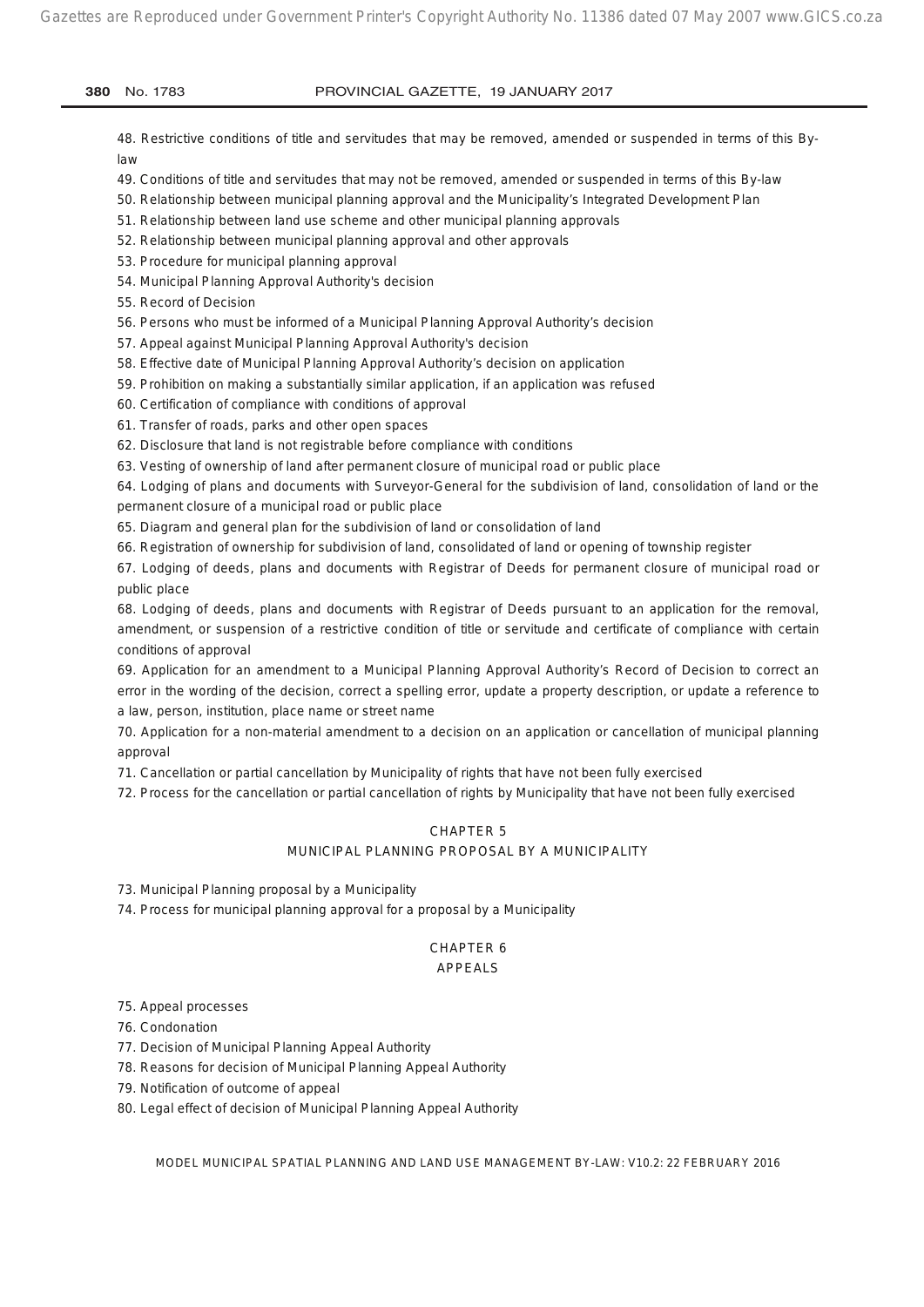81. Relationship between appeals in terms of this By-law and appeals in terms of section 62 of the Municipal Systems Act

82. Proceedings before Municipal Planning Appeal Authority open to public

83. Costs

84. Offences in connection with proceedings before Municipal Planning Appeal Authority

85. Municipal Planning Appeal Authority Registrar must keep records relating to appeals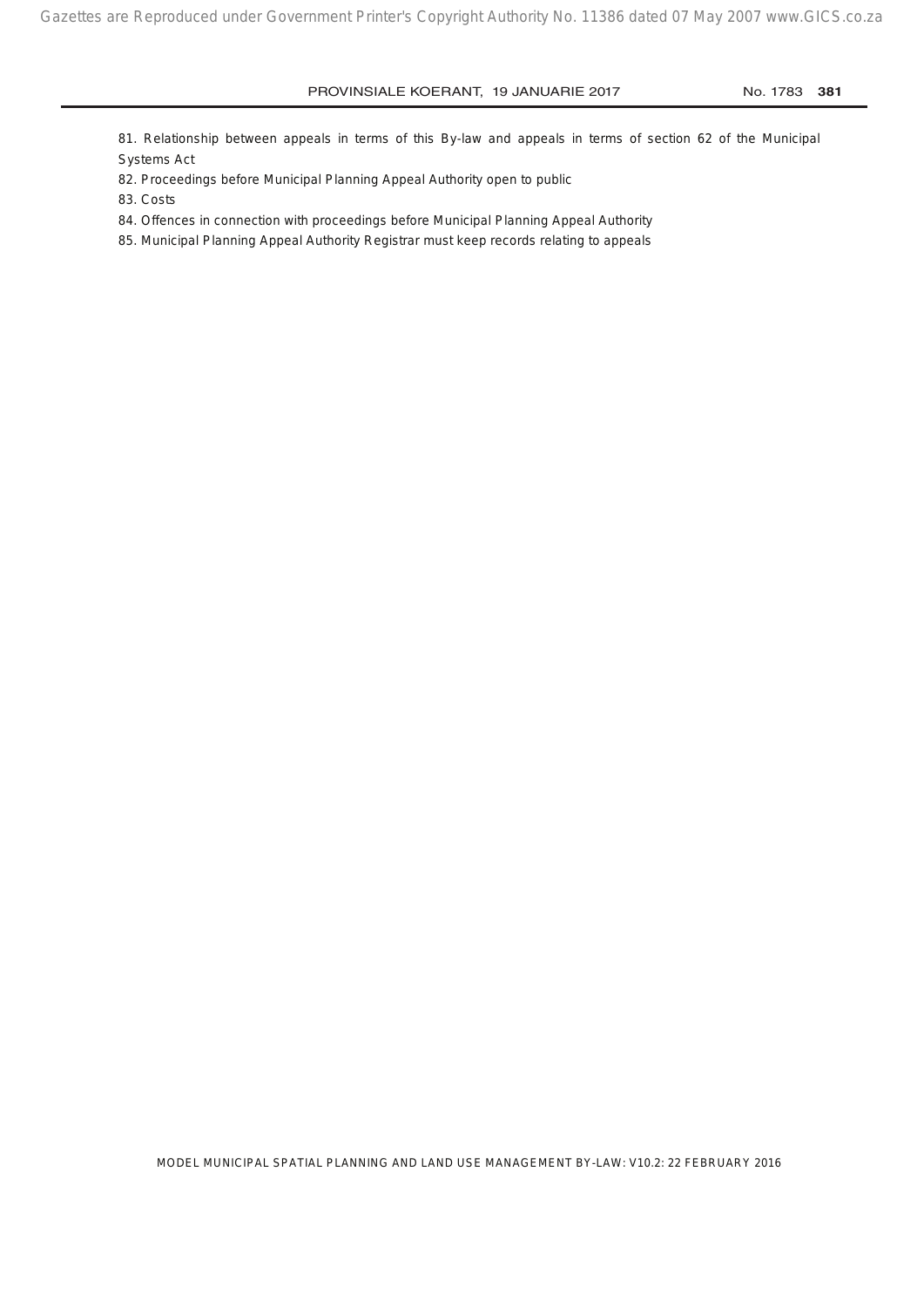Gazettes are Reproduced under Government Printer's Copyright Authority No. 11386 dated 07 May 2007 www.GICS.co.za

#### **382** No. 1783 PROVINCIAL GAZETTE, 19 JANUARY 2017

#### CHAPTER 7 ENFORCEMENT

*Part 1: Offences, penalties and disconnection of services*

86. Offences and penalties in relation to municipal planning approval

87. Additional penalties

88. Reduction or disconnection of engineering services to prevent the continuation of activity that constitutes an offence

#### *Part 2: Prosecution*

89. Lodging of complaint

90. Powers of Municipal Planning Enforcement Officer

91. Warrant of entry for enforcement purposes

92. Observance of confidentiality pertaining to entry for enforcement purposes

93. Presumption that member of the managing body of a corporate body or partner in a partnership committed activity that constitutes an offence

94. Failure by land owner's association, body corporate or share block company to execute obligation in terms of condition of approval

95. Relief by court

96. Relationship between remedies provided for in this By-law and other statutory and common law remedies

97. Display of notice on land that activity is unlawful

98. Persons who may approach High Court for enforcement of rights granted by Act, a land use scheme adopted in terms of this By-law or municipal planning approval in terms of this By-law

#### *Part 3: Subsequent application for municipal planning approval*

99. Subsequent application for municipal planning approval

#### *Part 4: Misconduct by official approving the use of land or erection buildings or contrary to the Act, a land use scheme or a restrictive condition of title or servitude registered against land*

100. Misconduct by official employed by organ of state who approves the erection of buildings or use of land without prior approval in terms of the Act

101. Offence by owner for failure to lodge diagrams, plans and documents with the Surveyor-General after cancellation or partial cancellation of municipal planning approval for subdivision or consolidation of land or township establishment

102. Offence by owner for failure to lodge deeds, plans and documents with Registrar of Deeds after cancellation or partial cancellation of municipal planning approval for subdivision or consolidation of land or township establishment

#### CHAPTER 8

#### **COMPENSATION**

103. Compensation arising from a proposal by a Municipality to zone a privately-owned land for a purpose which makes it impossible to develop any part thereof

104. Compensation arising from removal, amendment or suspension of a condition of title

105. Compensation arising from permanent closure of municipal road or public place by Municipality

106. Amount of compensation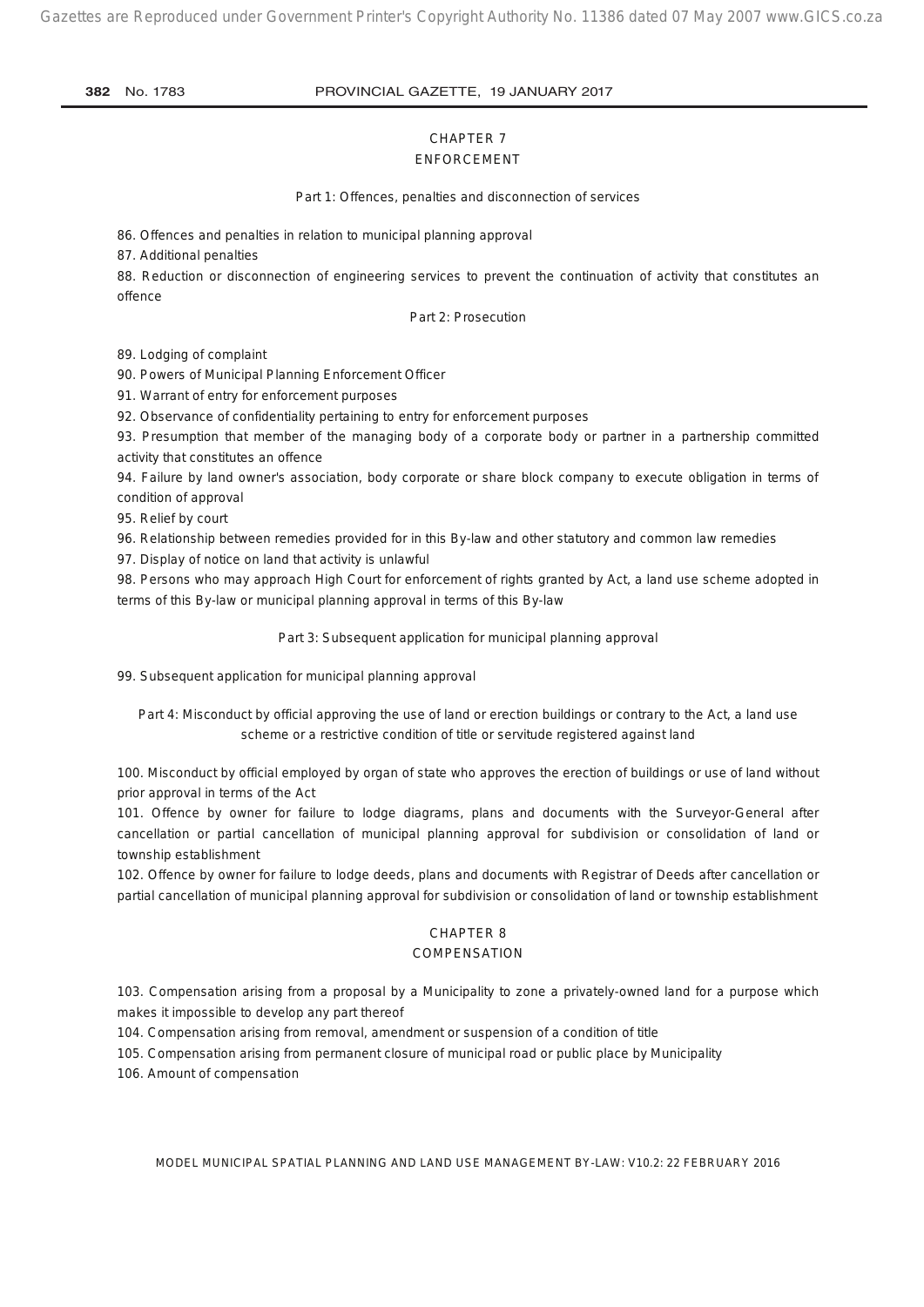#### CHAPTER 9

#### SERVICE OF DOCUMENTS

107. Service of documents

108. Service of documents on Municipal Planning Registrar

109. Service of documents on Municipal Planning Appeal Authority Registrar

110. Date of service of document

#### CHAPTER 10

#### DELEGATIONS AND AGENCY AGREEMENTS

111. Agency agreement between municipalities for performance of functions in terms of Act

112. Agency agreement with traditional council

113. Delegations by Municipality

#### CHAPTER 11

#### KEEPING OF RECORDS AND ACCESS TO INFORMATION

114. Record of a land use scheme

115. Record of applications for municipal planning approval

116. Notice of approval of sectional title plan, diagram and general plan

117. Notice of allocation of land in terms of the customary law

118. Access to information held by Municipal Planning Registrar

119. Access to information held by Municipal Planning Appeal Authority Registrar

120. Access to information held by Municipal Manager

#### CHAPTER 12

#### GENERAL PROVISIONS

121. Declaration of land as land for the settlement in an unstructured manner by a traditional community or indigent households

122. Calculation of number of days

123. Effect of change of ownership of land to which an application for municipal planning approval relates

124. Ceding of rights associated with a person who commented on an application for municipal planning approval to new land owner

125. Application for leave to intervene in application for municipal planning approval or appeal

126. Transitional arrangements and savings

127. Short title

#### SCHEDULE 1

#### MATTERS THAT MUST BE ADDRESSED IN AN AGREEMENT TO ESTABLISH A JOINT MUNICIPAL PLANNING TRIBUNAL

1. Matters that must be addressed in an agreement to establish a Joint Municipal Planning Tribunal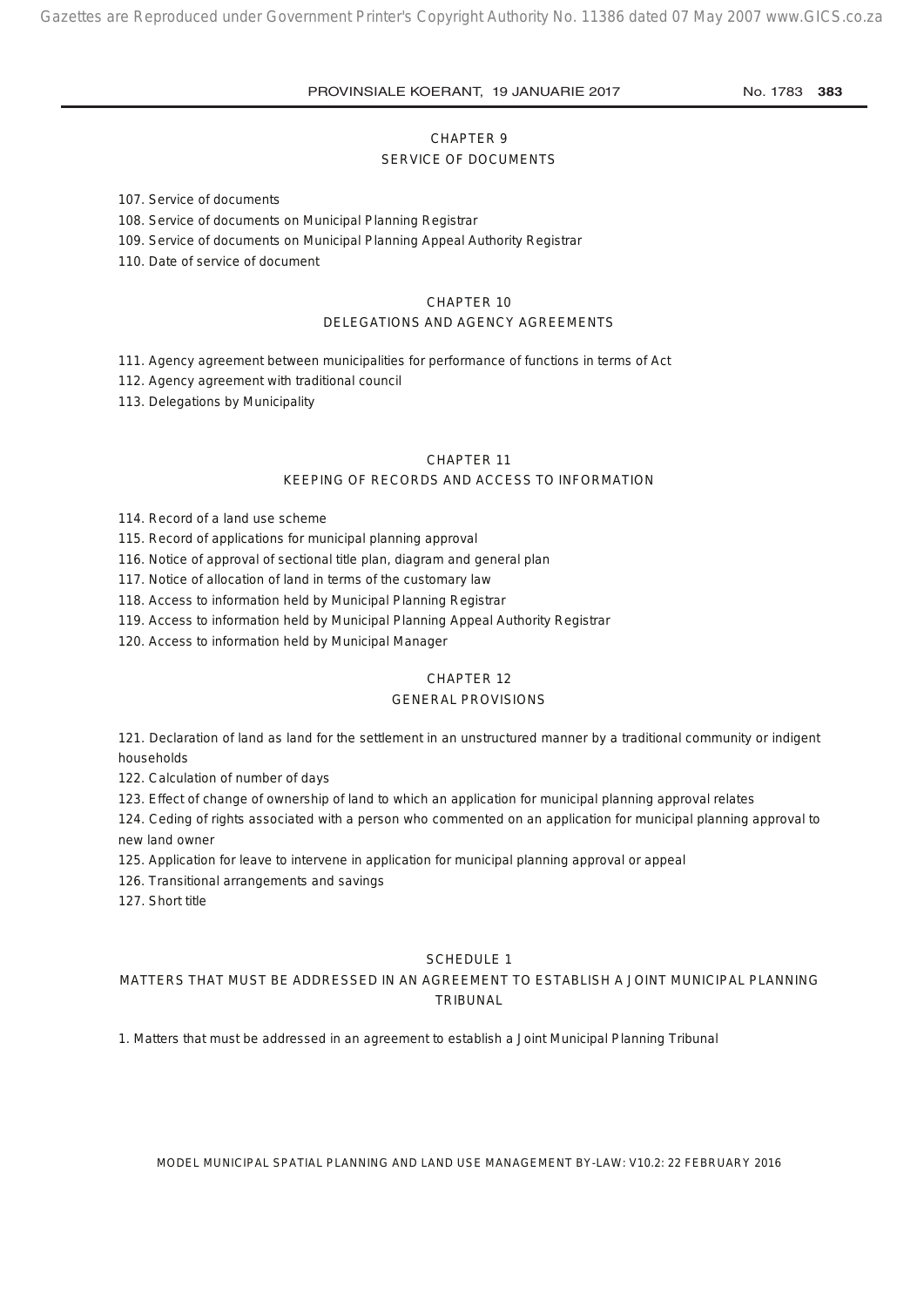# **CONTINUES ON PAGE 386 - PART 4**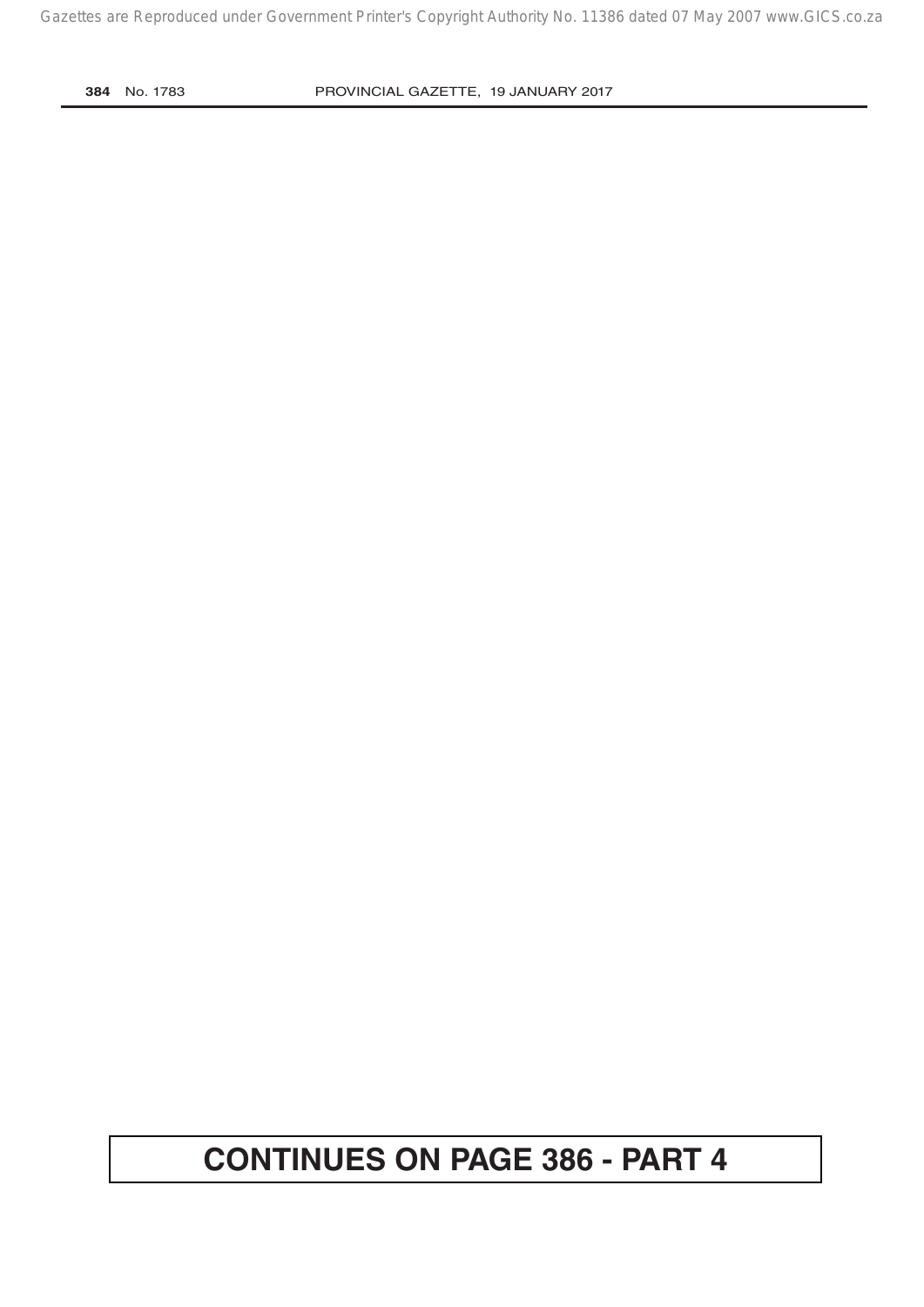KWAZULU-NATAL PROVINCE KWAZULU-NATAL PROVINSIE ISIFUNDAZWE SAKwAZULU-NATALI

## **Provincial Gazette • Provinsiale Koeranf • Igazefhi Yesifundazwe**

(Registered at the post office as a newspaper) • (As 'n nuusblad by die poskantoor geregistreer) (Irejistiwee njengephephandaba eposihhovisi)



Vol. 11

19 JANUARY 2017 19 JANUARIE 2017 19 KUMASINGANA 2017 No. 1783

**( PART 4 OF 7 )**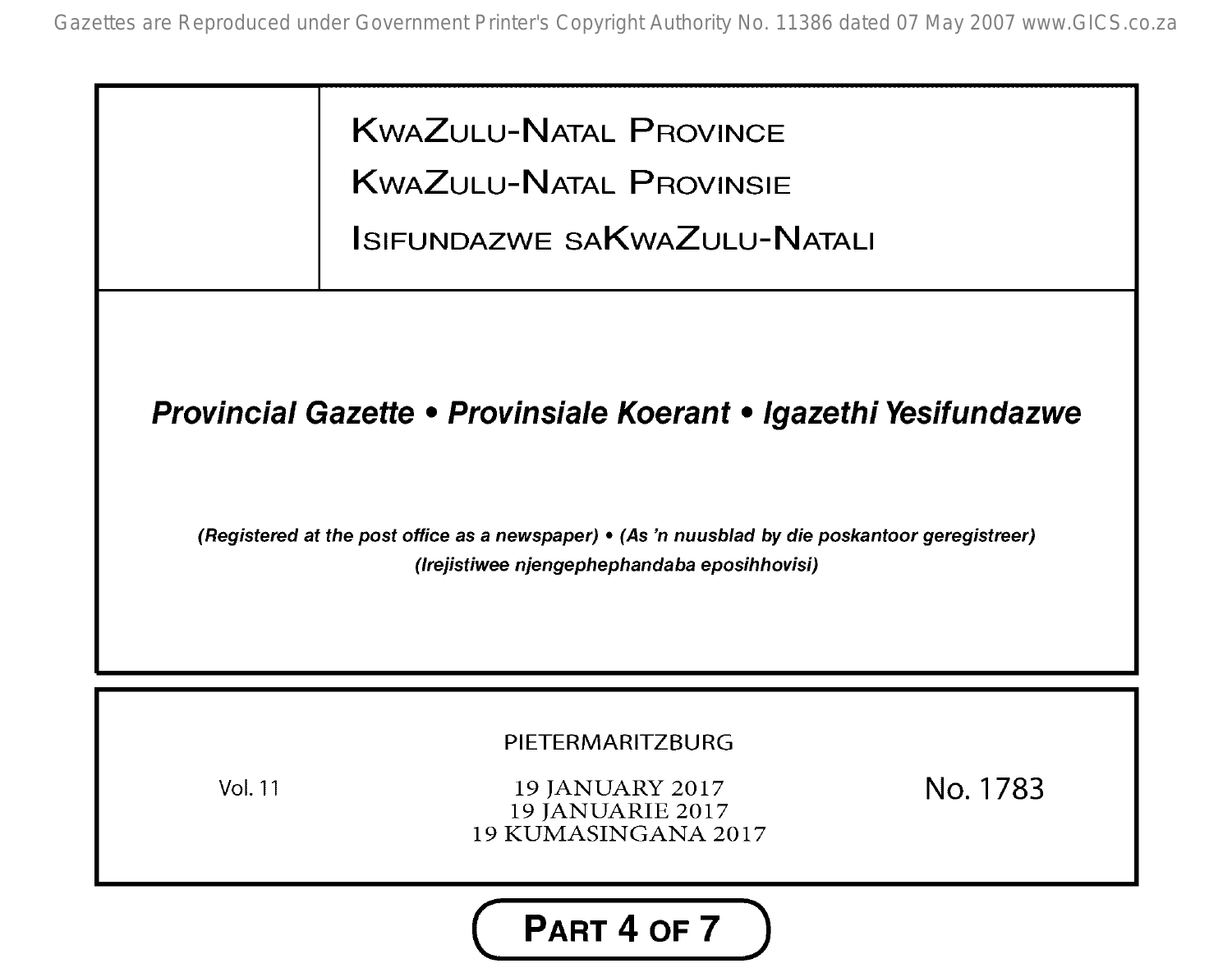#### SCHEDULE 2

CATEGORISATION OF APPLICATIONS FOR DECISION BY THE MUNICIPAL PLANNING APPROVAL AUTHORITY

1. Applications for municipal planning approval that may be decided by a Municipal Planning Authorised Officer

2. Applications for municipal planning approval that must be decided by the Chairperson of a Municipal Planning Tribunal or a tribunal member designated by the Chairperson

3. Applications for municipal planning approval that must be decided by the Municipal Planning Tribunal

4. Applications for municipal planning approval that must be decided by the Municipal Council

#### SCHEDULE 3

#### ACTIVITIES IN AREAS SITUATED OUTSIDE THE AREA OF A LAND USE SCHEME THAT REQUIRE MUNICIPAL PLANNING APPROVAL

1. Activities that require municipal planning approval outside the area of a land use scheme

2. Land use definitions

#### SCHEDULE 4

#### APPLICATION PROCESSES: ALL APPLICATIONS, EXCEPT AN APPLICATION FOR A DWELLING ON LAND DEMARCATED FOR THE SETTLEMENT IN AN UNSTRUCTURED MANNER BY A TRADITIONAL COMMUNITY OR INDIGENT HOUSEHOLDS (SCHEDULE 7)

1. Persons who may make an application

2. Applications that must be prepared by a person with a qualification and experience in land use planning or law

3. Pre-application procedure

4. Failure by an organ of state to comment on an application for municipal planning approval

5. Lodging of application

6. Records of receipt of application, request for additional information and confirmation that application is complete

7. Provision of additional information

8. Confirmation of lodging of complete application, if additional information was required

9. Referral of application affecting the national interest to the Minister of Rural Development and Land Reform

10. Monitoring of application by the responsible Member of the Executive Council

11. Public notice of application

12. Applicant's right to respond

13. Referral of application to Municipal Planning Approval Authority

14. Site inspection

15. Public hearing

16. Registered planner's report on an application

17. Time in which a Municipal Planning Authorised Officer or a Municipal Planning Tribunal must decide an application

18. Municipal Planning Tribunal's recommendation on an application that must be decided by the Municipal Council

19. Referral of application that must be decided by the Municipal Council to the council

20. Time in which a Municipal Council must decide an application

#### SCHEDULE 5

#### PUBLIC NOTICE

1. Methods of public notice

2. Contents of public notice

3. Joint public notice for an application for municipal planning approval and an application for environmental authorisation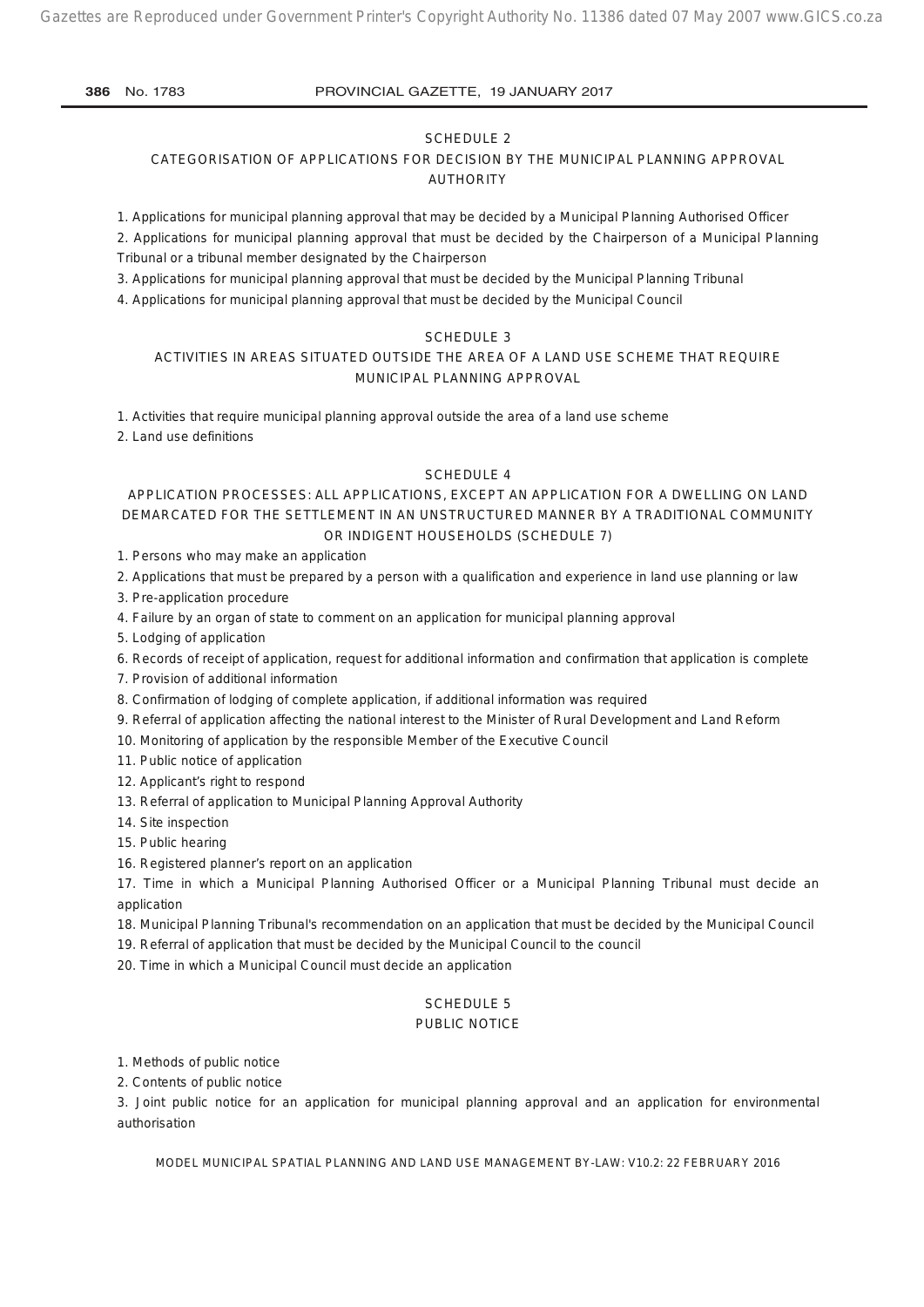4. Joint public notice for an application for municipal planning approval and an application for a mining right

#### SCHEDULE 6

PROCEDURE FOR AMENDING AN APPLICATION OR DECISION FOR MUNICIPAL PLANNING APPROVAL AND CANCELLATION OF MUNICIPAL PLANNING APPROVAL

1. Application for an amendment to an application for municipal planning prior to notice of decision on the main application

2. Application for an amendment to a Municipal Planning Approval Authority's Record of Decision to correct an error or update a reference.

3. Application for a non-material amendment to a decision on an application or cancellation of municipal planning approval

4. Matters that a Municipal Planning Approval Authority must consider when deciding if an application qualifies as an application for a non-material amendment to a decision

#### SCHEDULE 7

APPLICATION PROCESS FOR A DWELLING ON LAND DEMARCATED FOR THE SETTLEMENT IN AN UNSTRUCTURED MANNER BY A TRADITIONAL COMMUNITY OR INDIGENT HOUSEHOLDS

1. Persons who may make an application

2. Lodging of application

3. Confirming availability of the site

4. Granting of municipal planning approval

5. Transfer of municipal planning approval

#### SCHEDULE 8

MATTERS THAT A MUNICIPAL PLANNING APPROVAL AUTHORITY MUST CONSIDER WHEN IT DECIDES OR MAKES A RECOMMENDATION ON AN APPLICATION FOR MUNICIPAL PLANNING APPROVAL

1. Matters that a Municipal Planning Approval Authority must consider when it decides or makes a recommendation on an application for municipal planning approval

#### SCHEDULE 9

#### INFORMATION THAT MUST BE INCLUDED IN RECORD OF DECISION

1. Information that must be included in a Record of Decision on an application for municipal planning approval

#### SCHEDULE 10 APPEAL PROCESS

*Part 1: Lodging of memorandum of appeal, lodging of responding memorandum, summonsing of person to lodge document and collation of documents*

1. Lodging of memorandum of appeal

2. Lodging of responding memorandum

3. Parties to an appeal hearing

4. Withdrawal of appeal or opposition to appeal

5. Powers of Municipal Planning Appeal Authority with regard to witness

6. Issuing and service of subpoena to secure attendance of witness

7. Powers of Municipal Planning Appeal Authority with regard to document required to decide appeal

8. Issuing and service of subpoena to obtain document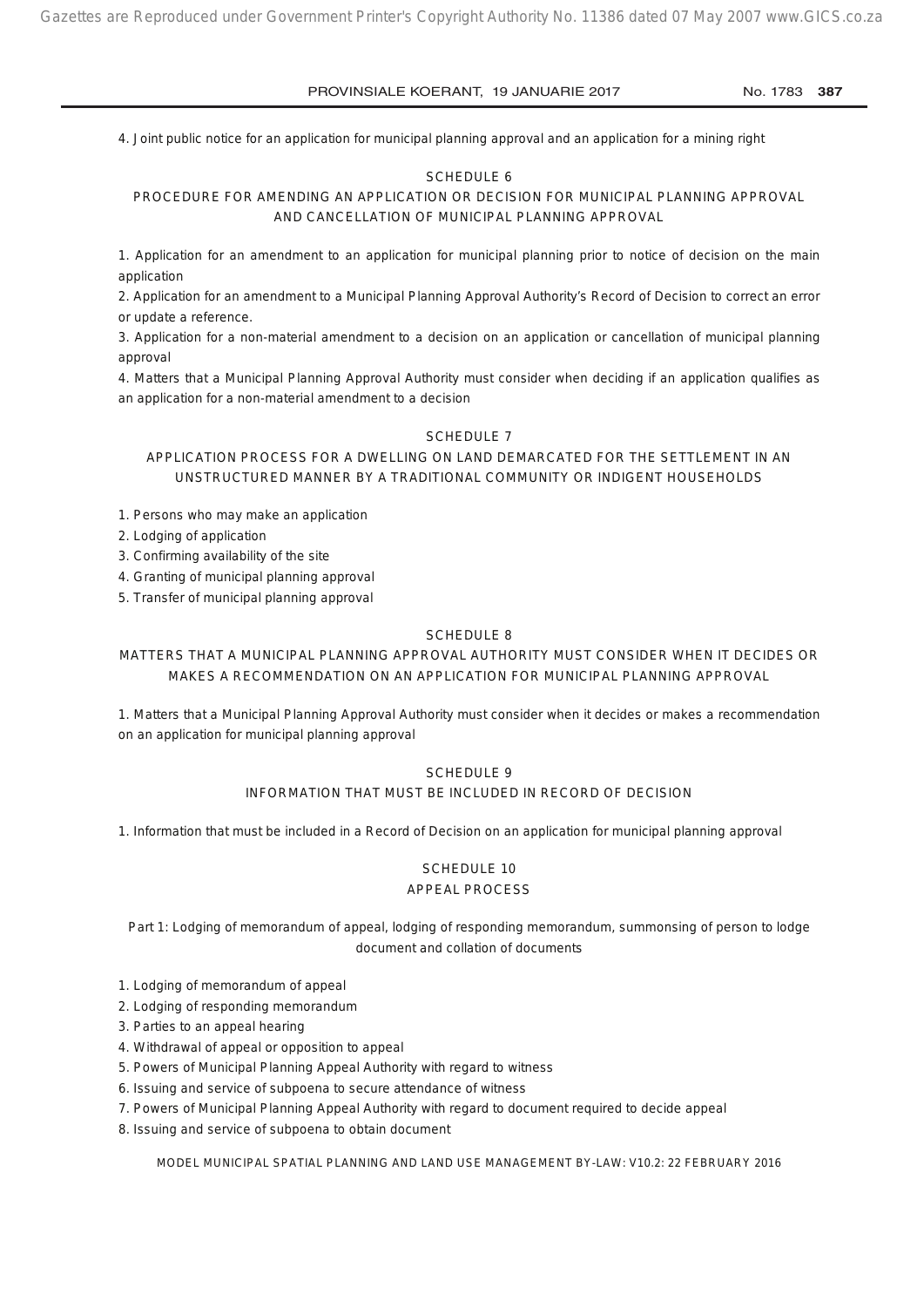9. Collation of documents required to decide appeal

*Part 2: Setting down of appeal for hearing, site inspection and hearing of appeal*

- 10. Setting down of appeal for hearing
- 11. Rescinding of an appeal due to undue delay by appellant
- 12. Postponement of site inspection or hearing
- 13. Site inspection
- 14. Hearing
- 15. Hearing of appeal in absence of parties
- 16. Circumstances in which hearing may be dispensed with

#### SCHEDULE 11

#### APPLICATION FOR LATE LODGING OF MEMORANDUM OF APPEAL

1. Application for late lodging of memorandum of appeal

- 2. Opposition by an applicant to late lodging of a memorandum of appeal
- 3. Matters relevant in determining merits of late lodging of a memorandum of appeal
- 4. Decision on application for late lodging of a memorandum of appeal
- 5. Notice of decision on application for late lodging of a memorandum of appeal

#### SCHEDULE 12

### URGENT APPLICATION TO THE MUNICIPAL PLANNING APPEAL AUTHORITY TO CONFIRM THAT AN APPEAL IS INVALID OR FOR THE PARTIAL COMMENCEMENT OF A DECISION APPROVING AN APPLICATION FOR MUNICIPAL PLANNING APPROVAL

1. Urgent application to the Municipal Planning Appeal Authority to confirm that an appeal is invalid or for the partial commencement of a decision approving an application for municipal planning approval

2. Opposition to an urgent application

3. Matters relevant in determining merits of an urgent application to confirm that an appeal is invalid

- 4. Matters relevant in determining merits of an urgent application for the partial commencement of a decision approving an application for municipal planning approval
- 5. Decision on urgent application

6. Notice of decision on urgent application

#### SCHEDULE 13 TRANSITIONAL MEASURES

#### *Part 1: Town Planning Ordinance*

1. Application for special consent approved in terms of the Town Planning Ordinance

2. Pending application for special consent in terms of the Town Planning Ordinance

#### *Part 2: Local Authorities Ordinance*

3. Application for permanent closure of a municipal road approved in terms of the Local Authorities Ordinance

4. Application for permanent closure of a public place approved in terms of the Local Authorities Ordinance

5. Pending application for permanent closure of a municipal road in terms of the Local Authorities Ordinance

6. Pending application for permanent closure of a public place in terms of the Local Authorities Ordinance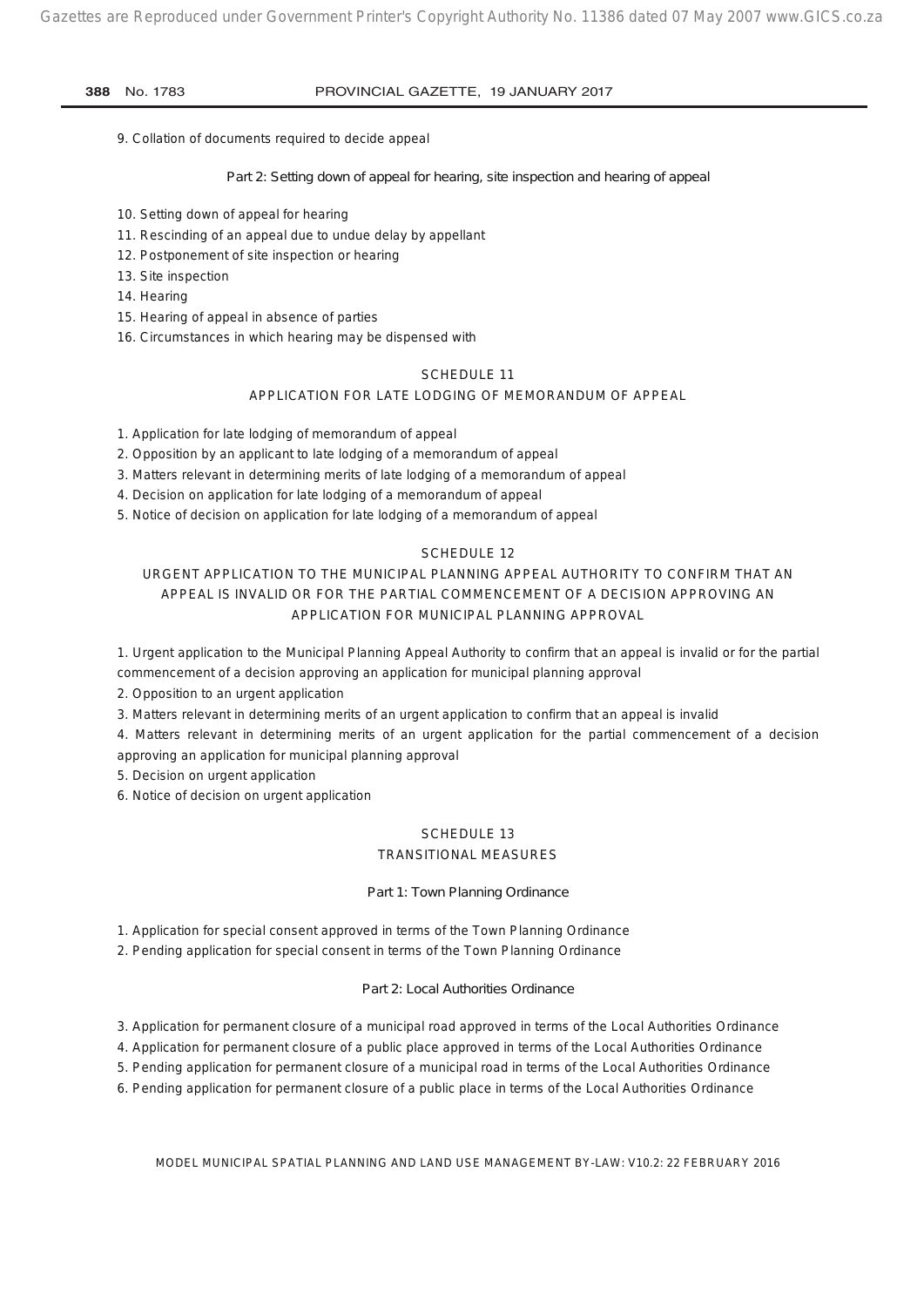#### *Part 3: Less Formal Township Establishment Act*

7. Less formal settlement or township approved in terms of the Less Formal Township Establishment Act

*Part 4: Development Facilitation Act*

8. Development approved in terms of the Development Facilitation Act

9. Functions of designated officer may be performed by Municipality

10. Power reserved by Development Tribunal or Development Appeal Tribunal in a decision on an application in terms of the Development Facilitation Act

#### *Part 5: KwaZulu-Natal Planning and Development Act*

11. Application approved in terms of KwaZulu-Natal Planning and Development Act

12. Application in terms of a repealed planning law that must regarded as an application approved in terms of KwaZulu-Natal Planning and Development Act

13. Pending application in terms of KwaZulu-Natal Planning and Development Act

14. Validation of decision made in terms of KwaZulu-Natal Planning and Development Act after 30 June 2015 but before the commencement of this By-law

#### CHAPTER 1 PRELIMINARY PROVISIONS

#### **Definitions**

**1.** In this By-law, unless the context clearly gives it another meaning –

"**adjacent land**" means all land that borders a property and all land that would have bordered a property, if they were not separated by a river, road, railway line, power transmission line, pipeline, or a similar feature;

"**appellant**" means a person who has lodged an appeal in terms of section 57(2);

"**approval**" in relation to an application for Municipal Planning Approval means approval in terms of section 54(3)(a) of this By-law and includes the conditions of approval;

"**Architectural Profession Act**" means the Architectural Profession Act, 2000 (Act No. 44 of 2000);

"**attorneys or advocates**" means a person admitted to practice as an attorney in terms of the Attorneys Act, 1979 (Act No 53 of 1979) or as an advocate in terms of the Advocates Act 1964 (Act No. 74 of 1964);

"**building line**" means a rear space, side space or street front space;

"**Deeds Registries Act**" means the Deeds Registries Act, 1937 (Act No. 47 of 1937);

"**Deeds Registry**" means a deeds registry established in terms of section 1(1)(a) of the Deeds Registries Act, 1937 (Act No 47 of 1937);

"**Development Facilitation Act**" means the Development Facilitation Act, 1995 (Act No. 67 of 1995);

"**District Municipality**" means the Zululand District Municipality;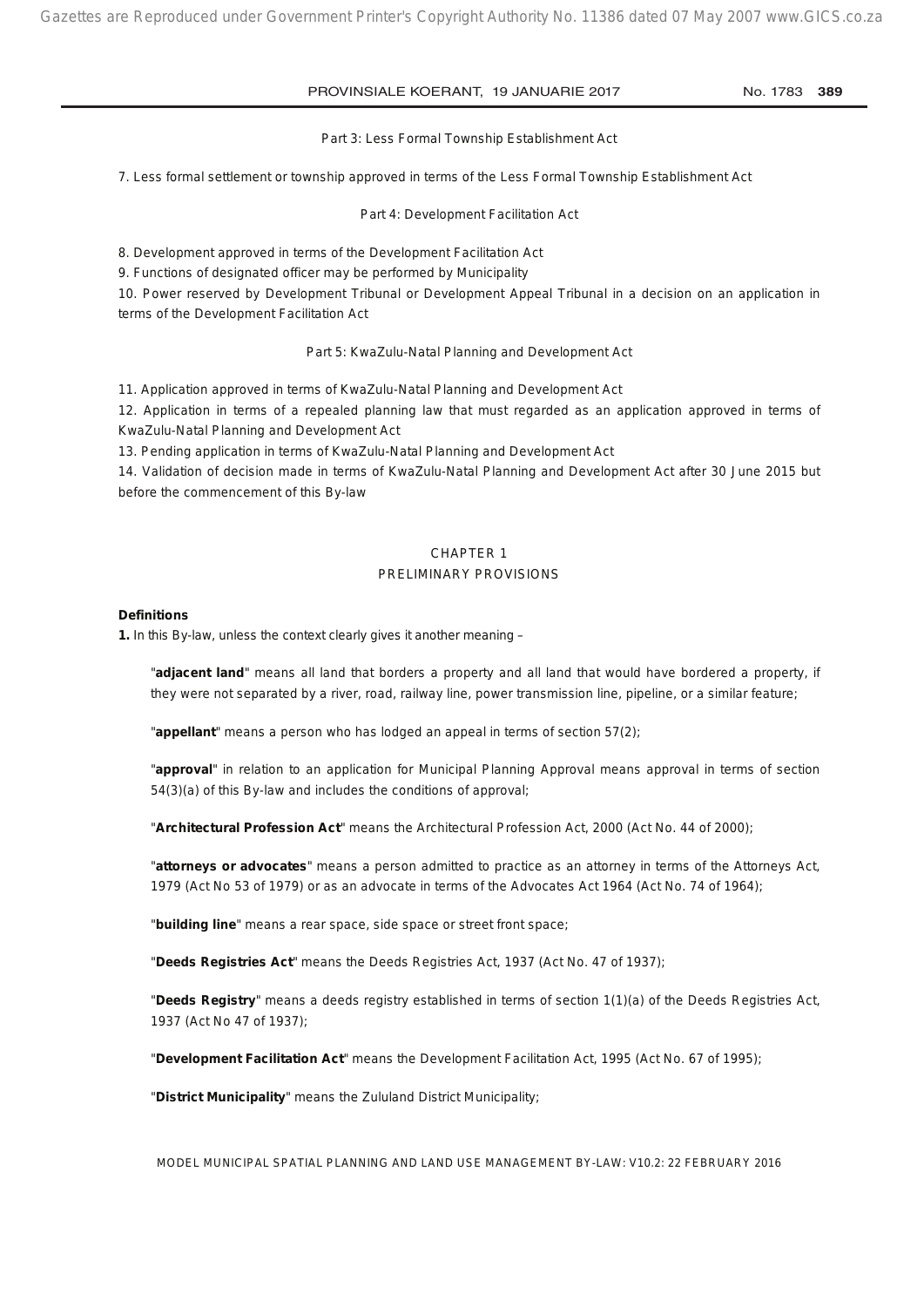#### "**engineering services**" means infrastructure for –

- (a) roads;
- (b) stormwater drainage;
- (c) water;
- (d) electricity;
- (e) telecommunication;
- (f) sewerage disposal;
- (g) waste water disposal; and
- (h) solid waste disposal;

"**Executive Authority**" means the executive committee or executive mayor of the Municipality or, if the Municipality does not have an executive committee or executive mayor, a committee of councillors appointed by the Municipal Council;

"**Gazette**" means the KwaZulu-Natal Provincial Gazette;

"**Geomatics Professions Act**" Geomatics Professions Act, 2013, (Act No. 19 of 2013)

"**indemnify**" means an undertaking to pay any damages, claim or taxed costs awarded by a court or agreed to by the municipality in terms of a formal settlement process;

"**Integrated Development Plan**" means the Integrated Development Plan adopted by the Municipality in terms of section 25(1) of the Municipal Systems Act;

"**land**" means −

(a) any piece of land depicted on a diagram approved by the Surveyor General and registered in the Deeds Registry, including an erf, a sectional title unit, a lot, a plot, a stand, a farm and a portion or piece of land, and

(b) unsurveyed state land;

"**land owner's association**" means an organisation established by owners of a group of properties to collectively regulate their conduct and share the costs of maintaining and improving shared infrastructure and services, including a home owner's association;

"**Local Authorities Ordinance**" means the Local Authorities Ordinance, 1974 (Ordinance No. 25 of 1974);

"**lodge**" has the same meaning as "serve", except in relation to the lodging of plans and documents with the Surveyor-General or the lodging of deeds, plans and documents with the Registrar of Deeds;

"**Municipality**" means the AbaQulusi Local Municipality;

"**municipal area**" means the area of jurisdiction of the Municipality determined from time to time by the Municipal Demarcation Board established by section 2 of the Local Government: Municipal Demarcation Act, 1998 (Act No 27 of 1998);

"**Municipal Council**" means the Municipal Council of the Municipality established in terms of section 18 of the Municipal Structures Act;

"**Municipal Planning Appeal Authority**" means the Municipal Planning Appeal Authority contemplated in section 23;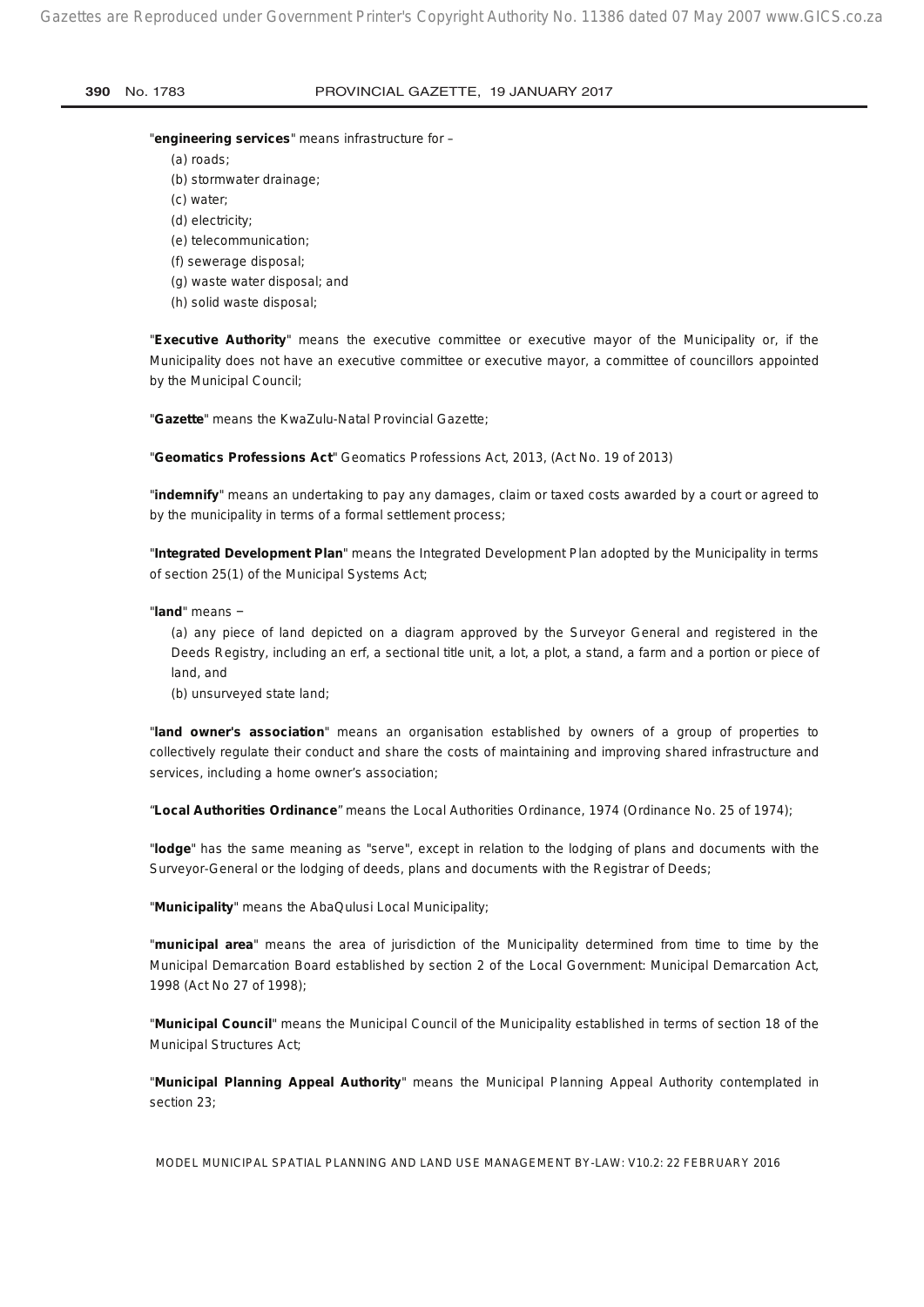"**Municipal Planning Approval Authority**" means the Municipal Planning Approval Authority contemplated in section 4;

"**Municipal Property Rates Act**" means the Local Government: Municipal Property Rates Act, 2004 (Act No. 6 of 2004);

"**Municipal Structures Act**" means the Local Government: Municipal Structures Act, 1998 (Act No 117 of 1998);

"**Municipal Systems Act**" means the Local Government: Municipal Systems Act, 2000, (Act No 32 of 2000);

"**notify**" has a corresponding meaning as "serve";

"**organ of state**" means an organ of state as defined in section 239 of the Constitution of the Republic of South Africa, 1996;

"**owner**" means −

- (a) the person in whose name land is registered in the deeds registry for KwaZulu-Natal;
- (b) the beneficial holder of a real right in land:
- (c) the person in whom land vests;

"**pending application**" means an application that has been made but for which the approval authority did not issue a record of decision or similar document before the commencement of this By-law;

"**person**" means a natural or juristic person and includes an organ of state;

"**Planning and Development Act**" means the KwaZulu-Natal Planning and Development Act, 2008, (Act No. 6 of 2008);

#### "**Presiding Officer**" means –

(a) a member of a Municipal Planning Tribunal designated to preside over the determination of an application for municipal planning approval contemplated in section 16(5); or

(b) the Presiding Officer of the Municipal Planning Appeal Authority contemplated in section 25;

"**Promotion of Access to Information Act**" means the Promotion of Access to Information Act, 2000 (Act No. 2 of 2000)

"**public service infrastructure**" means public service infrastructure as defined in section 1 of the Municipal Property Rates Act;

"**rear space**" means a space, along the inside of a boundary of a property that does not meet a street boundary, in which no buildings may be erected, the extent of which is determined by a parallel line which is a set distance from the boundary;

"**Record of Decision**" means a Record of Decision of an application for municipal planning approval as contemplated in section 55;

"**Registered Planner**" means a professional or technical planner registered in terms of the Planning Profession Act, 2002 (Act No 36 of 2002), unless the South African Municipal Council for Planners has reserved the work to be performed by a Registered Planner in terms of section 16(2) of that Act in which case a 'Registered Planner' means the category of registered persons for whom the work has been reserved;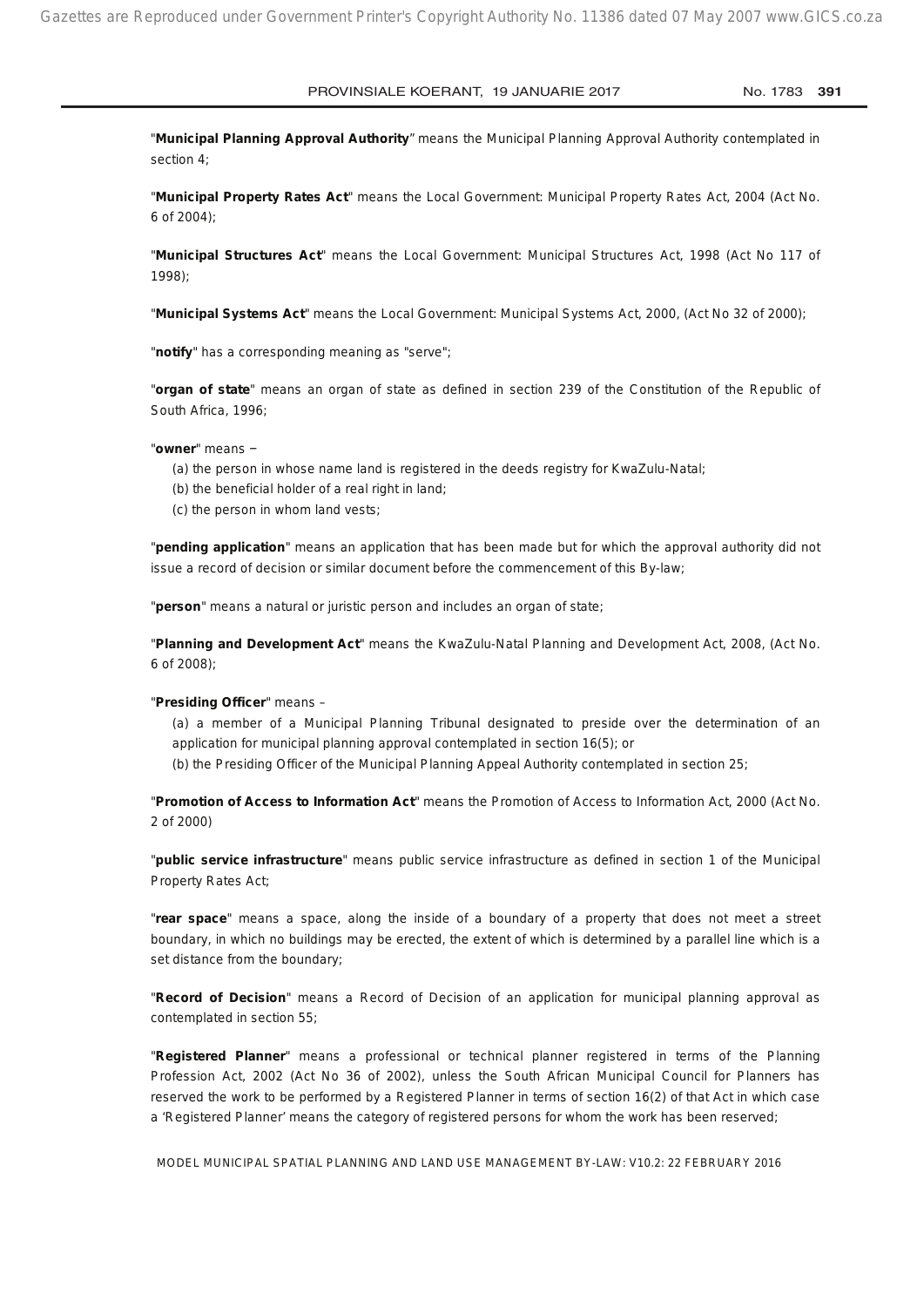"**Sectional Titles Act**" means the Sectional Titles Act, 1986 (Act No. 95 of 1986);

"**serve**" in relation to a notice, order or other document means to serve the document concerned in the manner set out in section 107;

"**shared services agreement**" means an agreement entered into between two or more municipalities, including the District Municipality, whereby the participating municipalities agree to share services described in the agreement;

"**side space**" means a space, along the inside of a boundary of a property that meets a street boundary, in which no buildings may be erected, the extent of which is determined by a parallel line which is a set distance from the boundary;

"**street front space**" means a space along the inside of a boundary of a property, that is contiguous with a street, public right of way or road reservation, in which no buildings may be erected, the extent of which is determined by a parallel line which is a set distance from the boundary;

"**Spatial Planning and Land Use Management Act**" means the Spatial Planning and Land Use Management Act 2013 (Act No. 16 of 2013);

"**Spatial Planning and Land Use Management Regulations: Land Use Management and General Matters**" means the Spatial Planning and Land Use Management Regulations: Land Use Management and General Matters, 2015 (Government Notice No. 239 of 2015);

"**Spatial Development Framework"** means the Spatial Development Framework adopted by the Municipality in terms of section 25(1) of the Municipal Systems Act and section 20(1) of the Spatial Planning and Land Use Management Act;

"**subdivision**" means the division of land in accordance with a layout plan into a combined total of less than fifty properties, including a remainder, but excluding land to be used for road purposes;

"**Subdivision of Agricultural Land Act**" means Subdivision of Agricultural Land Act, 1970 (Act No. 70 of 1970);

"**Surveyor-General**" means the Surveyor-General as defined in the Land Survey Act, 1997 (Act No. 8 of 1997);

"**Town Planning Ordinance**" means the KwaZulu-Natal Town Planning Ordinance, 1949 (Ordinance No. 27 of 1949);

"**township**" means the division of land in accordance with a layout plan into a combined total of fifty or more properties, including a remainder, but excluding land to be used for road purposes.

#### **Application of By-law**

**2.**(1) This By-law is subject to section 2(2) of the Spatial Planning and Land Use Management Act that provides that, except as provided in the Spatial Planning and Land Use Management Act, no legislation may prescribe an alternative or parallel mechanism, measure, institution or system on spatial planning, land use, land use management and land development in a manner inconsistent with it.

(2) In terms of regulation 14 the Spatial Planning and Land Use Management Regulations: Land Use Management and General Matters –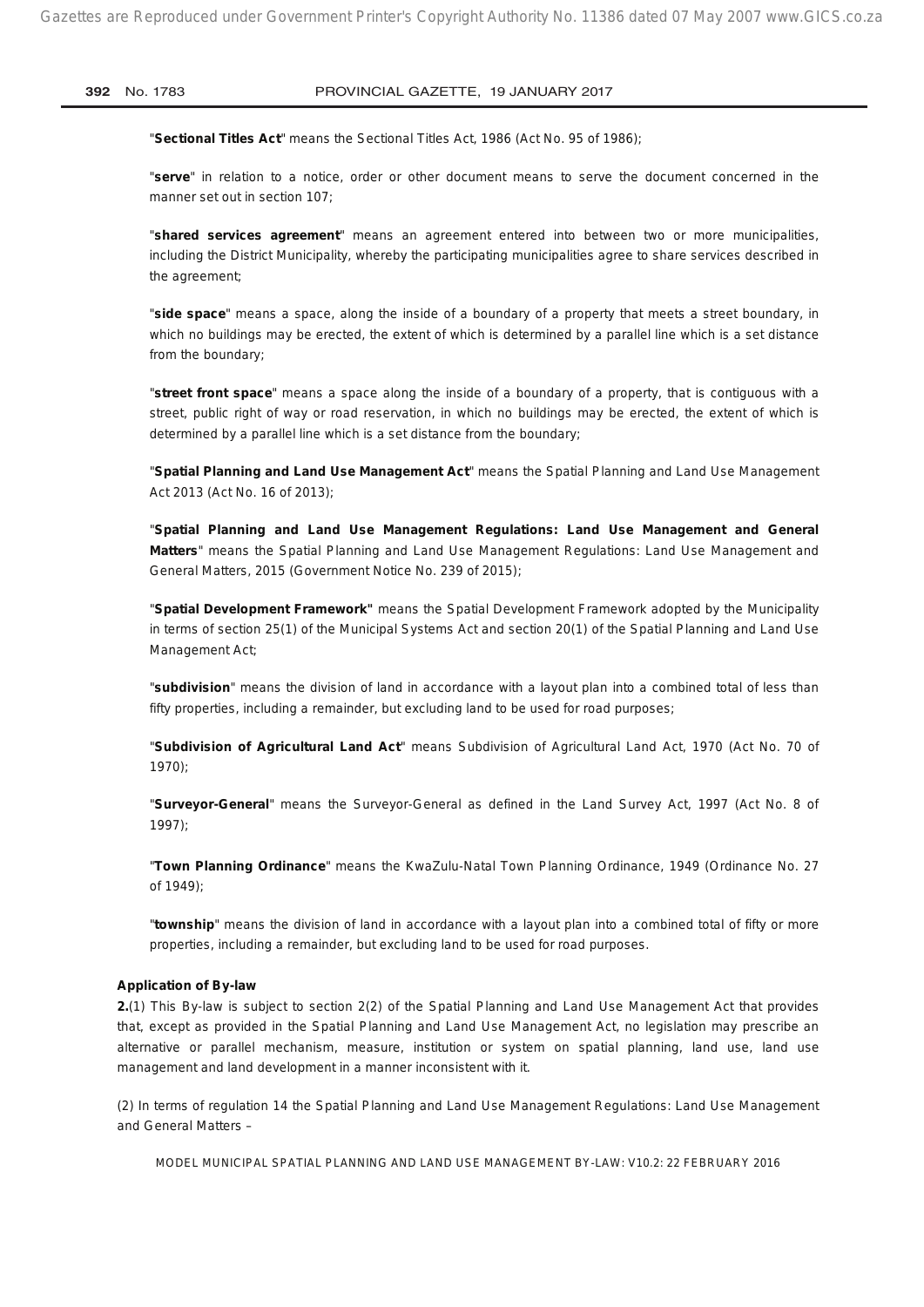(a) the manner and format in which an application for Municipal Planning Approval must be submitted shall be the manner and format prescribed in this By-law;

(b) the timeframes applicable to steps in the application process shall be the time frames prescribed in this Bylaw;

(c) the manner and extent of the public participation process for each type of application for Municipal Planning Approval shall be the manner and extent of public consultation prescribed in this By-law;;

(d) the manner and extent of the intergovernmental participation process for each type of application for Municipal Planning Approval shall be the manner and extent of public consultation prescribed in this By-law;;

(e) procedures for site inspections shall be the procedures prescribed in this By-law;;

(f) procedures for an amendment to an application for Municipal Planning Approval shall be the procedures prescribed in this By-law;

(g) the place where an application for Municipal Planning Approval must be submitted shall be the place prescribed in this By-law; and

(h) the procedure that provides for an application for Municipal Planning Approval that is, on face value, when submitted to a municipality, incomplete and an application for Municipal Planning Approval that, after substantive scrutiny by a municipality, requires additional information from the applicant shall be the procedure prescribed in this By-law.

(3) This By-law applies to all land within the jurisdiction of the Municipality, including land owned by an organ of state and the Municipality.

(4) This By-law binds every owner and their successors-in-title and every user of land, including the state, any organ of state or the Municipality.

#### **Principles, norms and standards and policies**

**3.**(1) Any development principles and any norms and standards applicable to spatial planning, land development and land use management made in terms of national or provincial legislation apply to the Municipality.

(2) The Municipal Council may adopt policies not inconsistent with national legislation, provincial legislation or this By-law to guide applications or decision making in terms of this By-law.

(3) If the Municipal Council intends to adopt or amend a policy that may materially and adversely affect the rights of any individual or the public, the Municipality must follow a participation process and procedure which meets the requirements of the Municipal Systems Act.

## CHAPTER 2

### INSTITUTIONAL

*Part 1: Function, appointment and constitution of Municipal Planning Approval Authority*

#### **The Municipal Planning Approval Authority**

**4.** The Municipal Planning Approval Authority comprises −

- (a) the Municipal Planning Authorised Officer
- (b) the Municipal Planning Tribunal; and
- (c) the Municipal Council.

#### **Function of Municipal Planning Authorised Officer**

**5.**(1) A Municipal Planning Authorised Officer must decide applications for municipal planning approval in terms of section 22(1)(a).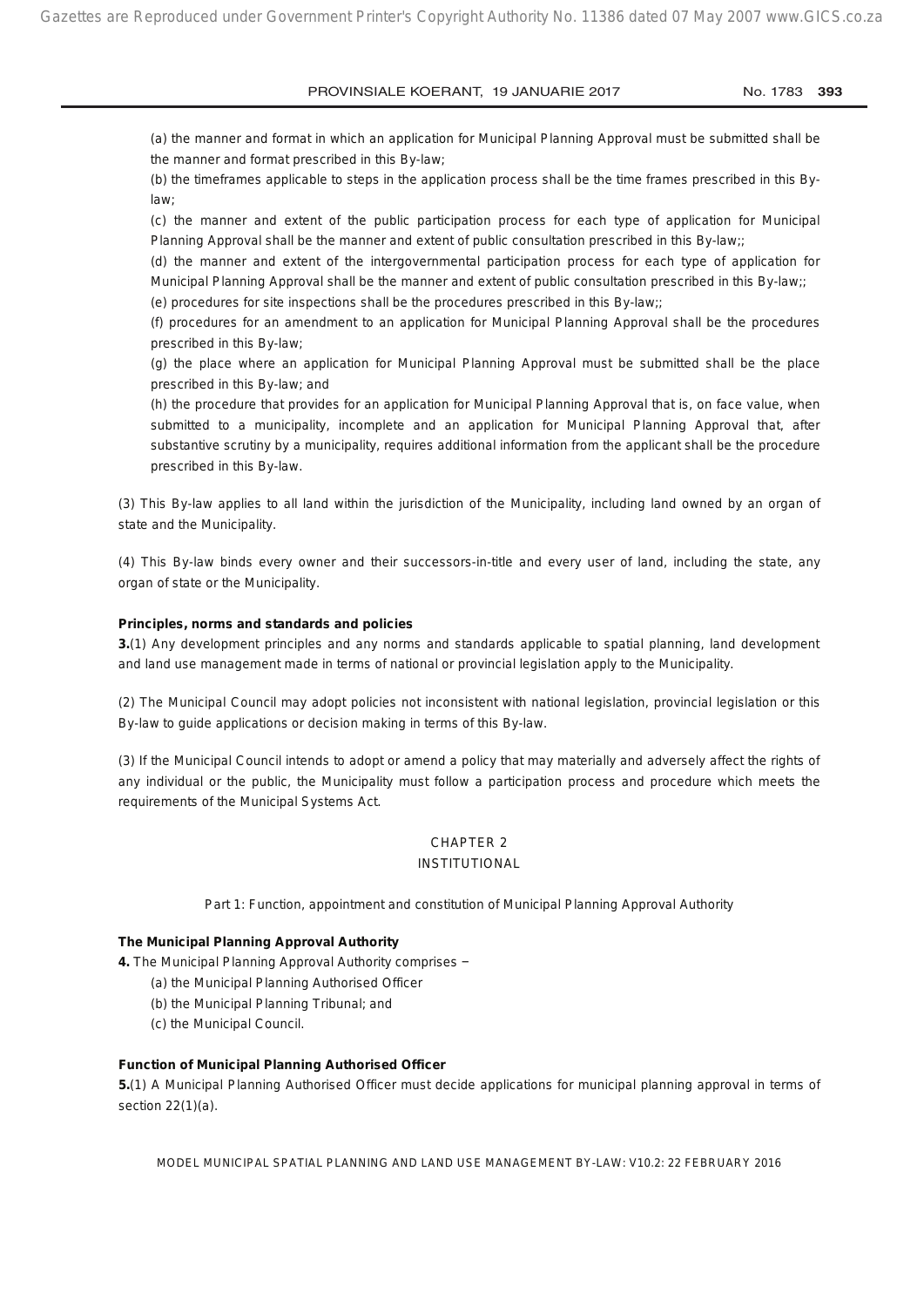#### **Appointment of Municipal Planning Authorised Officer**

- **6.**(1) The Municipal Manager must in writing −
	- (a) appoint a Municipal Planning Authorised Officer; or

(b) determine that the incumbent of a particular post on the Municipality's post establishment shall be a Municipal Planning Authorised Officer.

(2) A Municipal Planning Authorised Officer –

(a) must be a municipal official or a municipal official employed in a full time capacity by another Municipality under a shared services agreement; and

(b) must be a Registered Planner.

(3) The Municipality may have as many Municipal Planning Authorised Officers as it requires.

#### **Function of Municipal Planning Tribunal or Joint Municipal Planning Tribunal**

**7.** A Municipal Planning Tribunal or a Joint Municipal Planning Tribunal must decide applications for municipal planning approval in terms of section 22(1)(b) or (c).

#### **Establishment of Municipal Planning Tribunal or Joint Municipal Planning Tribunal**

**8.**(1) The Municipal Council must establish –

- (a) a Municipal Planning Tribunal; or
- (b) a Joint Municipal Planning Tribunal.

(2) The Municipal Council may consider the following factors when deciding to establish a Municipal Planning Tribunal or to participate in the establishment of a Joint Municipal Planning Tribunal –

- (a) the impact of this By-law on its financial, administrative and professional capacity;
- (b) its ability to effectively implement the provisions of Chapter 4;
- (c) the average number of applications for municipal planning approval that it deals with annually; and
- (d) the development pressures in the Municipality.

(3) If the Municipality does not have capacity to implement the provisions of Chapter 4 of this By-law, it is an indication that it should be establishing a Joint Municipal Planning Tribunal.

(4) If the Municipal Council decided to establishment a Joint Municipal Planning Tribunal, it must enter into a written agreement with the other participating municipalities, including the District Municipality, in accordance with Chapter 3 of the Inter-governmental Relations Framework Act, 2005 (Act No 13 of 2005).

(5) An agreement to establish a Joint Municipal Planning Tribunal must at least address the matters set out in Schedule 1.

(6) An agreement to establish a Joint Municipal Planning Tribunal may provide for joint invitations in terms of sections 10(1) or joint notifications in terms of section 14.

(7) The provisions of sections 9 to 17 with the necessary changes apply to a Joint Municipal Planning Tribunal.

#### **Appointment and composition of Municipal Planning Tribunal**

**9.**(1) The Municipal Planning Tribunal consists of five or more members, who, by reason of their integrity, qualifications, expertise and experience are suitable for membership.

(2) The Municipal Planning Tribunal must comprise of persons from the following categories −

- (a) officials in the full-time service of the Municipality; and
- (b) persons who are not municipal officials.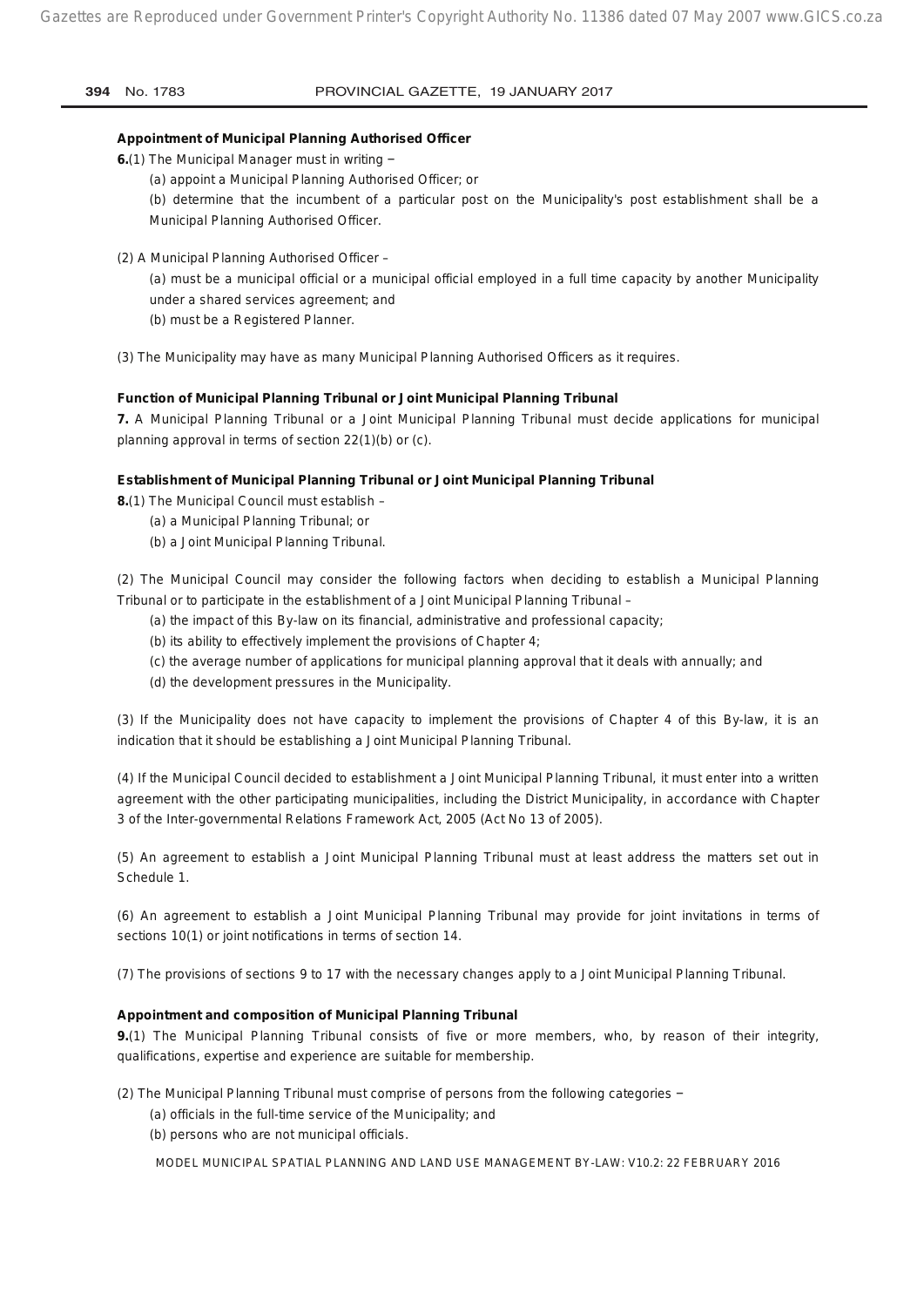(3) A member of the Municipal Planning Tribunal members who is not a municipal official may be –

(a) an official or employee of any national or provincial organ of state;

(b) an official or employee of organised local government in KwaZulu-Natal; or

(c) a person drawn from the private sector.

(4) A member of the Municipal Planning Tribunal who is drawn from the private sector must, subject to section 10(2), be −

(a) a Registered Planner;

(b) an attorney or advocate;

(c) persons registered in a category in terms of section 20(3) of the Natural Scientific Professions Act, 2003 (Act No 27 of 2003) within the field of environmental science;

(d) a person registered in a category in terms of section 18(1)(a) of the Engineering Profession Act, 2000, (Act No 46 of 2000);

(e) a person registered in a category in terms of section 18(1)(a) of the Architectural Profession; and

(f) a person registered in terms of section 13(1)(d) of the Geomatics Professions Act as a as a Land Surveyor.

(5) A person is not disqualified from serving on a Municipal Planning Tribunal by virtue of the fact that he or she –

(a) does not reside or is not employed in the area of the Municipality concerned; or

(b) serves on another Municipal Planning Tribunal.

(6) If the Municipality is of the opinion that it necessary to appoint additional or new members or a new Chairperson or a new Deputy-Chairperson, it may make additional or new appointments.

(7) The procedure for the appointment of Municipal Planning Tribunal members must be followed for the appointment of new or additional members or a new Chairperson or a new Deputy-Chairperson.

(8) New or additional members will serve for the unexpired period of office of the Municipal Planning Tribunal to which he or she is appointed.

#### **Drawing persons from private sector to serve on the Municipal Planning Tribunal**

**10.**(1) If the Municipality intends to appoint persons drawn from the private sector to serve on the Municipal Planning Tribunal, the Municipal Manager must –

(a) request the professions' controlling bodies to call on interested persons who qualify to apply for appointment.

(b) by notice in a newspaper circulating in its area call on interested persons who qualify to apply for appointment.

 (2) The Municipality must establish an evaluation panel consisting of officials in the service of the Municipality to evaluate nominations received in response to the call for nominations.

(3) The Municipality must consider the evaluation panel's recommendations when it appoints members drawn from the private sector who to serve on the Municipal Planning Tribunal.

(4) The Municipality may only appoint members drawn from the private sector who have responded to the invitation to serve on the Municipal Planning Tribunal.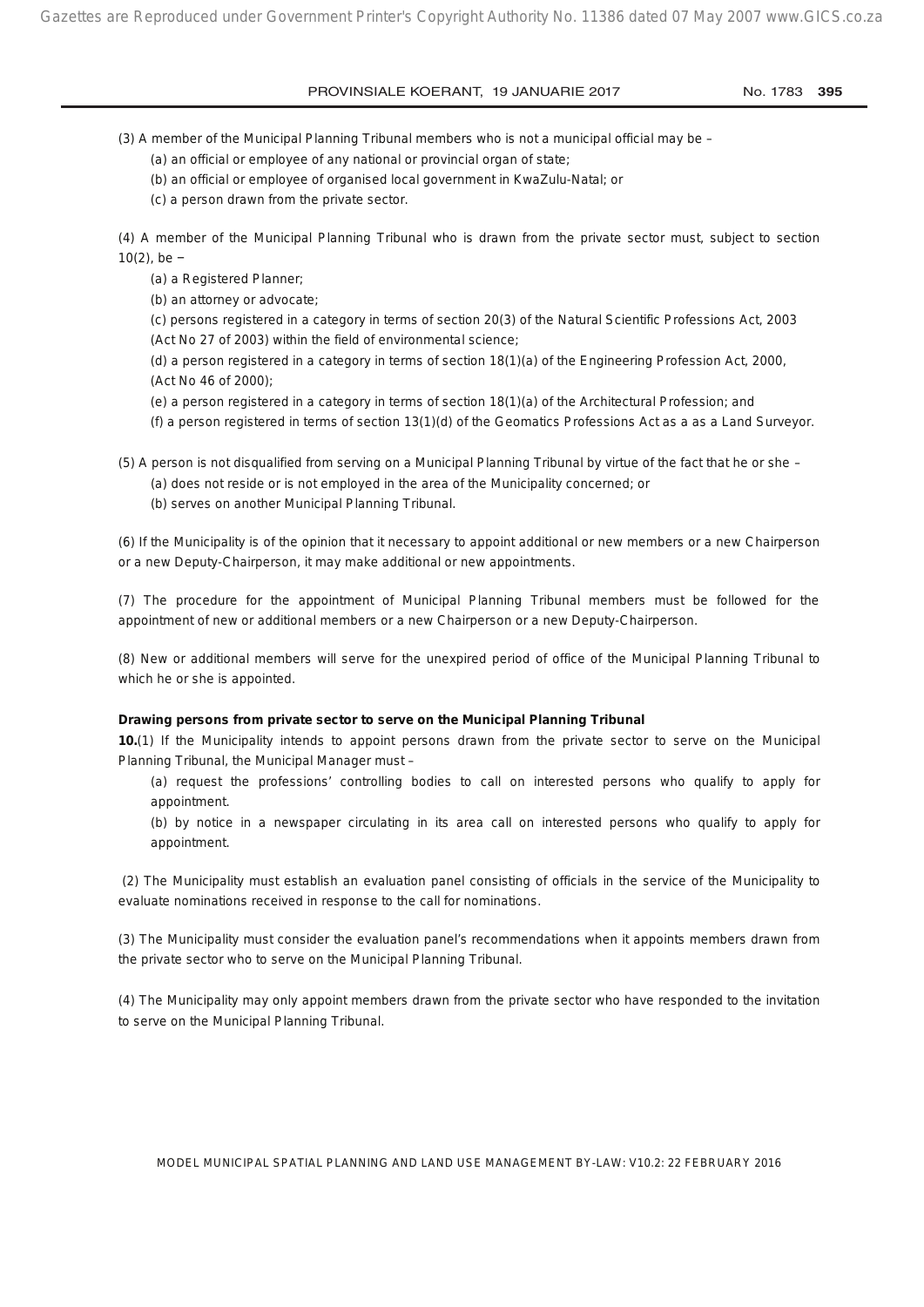| 396<br>No. 1783 |
|-----------------|
|-----------------|

#### PROVINCIAL GAZETTE, 19 JANUARY 2017

#### **Disqualifications for Municipal Planning Tribunal membership**

**11.** A person is disqualified from appointment as a member if he or she –

(a) is a member of the Municipal Planning Appeal Authority;

(b) is an un-rehabilitated insolvent;

(c) is declared incapable of managing his or her own affairs by a court of law or under curatorship;

(d) is a member of Parliament, the provincial legislature, a Municipal Council or a House of Traditional Leaders, or if that person is nominated as a member of Parliament, the provincial legislature, a Municipal Council or a House of Traditional Leaders;

(e) has at any time been removed from an office of trust on account of misconduct involving theft or fraud;

(f) fails to disclose an interest in terms of section 33(1),

- (g) attended or participated in the proceedings of the Tribunal while having such interest; or
- (h) is convicted by a court of law of –

(i) perjury, theft, fraud, bribery or corruption or any other offence involving dishonesty;

(ii) any offence under this By-law; or

(iii) any other offence for which he or she was sentenced to imprisonment without the option of a fine for a period longer than six months.

#### **Chairperson and Deputy Chairperson of Municipal Planning Tribunal**

**12.**(1) The Municipality must designate a Chairperson and a Deputy Chairperson for a Municipal Planning Tribunal from the members who are Registered Planners, attorneys or advocates.

(2) A Deputy Chairperson of a Municipal Planning Tribunal must act in the place of the Chairperson of a Municipal Planning Tribunal whenever –

- (a) the office of the Chairperson is vacant; or
- (b) the Chairperson is absent or for any other reason temporarily unable to exercise his or her powers.

(3) If the office of a Deputy Chairperson of a Municipal Planning Tribunal is vacant, or if a Deputy Chairperson is unable to act as Chairperson, the Municipality must designate one of the remaining members who are Registered Planners, attorneys or advocates.

#### **Terms and conditions of appointment of Municipal Planning Tribunal members**

**13.**(1) A member holds office for a period of five years, or such shorter period as the Municipal Council may determine in the member's letter of appointment.

(2) A member holds office on the terms and conditions determined by the Municipality in accordance with any national norms and standards determined by the Minister of Rural Development and Land Reform in terms of section 37(2) of the Spatial Planning and Land Use Management Act.

(3) A member who is drawn from the private sector must −

(a) be remunerated and reimbursed from funds appropriated for that purpose by the Municipality;

(b) be remunerated at a daily rate, as determined by the Municipality; and

(c) be reimbursed for travelling and subsistence expenses reasonably incurred.

#### **Notification of the appointment of a Municipal Planning Tribunal**

**14.** Notice of the appointment of members to a Municipal Planning Tribunal must be published in the Gazette and in newspapers circulating in its area of jurisdiction announcing –

(a) that it has established a Municipal Planning Tribunal;

(b) the names of the persons that it has appointed to a Municipal Planning Tribunal, including the Chairperson and Deputy Chairperson;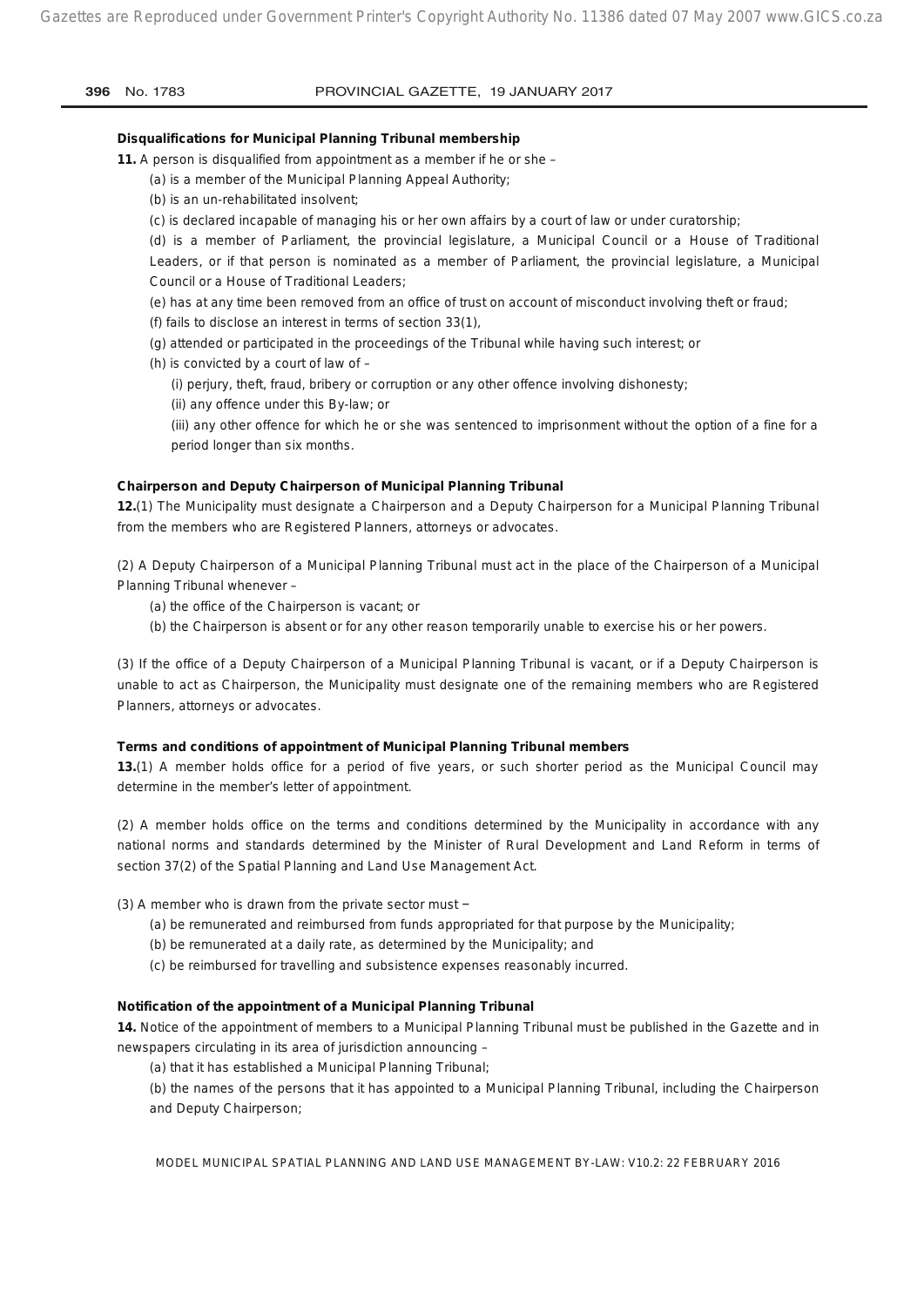(c) the date from which applications for municipal planning approval can be lodged for consideration by the Municipal Planning Tribunal; and

- (d) where and with whom applications for municipal planning approval can be lodged.
- (e) if the Municipality has established a Joint Municipal Planning Tribunal, also
	- (i) the names of the participating municipalities;
	- (ii) where a copy of the written agreement between the participating municipalities may be obtained.

#### **Resignation and removal from office and filling of vacancies**

**15.**(1) A member may resign from the Municipal Planning Tribunal in writing by giving not less than 30 days' written notice to the Municipal Manager.

(2) The Municipality may remove a member from the Municipal Planning Tribunal –

(a) if that person is unable to exercise or perform the powers associated with the office of a Municipal Planning Tribunal member due to physical disability or mental illness;

(b) for failing to exercise or perform the powers attached to the office of a Municipal Planning Tribunal member diligently and efficiently; or

(c) for misconduct.

(3) Any member of the Municipal Planning Tribunal who, subsequent to his or her appointment, becomes disqualified in terms of section 11 ceases immediately upon such disqualification being established to be a member of the Municipal Planning Tribunal.

(4) A member must vacate office if he or she is absent without a leave of absence having first been granted by the Chairperson of the Municipal Planning Tribunal from two consecutive meetings of the Tribunal for which reasonable notice was given to that member.

#### **Constitution of Municipal Planning Tribunal for Decision Making**

**16.**(1) The Chairperson of a Municipal Planning Tribunal, in consultation with the Municipal Planning Registrar, must refer an application for municipal planning approval to at least three members of the Municipal Planning Tribunal designated by the Chairperson for the purposes of –

(a) deciding an application; or

(b) making a recommendation on a an application to the Municipality.

(2) At least one of the members to whom an application for municipal planning approval has been referred to must be a Registered Planner.

(3) At least one of the members to whom an application for municipal planning approval has been referred to must be an official in the full-time service of the Municipality.

(4) At least one of the members to whom an application for municipal planning approval has been referred to must be a person who is not a municipal official.

(5) The Chairperson of the Municipal Planning Tribunal must designate one of the members to whom an application for municipal planning approval has been referred to, to be the Presiding Officer.

(6) A member designated includes the Chairperson himself or herself for the purposes of designating members or designating a Presiding Officer.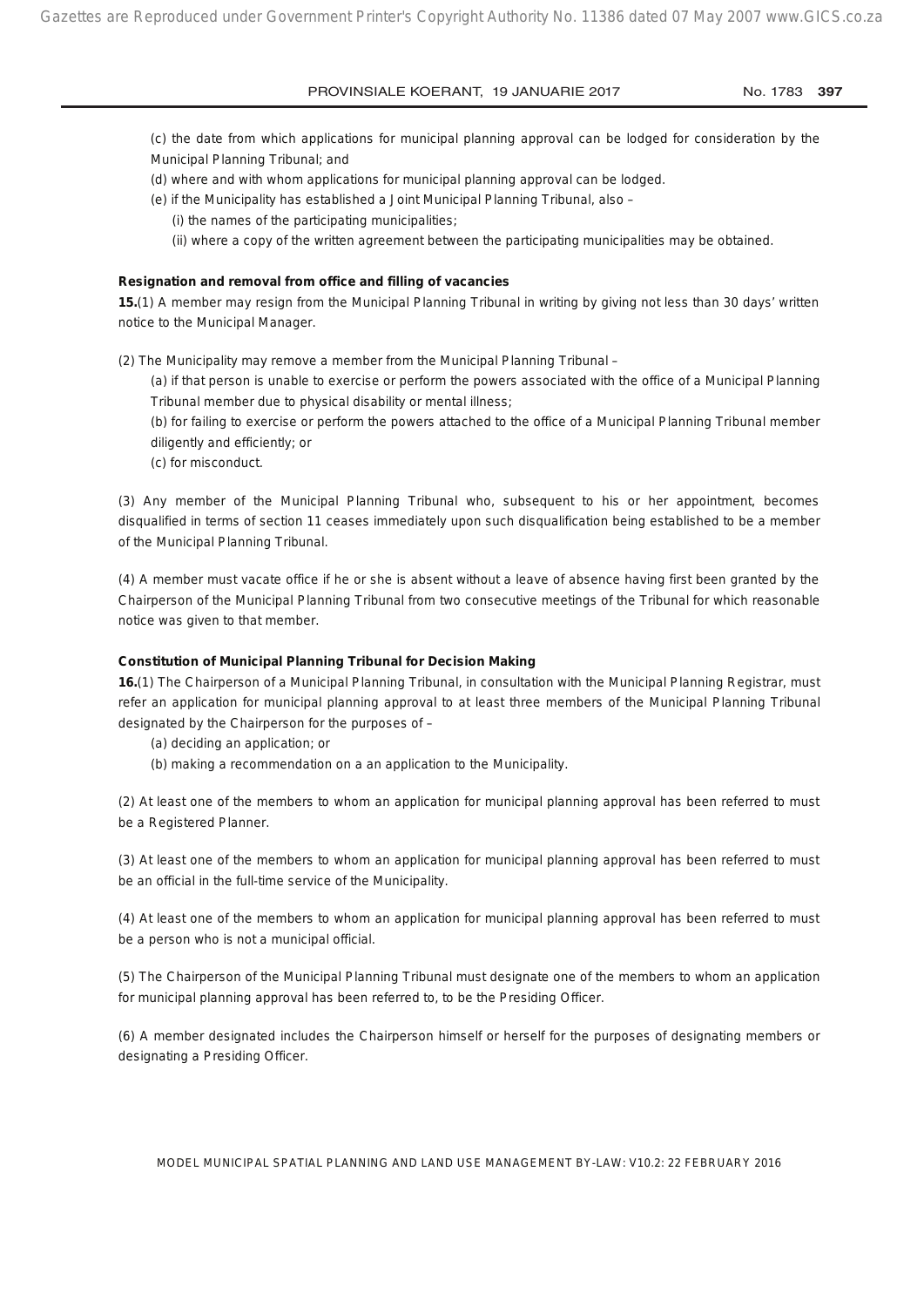#### **Decision of Municipal Planning Tribunal**

**17.**(1) A recommendation or decision on an application for municipal planning approval is decided by a majority of the members designated by the Chairperson of a Municipal Planning Tribunal in terms of section 16(1) to make a recommendation or decision on the application.

- (2) The Presiding Officer has a casting vote in the event of an equality of votes.
- (3) The Presiding Officer must sign the decision of the Municipal Planning Tribunal.

#### *Part 2: Support for Municipal Planning Tribunal and Municipal Council*

#### **Function of Municipal Planning Registrar and Deputy Municipal Planning Registrar**

**18.**(1) The Municipal Planning Registrar must provide administrative support to the Municipality's municipal planning approval authorities.

(2) A Deputy Municipal Planning Registrar must –

- (a) assist the Municipal Planning Registrar; and
- (b) act as the Municipal Planning Registrar, whenever
	- (i) the office of Municipal Planning Registrar is vacant; or

(ii) the Municipal Planning Registrar is absent or for any other reason temporarily unable to exercise his or her powers.

#### **Appointment of the Municipal Planning Registrar and Deputy Municipal Planning Registrar**

**19.**(1) The Municipal Manager must –

(a) appoint a Municipal Planning Registrar; or

(b) determine that the incumbent of a particular post on the Municipality's establishment shall be a Municipal Planning Registrar.

- (2) The Municipal Manager may
	- (a) appoint a Deputy Municipal Planning Registrar; or

(b) determine that the incumbent of a particular post on the Municipality's establishment shall be a Deputy Municipal Planning Registrar.

(3) The Municipal Planning Registrar and a Deputy Municipal Planning Registrar must be municipal employees.

(4) The Municipality may have as many municipal planning registrars and deputy municipal planning registrars as it requires.

#### **Function of Expert Technical Advisor**

**20.** An Expert Technical Advisor must advise and assist a Municipal Planning Tribunal or Municipal Council to make a decision on an application for municipal planning approval.

#### **Appointment of Expert Technical Advisor**

**21.**(1) A Municipal Planning Tribunal or Municipal Council may co-opt the services of an Expert Technical Advisor.

(2) An Expert Technical Advisor may be appointed on an ad hoc basis or for such period as the Municipality may decide and upon such terms and conditions as may be agreed with the Expert Technical Advisor.

(3) An Expert Technical Advisor is not a member of the Municipal Planning Tribunal or Municipal Council and has no voting rights.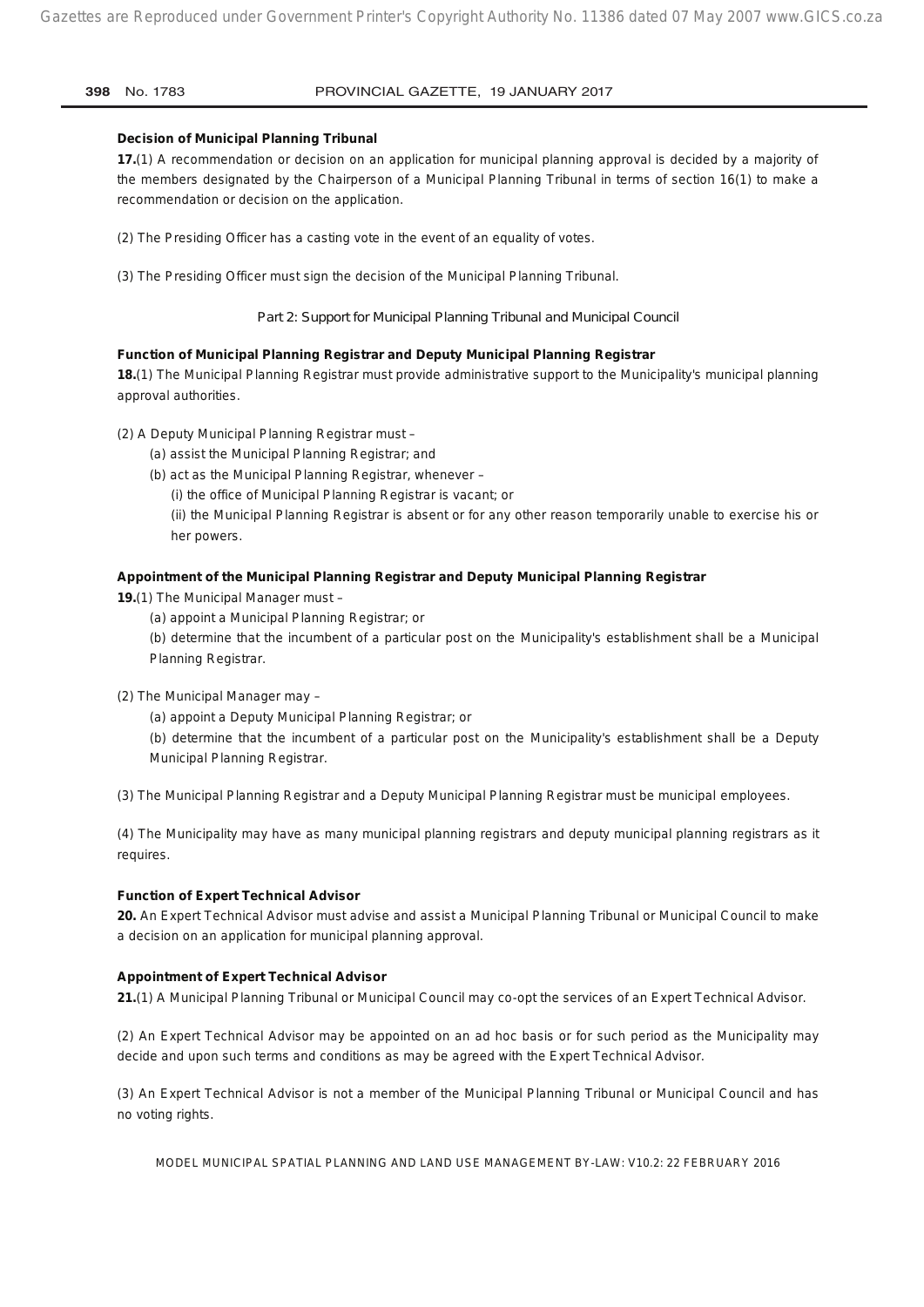(4) The Municipality may remunerate an Expert Technical Advisor who is not a national, provincial or municipal official.

#### *Part 3: Categorisation of applications for municipal planning approval*

#### **Categorisation of applications for municipal planning approval**

**22.**(1) Applications for municipal planning approval must be decided by −

- (a) a Municipal Planning Authorised Officer;
- (b) the Chairperson of the Municipal Planning Tribunal or a member of the Tribunal authorised by the Chairperson to do so;
- (c) the Municipal Planning Tribunal; or
- (d) the Municipal Council,

in accordance with Schedule 2.

(2) If a development requires both an application for municipal planning approval that must be decided by a Municipal Planning Authorised Officer and an application for municipal planning approval that must be decided by the Municipal Planning Tribunal, the Municipal Planning Tribunal must decide both applications.

(3) If a development requires both an application for municipal planning approval that may be decided by a Municipal Planning Authorised Officer and an application for municipal planning approval that must be decided by the Municipal Council, the Municipal Planning Tribunal must decide the application that could have been decided by the Municipal Planning Authorised Officer.

(4) If a development requires both an application for municipal planning approval that must be decided by a Municipal Planning Tribunal and an application for municipal planning approval that must be decided by the Municipal Council, then each must decide the application submitted to it separately, subject to section 55(2).

(5) A Municipal Planning Authorised Officer may, at any time, refer an application for municipal planning approval to a Municipal Planning Tribunal, if the Municipal Planning Authorised Officer is of the opinion that it warrants a decision by a Municipal Planning Tribunal –

(a) due to the complexity of the application, or

(b) due to the divisive nature of opinion on the application.

(6) The time frames in which an action must be completed are not affected by the referral of an application for municipal planning approval by a Municipal Planning Authorised Officer to the Municipal Planning Tribunal.

(7) An application for municipal planning approval that must be decided by a Municipal Council may not be decided by any other person or body.

- (8) An application for
	- (a) a material change to the Municipality's decision on an application for municipal planning approval; or
	- (b) the cancellation of the Municipality's decision on an application for municipal planning approval, except a decision to adopt or amend land use scheme,

must be decided by the Municipal Planning Approval Authority that made the original decision for municipal planning approval.

*Part 4: Function, appointment and constitution of Municipal Planning Appeal Authority*

#### **The Municipal Planning Appeal Authority**

**23.** The Municipal Planning Appeal Authority of the Municipality is the Executive Authority of the Municipality, unless the Municipal Council has delegated the power to decide appeals to –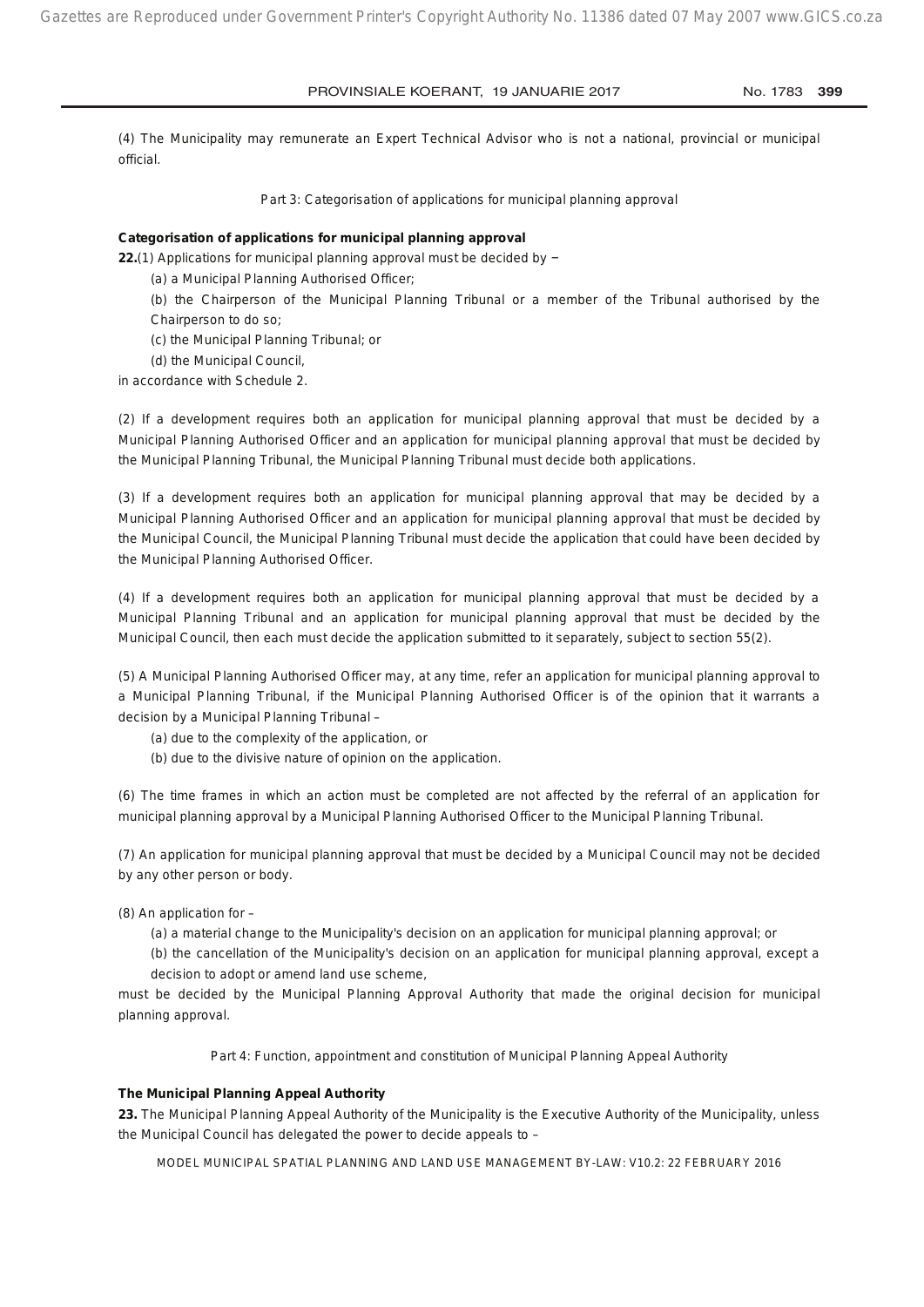(i) a Municipal Councillor; (ii) a committee of municipal officials; or

(iii) a municipal official.

#### **Function of Municipal Planning Appeal Authority**

**24.** The Municipal Planning Appeal Authority must decide appeals against decisions on applications for municipal planning approval that have been decided by a Municipal Planning Authorised Officer or a Municipal Planning Tribunal.

#### **Presiding Officer for Municipal Planning Appeal Authority**

**25.** The Presiding Officer of the Municipal Planning Appeal Authority is –

(a) the Executive Mayor of the Municipality;

(b) the Chairperson of the Executive Committee of the Municipality;

(c) the Chairperson of the Committee of Councillors, if a Municipality does not have an Executive Committee or Executive Mayor;

(d) the Municipal Councillor, Chairperson of the committee of municipal officials, or municipal official to whom the Municipal Council has delegated the power to decide appeals; or

(e) the Chairperson or a Presiding Officer appointed by the Chairperson of a body or institution outside of the Municipality that it has authorised to assume the obligations of an appeal authority.

#### *Part 5: Support for Municipal Planning Appeal Authority*

#### **Function of Municipal Planning Appeal Authority Registrar and Deputy Municipal Planning Appeal Authority Registrar**

**26.**(1) The Municipal Planning Appeal Authority Registrar and Deputy Municipal Planning Appeal Authority Registrar must provide administrative support to the Municipal Planning Appeal Authority, including –

(a) making arrangements for site inspections to be conducted by the Municipal Planning Appeal Authority;

(b) making arrangements for suitable venues for all appeal hearings; and

(c) the recording and transcription of proceedings of the Municipal Planning Appeal Authority.

(2) The provisions of section 18(2) apply to the functions of a Deputy Municipal Planning Appeal Authority Registrar, except that –

(a) a reference to the Municipal Planning Registrar must be regarded as a reference to the Municipal Planning Appeal Authority Registrar; and

(b) a reference to a Deputy Municipal Planning Registrar must be regarded as a reference to a Deputy Municipal Planning Appeal Authority Registrar.

#### **Appointment of Municipal Planning Appeal Authority Registrar and Deputy Municipal Planning Appeal Authority Registrar**

**27.**(1) The provisions of section 19 apply to the appointment of a Municipal Planning Appeal Authority Registrar or Deputy Municipal Planning Appeal Authority Registrar, except that –

(a) a reference to the Municipal Planning Registrar must be regarded as a reference to the Municipal Planning Appeal Authority Registrar; and

(b) a reference to a Deputy Municipal Planning Registrar must be regarded as a reference to a Deputy Municipal Planning Appeal Authority Registrar.

(2) If the Municipal Manager has not appointed a Registrar or Deputy Registrar as contemplated in this section, he or she must perform the functions of a Municipal Planning Appeal Authority Registrar.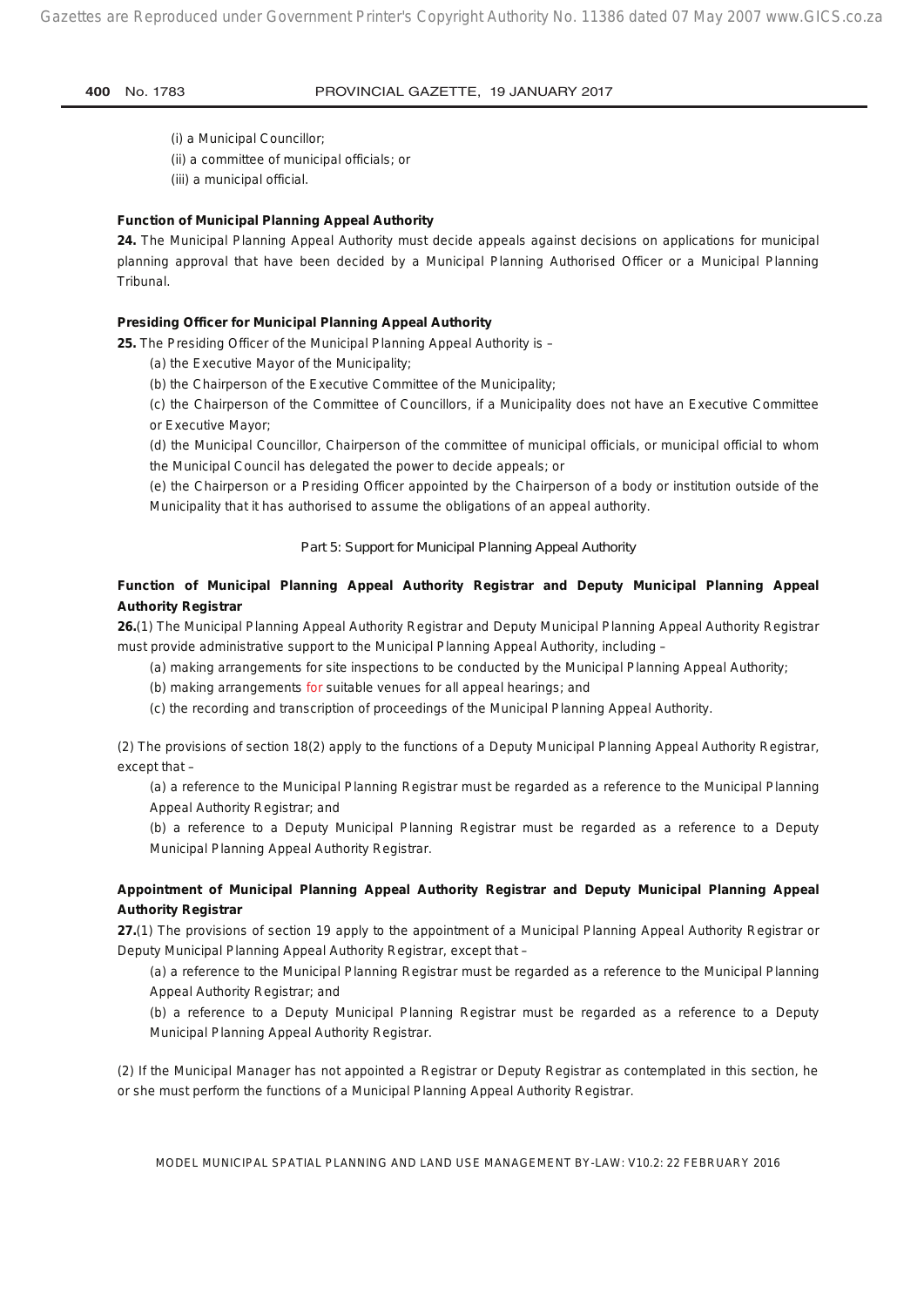(3) It is not necessary for the Municipal Manager to appoint a Municipal Planning Appeal Authority Registrar, if the Municipal Council has authorised a provincial body in terms of provincial legislation to perform this function.

#### **Function of Expert Technical Advisor**

**28.** An Expert Technical Advisor must advise and assist the Municipal Planning Appeal Authority to make a decision on an appeal against a decision by a Municipal Planning Authorised Officer or the Municipal Planning Tribunal on an application for municipal planning approval.

#### **Appointment of Expert Technical Advisor**

**29.** The provisions of section 21 apply to the appointment of an Expert Technical Advisor to assist the Municipal Planning Appeal Authority, except that a reference to the Municipal Planning Tribunal or Municipal Council must be regarded as a reference to the Municipal Planning Appeal Authority.

*Part 6: Function and appointment of the Municipal Planning Enforcement Authority*

#### **Function of Municipal Planning Enforcement Officer**

**30.** A Municipal Planning Enforcement Officer must assist a Municipality with the enforcement of this By-law, the land use management scheme and the decisions of the Municipal Planning Approval Authority and Municipal Planning Appeal Authority.

#### **Appointment of Municipal Planning Enforcement Officer**

**31.**(1) The Municipal Manager or Municipal Manager of the District Municipality must appoint a Municipal Planning Enforcement Officer.

(2) A Municipal Planning Enforcement Officer must be a peace officer contemplated in section 334(1)(a) of the Criminal Procedure Act, 1977 (Act 51 of 1977).

(3) The Municipal Manager or Municipal Manager of the District Municipality may appoint as many municipal planning enforcement officers as the Municipality requires.

(4) The Municipal Manager or Municipal Manager of the District Municipality must issue a Municipal Planning Enforcement Officer with an identity card containing –

- (a) a photograph of that person;
- (b) the person's full names;
- (c) the person's identity number;
- (d) the person's designation;
- (e) the person's professional registration number (if applicable);
- (f) the date that the identity card was issued;
- (g) the period of validity of authorisation;
- (h) the signature of the person; and
- (i) the Municipality's contact number.

(5) A Municipal Planning Enforcement Officer must on request produce his or her written identity card.

*Part 7: Independence, conflict of interest, liability and indemnity*

#### **Independence of Municipal Planning Approval Authority and Municipal Planning Appeal Authority**

**32.**(1) The Municipal Planning Approval Authority and Municipal Planning Appeal Authority must exercise their powers in an independent manner, free from governmental or any other outside interference or influence, and in accordance with the highest standards of integrity, impartiality, objectivity and professional ethics.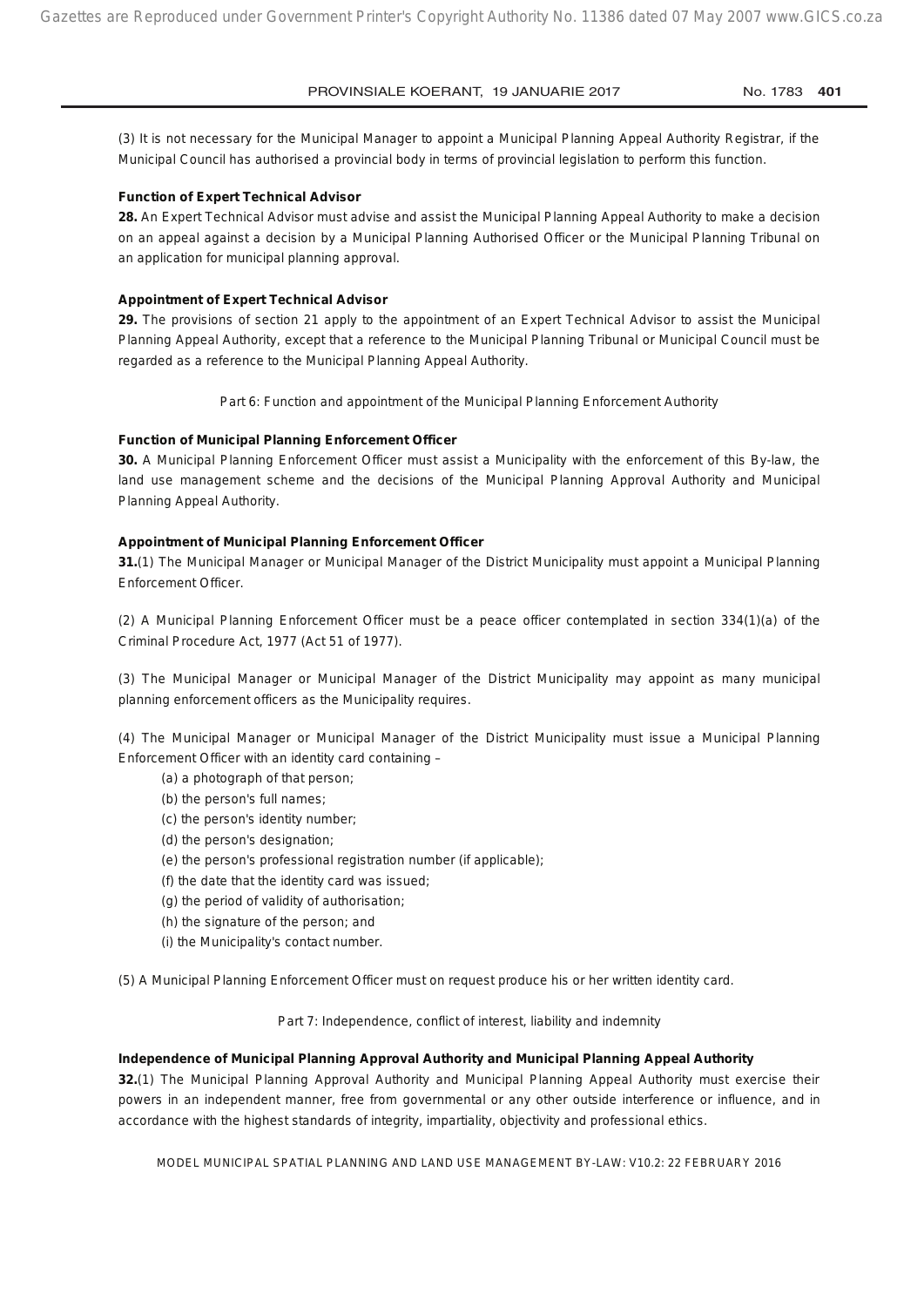(2) No person, Municipality or organ of state may interfere with the functioning of the Municipal Planning Approval Authority and Municipal Planning Appeal Authority.

#### **Declaration of Interest**

**33.**(1) A Municipal Planning Authorised Officer, member of the Municipal Planning Tribunal, member of the Municipal Council, municipal official to whom the power to decide an appeal in terms of this By-law have been delegated, Municipal Planning Registrar, Deputy Municipal Planning Registrar, Municipal Planning Appeal Authority Registrar or Deputy Municipal Planning Appeal Authority Registrar must, within 10 days of being appointed, submit a written declaration to the Municipal Manager –

(a) declaring his or her financial or other interests in the planning sector or related sectors which may be in conflict with their appointment;

(b) declaring financial or other interests in development undertaken by family members and close associates in the Municipality; and

(c) declaring any conviction for a Schedule 1 offence in terms of the Criminal Procedure Act, 1977 (Act No. 51 of 1977).

(2) If a person's interest status changes, he or she must, within 10 days of the date the change of status, submit a written declaration of the change to the Municipal Manager.

(3) The Municipal Manager must keep a register of the interests disclosed.

#### **Holding more than one office simultaneously**

**34.**(1) The same person may simultaneously hold not more than two of the following offices of:

- (a) Municipal Planning Authorised Officer;
- (b) Municipal Planning Registrar;
- (c) Deputy Municipal Planning Registrar;
- (d) a member of the Municipal Planning Tribunal;
- (e) Municipal Planning Appeal Authority Registrar; and
- (f) Deputy Municipal Planning Appeal Authority Registrar.
- (2) It does not constitute a conflict of interest if a person serves as a Municipal Planning Authorised Officer and (a) Municipal Planning Registrar or Deputy Municipal Planning Registrar; or

(b) Municipal Planning Appeal Authority Registrar or Deputy Municipal Planning Appeal Authority Registrar, on the same application for municipal planning approval.

(3) It does not constitute a conflict of interest if a person serves as member of the Municipal Planning Tribunal and – (a) the Municipal Planning Registrar or Deputy Municipal Planning Registrar;

(b) Municipal Planning Appeal Authority Registrar or Deputy Municipal Planning Appeal Authority Registrar, on the same application for municipal planning approval.

(4) It does not constitute a conflict of interest for a person to serve as member of the Municipal Planning Tribunal to decide or make a recommendation on an application for municipal planning approval in the capacity as both a Registered Planner and an official in the full-time service of the Municipality.

(5) It does not constitute a conflict of interest for a person to serve as member of the Municipal Planning Tribunal to decide or make a recommendation on an application for municipal planning approval in the capacity as both a Registered Planner and as a person who is not a municipal official.

(6) It constitutes a conflict of interest if a person serves as a member of the Municipal Planning Approval Authority and the Municipal Planning Appeal Authority.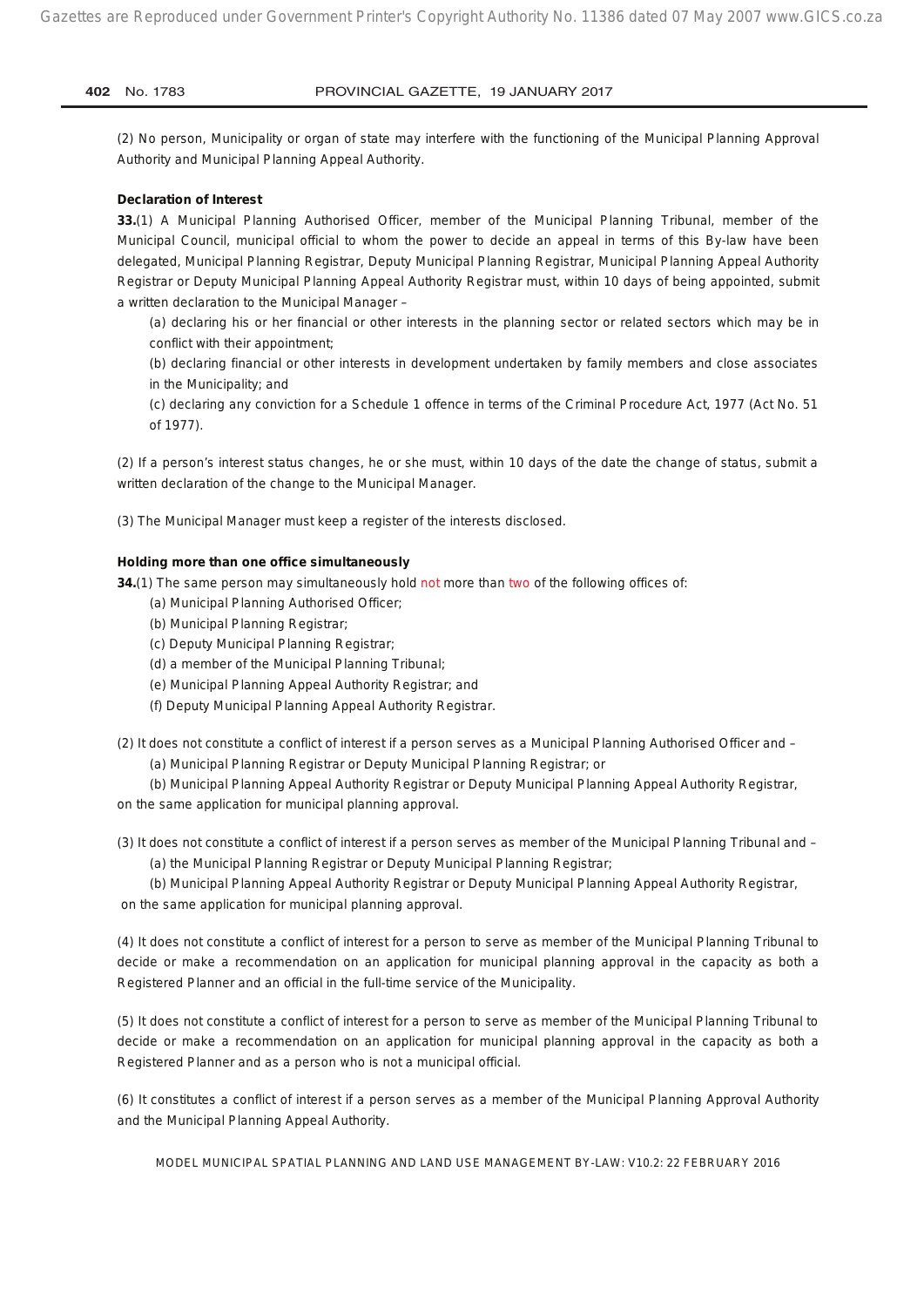(7) It constitutes a conflict of interest if a person serves as an Authorised Municipal Planning Official or a member of the Municipal Planning Tribunal and an Expert Technical Advisor for the Municipal Planning Appeal Authority on the same application for municipal planning approval.

(8) A Municipal Planning Enforcement Officer may not also hold the office of –

- (a) Municipal Planning Registrar;
- (b) Deputy Municipal Planning Registrar;
- (c) Municipal Planning Authorised Officer;
- (d) a member of a Municipal Planning Tribunal;
- (e) Municipal Planning Appeal Authority Registrar; or
- (f) Deputy Municipal Planning Appeal Authority Registrar.

(9) The Municipal Council may not delegate the power to decide an appeal in terms of this By-law to a Municipal Planning Enforcement Officer.

#### **Recusal**

**35.**(1) A Municipal Planning Authorised Officer, member of the Municipal Planning Tribunal, member of the Municipal Council, municipal official to whom the power to decide an appeal in terms of this By-law have been delegated, Municipal Planning Registrar, Deputy Municipal Planning Registrar, Municipal Planning Appeal Authority Registrar or Deputy Municipal Planning Appeal Authority Registrar may not be present or participate in a matter in which –

(a) he or she; or

(b) his or her spouse, immediate family, business associate, employer or employee,

has any interest, whether pecuniary or otherwise.

(2) A member of the Municipal Planning Tribunal who has been designated by the Chairperson of the Municipal Planning Tribunal to make a recommendation on or decide an application for municipal planning approval or member of the Municipal Council must fully disclose the nature of an interest and recuse him or herself from the proceedings, if the member becomes aware of the possibility of having a disqualifying interest in an application.

(3) The recusal of a member of the Municipal Planning Tribunal or Municipal Council does not affect the validity of the proceedings conducted before the Municipal Planning Tribunal, Municipal Council or Executive Authority of the Municipality before the recusal, and the remaining members of the Municipal Planning Tribunal designated by the Chairperson of the Municipal Planning Tribunal, Municipal Council or Executive Authority of the Municipality are competent to make the recommendation or to decide the application or appeal, as long as the recusal occurs before the members of the Municipal Planning Tribunal, Municipal Council or Executive Authority of the Municipality adjourn to deliberate their decision.

(4) In the event that the Presiding Officer recuses him or herself, the Chairperson of a Municipal Planning Tribunal must designate another member who is a Registered Planner, attorney or advocate as Presiding Officer for the duration of the proceedings before the Tribunal

#### **Conflict of interest of Municipal Planning Enforcement Officer**

**36.** A Municipal Planning Enforcement Officer may not have a direct or indirect personal interest in the matter to be investigated.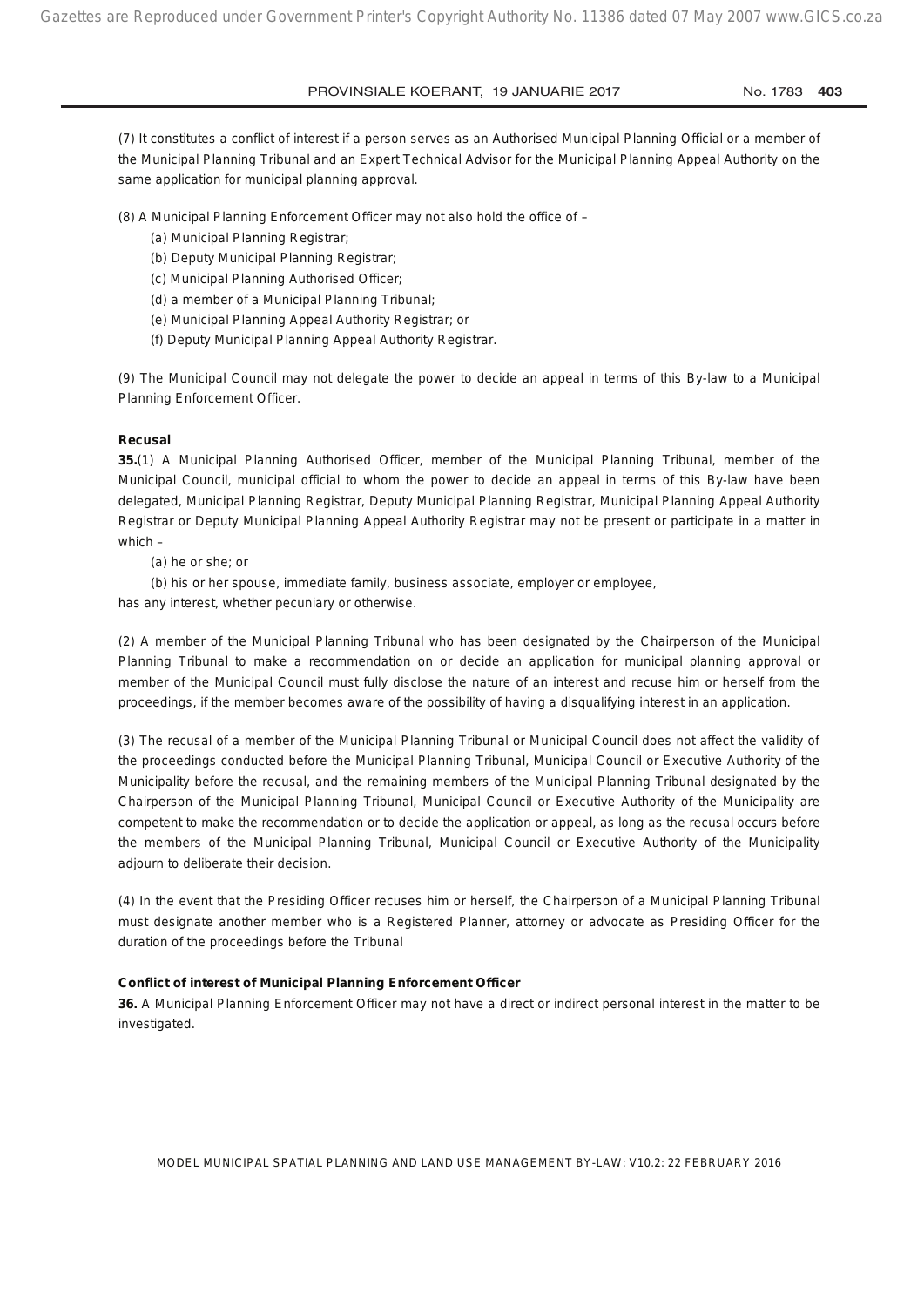**Liability of Municipal Planning Approval Authority, Municipal Planning Appeal Authority and their support staff**

**37.** The Municipal Planning Approval Authority and Municipal Planning Appeal Authority, a member thereof and their support staff are not liable in respect of any legal proceedings in relation to an act performed in good faith in terms of this By-law.

#### **Legal indemnification**

**38.**(1) If a claim is made or legal proceedings are instituted against a member of the Municipal Planning Approval Authority or Municipal Planning Appeal Authority or their support staff arising out of any act or omission by the member or support staff in the performance of his or her duties or the exercise of his or her powers in terms of this By-law, the Municipality must, if it is of the opinion that the person acted in good faith and without negligence −

(a) if a civil claim or civil proceedings is instituted against the person –

(i) indemnify the person in respect of such claim or proceedings; and

(ii) provide legal representation for the person at the cost of the Municipality or pay taxed party and party costs of legal representation.

(b) if a criminal prosecution is instituted against the person, provide for legal representation for the person at the cost of the Municipality.

(2) A member of the Municipal Planning Approval Authority or Municipal Planning Appeal Authority or their support staff has no legal indemnification if he or she, with regard to the act or omission, is liable in law and −

(a) intentionally exceeded his or her powers;

(b) made use of alcohol or drugs;

(c) did not act in the course and scope of his or her employment, designation or appointment;

(d) acted recklessly or intentionally;

(e) made an admission that was detrimental to the Municipality; or

(f) failed to comply with or ignored standing instructions, of which he or she was aware of or could reasonably have been aware of, which led to the loss, damage or reason for the claim.

(3) The Municipality may determine by means of a policy or by other means −

(a) the terms and conditions of such indemnity and legal representation; and

(b) circumstances in addition to the circumstances contemplated in this section in which indemnity or legal representation may be withdrawn by the Municipality.

#### CHAPTER 3

#### LAND USE SCHEME

#### **Purpose of land use scheme**

**39.**(1) The purpose of the land use scheme is to determine development rights and parameters in the Municipality in order to –

(a) give effect to the policies and plans of national, provincial and municipal government, including the Municipality's own policies and plans;

(b) protect reasonable individual and communal interests in land;

(c) promote sustainable and desirable development;

(d) develop land in a manner that will promote the convenience, efficiency, economy, health, safety and general welfare of the public;

(e) promote social integration;

- (f) promote economic growth and job creation;
- (g) limit nuisance and undesirable conditions in the development of land;

(h) limit and mitigate the impact of development on the natural environment;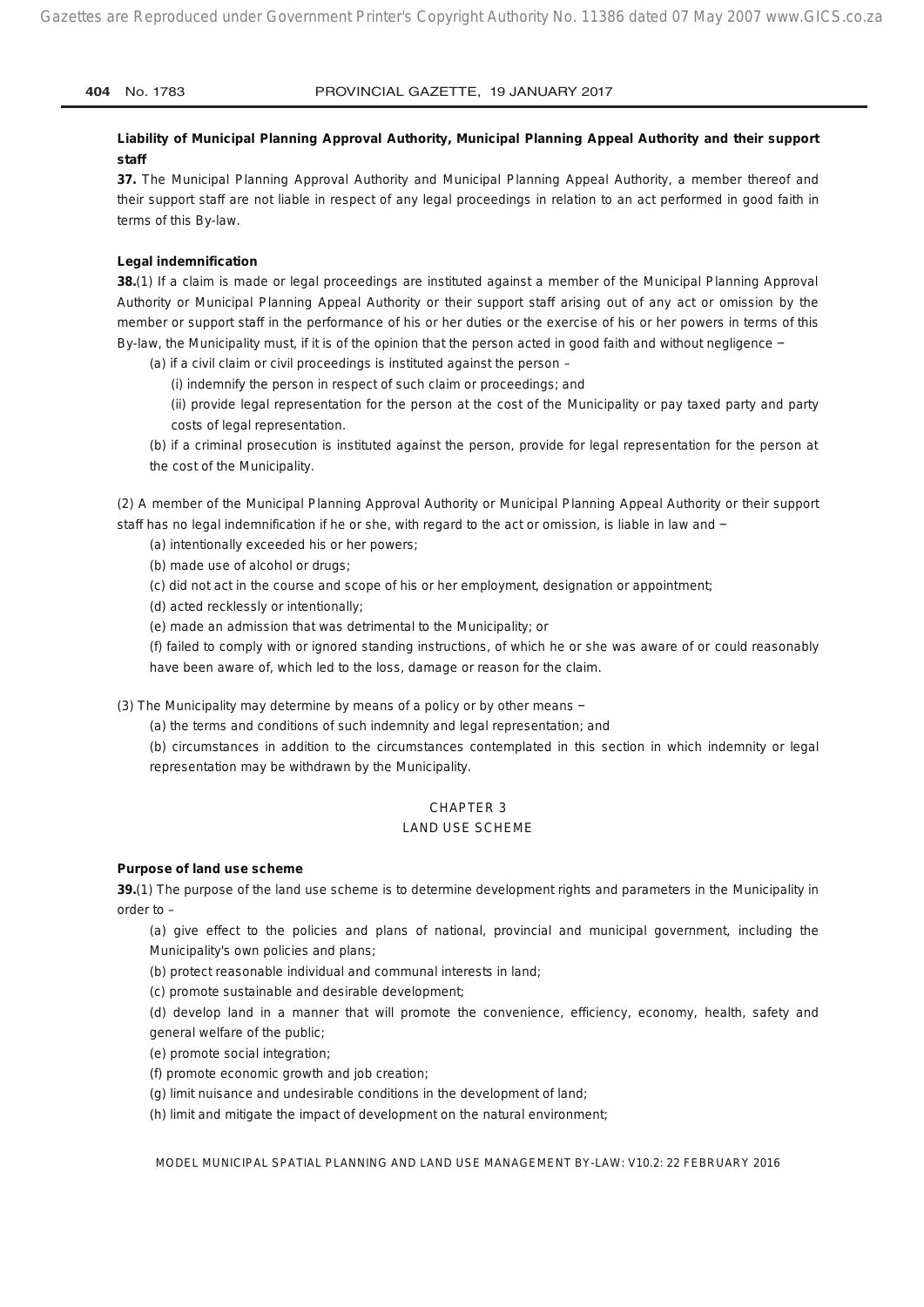(i) promote the protection of valuable natural features and the conservation of heritage sites and areas of public value; and

(j) promote national food security.

#### **Contents of land use scheme**

**40.**(1) A land use scheme must –

(a) be shown on maps with accompanying clauses and any other information that the Municipality considers necessary for illustrating or explaining the extent, content, provisions and effect of the land use scheme;

- (b) define the area to which it applies;
- (c) define the terminology used in the maps and clauses; and
- (d) specify –

(i) categories of land uses and development that are permitted and the conditions under which they are permitted;

(ii) categories of land uses and development that may be permitted with the Municipality's consent in terms of the land use scheme, including –

- (aa) the criteria that will guide the Municipality in deciding whether to grant its consent;
- (bb) the controls which apply if the Municipality grants its consent;
- (cc) consents for which notice in a local newspaper is not required;

(e) categories of land uses and development that are not permitted;

(f) the extent to which land that was being used lawfully for a purpose that does not conform to the land use scheme may be continued to be used for that purpose and the extent to which buildings or structures on that land may be altered or extended;

(g) provisions to promote the inclusion of affordable housing in residential land development;

(h) land use and development incentives to promote the effective implementation of the Municipality's Spatial Development Framework and development policies; and

(i) a schedule of amendments to the land use scheme.

(2) A land use scheme may include –

- (a) a schedule of land use scheme amendments and consents;
- (b) a schedule of consents granted in terms thereof; and

(c) schedules containing guidelines, forms and other information that is purely intended for information purposes.

#### **Legal effect of land use scheme**

**41.**(1) The land use scheme provides for land use and development rights and has the force of law and is binding on the Municipality, all other persons and organs of state.

(2) The right to use land for a purpose without the need to first obtain the consent of the Municipality in terms of the land use scheme vests in the land and not in a person.

(3) Consent in terms of the land use scheme vests in land and not in a person, unless the Municipal Planning Approval Authority concerned has determined that it constitutes a personal right in favour of a defined person and may only be exercised by that person.

(4) The right to use land for a purpose may not be alienated separately from the land to which it relates, unless the Municipality has provided in a by-law for the transfer of land use rights to other land.

(5) Land that was being used lawfully before the effective date for the adoption of land use scheme for a purpose that does not conform to the land use scheme may continue to be used for that purpose.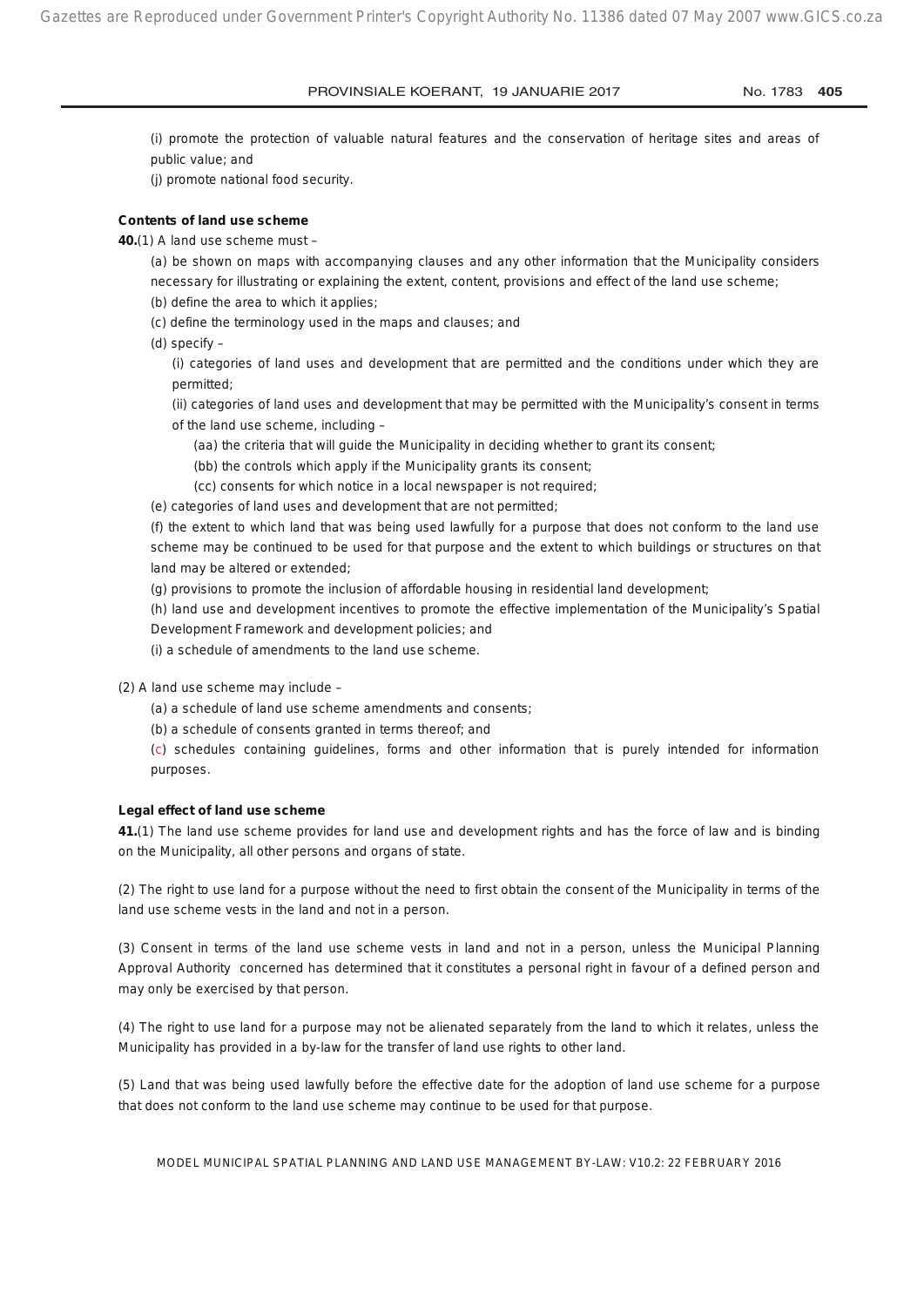(6) If the use of land as contemplated in subsection (5) is discontinued for an uninterrupted period of more than 12 months, the land may no longer be used for that purpose.

#### **Existing land use scheme**

**42.** Upon the commencement of this By-law the land use scheme shall consist of –

(a) any land use scheme, including amendments to it, adopted in terms of section 13(1)(a) of the KwaZulu-Natal Planning and Development Act;

(b) any town planning scheme adopted, altered or amended in terms of section 47*bis*(4)(a) or section 47*bis*A(4) of the Town Planning Ordinance; and

(c) any amendments by the Development Tribunal in terms of section 33(2)(h)(i) of the Development Facilitation Act to a town planning scheme adopted in terms of section 47*bis*(4)(a) or section 47*bis*A(4) of the Town Planning Ordinance.

#### **Adoption of land use scheme**

**43.**(1) The Municipality must, by 1 July 2020, adopt a land use scheme in ESRI Shapefile format for its whole municipal area.

(2) A land use scheme may be progressively adopted and made applicable as resources and circumstances permit.

#### **Inclusion of land that is occupied in an unstructured manner by a traditional community or indigent households in the land use scheme**

**44.**(1) If land that is occupied in an unstructured manner by a traditional community or indigent households is included in the land use scheme, the community's accepted land use patterns and land use management practices must not be unduly disturbed.

(2) The regulation of land use, controls associated therewith and the enforcement thereof may be introduced progressively as, in the opinion of the Municipal Council, adherence to the land use scheme warrants their introduction.

(3) The community and its leadership, including traditional leaders, must be consulted when land occupied by a traditional community or indigent households is included in a land use scheme.

(4) If the land occupied by indigent households is not administered by traditional leaders or any other legal entity, the Municipality must –

(a) initiate the formation of an informal voluntary association consisting of the residents of the settlement over the age of 18 years to represent the community;

- (b) initiate the formation of a management committee elected by the members of the voluntary association; and
- (c) initiate the adoption of rules to govern the voluntary association.
- (5) The rules of a voluntary association must be democratic, inclusive and permit all opinions to be articulated.
- (6) The Municipality, in consultation with the community and its leadership, including traditional leaders must −
	- (a) identify all existing non-residential and non-agricultural informal rights to the land;
	- (b) identify the land uses associated with the rights and the nature and extent of the rights;
	- (c) locate the rights geographically on a map;
	- (d) identify and record for each holder of a non-residential and non-agricultural informal right to the land − (i) the name, identity number and contact details of the holder of the informal right to the land;
		- (ii) the name of the household which the holder of the informal right to the land represents;
		- (iii) the name of the traditional area and of the isiGodi where the land is situated, if applicable;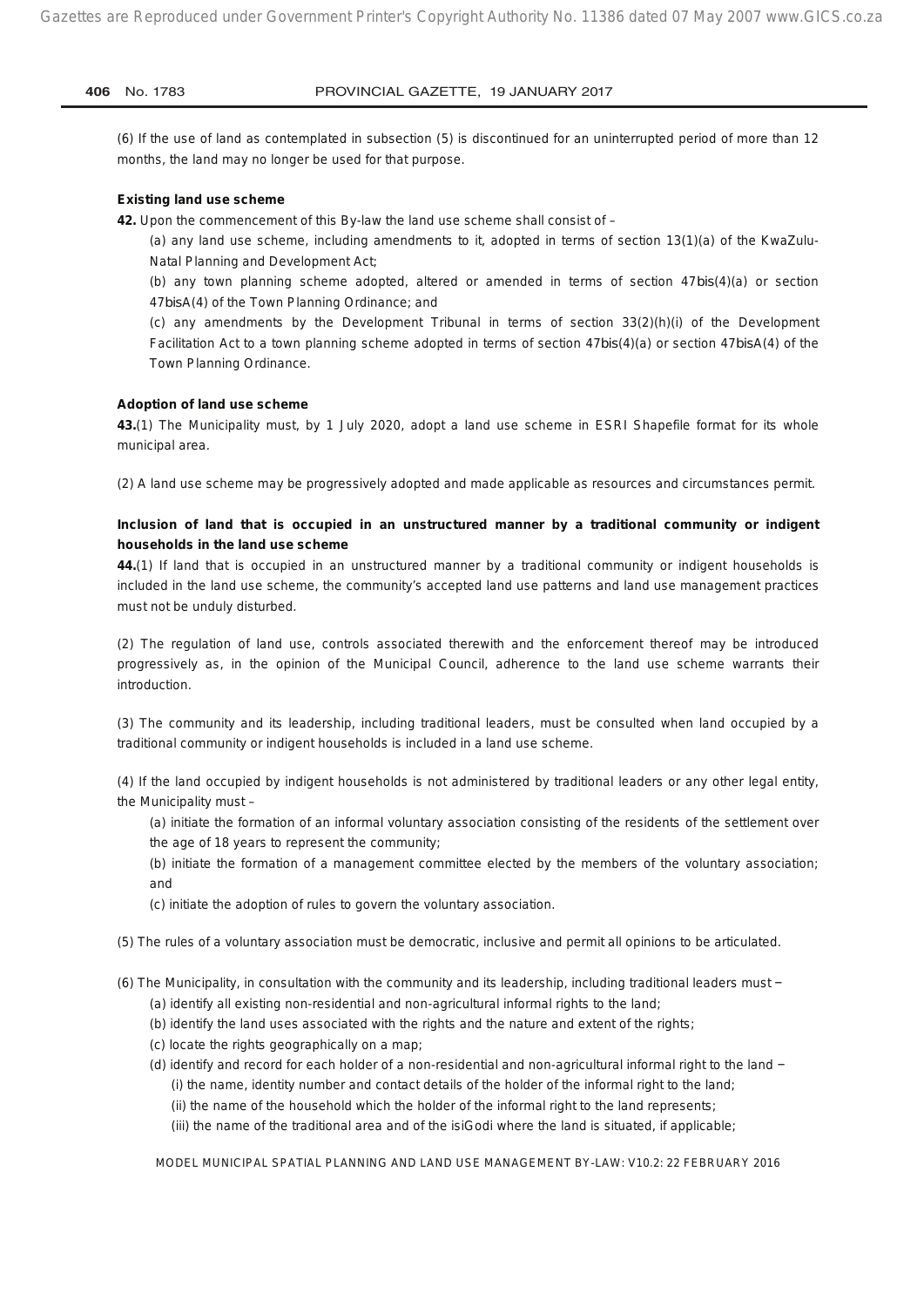(iv) the name of the Inkosi of the traditional area and of the isInduna of the isiGodi, if applicable;

(v) the GPS co-ordinates for the site to which the informal right applies with sufficient details to indicate its approximate extent; and

(vi) photographic evidence of the site.

(7) The information contained in subsection (6) must inform the Municipality in the preparation of the land use scheme.

#### **Review of land use scheme**

**45.**(1) The Municipality must review the land use scheme within six months after it has adopted an Integrated Development Plan for its elected term in terms of section 25 of the Municipal Systems Act.

(2) The process for the amendment of the land use scheme must be followed to update the land use scheme in accordance with the Municipality's recommendations.

#### CHAPTER 4

#### MUNICIPAL PLANNING APPROVAL

#### **Activities for which an application for municipal planning approval is required**

**46.** An application for municipal planning approval is required for –

- (a) the adoption of a land use scheme;
- (b) the amendment of a land use scheme;
- (c) the zoning or rezoning of land;
- (d) a Municipality's consent in terms of a land use scheme;
- (e) the repeal of a land use scheme;

(f) the development of land that is situated outside the area of a land use scheme, if the development constitutes an activity contemplated in Schedule 3;

(g) the extension or replacement of a building on land that is used for a purpose defined in Schedule 3, notwithstanding that municipal planning approval was not required at the time that the use of the original building for that purpose commenced;

- (h) the subdivision of a land;
- (i) the consolidation of land;
- (j) township establishment;

(k) the notarial tying of adjacent land;

(l) the extension of a sectional title scheme by the addition of land to common property in terms of section 26 of the Sectional Titles Act;

(m) the permanent closure of a municipal road or a public place;

(n) the removal, amendment or suspension of a restrictive condition of title or a servitude;

(o) a material change to a Municipality's decision on an application for municipal planning approval;

(p) the cancellation of a Municipality's decision on an application for municipal planning approval, except a decision to adopt or amend a land use scheme.

#### **Activities for which an application for municipal planning approval is not required**

**47.**(1) An application for municipal planning approval is not required for an amendment to a land use scheme –

(a) for the creation of private roads, municipal roads, local roads or district roads when land is subdivided in accordance with the purpose for which it has been zoned in a land use scheme, unless the land use scheme expressly provides otherwise;

(b) to record the actual use of a land or preferred use of land that is used in accordance with the provisions of the land use scheme, unless the land use scheme expressly provides otherwise;

(c) to record features and attributes, like historical buildings, archaeological sites an prominent ridges;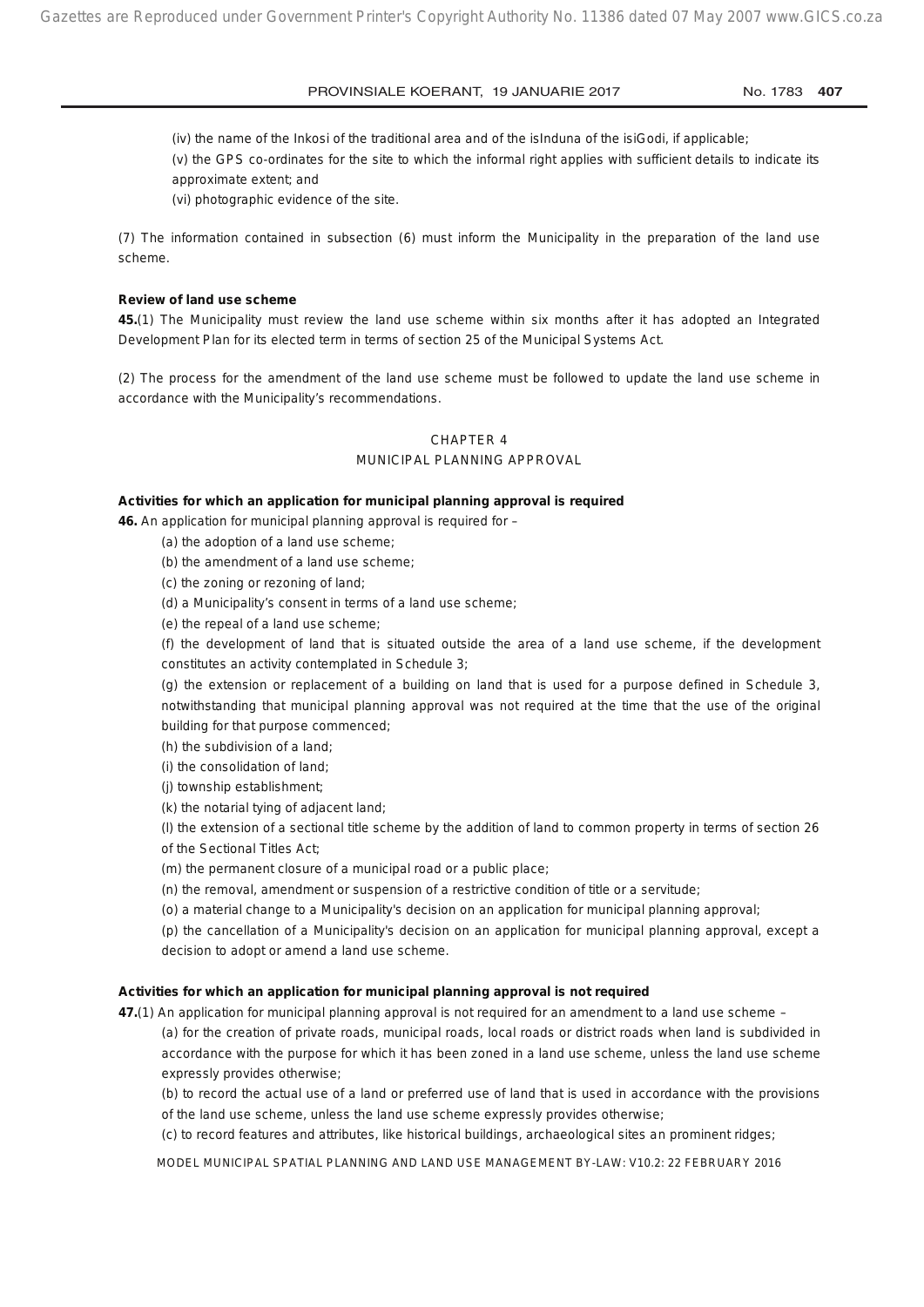(d) to identify and show land that is subject to the Subdivision of Agricultural Land Act;

(e) to identify and show geographical areas in which activities may not commence without environmental approval contemplated in section 24(2)(a) of the National Environmental Management Act, 1998 (Act No. 107 of 1998);

(f) to identify and show geographical areas in which activities may commence without environmental approval contemplated in section 24(2)(b) of the National Environmental Management Act, 1998 (Act No. 107 of 1998);

(g) to amend a schedule consisting of a register of land use scheme amendments;

(h) to amend a schedule consisting of a register of consents granted in terms of the land use scheme; and

(i) to amend a schedule consisting of guidelines, forms and other information that is purely intended for information purposes

(2) An application for municipal planning approval is not required outside the area of a land use scheme for a development that does not constitute an activity listed in Schedule 3.

(3) An application for municipal planning approval is not required for the use of a building that is situated outside the area of a land use scheme, if –

(a) the building has been used for a purpose defined in Schedule 3; and

(b) the use of the building for that purpose has commenced –

(i) before development approval was required for the development in terms of section 11(2) of the Town Planning Ordinance with effect from 1 August 1951;

(ii) before section 11(2) of the Town Planning Ordinance was amended to require development approval for the development with effect from 10 October 2008; or

(iii) before development approval was required in terms of section 14 of the KwaZulu Land Affairs Act, 1992 (Act No. 11 of 1992) with effect from 19 June 1998.

(4) An application for municipal planning approval contemplated in section 46(l) is not required for the permanent closure of a municipal road or a public place that has not been registered in separate ownership by the Registrar of Deeds, but an application contemplated in section 70 may be required to remove references to the proposed municipal road or public place from the Municipal Planning Approval Authority's Record of Decision.

#### **Restrictive conditions of title and servitudes that may be removed, amended or suspended in terms of this By-law**

**48.**(1) A condition of title or servitude –

(a) that is registered against land;

(b) that the land is subject to; and

(c) that relates to –

(i) the subdivision or consolidation of the land;

(ii) the purpose for which the land may be used; or

(iii) requirements that must be complied with for the erection of buildings or the use of the land;

may be removed, amended or suspended in terms of this By-law .

(2) A restrictive condition or servitude imposed in terms of –

(a) a restrictive condition of title or servitude imposed by the Administrator, Premier or responsible Member of the Executive Council for Transport in terms of section 9(3) or 9A(1) of the Advertising on Roads and Ribbon Development Act, 1940 (Act No. 21 of 1940);

(b) the Roads Ordinance, 1968 (Ordinance No. 10 of 1968); or

(c) the KwaZulu Roads Amendment Act, 1978 (KwaZulu Act No. 11 of 1978),

may be removed, suspended or altered in terms of this Act with the express written consent of the Member of the Executive Council responsible for Transport.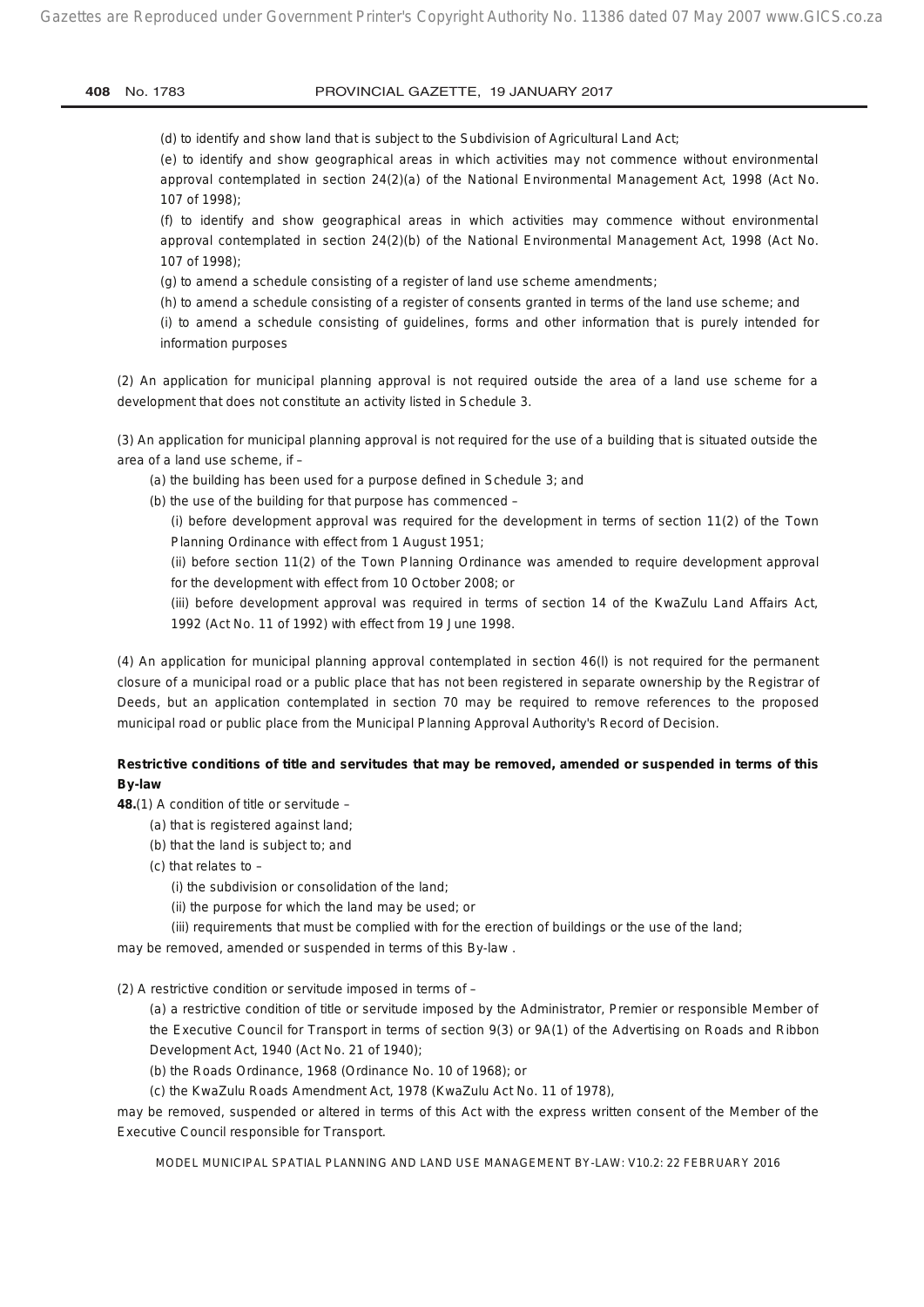(3) An endorsement in a title deed that a part of a property has been expropriated may be removed, suspended or altered in terms of this Act with the express written consent of the organ of state that expropriated the land.

**Conditions of title and servitudes that may not be removed, amended or suspended in terms of this By-law 49.**(1) A condition of title or servitude that benefits land may not be removed, amended or suspended, unless the corresponding restrictive condition of title or servitude that is subject to the condition or servitude is also removed, amended or suspended.

(2) A mineral right registered against land may not be removed, amended or suspended in terms of this By-law.

(3) A restrictive condition of title in favour of the KwaZulu-Natal Nature Conservation Board may not be removed, amended or suspended in terms of this By-law without the Board's written permission.

(4) A restrictive condition of title or servitude imposed by the South African Roads Board in terms of the South African Roads Board Act, 1988 (Act No. of 1988) may not be removed, amended or suspended in terms of this Bylaw.

(5) A restrictive condition of title or servitude imposed by the South African National Roads Agency Limited (SANRAL) in terms of section 44(3) of the South African National Roads Agency Limited and National Roads Act, 1998 (Act No. 7 of 1998) may not be removed, amended or suspended in terms of this By-law.

(6) A restrictive condition of title or servitude imposed by the Minister or the responsible Member of the Executive Council responsible for Roads in terms of sections 10(1)(c), 13(2)(b), 20(2)(b) or 21(2)(b) of the KwaZulu-Natal Provincial Roads Act may not be removed, amended or suspended in terms of this By-law.

(7) A restrictive condition relating to the sale of land, including a right to purchase land and a condition that the value of a building must exceed a minimum amount, may not be removed, suspended or altered in terms of this Bylaw.

(8) A restrictive condition relating to the inheritance of land, including a condition that grants a person the right to use the land for the person's lifetime, may not be removed, suspended or altered in terms of this By-law.

#### **Relationship between municipal planning approval and the Municipality's Integrated Development Plan**

**50.**(1) The Integrated Development Plan does not confer any rights on a person or exempt a person from the need to obtain municipal planning approval contemplated in section 46.

(2) The Municipal Planning Approval Authority must be guided and informed by the Integrated Development Plans applicable in its area as contemplated in section 35(1) of the Municipal Systems Act when it decides an application for municipal planning approval.

(3) The Municipal Planning Approval Authority may refuse an application for municipal planning approval, even if the application conforms to the Integrated Development Plans applicable in its area.

(4) The Municipal Planning Approval Authority may not approve an application for municipal planning approval that is inconsistent with an Integrated Development Plan that is applicable in its area.

#### (5) For the purposes of subsection (4) "inconsistent" means –

(a) that the Integrated Development Plan prohibits the use or development of the land for the purpose or in the manner proposed in the application for municipal planning approval;

(b) that the Integrated Development Plan proposes that the land should be used or developed for a purpose or in a manner that is irreconcilable with the application for municipal planning approval; or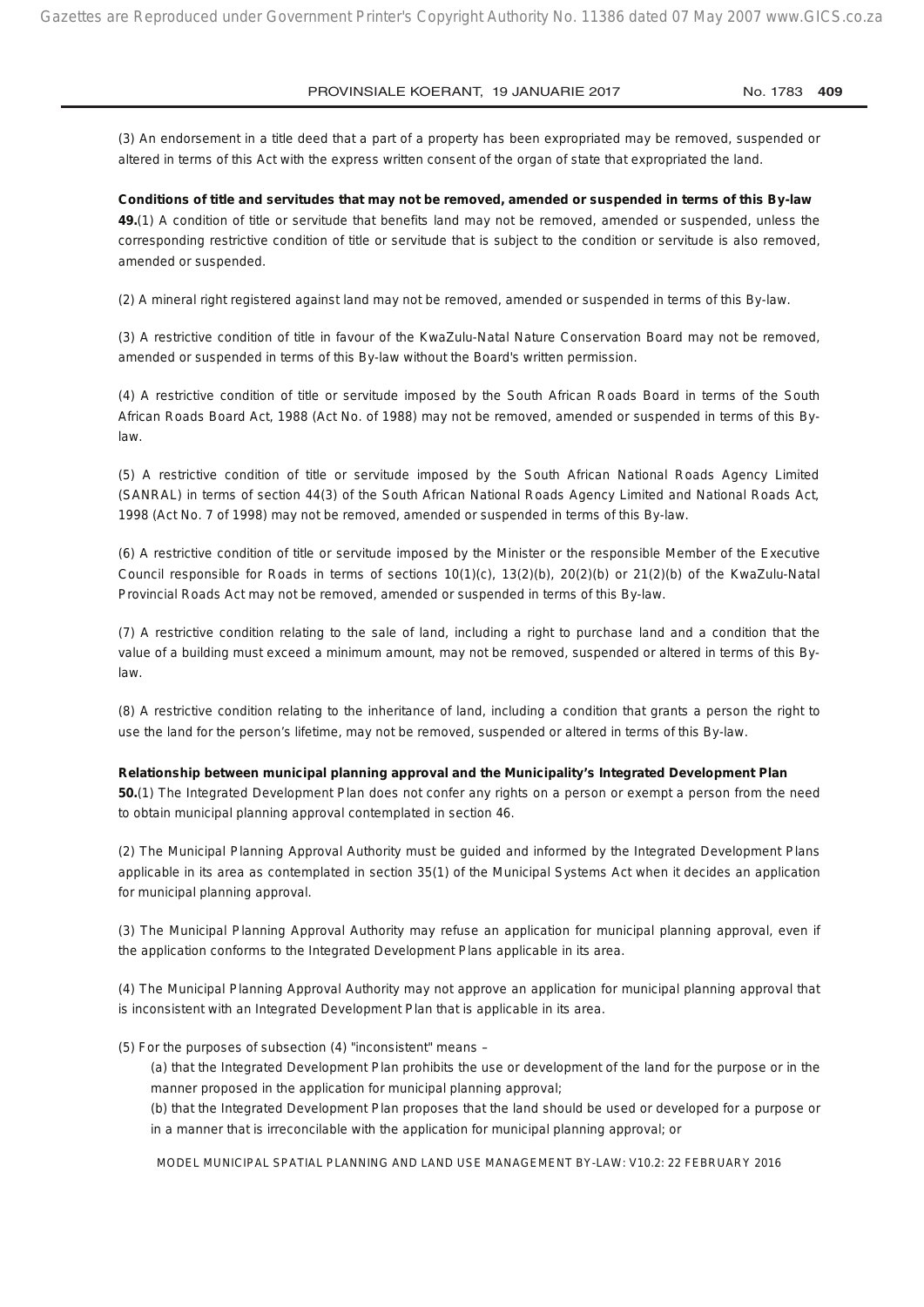(c) that the use or development of land is dependent on engineering services from the Municipality or another organ of state that according to the Integrated Development Plan will not be made available in the area in which the land that is the subject of the application for municipal planning approval is located.

(6) The Municipality may amend its Integrated Development Plan in terms of section 34(b) of the Municipal Systems Act in order to reconcile it with an application for municipal planning approval.

(7) The Municipality may approve an amendment to its Integrated Development Plan in order to reconcile it with an application for municipal planning approval subject to a condition –

(a) that the amendment will only take effect on the effective date of the approval for the application for municipal planning approval; and

(b) that the amendment will lapse, if the application for municipal planning approval is refused.

#### **Relationship between land use scheme and other municipal planning approvals**

**51.**(1) If a person wants to use land that is situated outside the area of a land use scheme for a purpose listed in Schedule 3, the Municipality must require an application to amend its land use scheme to accommodate the land use, unless –

(a) it does not have a land use scheme and the scale of the development does not justify the adoption of a land use scheme;

(b) the land is subject to the Subdivision of Agricultural Land Act and the Minister responsible for the administration thereof has approved the subdivision of the land in terms of section 3(a) read with section 4(2), but has refused to allow the Municipality to regulate the use of the land by a land use scheme in terms of section 3(g) read with section 4(2) of the Subdivision of Agricultural Land Act.

(2) The Municipality may not approve the subdivision of land or consolidation of land in conflict with the provisions of the land use scheme.

(3) An approval for the subdivision or consolidation of land or establishment of a township in conflict with the provisions of the land use scheme is invalid.

#### **Relationship between municipal planning approval and other approvals**

**52.**(1) Municipal planning approval does not absolve an applicant from the need to obtain any other statutory approval for the activity.

(2) A sectional plan in terms of section 1 of the Sectional Titles Act that is in conflict with the provisions of the land use scheme is invalid.

(3) The Municipality or any other organ of state may not approve a building plan that is in conflict with–

- (a) the Municipality's land use scheme;
- (b) consent in terms of a land use scheme;
- (c) the development of land that is situated outside the area of a land use scheme;
- (d) the subdivision of land;
- (e) the consolidation of land;
- (f) the notarial tying of land;
- (g) the permanent closure of a municipal road or a public place; or
- (h) a condition of title relating to use or development of land.

(4) Building plan approval that is in conflict with –

(a) a Municipality's approval for –

(i) the Municipality's land use scheme;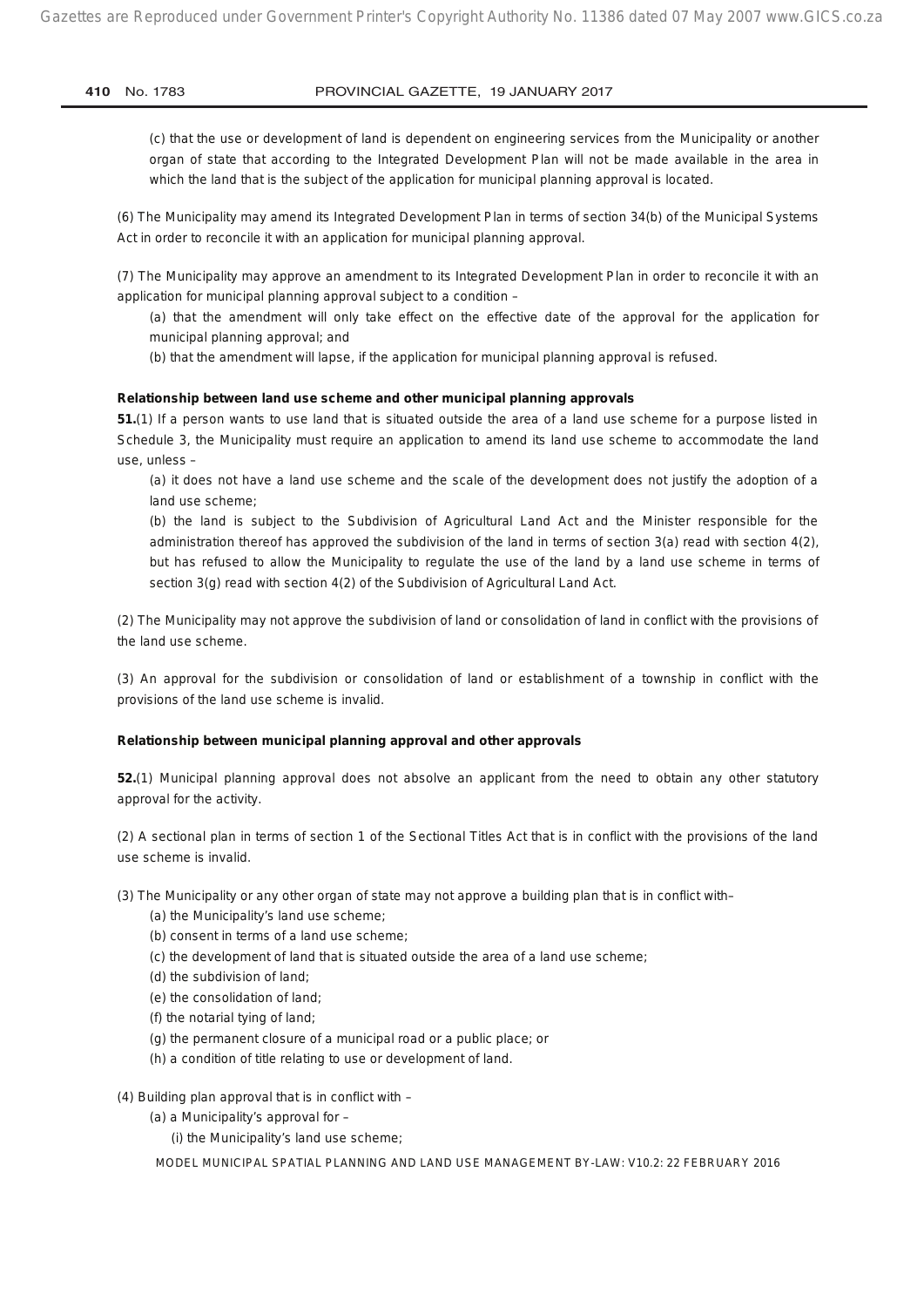- (ii) consent in terms of a land use scheme;
- (iii) the development of land that is situated outside the area of a land use scheme;
- (iv) the subdivision of a land;
- (v) the consolidation of land;
- (vi) the notarial tying of land;
- (vii) the permanent closure of a municipal road or a public place;
- (b) a condition of title relating to use or development of land,;
- (c) a conservation servitude imposed by the KwaZulu-Natal Nature Conservation Board,

is invalid.

(5) If an activity requires both municipal planning approval and building plan approval, municipal planning approval must be obtained before building plan approval may be granted.

#### **Procedure for municipal planning approval**

**53.**(1) The procedure in Schedule 4 must be followed for all applications for municipal planning approval, except for the erection of a dwelling house on land declared by the Municipality as land for the settlement in an unstructured manner by a traditional community or indigent households contemplated in section 121(1).

(2) The provisions of Schedule 5 apply, if public consultation is required as contemplated in item 11(1) of Schedule 4.

(3) An application for an amendment to an application for municipal planning approval prior to notice of a Municipal Planning Approval Authority's decision must follow the process in item 1 of Schedule 6.

(4) The procedure in Schedule 7 must be followed for an application for municipal planning approval for the erection of a dwelling house on land declared by the Municipality as land for the settlement in an unstructured manner by a traditional community or indigent households contemplated in section 121(1).

(5) The provisions of subsections (1) to (3) and sections 54 to 72 do not apply to an application for municipal planning approval for the erection of a dwelling house on land declared by the Municipality as land for the settlement of indigent households in an unstructured manner.

#### **Municipal Planning Approval Authority's decision**

**54.**(1) A Municipal Planning Approval Authority must consider the matters listed in Schedule 8 when it decides or make a recommendation on an application for municipal planning approval.

(2) If the Municipal Planning Approval Authority is the Municipal Council –

(a) it may consider a summary of the comments received in response to the public consultation process, instead of the comments; and

(b) it must consider the Tribunal's recommendation on the application in addition to the matters in Schedule 8.

(3) The Municipal Planning Approval Authority must –

- (a) approve, including partly approve; or
- (b) refuse,

an application for municipal planning approval.

(4) The Municipal Planning Approval Authority may not approve an application for municipal planning approval that is inconsistent with –

- (a) the national planning norms and standards;
- (b) the provincial planning norms and standards;
- (c) Its Integrated Development Plan;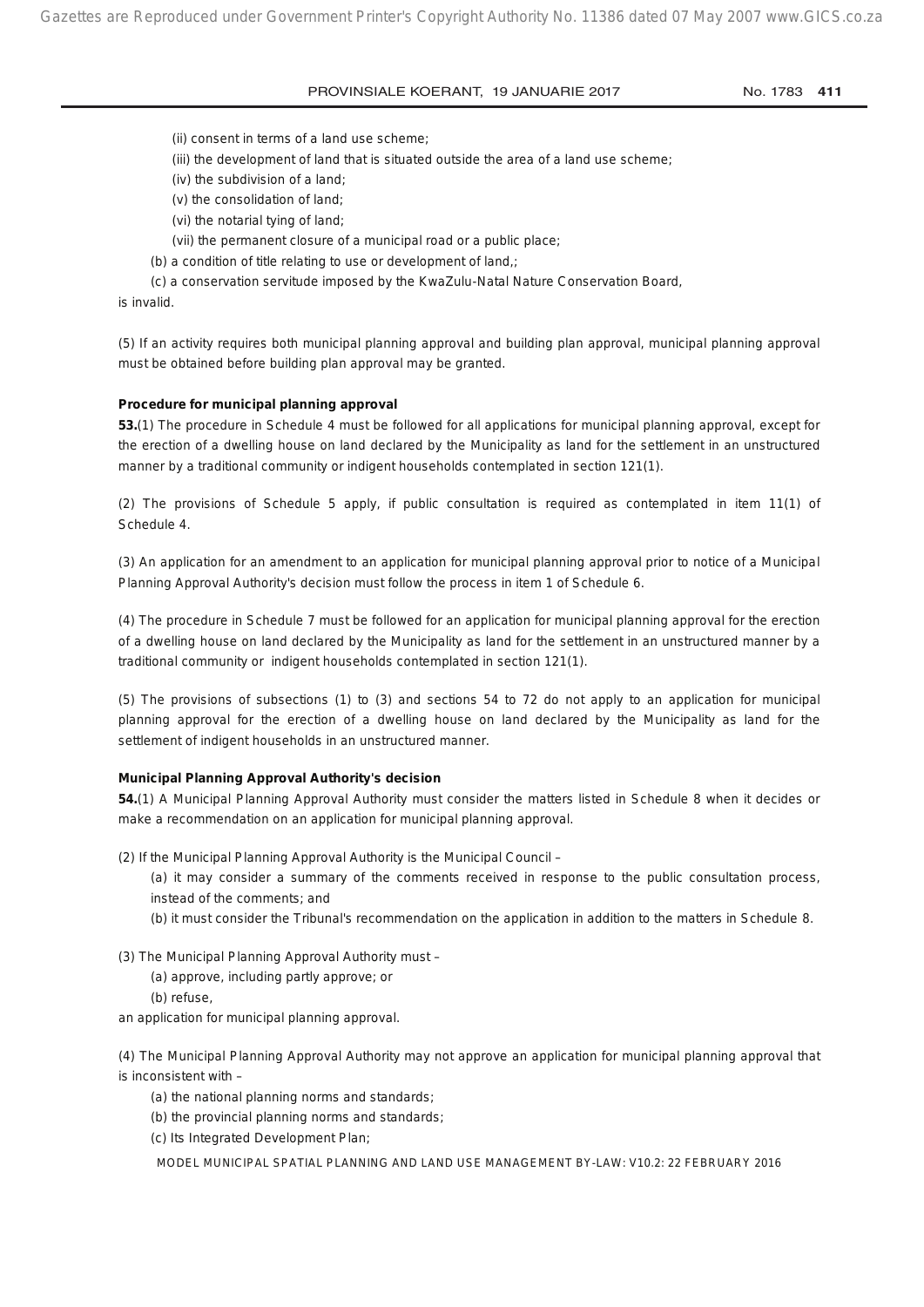(d) its Spatial Development Framework, except where site specific circumstances justify a departure from its provisions.

- (5) The Municipal Planning Approval Authority may not approve an application for municipal planning approval for
	- (a) the Municipality's consent in terms of a land use scheme;
	- (b) the subdivision of land;
	- (c) the consolidation of land;
	- (d) the notarial tying of properties; or
	- (e) the permanent closure of a municipal road or a public place,
- that is in conflict with the land use scheme.

(6) The Municipal Planning Approval Authority may approve an application for municipal planning approval, subject to any conditions, including conditions relating to -

- (a) the extent of the applicant's obligation to provide engineering services;
- (b) the creation of a servitude in favour of the land or against the land in favour of other land;

(c) the removal, suspension or amendment of a condition of title or a servitude that prevents the development of the land in accordance with the Municipal Planning Approval Authority 's decision;

(d) a duty to furnish to the Municipality with a guarantee issued by a financial institution or other guarantor acceptable to the Municipality, within a period specified in the condition for an amount sufficient to cover the costs of –

- (i) fulfilling the obligations of the applicant to provide engineering services; or
- (ii) complying with any other condition of approval;
- (e) arrangements for the transfer of a municipal road, park or open space to the Municipality;

(f) a prohibition on the alienation of a part of the land by means of a sectional title scheme in terms of the Sectional Titles Act or a share block in terms of the Share Blocks Control Act, 1980 (Act No. 59 of 1980);

(g) the regulation of buildings in the case of an application for a development situated outside the area of a land use scheme, including –

(i) the maximum or minimum number of buildings which may be built;

- (ii) the maximum or minimum size of buildings;
- (iii) the location of buildings; and
- (iv) restrictions on building materials.

(7) The Municipal Planning Approval Authority must make the conditions that it intends to impose available to the applicant and give the applicant a reasonable amount of time to comment on the conditions.

(8) If it is a condition for the approval of the subdivision of land or establishment of a township that the Municipality requires land for use as a municipal road, park or other open space, the applicant must, at his, her or its own cost transfer the land for use as a road, park or other open space to the Municipality.

(9) Land that the Municipality requires for use as a municipal road, park or other open space must be regarded as land of which the ownership vests in the municipality contemplated in section 32 of the Deeds Registries Act.

#### **Record of Decision**

**55.**(1) If the Municipal Planning Approval Authority is an Municipal Planning Authorised Officer, the Municipal Planning Authorised Officer must draft the Record of Decision.

(2) If the Municipal Planning Approval Authority is a Municipal Planning Tribunal or the Municipal Council, a Registered Planner member designated by the Chairperson of a Municipal Planning Tribunal in terms of section 16(2) must draft the Record of Decision.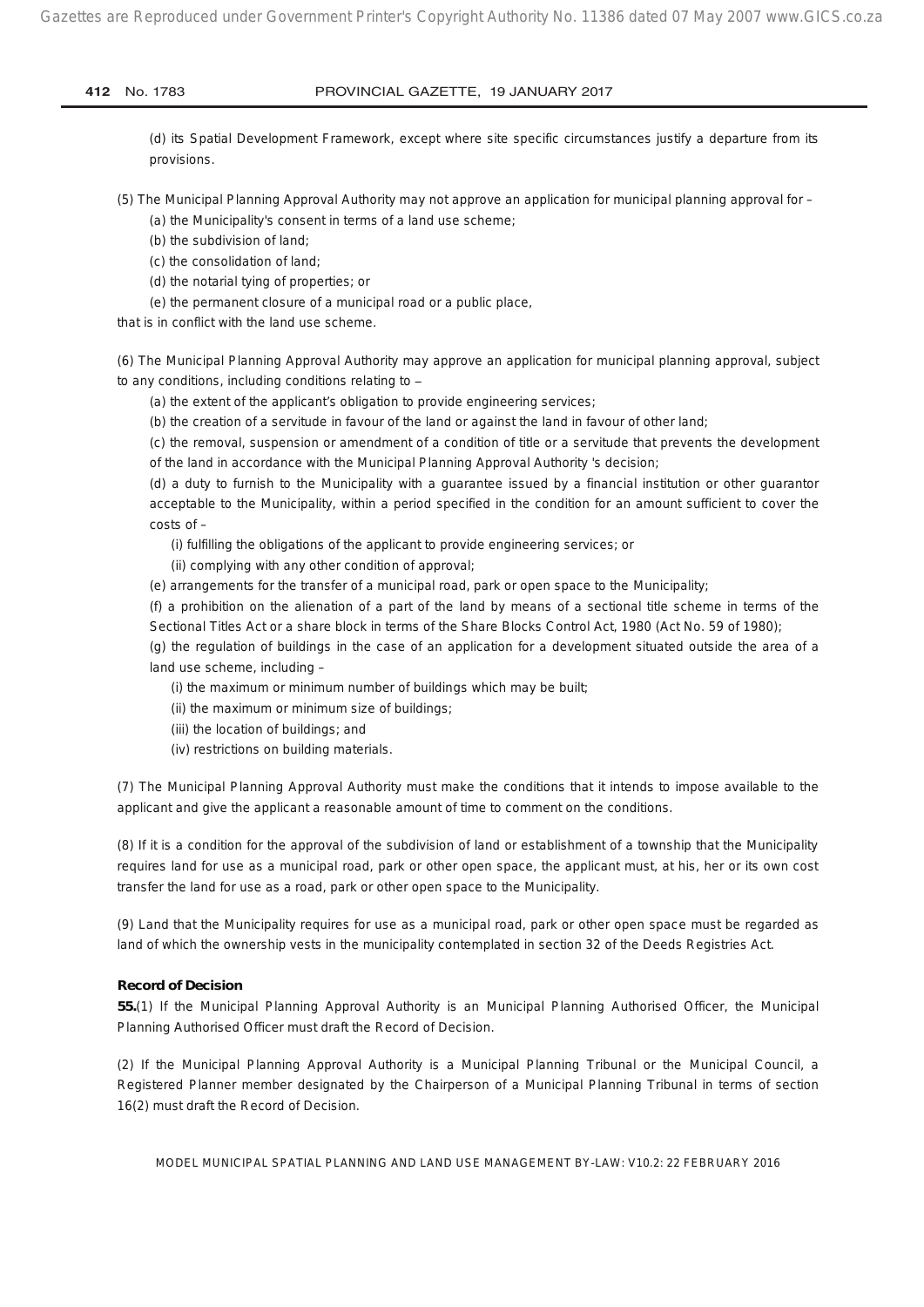(3) If a development involved both a decision from a Municipal Planning Tribunal and the Municipal Council, a Registered Planner member designated by the Chairperson of a Municipal Planning Tribunal in terms of section 16(2) must draft a combined Record of Decision.

(4) A Record of Decision must include the information listed in Schedule 9.

#### **Persons who must be informed of a Municipal Planning Approval Authority's decision**

**56.** The Municipal Planning Registrar must, within 21 days after a Municipal Planning Approval Authority decided to approve or refuse an application for municipal planning approval, serve a copy of the Record of Decision –

(a) on the applicant;

(b) on every person who has lodged written comments in response to an invitation to comment on the application by the closing date stated in the invitation contemplated in item 7(f) of Schedule 6, if persons were invited to comment on the application; and

(c) every person who has been granted leave to intervene in the application for municipal planning approval contemplated in section 125(3)(a).

#### **Appeal against Municipal Planning Approval Authority's decision**

**57.**(1) A person whose rights are affected by a decision by a Municipal Planning Authorised Officer or the Municipal Planning Tribunal to approve or refuse an application for municipal planning approval may appeal against that decision.

(2) A person whose rights are affected by a decision by a Municipal Planning Authorised Officer or the Municipal Planning Tribunal to approve or refuse an application for municipal planning approval include the following persons –

(a) an applicant;

(b) a person, including a person who has been granted leave to intervene in the application for municipal planning approval contemplated in section 125(3)(a), who has –

(i) a propriety interest;

(ii) pecuniary interest; or

(iii) other interest,

that will be adversely affected by the decision, excluding a reduction in the value of the land; and

(c) a municipality in which the land is located.

(3) An appellant must lodge a memorandum of appeal, contemplated in item 1 of Schedule 10, within 30 days of being regarded as having been notified of a Municipal Planning Authorised Officer or Municipal Planning Tribunal's decision.

(4) The right to appeal to the Municipal Planning Appeal Authority against a decision by a Municipal Planning Authorised Officer or the Municipal Planning Tribunal lapses, if an appellant fails to lodge a memorandum of appeal within 30 days of being regarded as having been notified of the decision.

#### **Effective date of Municipal Planning Approval Authority's decision on application**

**58.** A decision on an application for municipal planning approval comes into effect upon –

- (a) the date of the Record of Decision, if
	- (i) no comments were received in response to an invitation for the public to comment on the application;

(ii) no person has applied for leave to intervene contemplated in section 125(1) before the application was decided; and

- (iii) the applicant has waived the right to appeal;
- (b) the expiry of the 30 day period contemplated in section  $57(2)$ , if –

(i) comments were received in response to an invitation for the public to comment on the application;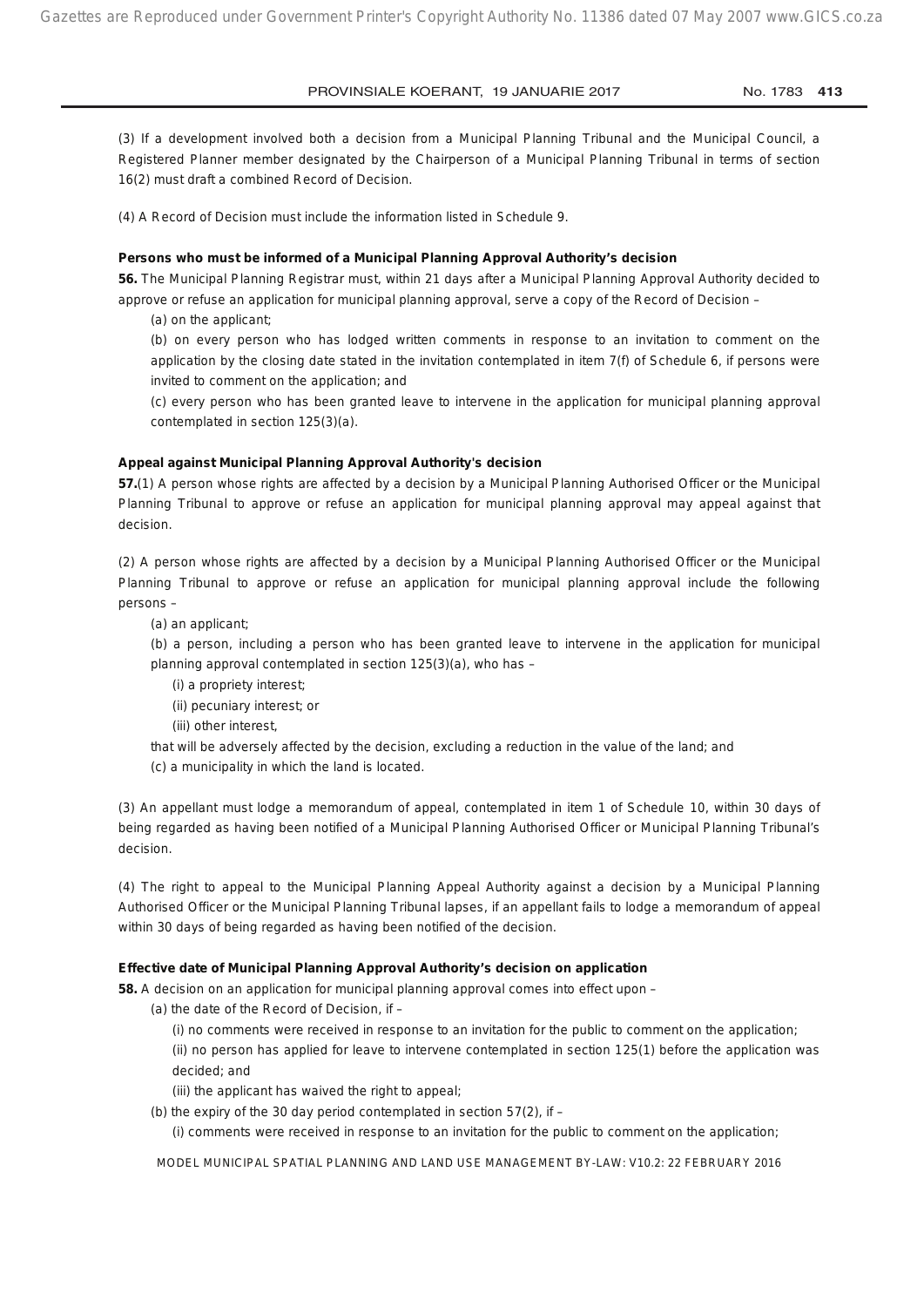(ii) a person has applied for leave to intervene contemplated in section 125(1) before the application was decided; or

(iii) the applicant has not waived the right to appeal;

(c) the date upon which the Presiding Officer of the Municipal Planning Appeal Authority confirmed that an appeal is invalid, if an applicant or a Municipality successfully made an urgent application to declare an appeal invalid, unless the application for municipal planning approval is subject to another valid appeal;

(d) the date upon which the Presiding Officer of the Municipal Planning Appeal Authority has confirmed that –

(i) a decision on an application for municipal planning approval may commence in respect of land that is not affected by the appeal; or

(ii) parts of a decision for municipal planning approval that are not affected by the appeal may commence,

if an applicant or the Municipality successfully made an urgent application for the partial commencement of a decision to approve an application for municipal approval;

(e) the date upon which an appeal is withdrawn, unless the application for municipal planning approval is subject to another appeal;

(f) the finalisation of an appeal, if an appeal was lodged against the decision of a Municipal Planning Authorised Officer or the Municipal Planning Tribunal and –

(i) the Chairperson of the Municipal Planning Appeal Authority has not declared the appeal invalid; or

(ii) granted approval for the partial commencement of the decision of the Municipal Planning Approval Authority in respect of the properties or parts of the decision of the Municipal Planning Approval Authority.

#### **Prohibition on making a substantially similar application, if an application was refused**

**59.**(1) If a Municipal Planning Approval Authority refused an application for municipal planning approval, a substantially similar application may not be brought in terms of this By-law, or any other law, within a period of two years after the date of refusal, without its written permission.

(2) A Municipal Planning Approval Authority may grant permission in writing that a substantially similar application for municipal planning approval may be brought in terms of this By-law within a period of less than two years after the date that it refused an application for municipal planning approval, if circumstances have changed to such an extent that there is a reasonable prospect that the application may be approved.

#### **Certification of compliance with conditions of approval**

**60.**(1) A Municipality must certify that the conditions of approval that must be complied with –

- (a) before the erection of a structure on land or the use of land in accordance with the approval;
- (b) before the construction of a building on the land;
- (c) before occupation of the land; and
- (d) before the land may be registered in separate ownership

have been complied with.

(2) The prohibition on the use of land before compliance with the conditions of approval does not prohibit the use of the land for the purposes that it was lawfully used before municipal planning approval was applied for, unless a Municipal Planning Approval Authority directed otherwise in the conditions of approval.

(3) The prohibition on the occupation of a building before compliance with the conditions of approval does not prohibit the occupation of a building that was lawfully in existence on the land before municipal planning approval was granted, unless a Municipal Planning Approval Authority directed otherwise in the conditions of approval.

#### **Transfer of roads, parks and other open spaces**

**61.**(1) If it is a condition for the approval of the subdivision land that the Municipality requires land for use as a municipal road, park or other open space, the applicant must, at his, her or its own cost transfer the land for use as a road, park or other open space to the Municipality.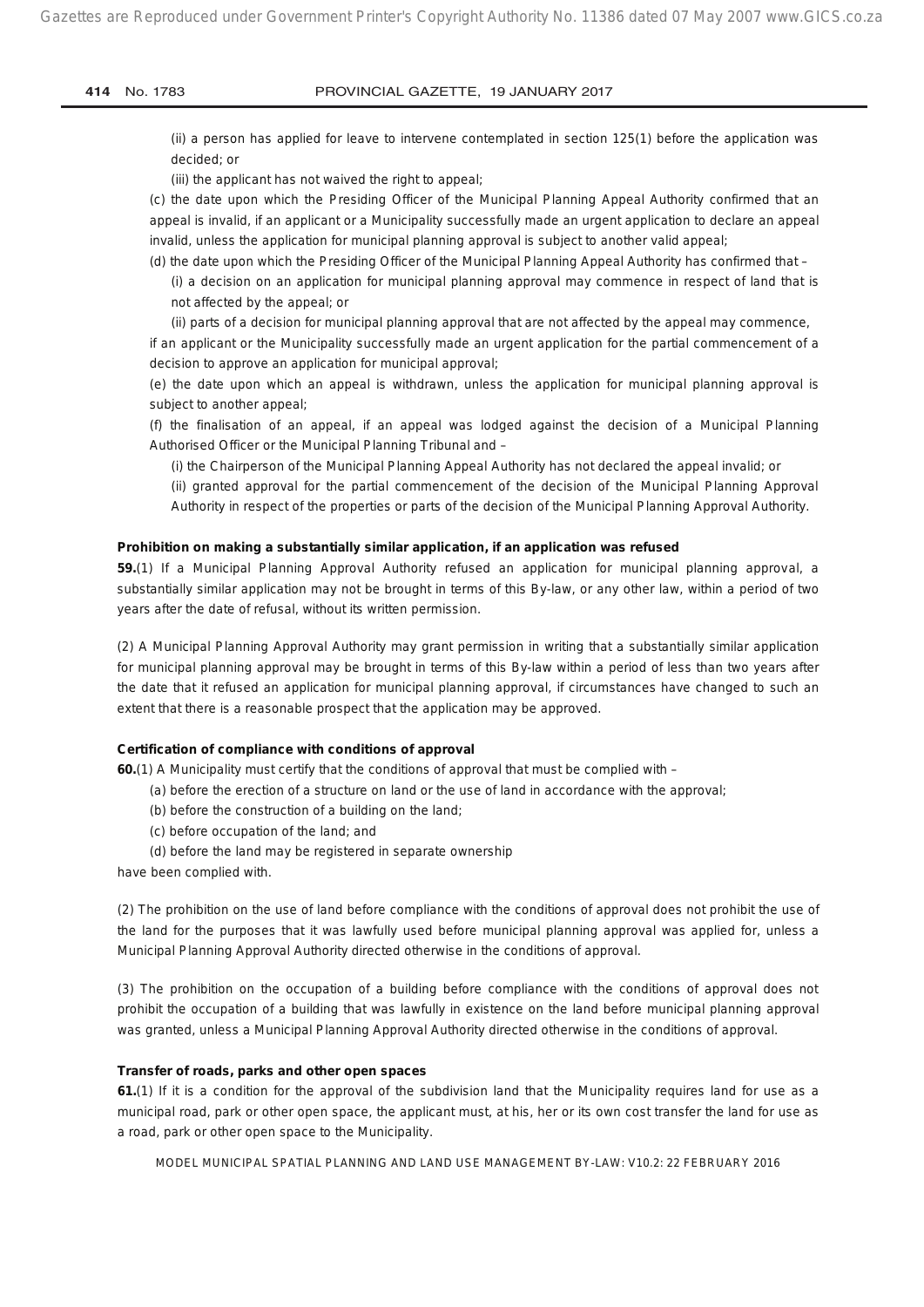(2) Land that the municipality requires for use as a municipal road, park or other open space must be regarded as land of which the ownership vests in the Municipality contemplated in section 32 of the Deeds Registries Act.

#### **Disclosure that land is not registrable before compliance with conditions**

**62.** An agreement for the alienation of a subdivision of land or for consolidated land that was approved by a Municipality, but for which it has not issued a certificate that the owner has complied with the conditions of approval before it may be registered in separate ownership, must contain a clause disclosing –

(a) that the owner has not yet complied with the conditions of approval; and

(b) that the land is not registrable as contemplated in section 1 of the Alienation of Land Act, 1981 (Act No. 68 of 1981).

#### **Vesting of ownership of land after permanent closure of municipal road or public place**

**63.**(1) The ownership of land that formed part of a municipal road or a public place, must, upon the permanent closure of the municipal road or public place –

(a) vest in the person in whose name the land was registered before the permanent closure of the municipal road or public place;

- (b) vest in a person agreed to in writing between
	- (i) that person;
	- (ii) the municipality; and
	- (iii) the person in whose name the land was registered before the permanent closure of the municipal road or public place; or
- (c) vest in the municipality, if the municipality has taken reasonable steps to locate the person in whose name the land was registered before the permanent closure of the municipal road or public place without success.

(2) For the purpose of subsection (1)(c), reasonable steps include the publication of a notice in a local newspaper inviting anyone who has an interest in the ownership of the land to contact the municipality by a date specified in the notice, which date may not be earlier than 30 days, excluding public holidays, after the date that the notice is published.

## **Lodging of plans and documents with Surveyor-General for the subdivision of a land, consolidation of land or the permanent closure of a municipal road or public place**

**64.**(1) An owner must –

(a) ensure that all unapproved diagrams, unapproved general plans, plans and other documents, that the Surveyor-General may require for the registration of the subdivision or consolidation of land, establishment of a township, or recording the permanent closure of a municipal road or a public place that are shown as a road or a public place on a general plan are lodged with the Surveyor-General; and

(b) submit a certified copy of the approved diagram or general plan, to the Municipality within 30 days after the date on which the Surveyor-General has approved the diagram or general plan, if the applicant is a person or an organ of state, other than the Municipality.

(2) A professional land surveyor who lodges unapproved diagrams, unapproved general plans, plans and other documents on behalf of an owner with the Surveyor-General, must include an affidavit in the submission confirming

–

(a) that the decision of the Municipal Planning Approval Authority is authentic and that it was made by a person or body authorised to make the decision; and

(b) that the layout plan is the layout plan that was approved by the municipal planning approval authority.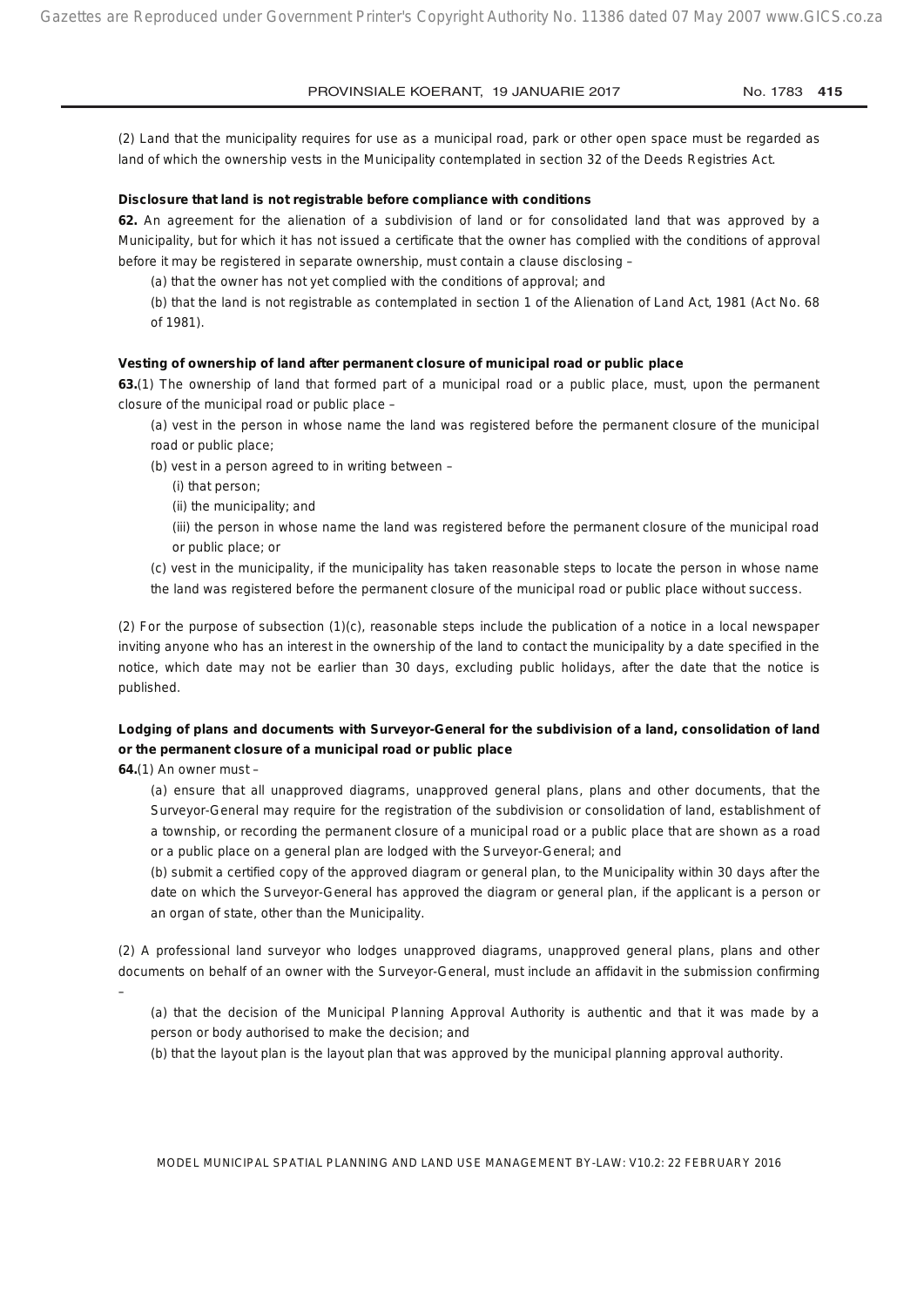#### **Diagram and general plan for the subdivision of land or consolidation of land**

**65.**(1) If an approval for the subdivision of land involves the creation of less than ten subdivisions, excluding land that will be used for the purpose of constructing roads, the Surveyor-General may approve a diagram for each property, or a general plan for all the land.

(2) If an approval for the subdivision of a land involves the creation of ten or more subdivisions, excluding land that are used for the purpose of constructing roads, the Surveyor-General may not approve a diagram for each property, but must approve a general plan or general plans for the properties.

**Registration of ownership for subdivision of land, consolidated of land or opening of township register 66.**(1) A land owner who wishes to register land must lodge with the Registrar of Deeds the diagrams or general plan together with the deeds and other documents that the Registrar of Deeds requires for the registration thereof.

(2) Subject to national legislation, the Registrar of Deeds may not register land in separate ownership, unless the Municipality has issued a certificate stating that the conditions of approval for the subdivision of the land, consolidation of the land, or township establishment that must be complied with before the land may be registered in separate ownership as contemplated in item 1(c)(iv) of Schedule 9, have been complied with.

(3) If the subdivision of land, consolidation of land or township establishment is approved subject to the imposition of a condition of title, the condition of title must be registered against the land by the Registrar of Deeds.

(4) If the subdivision of land, consolidation of land or township establishment is approved subject to the imposition of a condition of title –

(a) that must be registered against the remainder of the land; and

(b) the remainder is to be retained by the transferor,

 it must be endorsed against the title of the remainder of the land upon the registration of the last portion of land into separate ownership.

## **Lodging of deeds, plans and documents with Registrar of Deeds for permanent closure of municipal road or public place**

**67.**(1) An owner must ensure that all diagrams, plans and other documents that the Registrar of Deeds may require to record the permanent closure of a municipal road or a public place are lodged with the Registrar of Deeds.

(2) If a Municipality has determined that the ownership of land that formed part of a municipal road or a public place, will, upon the closure thereof vest in it or in another organ of state –

(a) it is not necessary for the land to be transferred to the Municipality or the organ of state; and

(b) subject to national legislation, the Registrar of Deeds must make the necessary entries to give effect to registration of the land in the name of the Municipality or organ of state.

## **Lodging of deeds, plans and documents with Registrar of Deeds pursuant to an application for the removal, amendment, or suspension of a restrictive condition of title or servitude and certificate of compliance with certain conditions of approval**

**68.**(1) A land owner must ensure that the deeds and other documents that the Registrar of Deeds may require to record the removal, amendment, or suspension of a restrictive condition of title or servitude are lodged with the Registrar of Deeds.

(2) A person may not apply to the Registrar of Deeds to record the removal, amendment, or suspension of a restrictive condition of title or servitude, unless the Municipality has issued a certificate stating that the conditions of approval that have to be complied with before the condition of title or servitude may be removed, amended or suspended have been complied with.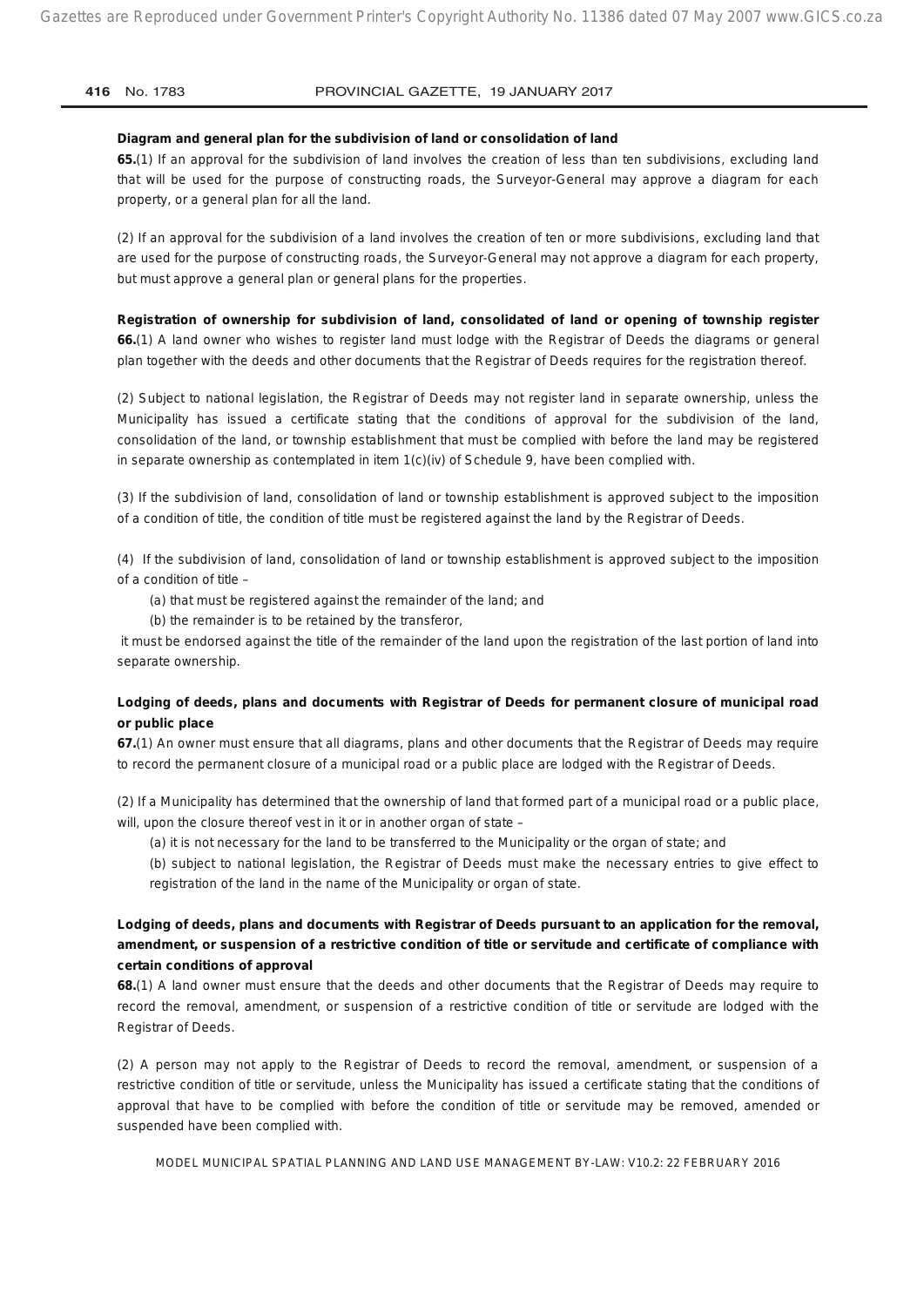## **Application for an amendment to a Municipal Planning Approval Authority 's Record of Decision to correct an error in the wording of the decision, correct a spelling error, update a property description, or update a reference to a law, person, institution, place name or street name**

**69.** An application for an amendment to a Municipal Planning Approval authority's Record of Decision to correct an error in the wording of the decision, correct a spelling error, update a property description, or update a reference to a law, person, institution, place name or street name must follow the process in item 1 of Schedule 6.

## **Application for a non-material amendment to a decision on an application or cancellation of municipal planning approval**

**70.** An application for a non-material amendment to a decision on an application for municipal planning approval or cancellation of municipal planning approval must follow the process in item 3 of Schedule 6.

#### **Cancellation or partial cancellation by Municipality of rights that have not been fully exercised**

**71.**(1) A Municipality may unilaterally initiate the cancellation of –

(a) a consent that it has granted in terms of a land use scheme;

(b) municipal planning approval for the development of a land that is situated outside the area of a land use scheme;

(c) municipal planning approval for the subdivision of land;

- (d) municipal planning approval for the consolidation of land; and
- (e) municipal planning approval for the notarial tying of land,

if the rights have not been fully exercised.

(2) A Municipality may only initiate the unilateral cancellation or partial cancellation of –

(a) a consent that it has granted in terms of a land use scheme;

(b) municipal planning approval for the development of a land that is situated outside the area of a land use scheme,

ten years after the date on which the Municipality's consent or approval became effective.

(3) A Municipality may only initiate the unilateral cancellation or partial cancellation of  $-$ 

- (a) municipal planning approval for the subdivision of land;
- (b) municipal planning approval for the consolidation of land; and
- (c) municipal planning approval for the notarial tying of land,

ten years after the date on which the Municipality's consent or approval became effective.

(4) A Municipality may not unilaterally initiate the cancellation or partial cancellation of –

(a) municipal planning approval for the subdivision of land; or

(b) municipal planning approval for the consolidation of land,

of properties that have been registered in separate ownership by the Registrar of Deeds.

## **Process for the cancellation or partial cancellation of rights by Municipality that have not been fully exercised**

**72.**(1) A Municipality must serve notice on the owner –

- (a) warning the owner that it may cancel or partially cancel
	- (i) a consent granted in terms of a land use scheme;
	- (ii) the right to development of land situated outside the area of a land use scheme;
	- (iii) the right to subdivide land; or
	- (iv) the right to consolidate land;
	- (v) the right to notarial tie land,
- by unilaterally amending or cancelling its decision; and

(b) specifying the period in which the rights must be fully exercised.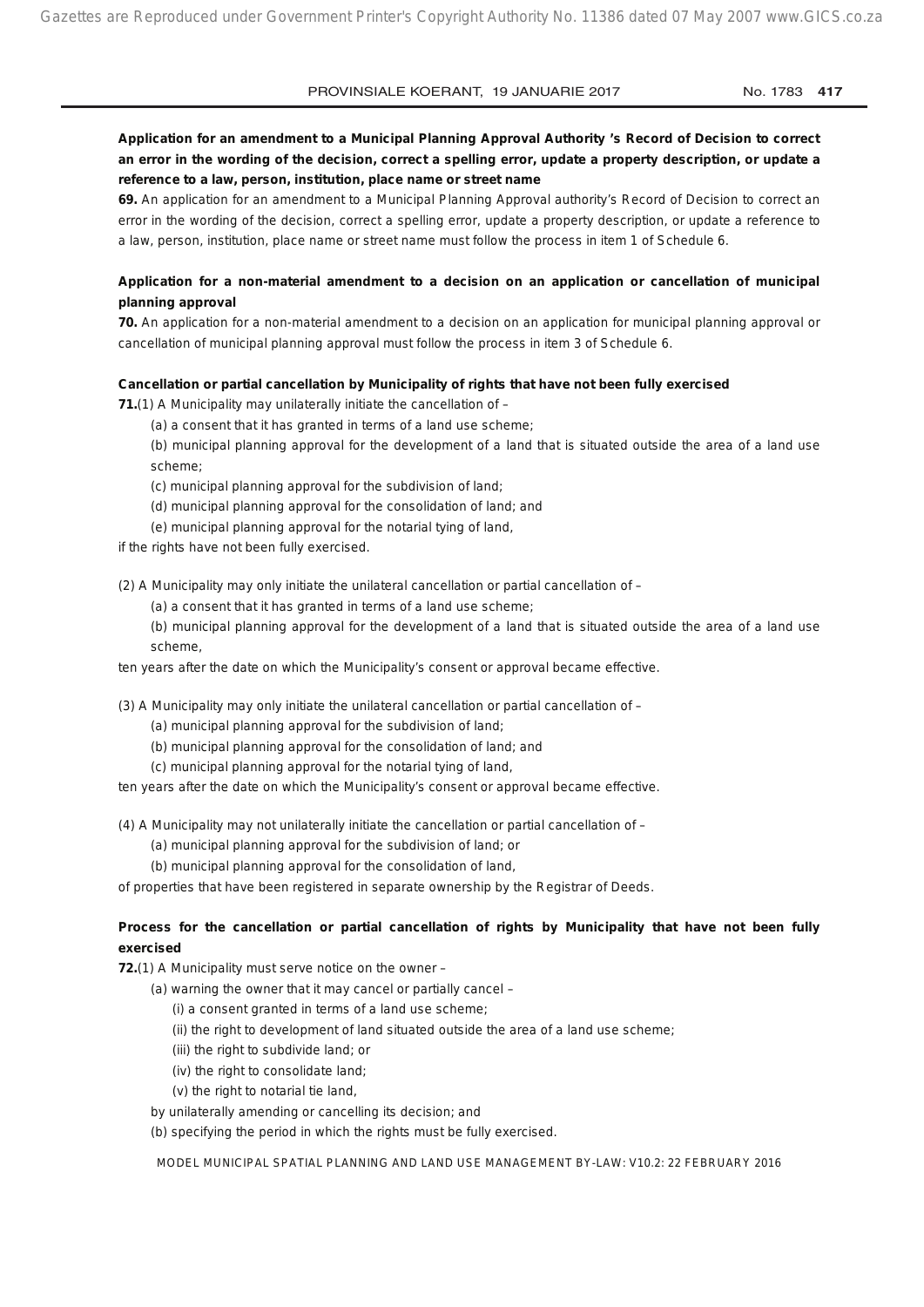(2) A Municipality may withdraw a notice warning the owner of its intention at any time before the expiry of the period stated in the notice.

(3) A notice warning the owner of its intention is of no force if a Municipality fails to act in terms of the notice within a period of six months after the expiry of the period in which the rights must be fully exercised.

(4) If an owner fails to fully exercise within the period specified –

- (a) a consent granted in terms of a land use scheme;
- (b) the right to development of land situated outside the area of a land use scheme;
- (c) the right to subdivide a land; or
- (d) the right to consolidate land;
- (e) the right to notarial tie land,

the Municipality may unilaterally cancel or partially cancel the right by amending or cancelling its decision.

(5) A Municipality must notify the Surveyor General and Registrar of Deeds, if it unilaterally cancelled or partially cancelled rights relating to the subdivision, consolidation or notarial tying of properties.

#### CHAPTER 5

## MUNICIPAL PLANNING PROPOSAL BY A MUNICIPALITY

#### **Municipal Planning proposal by a Municipality**

**73.**(1) The Municipality may on its own initiative propose –

- (a) to adopt a land use scheme;
- (b) to amendment a land use scheme;
- (c) to repeal a land use scheme; and
- (d) a material amendment to its decision to adopt, amend or repeal a land use scheme,

irrespective of who the affected properties belong to.

(2) The Municipality may propose to the Municipal Planning Approval Authority –

(a) to use land for a purpose or in a manner that requires an application for its consent in terms of the land use scheme;

(b) to develop land situated outside the area of a land use scheme;

(c) to subdivide land;

(d) to consolidate land;

- (e) to establish a township;
- (f) to notarial tie adjacent land;

(g) to extend a sectional title scheme by adding land to the common property in terms of section 26 of the Sectional titles Act;

- (h) to remove, amend or suspend a restrictive condition of title or a servitude; and
- (i) to cancel its municipal planning approval,

if it is the owner of the land or in the process of acquiring it.

(3) The Municipality may propose a non-material amendment to the Municipal Planning Approval Authority's decision –

(a) on a proposal contemplated in subsection (1); and

(b) on a proposal contemplated in subsection (2), if it is the owner of the land or in the process of acquiring it.

## **Process for municipal planning approval for a proposal by a Municipality**

**74.** The provisions of Chapter 4 apply to municipal planning approval for a proposal by the Municipality, except –

(a) a reference to an applicant must be regarded as a reference to the Municipality; and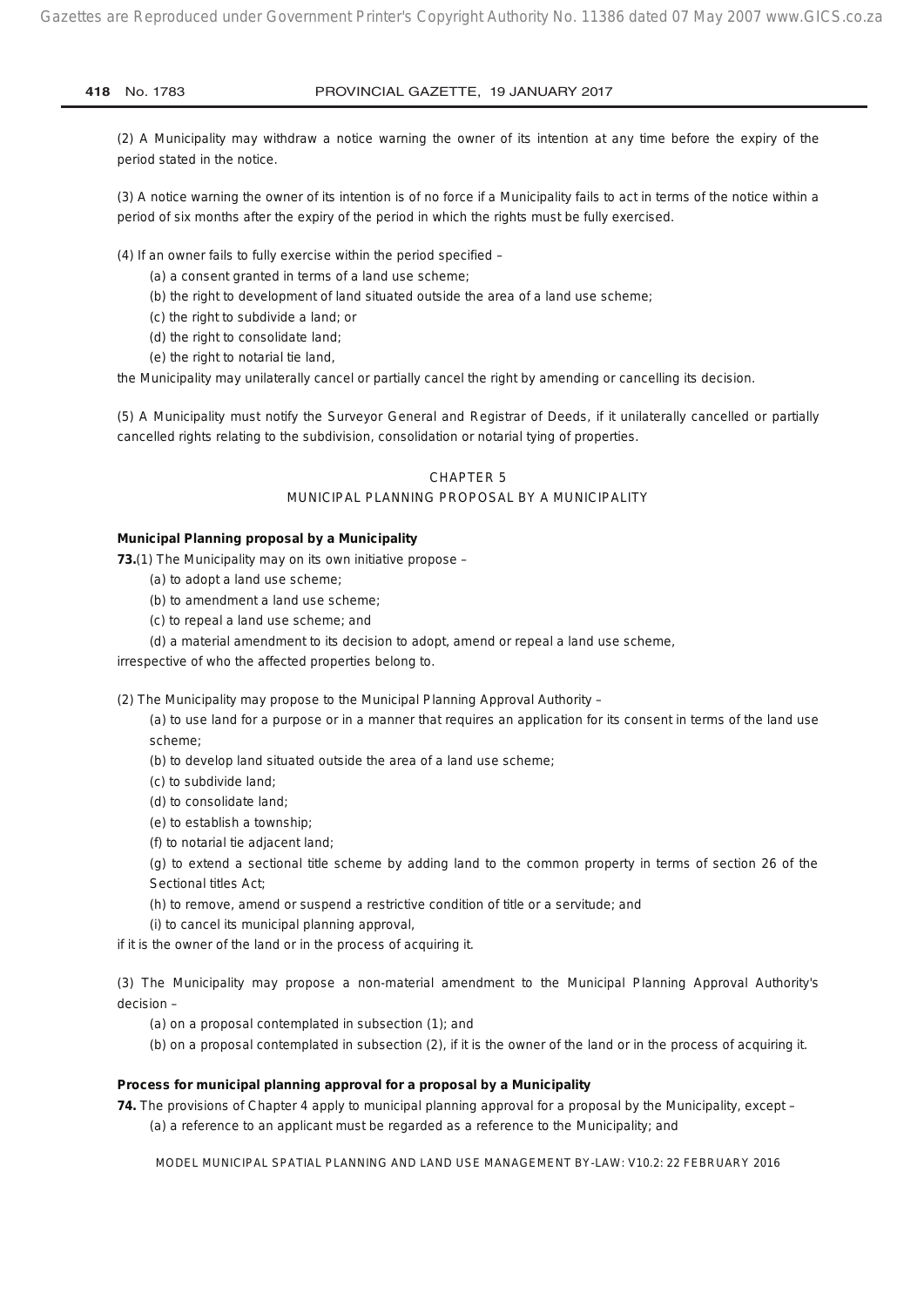(b) a period in which the Municipality must conclude a step in the application process is the maximum period prescribed, inclusive of the maximum time by which that period may be extended.

## CHAPTER 6 APPEALS

#### **Appeal processes**

**75.**(1) The procedure contemplated in Schedule 10 must be followed for the lodging and hearing of an appeal.

(2) The procedure contemplated in Schedule 11 must be followed for the late lodging of a memorandum of appeal.

(3) The procedure contemplated in Schedule 12 must be followed for –

(a) an urgent application to confirm that an appeal is invalid; and

(b) the partial commencement of a decision approving an application for municipal planning approval.

#### **Condonation**

**76.**(1) A person can apply for condonation for –

(a) failure to lodge a memorandum of appeal within 30 days of being regarded as having been notified of the Municipality's decision; and

(b) failure to comply with –

(i) the procedure for the lodging and hearing of an appeal contemplated in Schedule 10;

(ii) the procedure for the late lodging of a memorandum of appeal contemplated in Schedule 11;

(iii) the procedure for an urgent application to confirm that an appeal is invalid contemplated in Schedule 12; and

(iv) the procedure for an urgent application for the partial commencement of a decision approving an application for municipal planning approval contemplated in Schedule 12.

(2) If all the other parties to an appeal condoned the failure, the Municipal Planning Appeal Authority must grant condonation.

(3) If all the other parties to an appeal did not condone the failure, the Municipal Planning Appeal Authority must consider the following matters when it decides whether to grant or refuse condonation –

(a) the object of the provisions of item 1 of Schedule 10 relating to the lodging of a memorandum of appeal and item 2 of Schedule 10 relating to the lodging of a responding memorandum;

(b) whether the Municipality informed the applicant for condonation in writing of his or her rights and obligations;

(c) the applicant for condonation's explanation for the failure;

(d) whether it was practical to service a document, if an application for condonation is for condonation for failure to serve a document;

(e) whether the applicant for condonation is the only appellant, or if there are other appellants that also appealed against the decision of the Municipality on similar grounds; (g) the importance of the appeal;

(f) prejudice that may be suffered by the applicant, the applicant for condonation, or any other person, including the public;

(g) the applicant for condonation's interest in the outcome of the appeal;

(h) the applicant for condonation's prospects of success;

(i) the degree of lateness;

(j) avoidance of unnecessary delay in the administration of justice;

(k) the convenience of the Municipal Planning Appeal Authority; and

(l) any other relevant factor.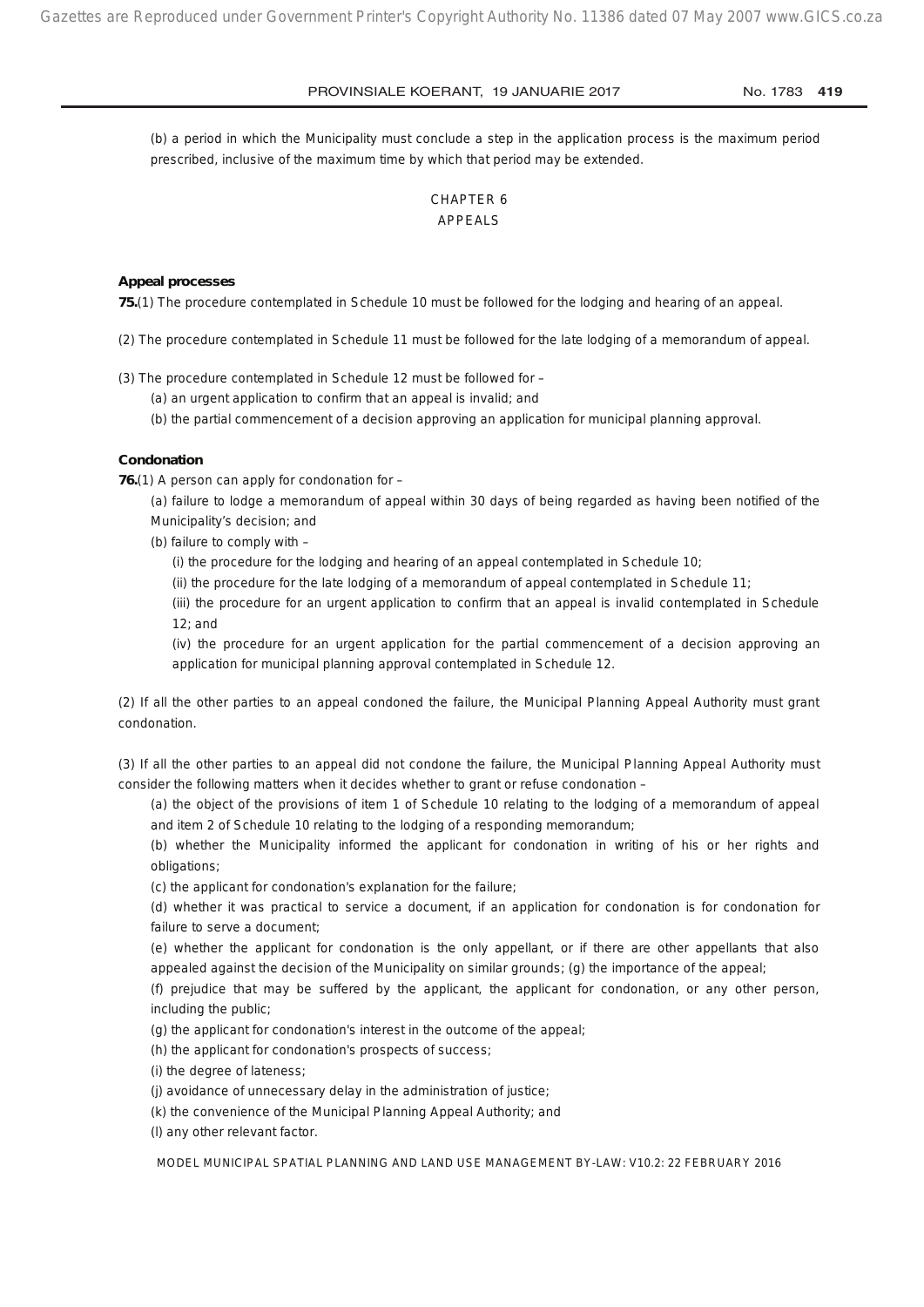(4) The Municipal Planning Appeal Authority can decide an application for condonation –

(a) when it decides an appeal as contemplated in Schedule 10;

- (b) when it decides an application for the late lodging of an appeal contemplated in Schedule 11;
- (c) when it decides an urgent application to confirm that an appeal is invalid contemplated in Schedule 12; or

(d) when it decides an application for the partial commencement of a decision approving an application for municipal planning approval contemplated in Schedule 12.

## **Decision of Municipal Planning Appeal Authority**

**77.**(1) The Municipal Planning Appeal Authority must reach a decision on the outcome of an appeal heard by it within fourteen days after the last day of the hearing.

(2) If the Municipal Planning Appeal Authority is –

- (a) the executive committee of the Municipality;
- (b) a committee of councillors, if a Municipality does not have an executive committee or executive mayor; or (c) a committee of municipal officials;

an appeal is decided by a majority of the members who have been designated by the chairperson of the Municipal Planning Appeal Authority to hear the appeal.

(3) The Presiding Officer has a casting vote in the event of an equality of votes.

- (4) The Municipal Planning Appeal Authority may
	- (a) uphold and confirm the decision of the Municipality against which the appeal is brought;
	- (b) alter the decision of the Municipality;
	- (c) set the decision of the Municipality aside, and
		- (i) replace the decision of the Municipality with its own decision; or
		- (ii) remit the matter to the Municipality for reconsideration in the event that a procedural defect occurred; or
	- (d) make an order of costs contemplated in section 83.

(5) The decision on the outcome of the appeal may be given together with any order issued by the Municipal Planning Appeal Authority which is fair and reasonable in the particular circumstances.

(6) The Presiding Officer must sign the decision of the Municipal Planning Appeal Authority and any order made by it.

#### **Reasons for decision of Municipal Planning Appeal Authority**

**78.**(1) The Presiding Officer must prepare written reasons for the decision of the Municipal Planning Appeal Authority within 30 days after the last day of the hearing.

(2) The reasons for the decision must, among other things –

(a) summarise the decision of the Municipal Planning Appeal Authority and any order made by it; and (b) in the case of a split decision, summarise the decision and order proposed by the minority and the reasons therefore.

(3) The Presiding Officer must sign the reasons for the Municipal Planning Appeal Authority's decision.

#### **Notification of outcome of appeal**

**79.** The Municipal Planning Appeal Authority Registrar must –

(a) before the conclusion of an appeal hearing, determine the manner in which the parties must be notified of the decision of the Municipal Planning Appeal Authority; and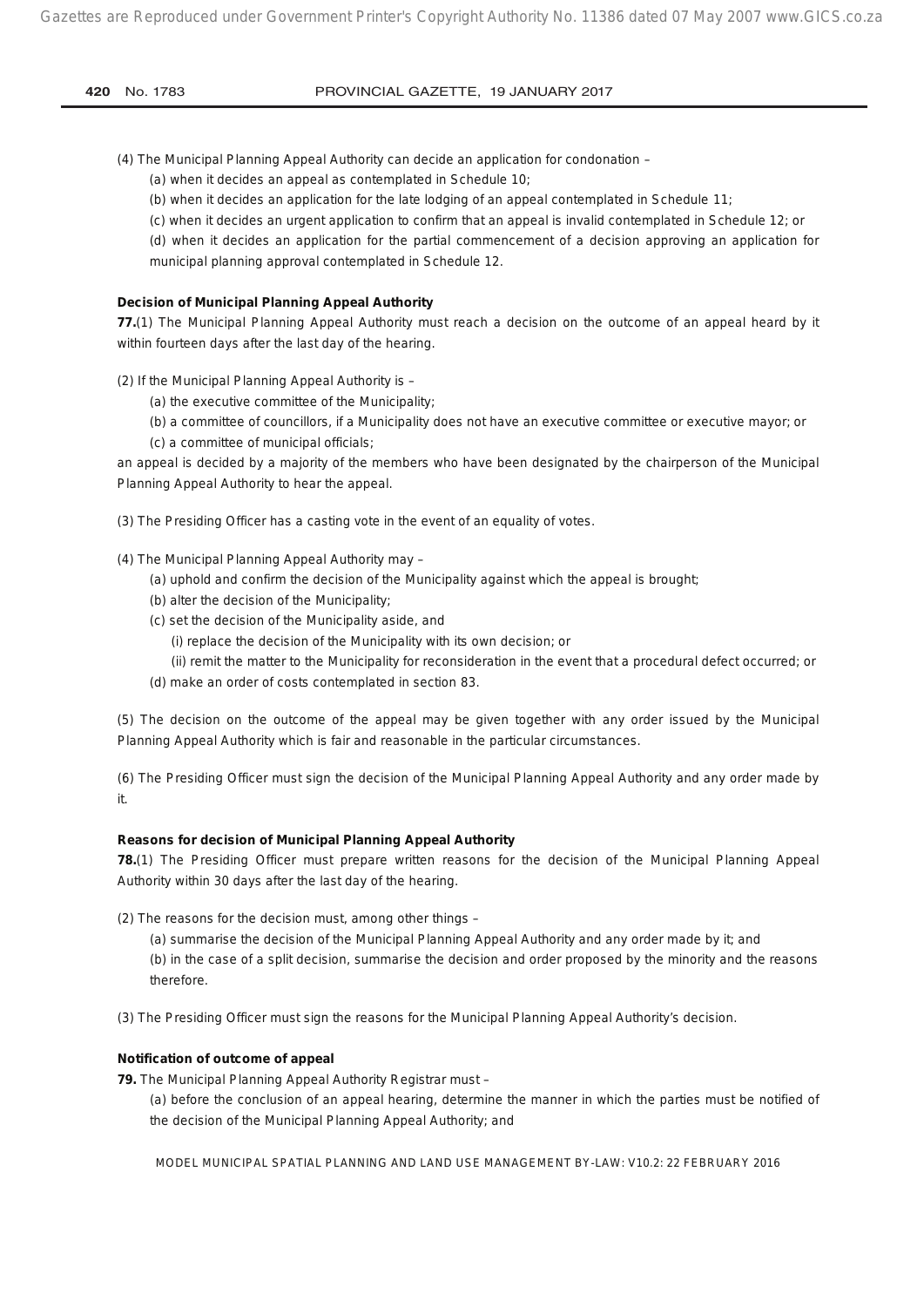(b) notify the parties of the decision of the Municipal Planning Appeal Authority within seven days after the Municipal Planning Appeal Authority handed down its decision, including the reasons for its decision.

#### **Legal effect of decision of Municipal Planning Appeal Authority**

**80**. A decision of the Municipal Planning Appeal Authority is binding on all parties.

## **Relationship between appeals in terms of this By-law and appeals in terms of section 62 of the Municipal Systems Act**

**81.** No appeal may be lodged in terms of section 62 of the Municipal Systems Act against a decision taken in terms of this By-law.

#### **Proceedings before Municipal Planning Appeal Authority open to public**

**82.**(1) The Presiding Officer may direct that members of the public be excluded from the proceedings, if he or she is satisfied that evidence to be presented at the hearing may –

- (a) cause a person to suffer unfair prejudice or undue hardship; or
- (b) endanger the life or physical well-being of a person.

(2) Any person who fails to comply with a direction issued in terms of this section is guilty of an offence, and on conviction may be sentenced to a fine or to a period of imprisonment not exceeding one year, or to both the fine and the period of imprisonment.

#### **Costs**

**83.**(1) The Municipal Planning Appeal Authority may not make any order in terms of which a party in any appeal proceedings is ordered to pay the costs of any other party in those proceedings in prosecuting or opposing an appeal, except as provided for in Schedules 10, Schedule 11 and Schedule 12.

(2) The Presiding Officer must afford the parties an opportunity to make oral or written representations before an order of costs is made.

#### **Offences in connection with proceedings before Municipal Planning Appeal Authority**

**84.**(1) A person is guilty of an offence, if the person –

(a) without good reason, and after having been subpoenaed to appear at the proceedings to testify as a witness or to produce a document or other object, fails to attend on the date, time and place specified in the subpoena;

(b) after having appeared in response to the subpoena, fails to remain in attendance at the venue of those proceedings, until excused by the Presiding Officer;

(c) without good reason fails to produce a document or object in response to a subpoena;

- (d) wilfully hinders or obstructs the Municipal Planning Appeal Authority in the exercise of its powers;
- (e) disrupts or wilfully interrupts the proceedings;
- (f) insult, disparages or belittles any member of the Municipal Planning Appeal Authority; or
- (g) prejudices or improperly influences the proceedings.
- (2) A person is guilty of an offence –

(a) when obstructing the Municipal Planning Appeal Authority in exercising a power under this By-law by failing, without good reason, to answer, to the best of that person's ability, a lawful question by the Municipal Planning Appeal Authority;

(b) when obstructing a person who is acting on behalf of the Municipal Planning Appeal Authority; or

(c) when attempting to exercise a power under this By-law on behalf of the Municipal Planning Appeal Authority, without the necessary authority.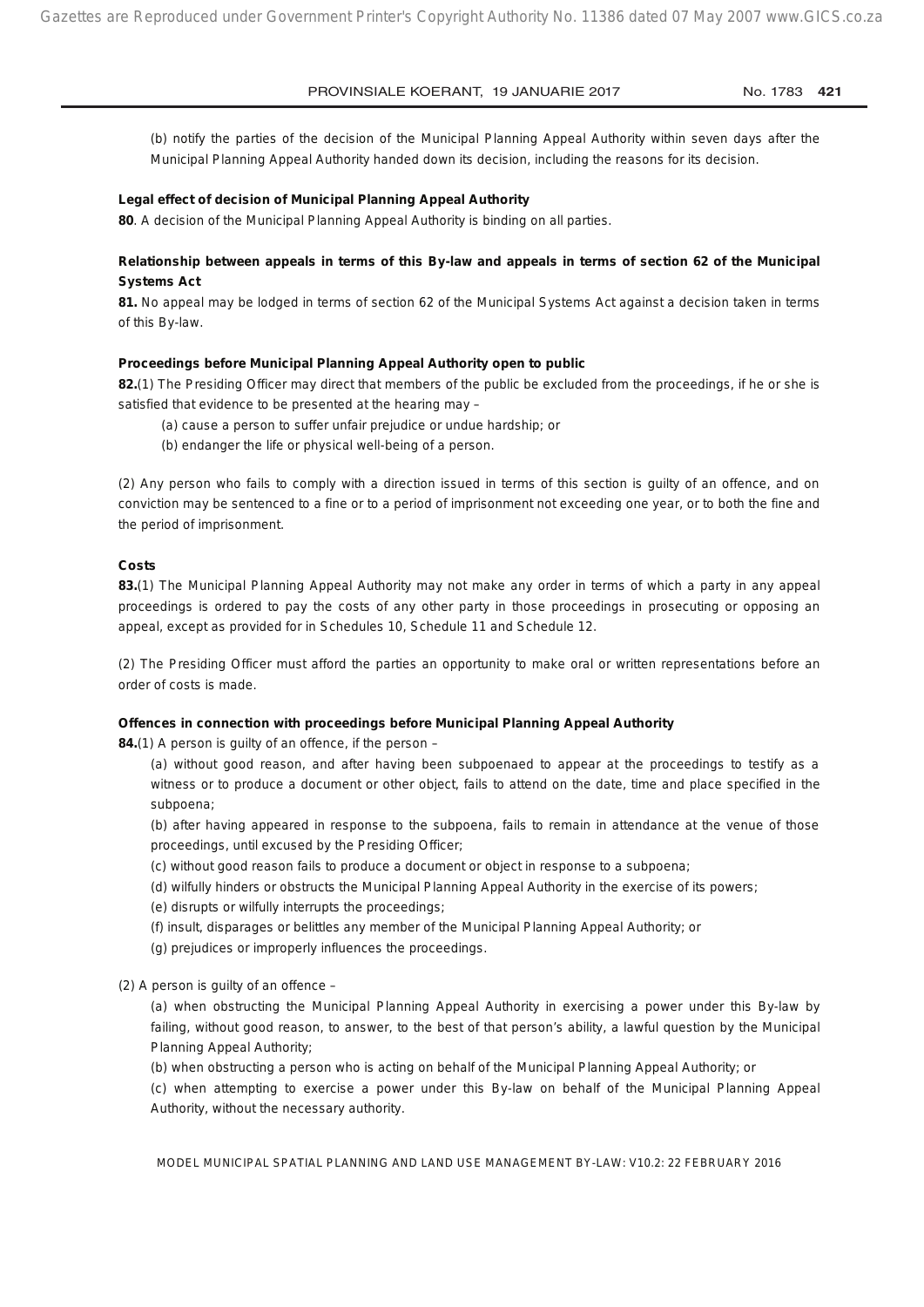(3) A person convicted of an offence in terms of this section is liable on conviction to a fine not exceeding R10 000.

#### **Municipal Planning Appeal Authority Registrar must keep records relating to appeals**

**85.**(1) The Municipal Planning Appeal Authority must keep a record of its proceedings.

(2) The Municipal Planning Appeal Authority Registrar must keep a register in which the following particulars are recorded in respect of every appeal:

- (a) the date on which the appeal was lodged;
- (b) the reference number assigned to the appeal;
- (c) the names of  $-$ 
	- (i) every appellant;
	- (ii) the Municipality against whose decision the appeal is brought; and
	- (iii) every other party to the appeal;
- (d) the names of the members of the Municipal Planning Appeal Authority designated by the Chairperson of
- the Municipal Planning Appeal Authority to hear the appeal; and
- (e) the decision of the Municipal Planning Appeal Authority, including
	- (i) whether the decision was unanimous or was the decision of the majority of the members; and (ii) the date of the decision.

(3) A copy of the reasons for every decision of the Municipal Planning Appeal Authority and every ruling given by the Chairperson of the Municipal Planning Appeal Authority must be filed by Municipal Planning Appeal Authority Registrar.

(4) The register and records of the Municipal Planning Appeal Authority Registrar must be open for inspection by members of the public during normal office hours.

## CHAPTER 7

#### ENFORCEMENT

#### *Part 1: Offences, penalties and disconnection of services*

#### **Offences and penalties in relation to municipal planning approval**

**86.**(1) A person who –

(a) uses land, subdivides land, consolidates land, establishes a township, notarially tying adjacent land or erect buildings on land, or transforms land or demolishes buildings or structures for that purpose, without municipal planning approval, if municipal planning approval is required in terms of this By-law;

(b) uses land, subdivides land, consolidates land, establishes a township, notarially tying adjacent land or erect buildings on land, or transforms land or demolishes buildings or structures for that purpose, contrary to a provision of a land use scheme;

(c) uses land, subdivides land, consolidates land, establishes a township, notarially tying adjacent land or erect buildings on land, or transforms land or demolishes buildings or structures for that purpose, contrary to a restrictive condition of title or servitude;

(d) uses land, subdivides land, consolidates land, establishes a township, notarially tying adjacent land or erect buildings on land, or transforms land or demolishes buildings or structures for that purpose, contrary to a Municipality's Record of Decision for municipal planning approval as contemplated in section 54;

(e) fails to disclose that land is not registrable as contemplated in section 62;

(f) removes a site notice declaring that an activity on land is unlawful as contemplated in section 97;

(g) offers or pays a reward for –

(i) the written support of an organ of state in support of an application for municipal planning approval or a non-material amendment to Municipality's decision;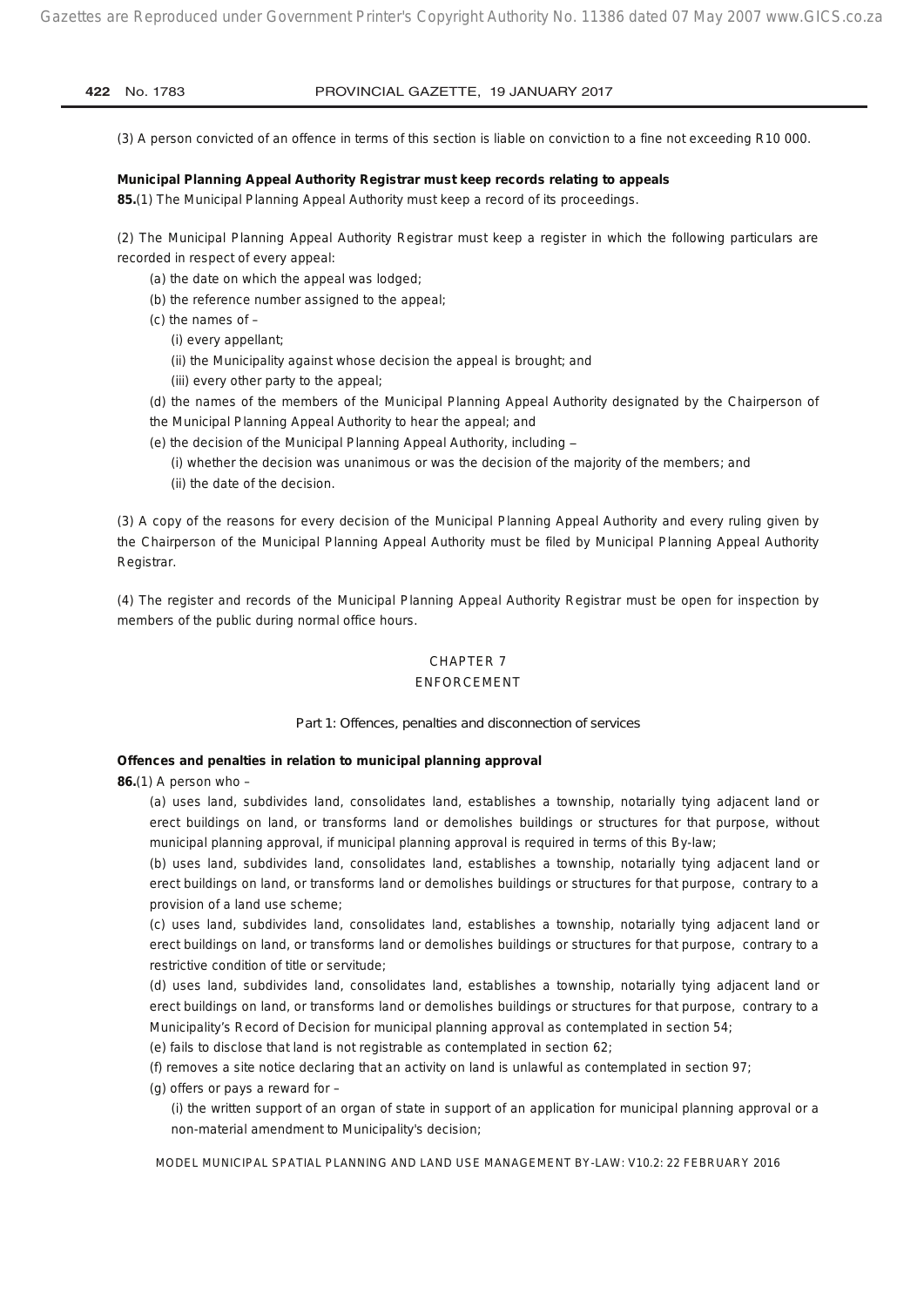(ii) the written support of a Traditional Council for an application for municipal planning approval or a nonmaterial amendment to Municipality's decision; or

(iii) the approval or refusal of an application for municipal planning approval or a non-material amendment to Municipality's decision;

(h) requests or accepts a reward for –

(i) the written support of an organ of state in support of an application for municipal planning approval or a non-material amendment to Municipality's decision;

(ii) the written support of a Traditional Council for an application for municipal planning approval or a nonmaterial amendment to Municipality's decision; or

(iii) the approval or refusal of an application for municipal planning approval or a non-material amendment to Municipality's decision,

is guilty of an offence.

(2) An owner who permits land to be used in a manner contemplated in subsection (1)(a) to (d) and who does not cease that use or take reasonable steps to ensure that the use ceases is guilty of an offence.

(3) A person convicted of an offence in terms of this section is liable on conviction to a fine not exceeding R1 000 000 or to imprisonment for a period not exceeding 1 year or to both such a fine and such imprisonment.

(4) A person convicted of an offence under this By-law who, after conviction, continues with the conduct in respect of which he or she was so convicted, shall be guilty of a continuing offence and liable on conviction to a term of imprisonment for a period not exceeding three months or to a fine not exceeding R 10 000 or to both a fine and such imprisonment in respect of each day on which he or she so continues or has continued with such conduct.

(5) The levying of rates in accordance with the use of land as contemplated in section 8(1) of the Municipal Property Rates Act does not render the use of the land lawful for the purposes of this By-law.

#### **Additional penalties**

**87.**(1) When the court convicts a person of an offence contemplated in section 86(1), it may –

(a) at the written request of the Municipality, summarily enquire into and determine the monetary value of any advantage which that person may have gained as a result of that offence; and

(b) in addition to the fine or imprisonment contemplated in section 86(2), order an award of damages, compensation or a fine not exceeding the monetary value of any advantage which that person may have gained as a result of that offence.

(2) The court may sentence a person who fails to pay a fine imposed under this section to imprisonment for a period not exceeding one year.

### **Reduction or disconnection of engineering services to prevent the continuation of activity that constitutes an offence**

**88.**(1) The Municipality must obtain a court order contemplated before it reduces or disconnects engineering services to prevent the continuation of an activity that constitutes an offence contemplated section 86(1)(a)-(d).

(2) The Municipality may reduce or disconnect engineering services to prevent the continuation of an activity that constitutes an offence contemplated in section 86(1)(a)-(d) without a court order contemplated, if irreparable harm will be caused by the illegal activity to land, a building, a structure or the environment.

(3) The Municipality must obtain a court order as soon as possible, after it reduced or disconnected engineering services to prevent irreparable harm to land, a building, a structure or the environment as contemplated in subsection (2).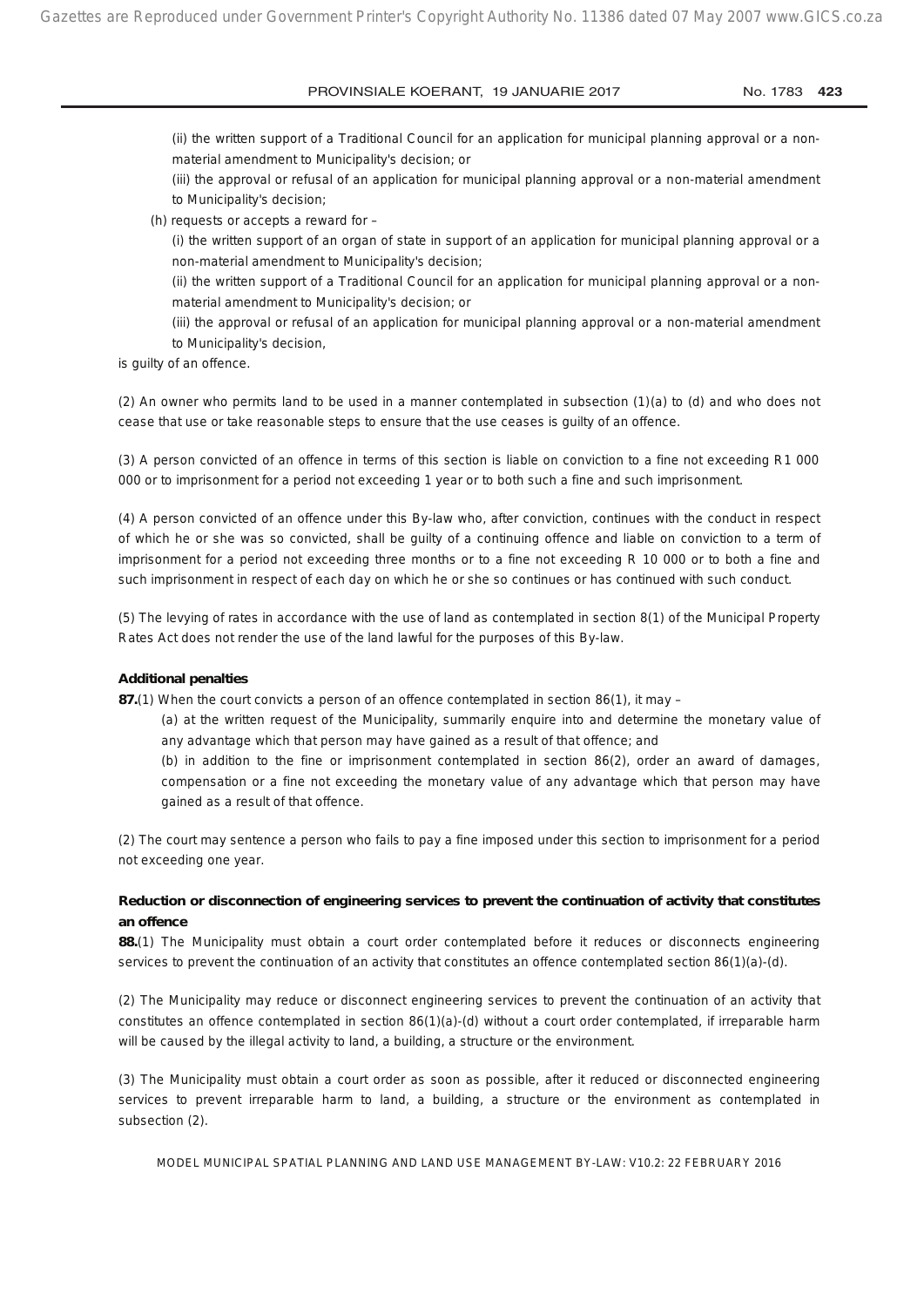(4) The Municipality may not disconnect engineering services to prevent the continuation of an activity that constitutes an offence contemplated in section  $86(1)(a)-(d)$ , if the land is also used for a lawful activity and it is not possible to disconnect the engineering services serving the unlawful activity without also disconnecting the engineering services serving the lawful activity.

(5) The Municipality may disconnect engineering services to prevent the continuation of an activity that constitutes an offence contemplated in section 86(1)(a)-(d), even if payment for the engineering service is not in arrears.

(6) The right of the Municipality to reduce or disconnect water to prevent the continuation of an activity that constitutes an offence contemplated in section 86(1)(a)-(d) must be regarded as a condition under which water services are provided contemplated in section 21(2)(b)(ii) of the Water Services Act, 1997, (Act No. 108 of 1997).

(7) For the purposes of section 21(5) of the Electricity Regulation Act, 2006 (Act No. 4 of 2006), the use of electricity for an activity that constitutes an offence contemplated in section 86(1)(a)-(d) must be regarded as dishonouring by a customer of the agreement with the licensee.

#### *Part 2: Prosecution*

#### **Lodging of complaint**

**89.**(1) Any person may request the Municipal Planning Enforcement Officer to investigate an alleged offence contemplated in section 87(1).

(2) A written complaint in which it is alleged that a person is committing an offence as contemplated in section 86(1) must be supported by relevant documentation and other evidence.

(3) The Municipal Planning Enforcement Officer must within 7 days from the date of the lodgement of the complaint –

(a) acknowledge receipt of the complaint, if it contains the complainant's name, address or contact number; and

(b) invite the person against whom the compliant is lodged to submit a response within 7 days of being notified of the compliant.

(4) The Municipal Planning Enforcement Officer must complete an investigation into the alleged offence contemplated in section 86(1) within 60 days from the date that the complaint was lodged.

(5) The Municipal Planning Enforcement Officer must inform the complainant of the outcome of the investigation, if the complaint contained the complainant's name, address or contact number.

#### **Powers of Municipal Planning Enforcement Officer**

**90.**(1) A Municipal Planning Enforcement Officer may, with the permission of the occupier or owner of the land, and during the municipality's normal business hours, enter upon the land or enter a building for the purposes of ensuring compliance with –

(a) this By-law;

(b) the land use scheme;

(c) a Record of Decision contemplated in section 55 or Municipal Planning Appeal Authority's decision contemplated in section 79; or

(d) a restrictive condition of title or servitude that may be removed, amended or altered in terms of this By-law.

(2) A Municipal Planning Enforcement Officer may enter upon land or enter a building for the purposes of subsection (1) outside its normal business hours –

(a) with the permission of the occupier or owner of the land; or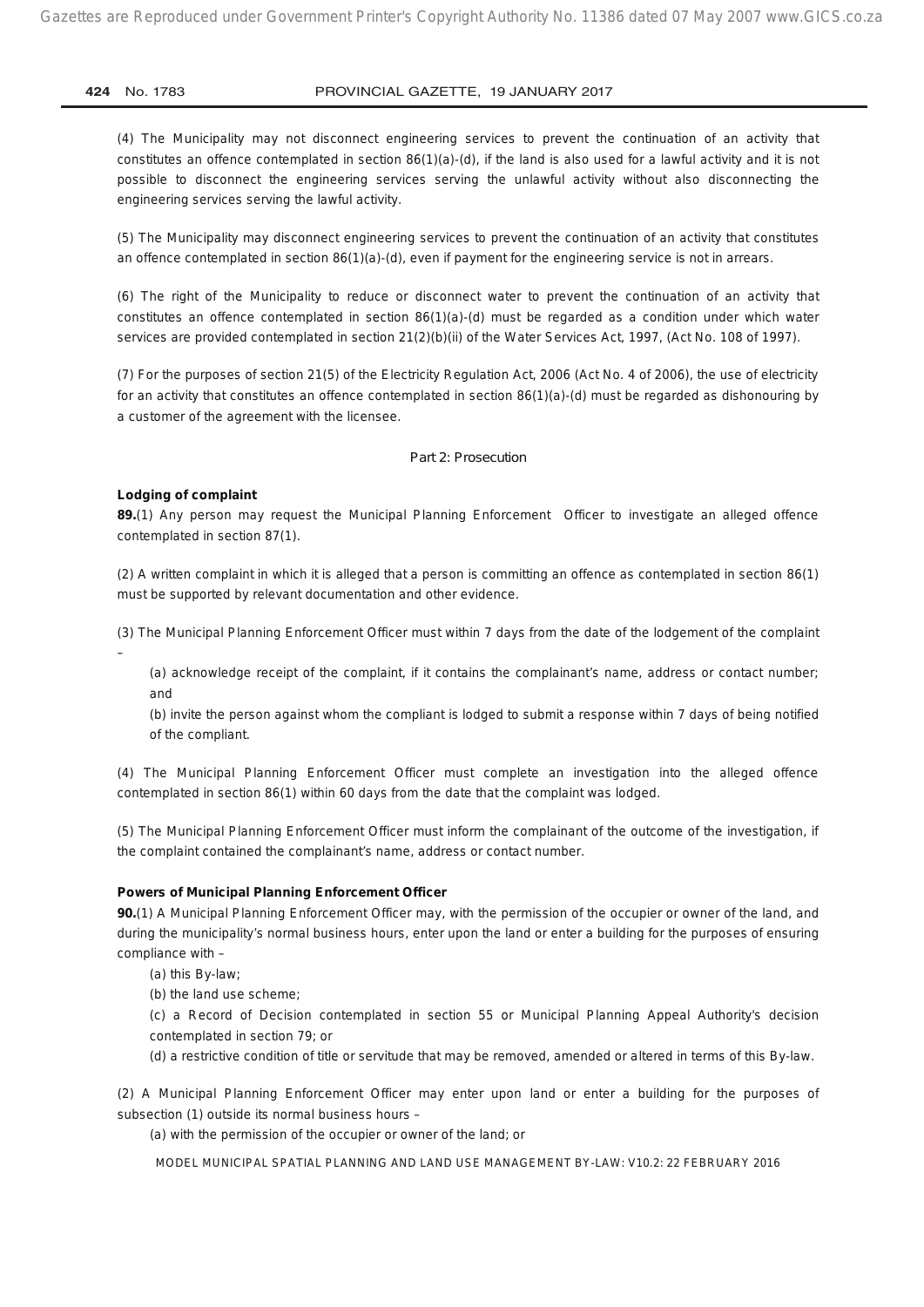(b) if entering upon the land or entering a building outside the municipality's normal business hours is essential.

(3) A Municipal Planning Enforcement Officer may be accompanied by an interpreter, a police official or any other person who may be able to assist with the inspection.

(4) A person who controls or manages land must provide the facilities that are reasonably required by the Municipal Planning Enforcement Officer to enable the officer to perform his or her functions effectively and safely.

(5) A person who wilfully obstructs a Municipal Planning Enforcement Officer, or any person lawfully accompanying such officer, from entering upon land or entering a building, is guilty of an offence, and is liable on conviction to a fine not exceeding R10 000.

(6) A Municipal Planning Enforcement Officer must leave the land or building as effectively secured against trespassers as he or she found it, if the owner or occupier is not present.

(7) A Municipal Planning Enforcement Officer may question any person on that land who, in his or her opinion, may be able to furnish information on a matter to which this By-law relates.

(8) A Municipal Planning Enforcement Officer may inspect and take a picture or video footage –

- (a) of any article, substance, or machinery which is or was on the land,
- (b) of any work performed on the land or any condition prevalent on the land.

(9) A Municipal Planning Enforcement Officer may seize any document, record, article, substance, or machinery which, in his or her opinion, is necessary as evidence at the trial of any person charged with an offence under this By-law or the common law.

(10) A Municipal Planning Enforcement Officer may grant a user of a document or record the right to make copies of the book or record before its seizure.

(11) A Municipal Planning Enforcement Officer must issue a receipt to the owner or person in control of document, record, article, substance, or machinery which he or she has seized.

(12) A Municipal Planning Enforcement Officer may direct any person to appear before him or her at such time and place as may be agreed upon and question the person.

#### **Warrant of entry for enforcement purposes**

**91.**(1) A magistrate for the district in which the land is situated may, at the request of the Municipality, issue a warrant to enter upon the land or enter the building if–

- (a) the prior permission of the occupier or owner of land cannot be obtained after reasonable attempts; or
- (b) the purpose of the inspection would be frustrated by the prior knowledge thereof.

(2) A magistrate may only issue a warrant if the magistrate is satisfied that there are reasonable grounds for suspecting that any activity that is contrary to the provisions of this By-law or the Municipality's land use scheme, has been or is about to be carried out on that land or building.

(3) A warrant authorises the Municipality to enter upon the land or to enter the building on one occasion only, and that entry must occur –

(a) within one month of the date on which the warrant was issued; and

(b) at a reasonable hour, except where the warrant was issued on the grounds of urgency.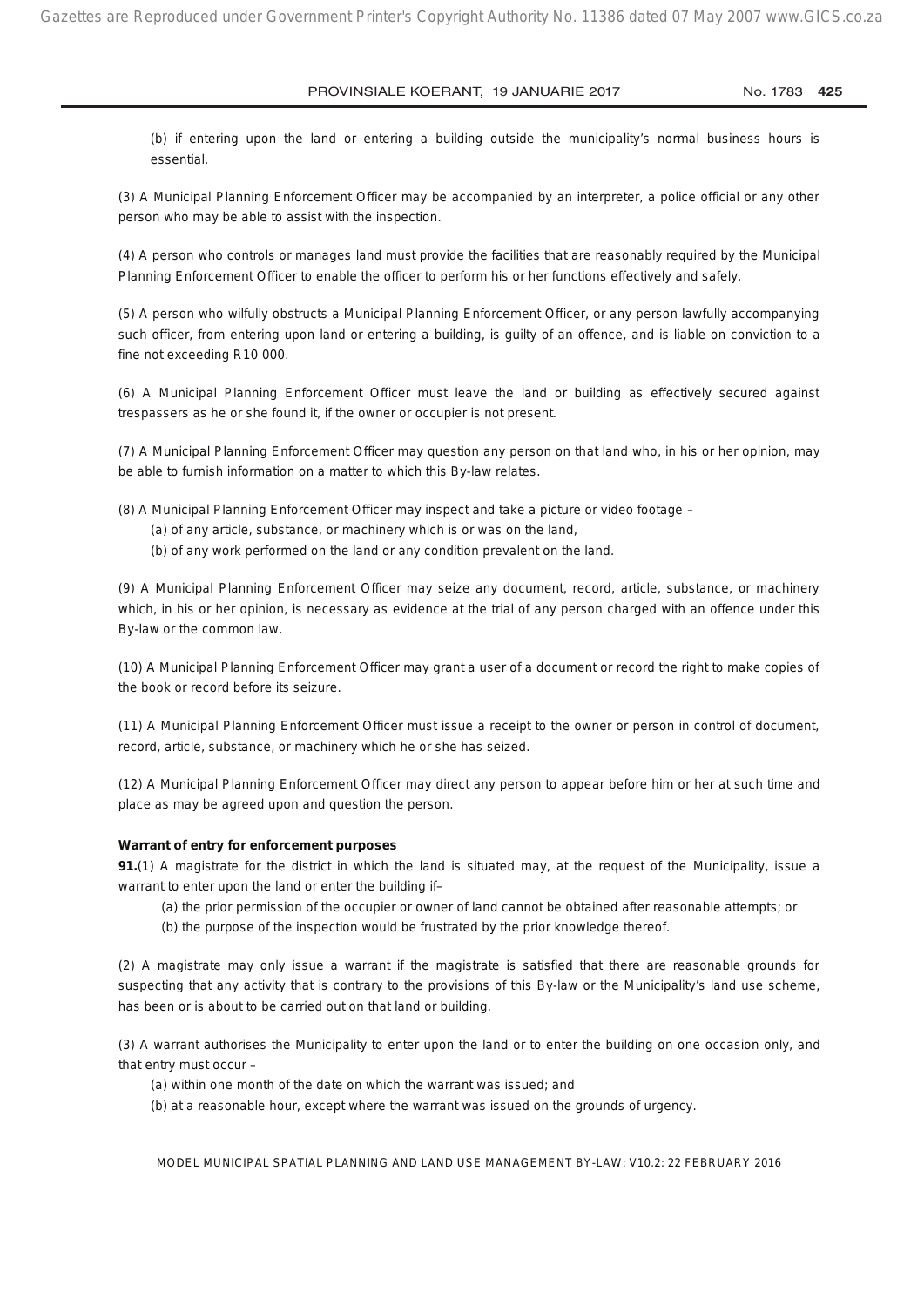#### **Observance of confidentiality pertaining to entry for enforcement purposes**

**92.**(1) A Municipal Planning Enforcement Officer who has entered upon land or entered a building for the purposes of ensuring compliance with this By-law or the Municipality's land use scheme, and who has gained knowledge of any information or matter relating to another person's private or business affairs in the process, must treat that information or matter as confidential and may not disclose it to any other person.

(2) A person is guilty of an offence and liable on conviction to a fine or to a period of imprisonment not exceeding one year, or both, if that person subsequently discloses to any other person trade secrets or any privileged information obtained whilst entering upon land or entering a building for the purposes of ensuring compliance with this By-law or the Municipality's land use scheme, except –

(a) if the disclosure was made for the purposes of enforcing the Act or the Municipality's land use scheme; or

(b) if the disclosure was ordered by a competent court or is required under any law.

## **Presumption that member of the managing body of a corporate body or partner in a partnership committed activity that constitutes an offence**

**93.** A person is personally guilty of an offence contemplated in this By-law if –

- (a) the offence was committed by
	- (i) a corporate body established in terms of any law; or
	- (ii) a partnership;
- (b) the person was a member of the board, executive committee, close corporation or other managing body of
- the corporate body or the partnership at the time that the offence was committed; and
- (c) the person failed to take reasonable steps to prevent the offence.

## **Failure by land owner's association, body corporate or share block company to execute obligation in terms of condition of approval**

**94.** If a land owner's association, a body corporate established in terms of section 36(1) of the Sectional Titles Act, or a share block company contemplated in section 1 of the Share Blocks Control Act, fails to execute an obligation imposed on it in terms of a condition of approval contemplated in section 54(6) or by the Municipal Planning Appeal Authority, the Municipality may rectify the failure and recover the cost thereof from the members of the land owners association, body corporate or shareholders of the share block company.

#### **Relief by court**

**95.**(1) If the Municipality has instituted proceedings against a person for an offence contemplated in section 86(1) it may simultaneously apply to a court for appropriate relief.

(2) A court may grant any appropriate relief, including –

- (a) a declaration of rights;
- (b) an order or an interdict preventing a person from –

(i) using land, subdividing land, consolidating land, establishing a township, notarially tying adjacent land or erecting buildings on land without municipal planning approval, if municipal planning approval is required in terms of this By-law;

(ii) using land, subdividing land, consolidating land, establishing a township, notarially tying adjacent land or erecting buildings on land contrary to a provision of a land use scheme;

(iii) using land, subdividing land, consolidating land, establishing a township, notarially tying adjacent land or erecting buildings on land contrary to a restrictive condition of title or servitude; or

(iv) using land, subdividing land, consolidating land, establishing a township, notarially tying adjacent land or erecting buildings on land contrary to a Municipality's decision for municipal planning approval as contemplated in section 54 or the Municipal Planning Appeal Authority's decision contemplated in section 78; or

(v) failing to disclose that land is not registrable as contemplated in section 62;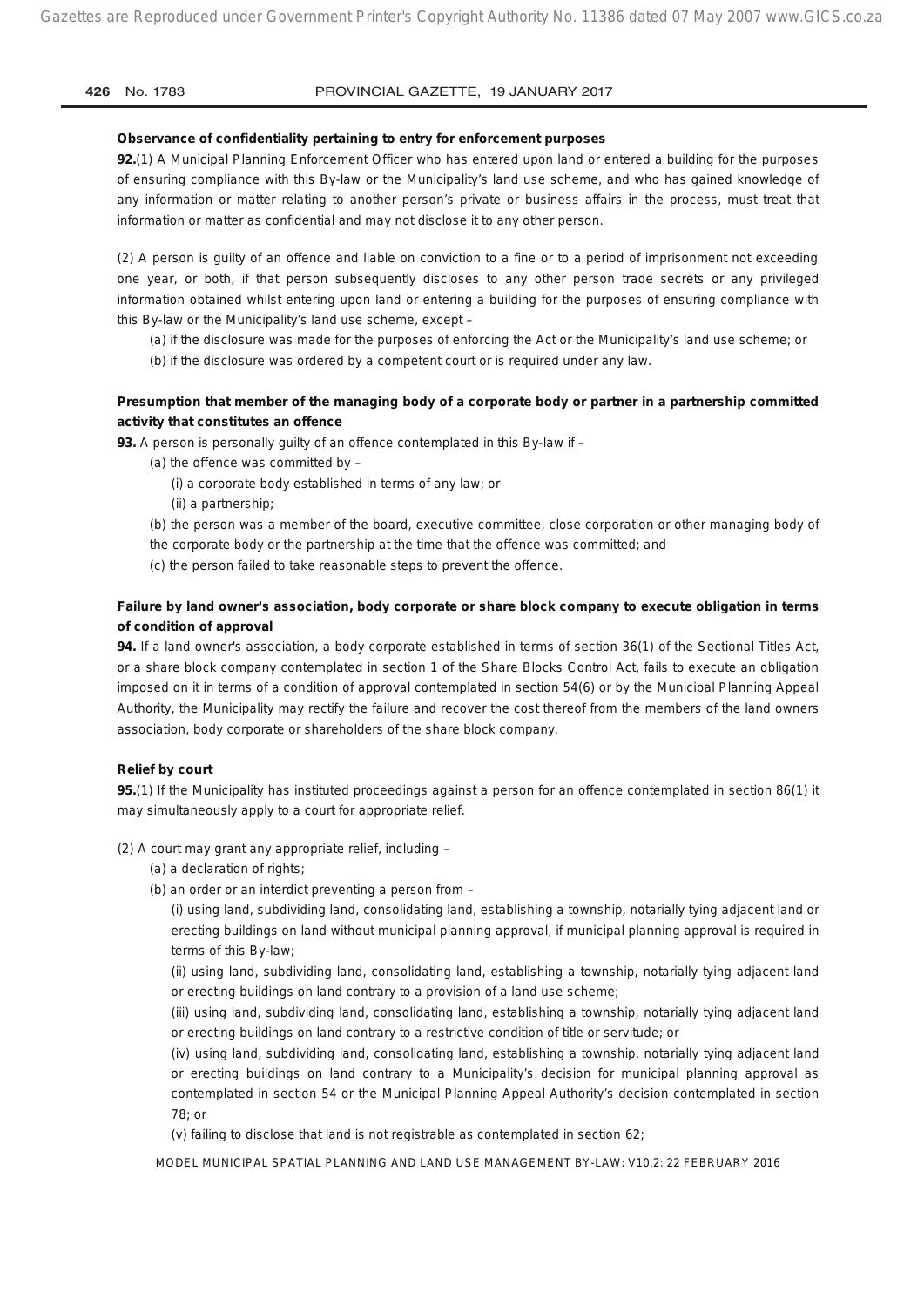(c) an order to reduce or disconnect engineering services;

- (d) an order to demolish, remove or alter any building, structure or work illegally erected or constructed;
- (e) an order to rehabilitate the land concerned; or
- (f) any other appropriate preventative or remedial measure.

#### **Relationship between remedies provided for in this By-law and other statutory and common law remedies**

**96.** The remedies provided for in this By-law are in addition to any other statutory or common law criminal or civil remedies that a Municipality or a person may have at their disposal.

#### **Display of notice on land that activity is unlawful**

**97.** The Municipality must display a notice on the land, if it obtained a temporary or final interdict to prevent use of land or erection buildings contrary to this By-law, a land use scheme or a restrictive condition of title or servitude registered against the land, stating that –

- (a) the activity identified in the notice is unlawful;
- (b) a temporary or final interdict has been obtained to prevent the activity;
- (c) that any person who continues with the activity will be guilty of an offence; and
- (d) that any person who continues with the activity is liable on conviction to a fine not exceeding R1 000 000 or

to imprisonment for a period not exceeding 1 year or to both such a fine and such imprisonment.

## **Persons who may approach High Court for enforcement of rights granted by Act, a land use scheme adopted in terms of this By-law or municipal planning approval in terms of this By-law**

**98.**(1) A person who alleges that a right granted by this By-law, a land use scheme adopted in terms of this By-law, or an approval in terms of this By-law has been infringed or is threatened by another person or an organ of state, may approach the High Court for relief, in the event that the person is acting –

- (a) in his or her own interest;
- (b) on behalf of another person who cannot act in his or her own name;
- (c) as a member of, or in the interest of, a group or category of persons;
- (d) on behalf of an association and in the interest of its members; or
- (e) in the public interest.

#### *Part 3: Subsequent application for municipal planning approval*

#### **Subsequent application for municipal planning approval**

**99.**(1) A person may make an application for municipal planning approval contemplated in section 46, despite –

- (a) having committed an offence contemplated in section 86(1); or
- (b) a court order contemplated in section 95(2).
- (2) If a Municipality approves a subsequent application for municipal planning approval, it must impose a condition (a) that the applicant must, within 30 days after notice of approval was served, pay to the Municipality as a civil penalty an amount, not less than 5% and not more than 100%, of the value of any building, construction, engineering, mining or other operation, illegally performed to which the subsequent application for municipal planning approval relates; and

(b) that the approval lapses if, upon expiry of the period referred to in paragraph (a), the amount of the civil penalty has not been paid in full.

(3) The Municipality may waive the civil penalty for failing to obtain its prior approval in respect of a public benefit organisation registered in terms of section 30 of the Income Tax Act, 1962 (Act No. 58 of 1962).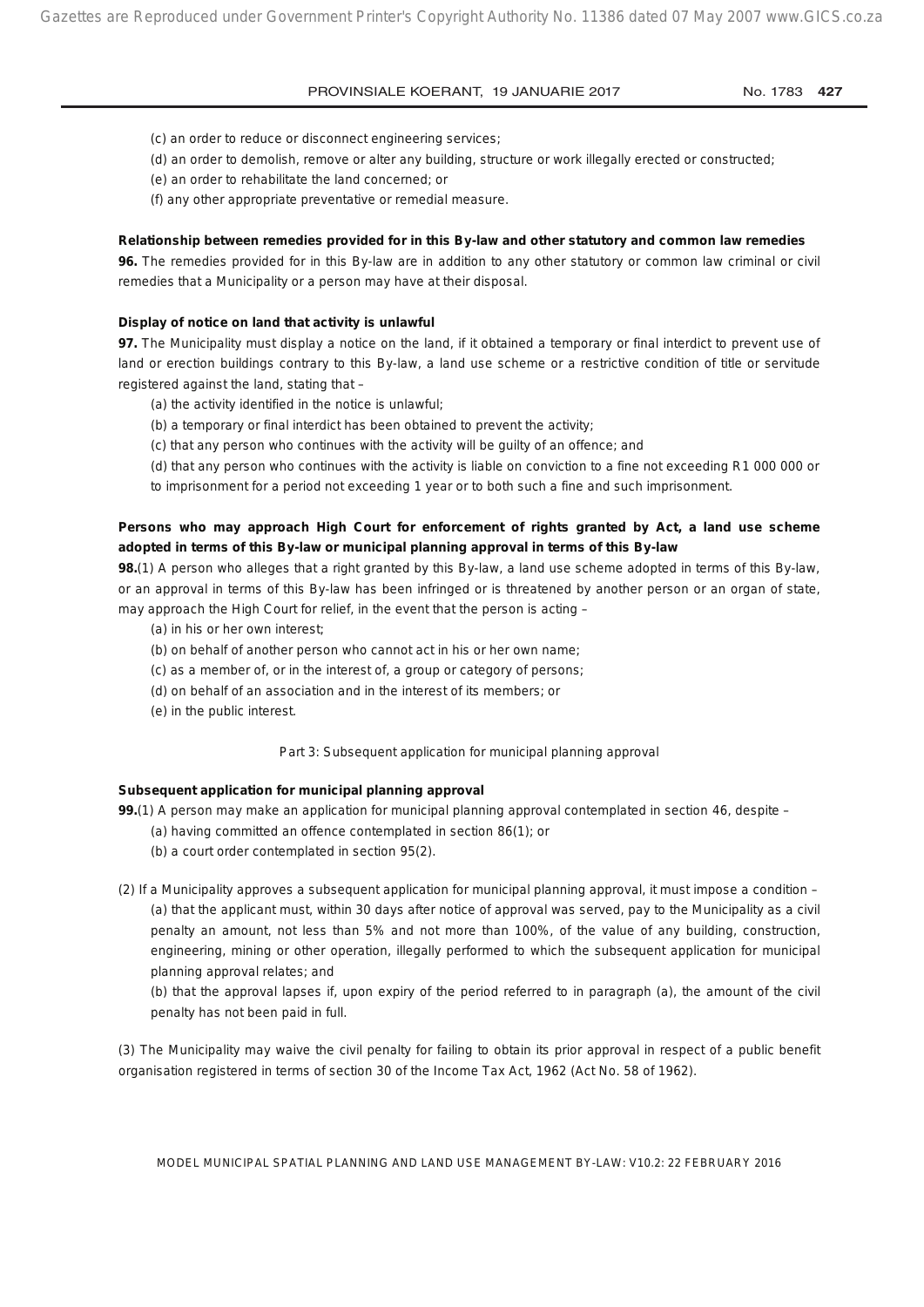*Part 4: Misconduct by official approving the use of land or erection buildings or contrary to the Act, a land use scheme or a restrictive condition of title or servitude registered against land*

## **Misconduct by official employed by organ of state who approves the erection of buildings or use of land without prior approval in terms of the Act**

**100.**(1) An official is guilty of misconduct –

(a) when authorising the use of land, subdivision of land, consolidation of land, the establishment of a township, notarially tying adjacent land or erection of buildings on land without municipal planning approval, if municipal planning approval is required in terms of this By-law;

(b) when authorising the use of land, subdivision of land, consolidation of land, the establishment of a township, notarially tying adjacent land or erection of buildings on land contrary to a provision of a land use scheme;

(c) when authorising the use of land, subdivision of land, consolidation of land, the establishment of a township, notarially tying adjacent land or erection of buildings on land contrary to a Municipality's decision for municipal planning approval as contemplated in section 54 or Municipal Planning Appeal Authority's decision contemplated in section 77;

(d) when authorising the use of land, subdivision of land, consolidation of land, the establishment of a township, notarially tying adjacent land or erection of buildings on land contrary to a restrictive condition of title or servitude; or

(e) if the official certified that a condition of approval for municipal planning approval has been complied with, when it has not.

(2) An official is guilty of misconduct in terms of this section, irrespective of whether or not the official was aware that prior approval is required for the erection this of buildings in terms of this By-law.

(3) An official who is guilty of misconduct under this section may be disciplined in accordance with the disciplinary code of the person's employer or the official's profession.

(4) It is a defence for an official charged in terms of this section if it can be proven that the official acted in an emergency to save human life, property or the environment.

## **Offence by owner for failure to lodge diagrams, plans and documents with the Surveyor-General after cancellation or partial cancellation of municipal planning approval for subdivision or consolidation of land or township establishment**

**101.**(1) An owner is guilty of an offence, if the owner fails to ensure that diagrams, plans and other documents that the Surveyor-General required for the cancellation or partial cancellation of an approved diagram or general plan for the subdivision or consolidation of land or township establishment are lodged with the Surveyor-General, within six months after the Municipality cancelled or partial cancelled its municipal planning approval.

(2) An owner who is guilty of an offence in terms of this section is liable on conviction to a fine not exceeding R1 000 000 or imprisonment for a period not exceeding 1 year or to both such a fine and such imprisonment.

## **Offence by owner for failure to lodge deeds, plans and documents with Registrar of Deeds after cancellation or partial cancellation of municipal planning approval for subdivision or consolidation of land or township establishment**

**102.**(1) An owner is guilty of an offence, if the owner fails to ensure that all deeds, plans and other documents that the Registrar of Deeds required to update the records of the Registrar of Deeds that are affected by the cancellation or partial cancellation of a municipal planning approval for the subdivision or consolidation of land or township establishment are lodged with the Registrar of Deeds, within three months after the Surveyor-General updated the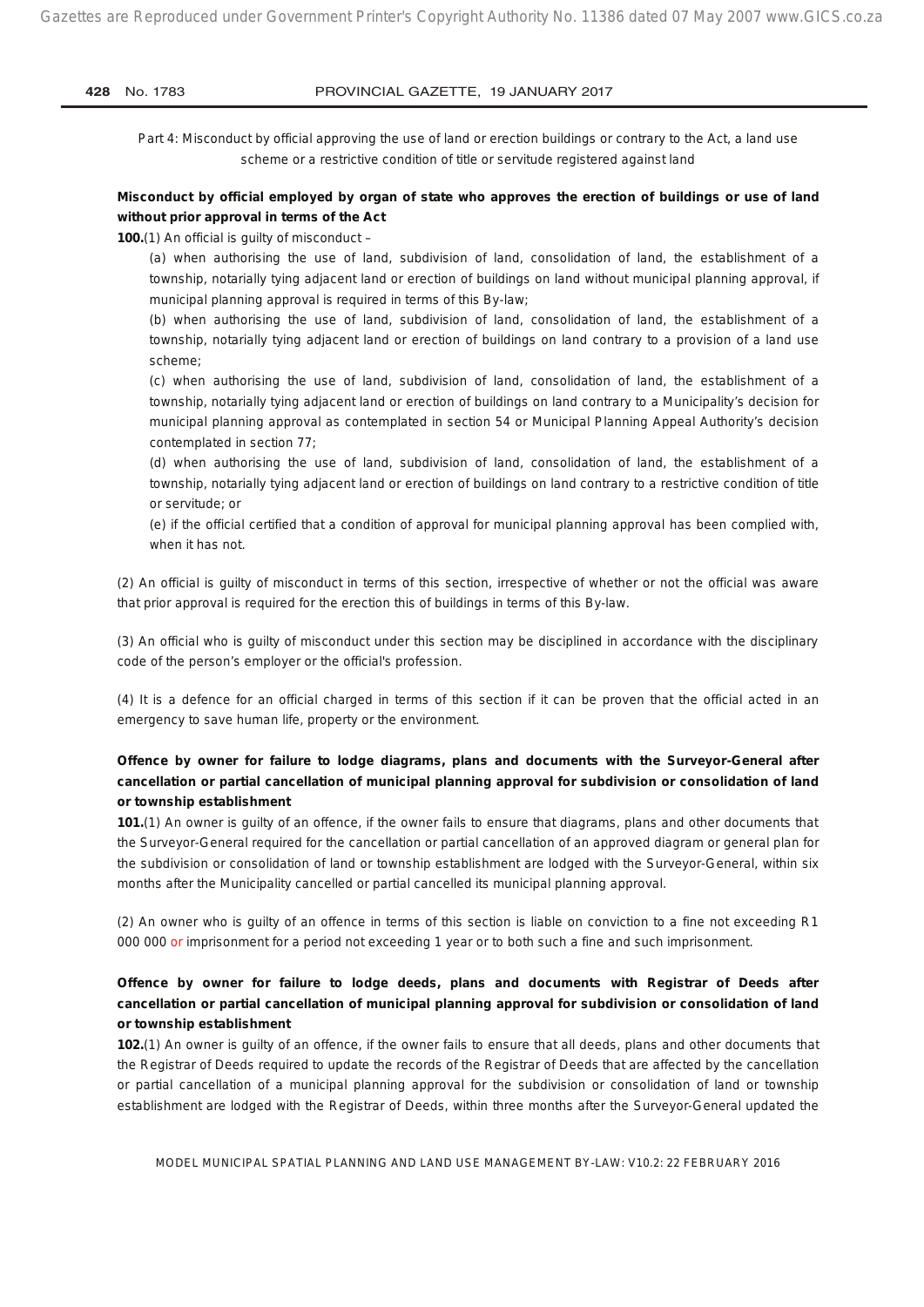records of the Office of the Surveyor-General to reflect the partial cancellation or cancellation of municipal planning approval.

(2) An owner who is guilty of an offence in terms of this section is liable on conviction to a fine not exceeding R1 000 000 or to imprisonment for a period not exceeding 1 year or to both such a fine and such imprisonment.

## CHAPTER 8

#### **COMPENSATION**

## **Compensation arising from a proposal by a Municipality to zone a privately-owned land for a purpose which makes it impossible to develop any part thereof**

**103.**(1) If the Municipality zones land on its own accord for a purpose that makes it impossible for the land owner to develop any part thereof, the land owner may claim compensation from the Municipality –

- (a) within three years after the effective date of the Municipality's decision; and
- (b) to the extent to which the owner has not already received compensation for the loss of the use of the land.

(2) The Municipality may amend a provision of a land use scheme which prevents an owner from developing any part of his or her land, within six months after the owner has lodged a claim for compensation, in order to avoid being liable for payment of compensation.

(3) When the Municipality has compensated an owner of land under this section, it must take transfer of the land concerned.

#### **Compensation arising from removal, amendment or suspension of a condition of title**

**104.**(1) A person who has suffered any loss or damage, or whose land or real right in land has been adversely affected as a result of the removal, amendment or alteration of a condition of title in terms of this By-law, may claim compensation from the person who, at the time of the removal, amendment or suspension of the condition of title, was the owner of the other land that was burdened by the condition of title.

(2) A claim for compensation is limited to the extent to which the claimant has not already received compensation, and must be instituted within three years after the date of the alteration, suspension or deletion.

#### **Compensation arising from permanent closure of municipal road or public place by Municipality**

**105.**(1) Any owner of land, who has suffered a loss or damage due to the closure of a municipal road or a public place, may claim compensation from a Municipality.

(2) A claim for compensation –

(a) is limited to the extent to which the claimant has not already received compensation; and (b) must be instituted within a period of three years after the date of the closure of the municipal road or public place.

#### **Amount of compensation**

**106.**(1) The amount of compensation must be agreed upon between –

(a) the claimant and the owner of the land for the benefit of which the restrictive condition of title or servitude was altered, suspended or deleted; or

(b) the claimant and the Municipality for any other claim in terms of this Chapter.

(2) In the event that the parties fail to conclude an agreement for compensation within one year, a court may determine the amount thereof.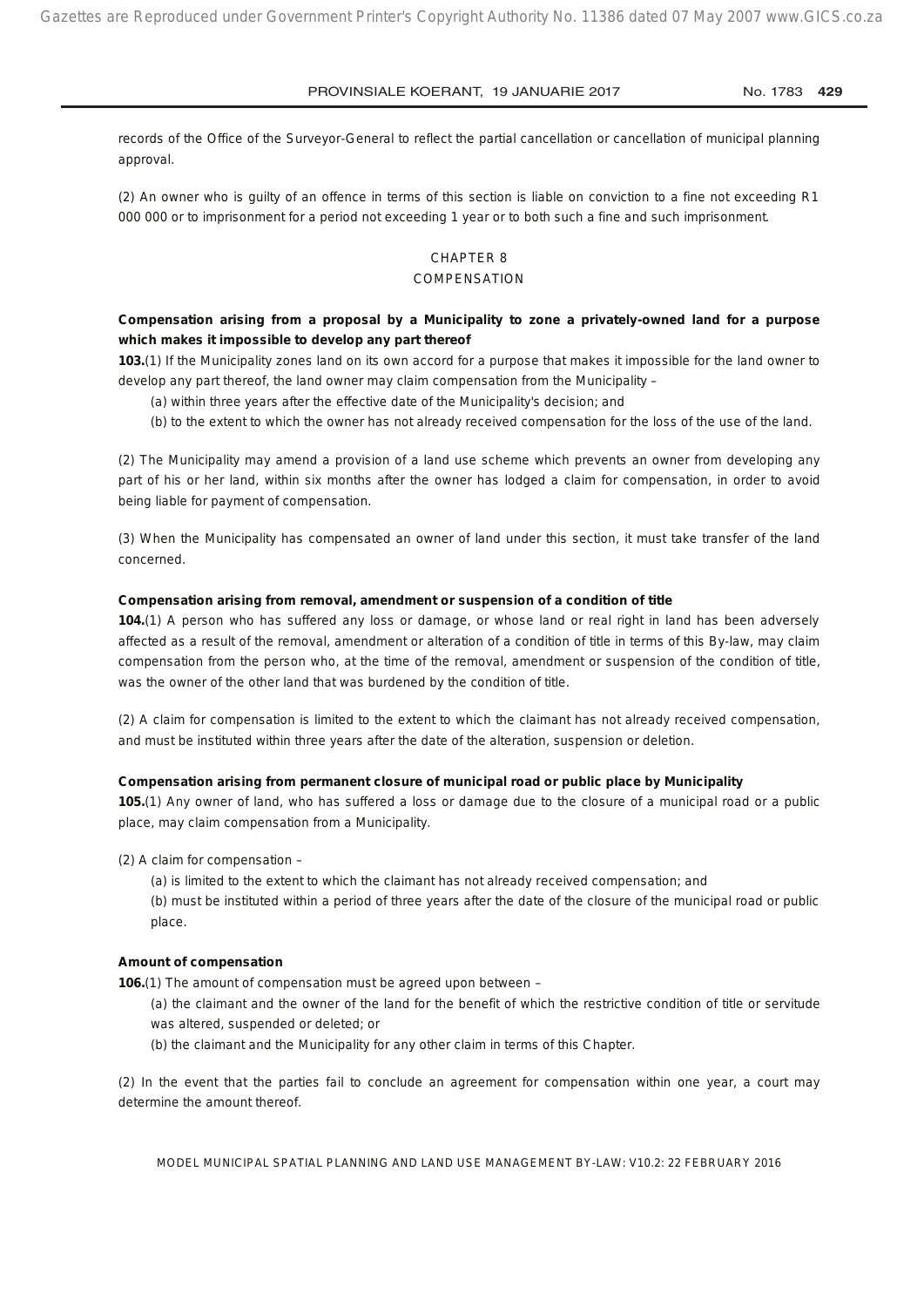## CHAPTER 9 SERVICE OF DOCUMENTS

#### **Service of documents**

**107.**(1) Any document that needs to be served, on any person or body, other than the Municipal Planning Registrar and Municipal Planning Appeal Authority Registrar, may be served –

(a) by delivering the document by hand to the person;

(b) by delivering the document by hand to a person who apparently is over the age of sixteen years and apparently resides or works at the physical address of the person;

(c) by successful electronic transmission of the document to the e-mail address or telefax number of the person;

(d) by sending the document by registered post or signature on delivery mail to the person's postal address; or (e) by affixing a copy of the document on the outer or principal door of the recipient's residence or place of business.

(2) Service of a document is not invalid by virtue of an intended recipient not receiving a document, if –

(a) the document was hand delivered to a person who apparently is over the age of sixteen years at a valid physical address of the intended recipient;

(b) the document was mailed to a valid e-mail address or transmitted to a valid telefax number of the intended recipient;

(c) the document was posted by registered mail or signature on delivery mail to a valid postal address of the intended recipient; or

(d) a copy of the document was affixed on the outer or principal door of at a valid residence or place of business of the recipient.

(3) A notice to anyone who is a signatory to a joint petition or group representation, may be given to the –

(a) authorised representative of the signatories if the petition or representation is lodged by a person claiming to be the authorised representative; or

(b) person whose name appears first on the document, if no person claims to be the authorised representative of the signatories.

(4) A notice to a signatory to a joint petition or group representation constitutes notice to each person named in the joint petition or group representation.

#### **Service of documents on Municipal Planning Registrar**

**108.** Any document that needs to be served on the Municipal Planning Registrar may be served –

(a) by delivering the document by hand to the Municipal Planning Registrar or a Deputy Municipal Planning Registrar;

- (b) by successful electronic transmission of the document
	- (i) to the e-mail address or telefax number of the Municipal Planning Registrar; or

(ii) to the e-mail address or telefax number of the Municipal Manager; or

(c) by sending the document by registered post or signature on delivery mail –

(i) to the postal address of the Municipal Planning Registrar; or

(ii) to the postal address of the Municipal Manager.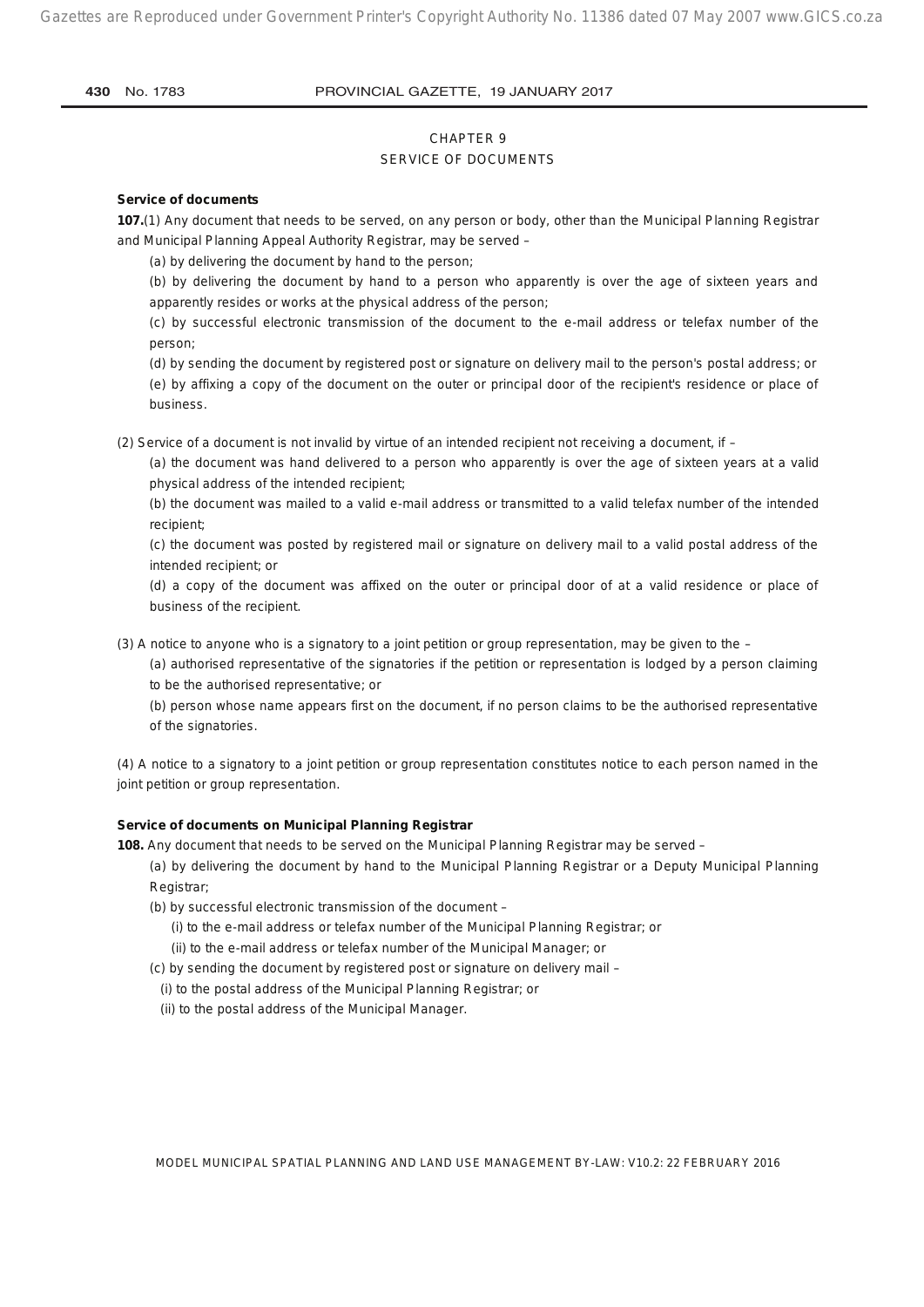#### **Service of documents on Municipal Planning Appeal Authority Registrar**

**109.** Any document that needs to be served on the Municipal Planning Appeal Authority Registrar must be served – (a) by delivering the document by hand to the Municipal Planning Appeal Authority Registrar or a Deputy Municipal Planning Appeal Tribunal Registrar; or

- (b) by successful electronic transmission of the document
	- (i) to the e-mail address or telefax number of the Municipal Planning Appeal Authority Registrar; or
	- (ii) to the e-mail address or telefax number of the Municipal Manager.

#### **Date of service of document**

**110.**(1) If a document has been served by delivering the document by hand to the addressee the date on which the document was delivered must be regarded as the date of service of the document.

(2) If a document has been served on a person who apparently is over the age of sixteen years, service must be regarded as having been effected within 14 days of delivery.

(3) If a document has been served by successful electronic transmission of the document to the e-mail address or telefax number of the addressee, the date on which the document was successfully transmitted must be regarded as the date of service of the document.

(4) If a document has been served by registered post or signature on delivery mail, service must be regarded as having been effected within 21 days of posting, irrespective of when or if the mail has been collected.

#### CHAPTER 10

### DELEGATIONS AND AGENCY AGREEMENTS

#### **Agency agreement between municipalities for performance of functions in terms of Act**

**111.**(1) The Municipality may, after it has applied the criteria contemplated in section 78 of the Municipal Systems Act, enter into an agreement with one or more other municipalities, including the District Municipality, in terms of which the latter is to exercise, as the agent of the Municipality, any of its powers in terms of this By-law.

(2) An agency agreement must clearly specify the powers assigned to the agent municipality and the terms and conditions subject to which the powers must be exercised.

(3) A power exercised by an agent municipality in terms of an agency agreement must be regarded as a power exercised by the Municipality.

(4) The Municipal Manager must keep copies of agency agreements between municipalities for performance of functions in terms of this By-law.

#### **Agency agreement with traditional council**

**112.**(1) The Municipality may enter into an agreement with a traditional council in terms of which the latter is to exercise, as the agent of the Municipality, any of its powers in terms of this By-law, except –

(a) a power which requires the person exercising it to have a specific qualification and registration with a profession's controlling body; and

(b) the power to decide an application for municipal planning approval.

(2) An agency agreement must clearly specify the powers assigned to the traditional council and the terms and conditions subject to which the powers must be exercised.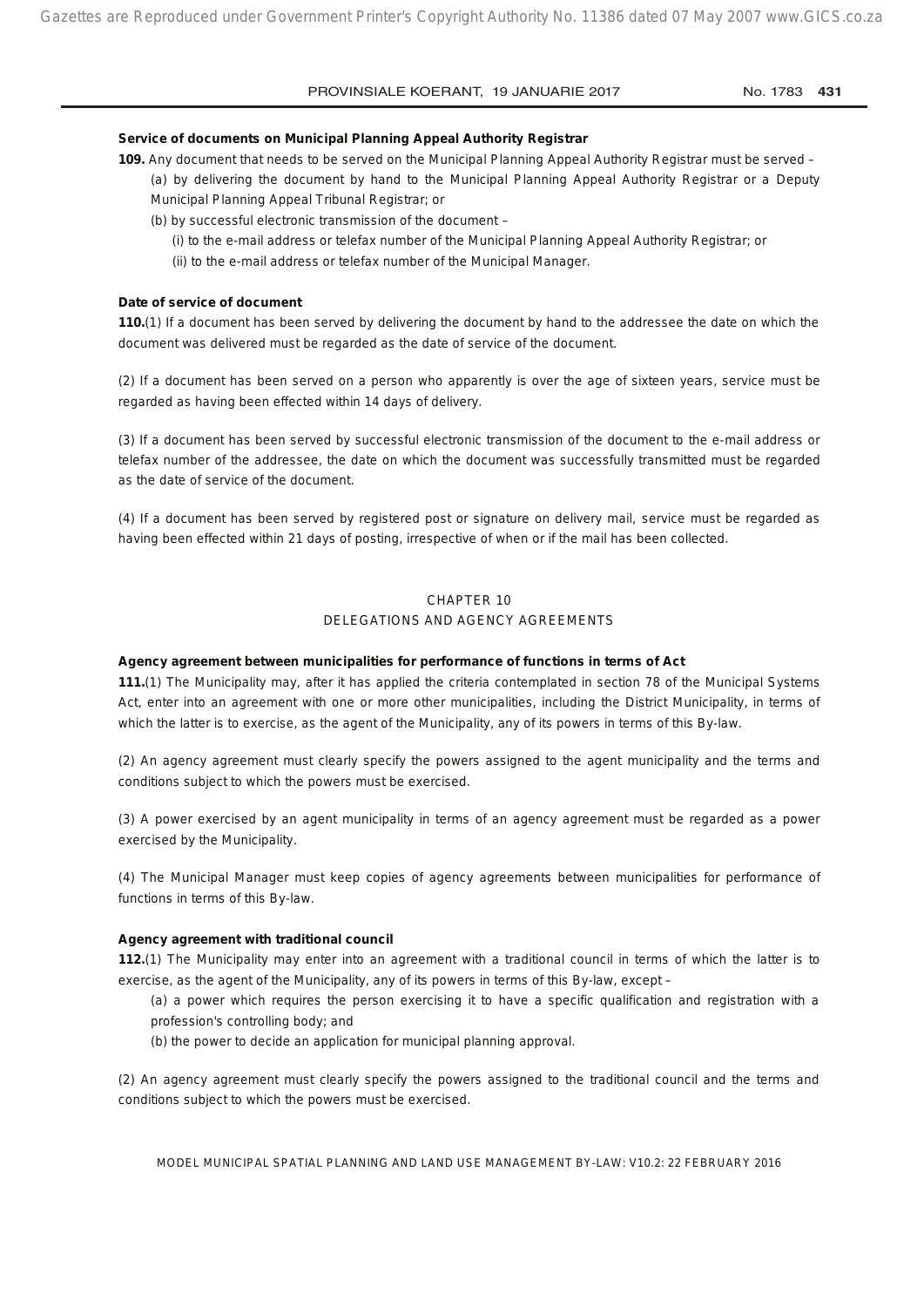(3) A power exercised by a traditional council in terms of an agency agreement must be regarded as a power exercised by the Municipality.

(4) The Municipal Manager must keep copies of agency agreements between the Municipality and a traditional council for performance of functions in terms of this By-law.

#### **Delegations by Municipality**

**113.**(1) The Municipal Council may not delegate the following powers –

(a) the power to decide an application for municipal planning approval for –

(i) the adoption of a land use scheme;

(ii) an amendment to a land use scheme that requires an amendment to the land use scheme clauses;

(iii) the repeal of a land use scheme; or

(iv) a material change to the Municipal Council's decision to adopt a land use scheme or to amend the land use scheme clauses.

(b) the appointment of members of the Municipal Planning Tribunal;

(c) the determination of the conditions subject to which a member of the Municipal Planning Tribunal holds office;

(d) the removal of a member of the Municipal Planning Tribunal;

(e) the designation of a Chairperson and Deputy Chairperson the Municipal Planning Tribunal; and

(f) the designation of a Chairperson, if the Chairperson and Deputy Chairperson of the Municipal Planning Tribunal are unable to act.

(2) A power conferred on –

(a) a Municipal Planning Tribunal;

(b) Chairperson of a Municipal Planning Tribunal;

(c) Presiding Officer appointed by the Chairperson of a Municipal Planning Tribunal;

(d) a member of a Municipal Planning Tribunal who is a Registered Planner member, attorney or advocate;

(f) Tribunal Registrar; or

(g) Municipal Planning Authorised Officer;

may not be delegated, unless the Act provides expressly otherwise.

(3) A Municipality may delegate any power conferred on it in terms this By-law, other than the powers contemplated in subsections  $(1)$  and  $(2)$  –

(a) to a committee of the Municipality established in terms of sections 60(1)(a), 61(2), 71 or 79(1)(a) of the Municipal Structures Act; or

(b) to an official employed by the Municipality.

(4) A power or duty may –

(a) be delegated to more than one functionary;

(b) be delegated to a named person or the holder of a specific office or position;

(c) be delegated subject to any conditions or limitations that the Municipality considers necessary; and

(d) at any time be withdrawn or amended in writing by the Municipal Council.

(5) A delegation does not –

(a) prevent the Municipal Council from exercising that power or performing the duty; or

(b) relieve the Municipal Council from being accountable for the exercise of the power or the performance of the duty.

(6) An act performed by a delegated authority has the same force as if it had been done by the Municipal Council.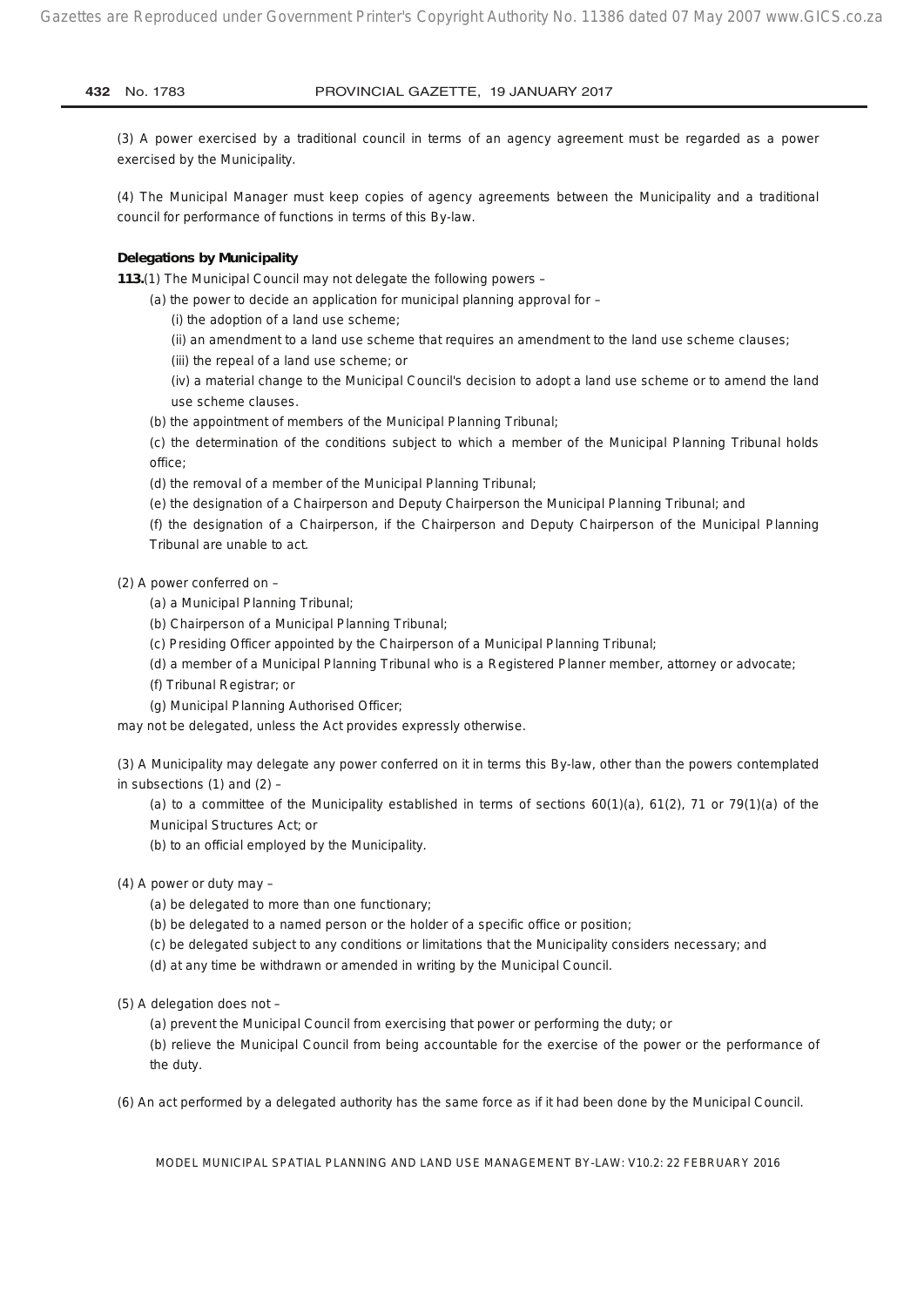(7) An act performed by a delegated authority, which was done within the scope of the delegation, remains in force and is not invalidated by reason of –

(a) the Municipal Council electing afterwards to exercise that power or performing the function or duty; or

(b) a later amendment or withdrawal of a delegation.

- (8) A delegation in terms of this section
	- (a) must be in writing;
	- (b) must include the following details
		- (i) the matter being delegated; and
		- (ii) the conditions subject to which the delegation is made.

(9) The Municipal Council may at any time amend the terms of a delegation, or revoke a delegation made in terms of this section.

(10) A Municipal Manager must keep an updated record of all delegations in terms of this By-law.

(11) Any act done in terms of a power conferred on the Municipality in terms of this By-law that is exercised without the necessary authority is voidable.

#### CHAPTER 11

#### KEEPING OF RECORDS AND ACCESS TO INFORMATION

#### **Record of a land use scheme**

**114.** The Municipality's land use scheme clauses and map must be updated on 1 January and 1 July each year to show amendments to the land use scheme that have been made during the preceding six months.

#### **Record of applications for municipal planning approval**

**115.**(1) The Municipality must keep a register of all applications for municipal planning approval.

(2) The Municipality must keep copies of all documents to which the public has a right of access contemplated section 118 and 120.

#### **Notice of approval of sectional title plan, diagram and general plan**

**116.** The Surveyor-General must notify the Municipality in writing within 14 days of the approval by the Surveyor-General of the following plans –

(a) a sectional plan in terms of section 7(4) of the Sectional Titles Act;

(b) a sectional plan for the subdivision of consolidation of a section in terms of section 21(3) of the Sectional Titles Act;

(c) a sectional plan for the extension of a section in terms of section 24(4) of the Sectional Titles Act;

(d) a sectional plan for the extension of a scheme by the addition of sections and exclusive areas in terms of section 25(8) of the Sectional Titles Act;

(e) a diagram or general plan approved in terms of section 6(1)(b) of the Land Survey Act;

(f) a correction of a registered diagram that affects the extent of land in terms of section 36 of the Land Survey Act; or

(g) an alteration or amendment of a general plan that effects the extent land in terms of section 37 of the Land Survey Act.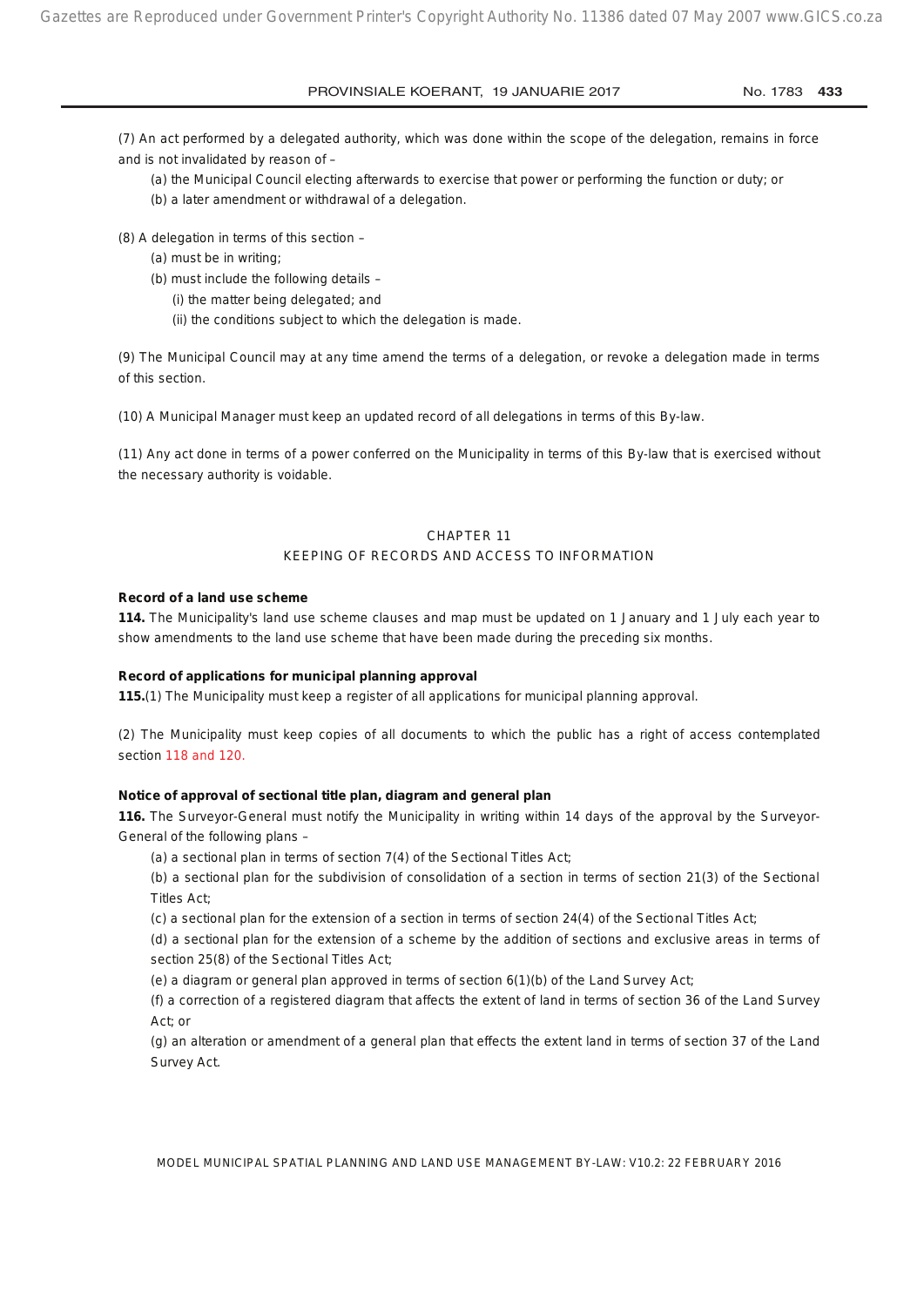#### **Notice of allocation of land in terms of the customary law**

**117.**(1) A traditional council must notify a Municipality in writing within 14 days of –

- (a) any allocation of land in terms of customary law; and
- (b) any re-allocation of land in terms of customary law.

(2) A traditional council must provide a Municipality with the contact details of the person to whom the land has been allocated or re-allocated.

#### **Access to information held by Municipal Planning Registrar**

**118.** The following records that are held by the Municipal Planning Registrar must be regarded as records that are automatically available as contemplated in section 15 of the Promotion of Access to Information Act –

(a) the land use scheme contemplated in section 40(1);

(b) an application for municipal planning approval contemplated in section 46 or municipal planning proposal by a Municipality contemplated in section 73;

(c) proof that an applicant did give notice of an application for municipal planning approval contemplated in item 11(1) of Schedule 4;

(d) comments received by the Municipality in response to an invitation to comment on an application for municipal planning approval contemplated in item 11(1) of Schedule 4;

(e) the Municipal Planning Registrar's assessment of compliance of an application for municipal planning approval with the application process contemplated in item 13(2)(d) of Schedule 4;

(f) the Registered Planner's assessment and recommendation on an application for municipal planning approval contemplated in item 16(2) of Schedule 4;

(g) the Municipal Planning Tribunal's recommendation on an application for municipal planning approval, if the application is an application–

(i) for the adoption of a land use scheme;

(ii) for an amendment to a land use scheme that requires an amendment to the land use scheme clauses;

(iii) for the repeal of a land use scheme; or

(iv) for a material change to a Municipal Council's decision to adopt a land use scheme or to amend the land use scheme clauses,

contemplated in item18 of Schedule 4;

(h) the Municipal Planning Approval Authority's Record of Decision on an application for municipal planning contemplated in section 55; and

(i) an applicant's waiver of the right to appeal against the Municipal Planning Approval Authority's decision on an application for municipal planning contemplated in section 58(a)(iii).

#### **Access to information held by Municipal Planning Appeal Authority Registrar**

**119.** The following records that are held by the Municipal Planning Appeal Authority Registrar must be regarded as records that are automatically available as contemplated in section 15 of the Promotion of Access to Information Act –

(a) a memorandum of appeal contemplated in item 1(1) of Schedule 10;

(b) a responding memorandum contemplated in item 2(1) of Schedule 10;

(c) a withdrawal of an appeal contemplated in item 4(1) of Schedule 10;

(d) a withdrawal of a opposition to an appeal contemplated in item 4(2) of Schedule 10;

(e) a subpoena requesting a person to testify or produce a document at a site inspection or an appeal hearing contemplated in item 6(1) of Schedule 10;

(f) a subpoena requesting a person to lodge a document with the Municipal Planning Appeal Authority Registrar contemplated in item 7(1) of Schedule 10;

(g) the collated appeal documents contemplated in item 9(3) of Schedule 10;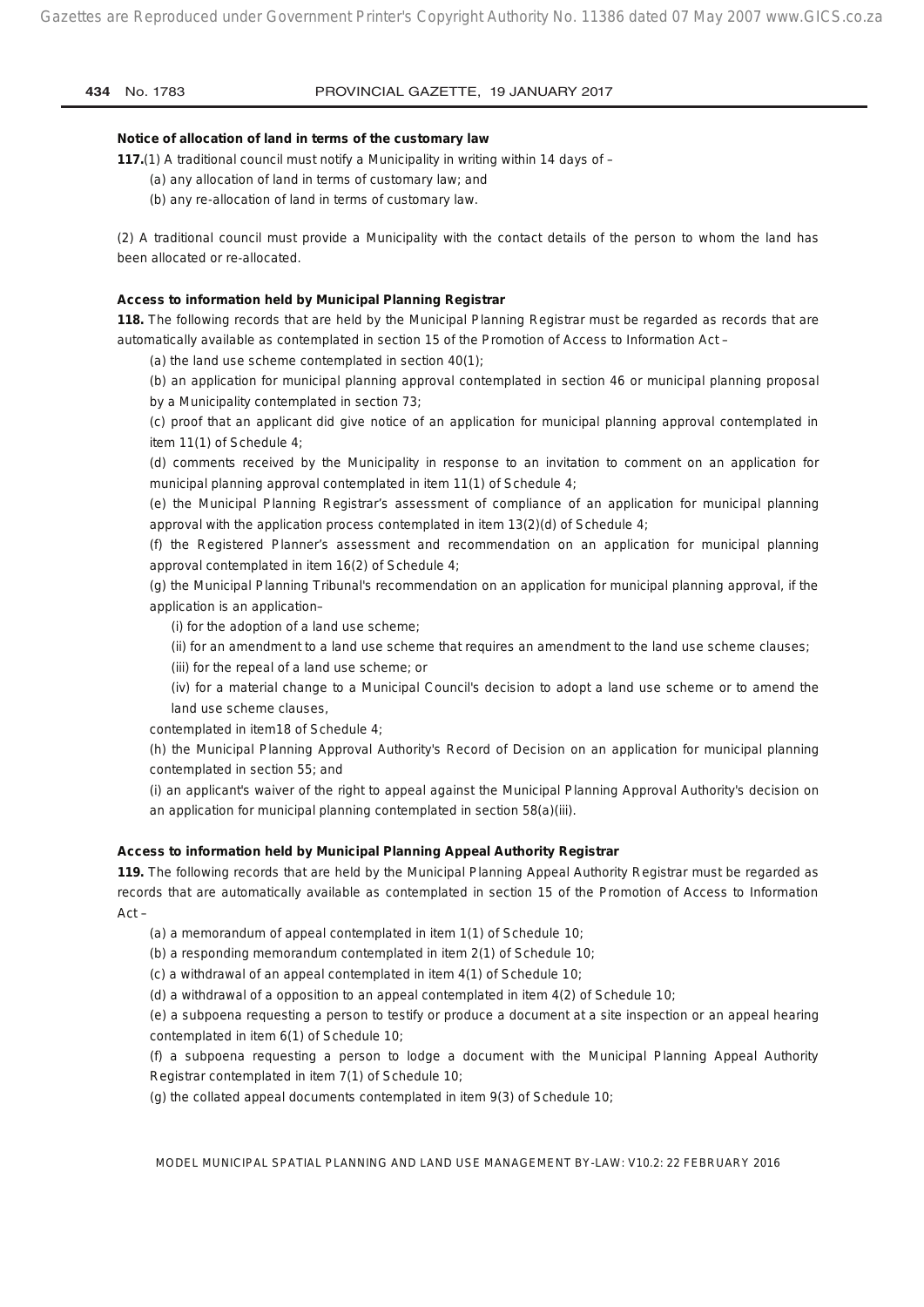(h) a notice of a site inspection contemplated in item 12(4) of Schedule 10;

(i) a notice of an appeal hearing contemplated in item 13(1) of Schedule 10;

(j) an application for the late lodging of a memorandum of appeal contemplated in item 1 of Schedule 11;

(k) opposition to a late appeal contemplated in item 2 of Schedule 11;

(l) a decision on an application for the late lodging of a memorandum of appeal contemplated in item 4 of Schedule 11;

(m) an urgent application to confirm that an appeal is invalid or for the partial commencement of a decision approving an application for municipal planning approval contemplated in item 1 of Schedule 12;

(n) opposition to an urgent application to confirm that an appeal is invalid or for the partial commencement of a decision approving an application for municipal planning approval contemplated in item 2 of Schedule 12;

(o) a decision on an urgent application to confirm that an appeal is invalid or for the partial commencement of a decision approving an application for municipal planning approval contemplated in item 5 of Schedule 12;

(p) a decision of the Municipal Planning Appeal Authority contemplated in section 77(4);

(q) written reasons for a decision of the Municipal Planning Appeal Authority contemplated in section 78(1); and

(r) a register of appeals contemplated in section 85(2).

## **Access to information held by Municipal Manager**

**120.**(1) The following records that are held by a Municipal Manager must be regarded as records that are automatically available as contemplated in section 15 of the Promotion of Access to Information Act –

(a) a register of the interests of members of the Municipal Planning Approval Authority, Municipal Planning Appeal Authority and the Municipal Planning Enforcement Authority contemplated in section 33(3);

(b) an agency agreement for performance of functions in terms of this By-law in terms of section 111(4); and

(c) an updated record of all delegations in terms of this By-law contemplated in section 113(10).

## CHAPTER 12

## GENERAL PROVISIONS

## **Declaration of land as land for the settlement in an unstructured manner by a traditional community or indigent households**

**121.**(1) The Municipality may declare land as land for the settlement in an unstructured manner by a traditional community or indigent households, if –

(a) the land is occupied or earmarked for occupation by three or more households;

(b) the households are settled on the land or will be settled on it in an unstructured manner;

(c) the majority of the households that are settled on the land or will be settled on it will not be able to afford to comply with the application process contemplated in Schedule 4; and

(d) the Municipality has designated the land in its Spatial Development Framework as land to which shortened land use development procedures apply as contemplated in section 21(l)(ii) of the Spatial Planning and Land Use Management Act.

(2) The Municipality must map land declared as land for the settlement in an unstructured manner by a traditional community or indigent households.

(3) The Municipality must publish on its website –

(a) its decision declare land as land for the settlement in an unstructured manner by a traditional community or indigent households; and

(b) mapping showing land that it has declared as land for the settlement in an unstructured manner by a traditional community or indigent households.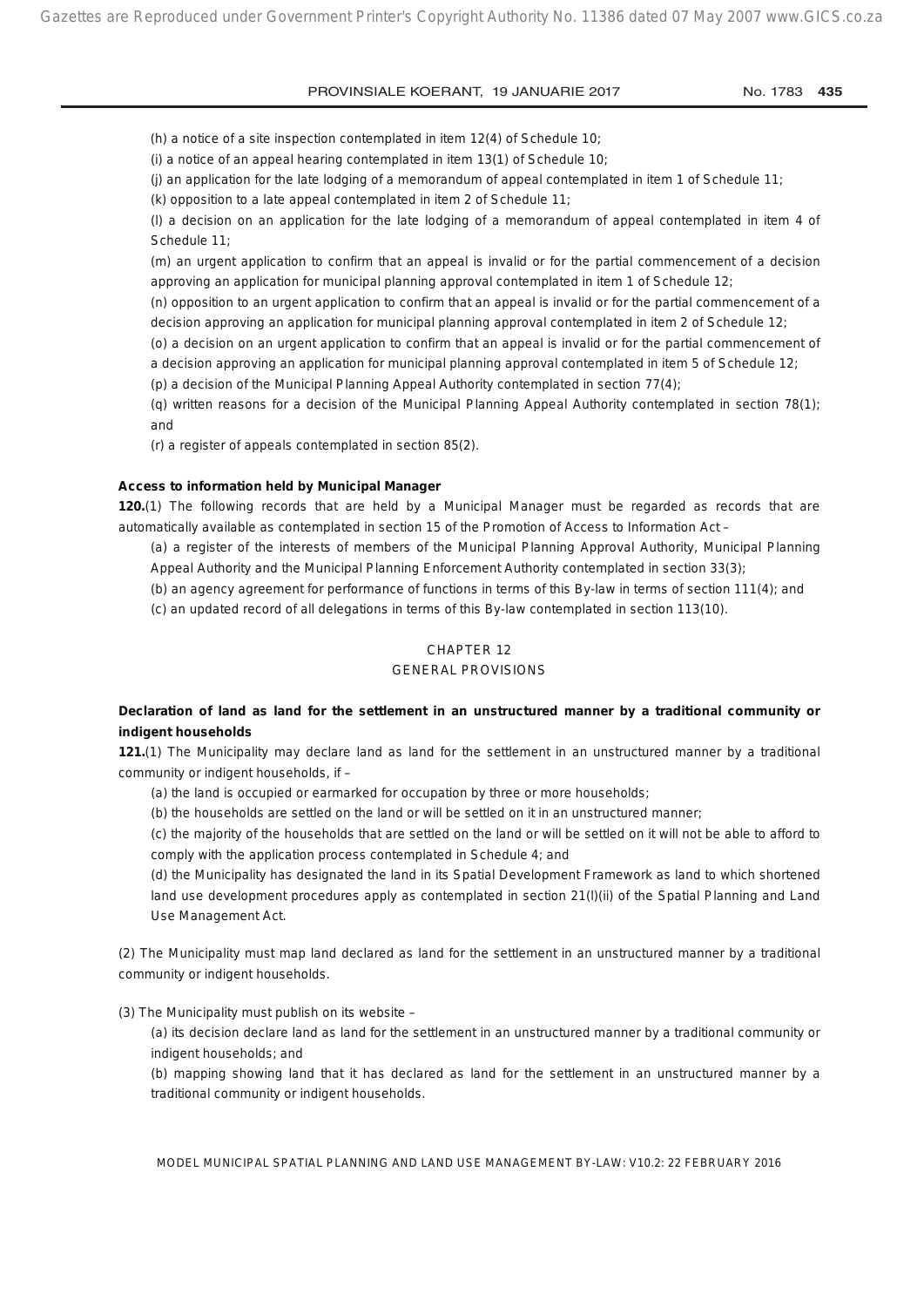#### **Calculation of number of days**

**122.**(1) If this By-law prescribes a period for performing an action, the number of days must be calculated by excluding the first day, and by including the last day, unless the last day happens to fall on a Saturday, Sunday or public holiday, in which case the first work day immediately following the Saturday, Sunday or public must be regarded as the last day of the period.

(2) Days that a Municipality is officially in recess must be excluded from the period in which a Municipality must perform an action in terms of this By-law, if –

- (a) a Municipality did not delegate the power to perform the action; and
- (b) the action must be performed in 120 days or less.

#### **Effect of change of ownership of land to which an application for municipal planning approval relates**

**123.**(1) If a land, which is the subject of an application for municipal planning approval, is transferred to a new owner, the new owner may continue with the application as the legal successor-in-title of the previous owner.

(2) A new owner must inform the Municipality in writing that he or she wishes to continue with an application for municipal planning approval and provide the Municipality with his or her contact details.

## **Ceding of rights associated with a person who commented on an application for municipal planning approval to new land owner**

**124.**(1) An owner who commented on an application for municipal planning approval by the closing date stated in the invitation contemplated in item 2(f) of Schedule 5 may, in writing, cede the rights conferred on a person who commented on an application to the new owner of his or her land.

(2) The new owner must provide the applicant and Municipality with a copy of the agreement to cede the rights and his or her contact details.

#### **Application for leave to intervene in application for municipal planning approval or appeal**

**125.**(1) An person may apply in writing for leave to intervene in an existing application for municipal planning approval before the Municipal Planning Approval Authority or the Municipal Planning Appeal Authority.

(2) The Municipal Planning Approval Authority or the Municipal Planning Appeal Authority must consider the following matters when it decides an application for leave to intervene –

- (a) whether public consultation was required for the application for municipal planning approval;
- (b) whether the applicant for intervention was given notice of the application for municipal planning approval;
- (c) the applicant for intervention's motivation for the request to intervene;

(d) the written consent of all the other parties to the application for municipal planning approval or appeal to agree to the party intervening, if they did consent to the party intervening;

- (e) prejudice that may be suffered by the applicant or any other person, including the public;
- (f) the applicant for intervention's prospects of success;
- (g) avoidance of unnecessary delay in the administration of justice;
- (h) the convenience of the Municipal Planning Approval Authority or Municipal Planning Appeal Authority;

(i) if a party applies to intervene in an application for municipal planning approval, whether the applicant for intervention is the only person who wishes to comment on the application, or if there are other persons who also made similar comments on the application;

- (j) if a party applies to intervene in an appeal
	- (i) whether the applicant for intervention is the only person who wishes to appeal against the decision of the Municipal Planning Approval Authority, or if there are other appellants that also appealed against the decision on similar grounds;
	- (ii) the importance of the appeal;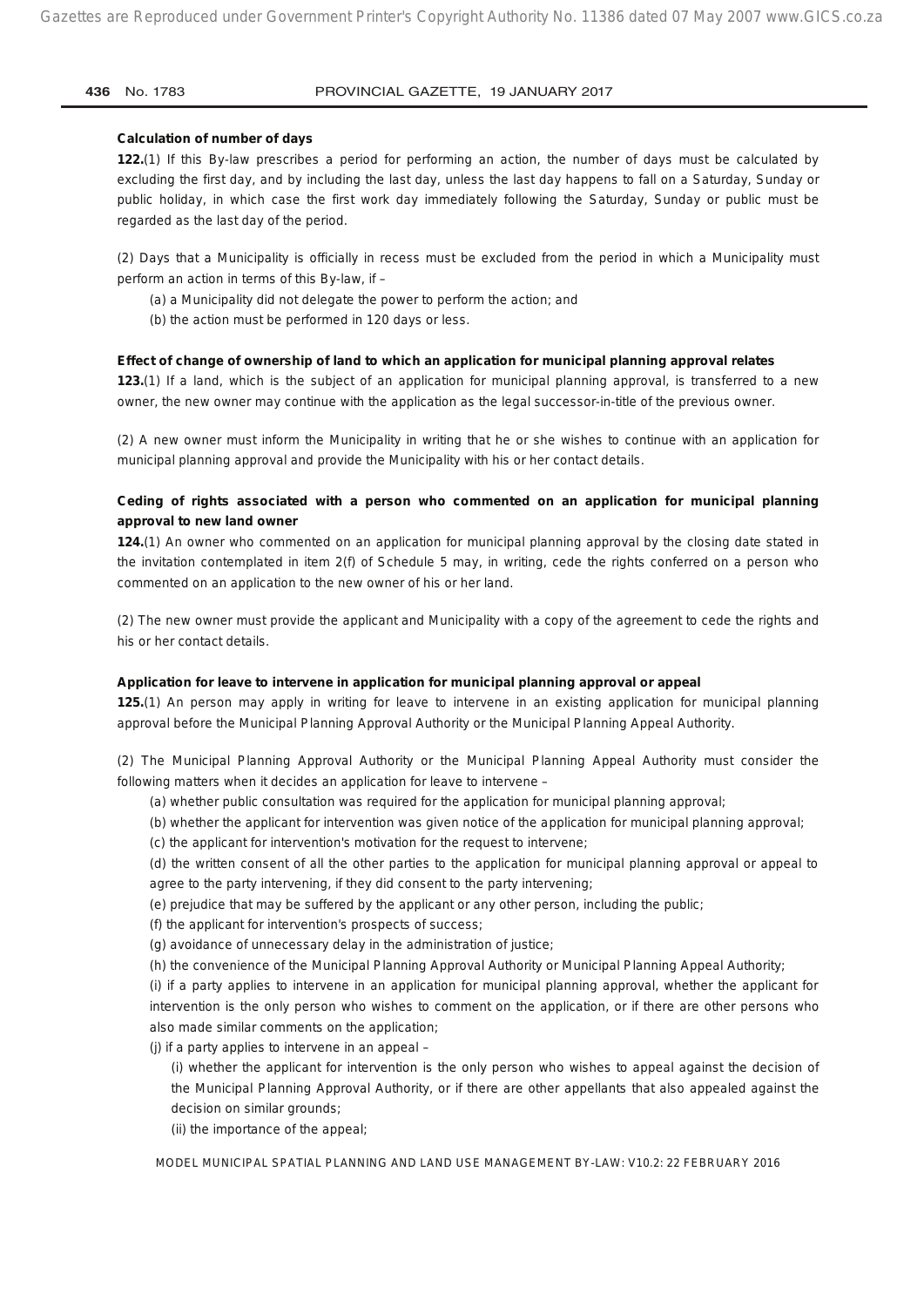(iii) the applicant for intervention's interest in the outcome of the appeal; and

(k) any other relevant factor.

- (3) The Municipal Planning Approval Authority or Municipal Planning Appeal Authority must -
	- (a) approve; or
	- (b) refuse,

an application for leave to intervene.

(4) The Municipal Planning Approval Authority or the Municipal Planning Appeal Authority may limit a person who applied for intervention's participation to the issues in which the person's interest has been established in its decision to grant leave to intervene.

(5) If a person was granted leave to intervene in an application for municipal planning approval, the person must submit written comment on the application to the Municipal Planning Approval Authority in the manner and by the date determined by the Municipality in its decision to grant leave to intervene.

(6) If a person was granted leave to intervene in an appeal, the person must participate in the appeal proceedings in the manner determined by the Municipal Planning Appeal Authority in its decision to grant leave to intervene.

(7) A person who was granted leave to intervene in an application for municipal planning approval must be regarded as a person who commented on the application when the public was consulted, irrespective of whether or not public consultation was required for the application.

#### **Transitional arrangements and savings**

**126**. Schedule 13 applies to the transition from the old legislative order to the new legislative order.

#### **Short title**

**127.** This By-law is called the AbaQulusi Local Municipality Planning and Land Use Management By-law, 2016.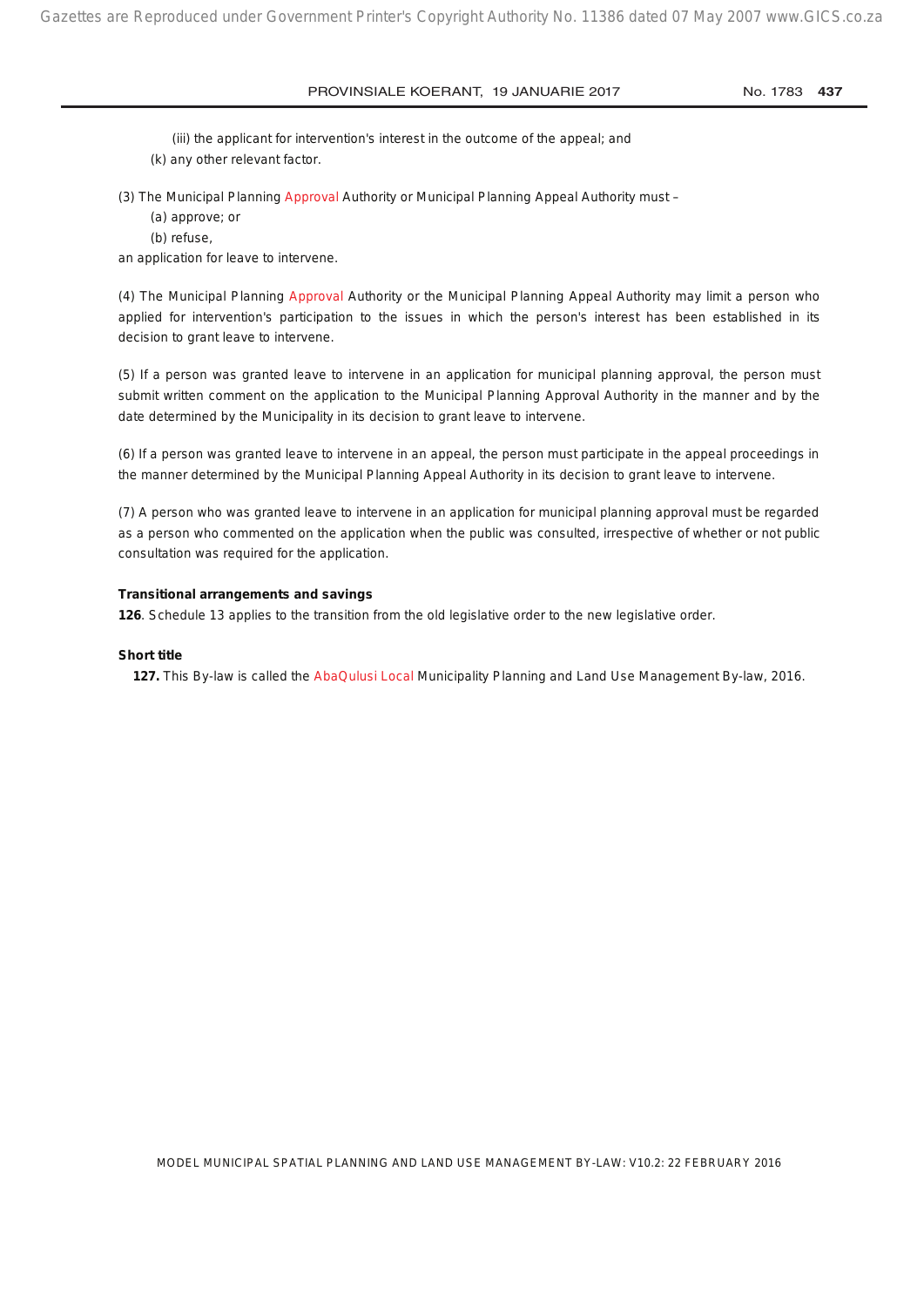#### SCHEDULE 1

#### MATTERS THAT MUST BE ADDRESSED IN AN AGREEMENT TO ESTABLISH A JOINT MUNICIPAL PLANNING

TRIBUNAL *(Section 8(5))*

### **Matters that must be addressed in an agreement to establish a Joint Municipal Planning Tribunal**

**1.** An agreement between the Municipal Council and any other municipalities to establish a Joint Municipal Planning Tribunal should at least provide for the following −

(a) the names of the participating municipalities;

(b) the rights, obligations and responsibilities of each of the participating municipalities;

(c) how the Joint Municipal Planning Tribunal will be funded;

(d) how Municipal Planning Registrars and Deputy Municipal Planning Registrars will be appointed and function;

(e) how the following functionaries will be elected –

(i) the Municipal Planning Tribunal members;

- (ii) the Chairperson of the Municipal Planning Tribunal;
- (iii) the Deputy Chairperson of the Municipal Planning Tribunal;

(f) how the participating municipalities will publish legal notices, including –

(i) the notice calling for the persons to serve on the Joint Municipal Planning Tribunal;

(ii) the notice confirming the appointment of the members of the Joint Municipal Planning Tribunal;

(g) how and where records will be kept, including –

(i) a register of applications for municipal planning approval decided by the Joint Municipal Planning Tribunal in terms of section 115(1);

(ii) documents to which the public has a right of access in terms of sections 119 to 121; and

(iii) a register of interests disclosed by members of the Joint Municipal Planning Tribunal, Municipal Planning Registrars and Deputy Municipal Planning Registrars in terms of section 33(3);

(h) how application fees will be determined and managed;

(i) where applications for municipal planning approval must be lodged;

(j) how a participating Municipality will be informed that an appeal against a decision for a development in its area has been lodged with the Municipal Planning Appeal Authority Registrar;

(k) the administrative support and office accommodation for the Joint Municipal Planning Tribunal, if necessary; and

(l) the legal implications of the withdrawal of a participating Municipality from the Joint Municipal Planning Tribunal.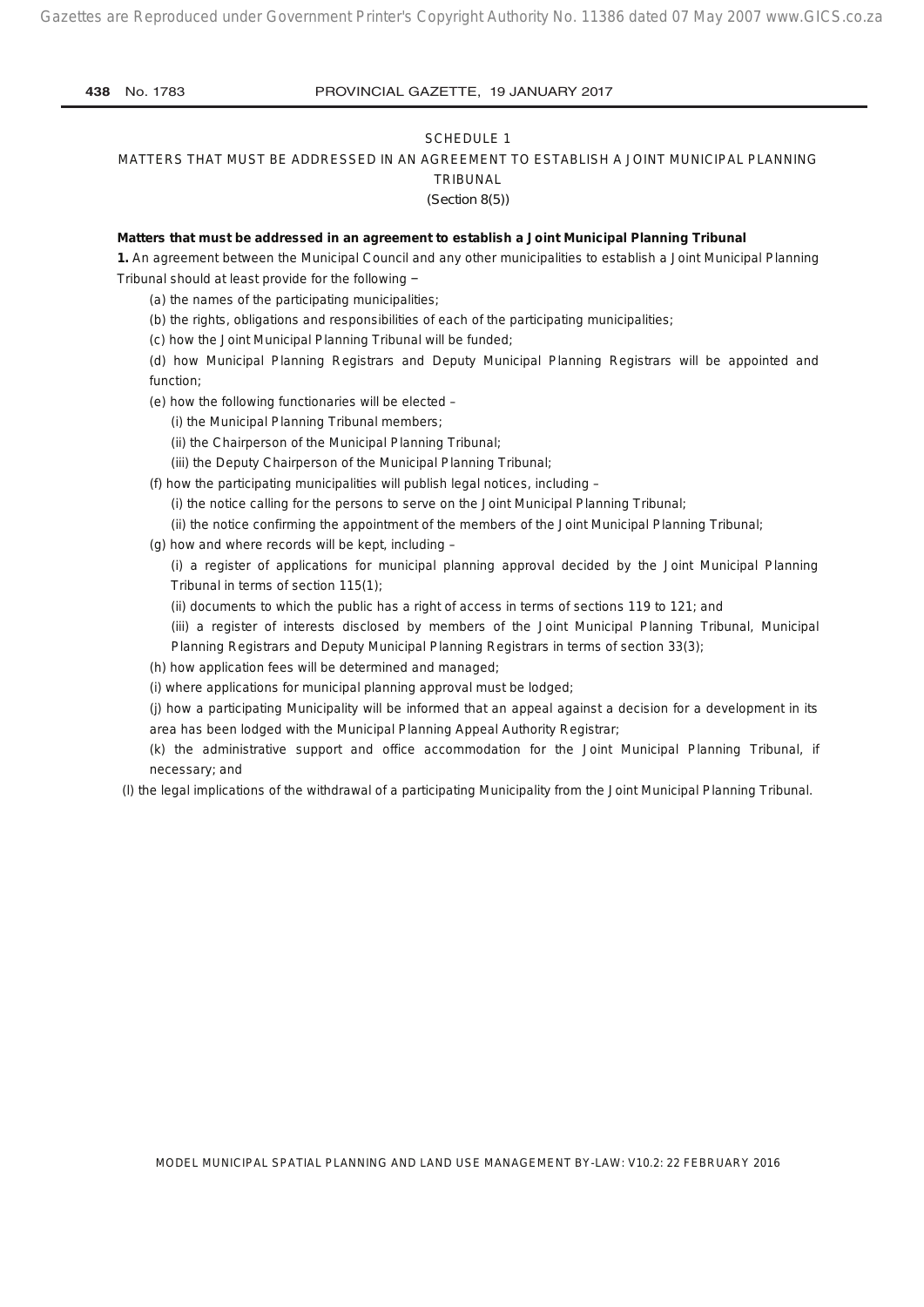#### SCHEDULE 2

CATEGORISATION OF APPLICATIONS FOR DECISION BY THE MUNICIPAL PLANNING APPROVAL

AUTHORITY

*(Section 22(1))*

**Applications for municipal planning approval that may be decided by a Municipal Planning Authorised Officer**

**1.**(1) A Municipal Planning Authorised Officer may decide the following applications for municipal planning approval –

(a) the zoning or rezoning of land under half a ha in accordance with an existing zone with no objections;

(b) the granting of consent in terms of a land use scheme for land use with no objections;

(c) the granting of consent in terms of land use scheme for the relaxation of a development control, including spaces around buildings;

(d) the subdivision and consolidation of land –

(i) that does not involve a change of land use; and

(ii) of which the end result is the creation of no more than two new properties, excluding properties used exclusively for the accommodation of roads or other engineering services;

(e) the subdivision and consolidation of land exclusively for the purpose of accommodating engineering services;

(f) the removal, amendment or suspension of a restrictive condition of title –

(i) that has been imposed in terms of this By-law or a repealed municipal planning law; or

(ii) that has not been imposed in terms of this By-law or a repealed municipal planning law, but is accompanied by the written approval of the person or entity in whose favour the condition is registered;

(g) the simultaneous submission of applications in terms of paragraph (a)  $-(f)$ , subject to no objections;

(h) an amendment to an application in terms of paragraphs (a) to  $(q)$ , prior to the approval thereof by the Municipal Planning Authorised Officer;

(i) a correction to a decision of a Municipal Planning Authorised Officer on an application in terms of paragraphs (a) to (g) to correct an error in the wording of the decision, correct a spelling error, update land description, or update a reference to a law, person, institution, place name or street name; and

(j) a non-material amendment to a Municipal Planning Authorised Officer's decision on an application in terms of paragraphs (a) to  $(g)$ .

## **Applications for municipal planning approval that must be decided by the Chairperson of a Municipal Planning Tribunal or a tribunal member designated by the Chairperson**

**2.**(1) The Chairperson of a Municipal Planning Tribunal must decide an application for municipal planning approval for –

(a) an amendment to an application in terms of paragraphs (a) to (l) of item 3, prior to the approval thereof by the Municipal Planning Tribunal;

(b) a correction to a decision of a Municipal Planning Tribunal on an application in terms of paragraphs (a) to (l) of Item 3 to correct an error in the wording of the decision, correct a spelling error, update land description, or update a reference to a law, person, institution, place name or street name.

(2) The Chairperson of a Municipal Planning Tribunal may designate another member of the Tribunal to decide an application for municipal planning approval for a correction to a decision of a Municipal Planning Tribunal on an application in terms of paragraphs (a) to (l) of Item 3 to correct an error in the wording of the decision, correct a spelling error, update land description, or update a reference to a law, person, institution, place name or street name.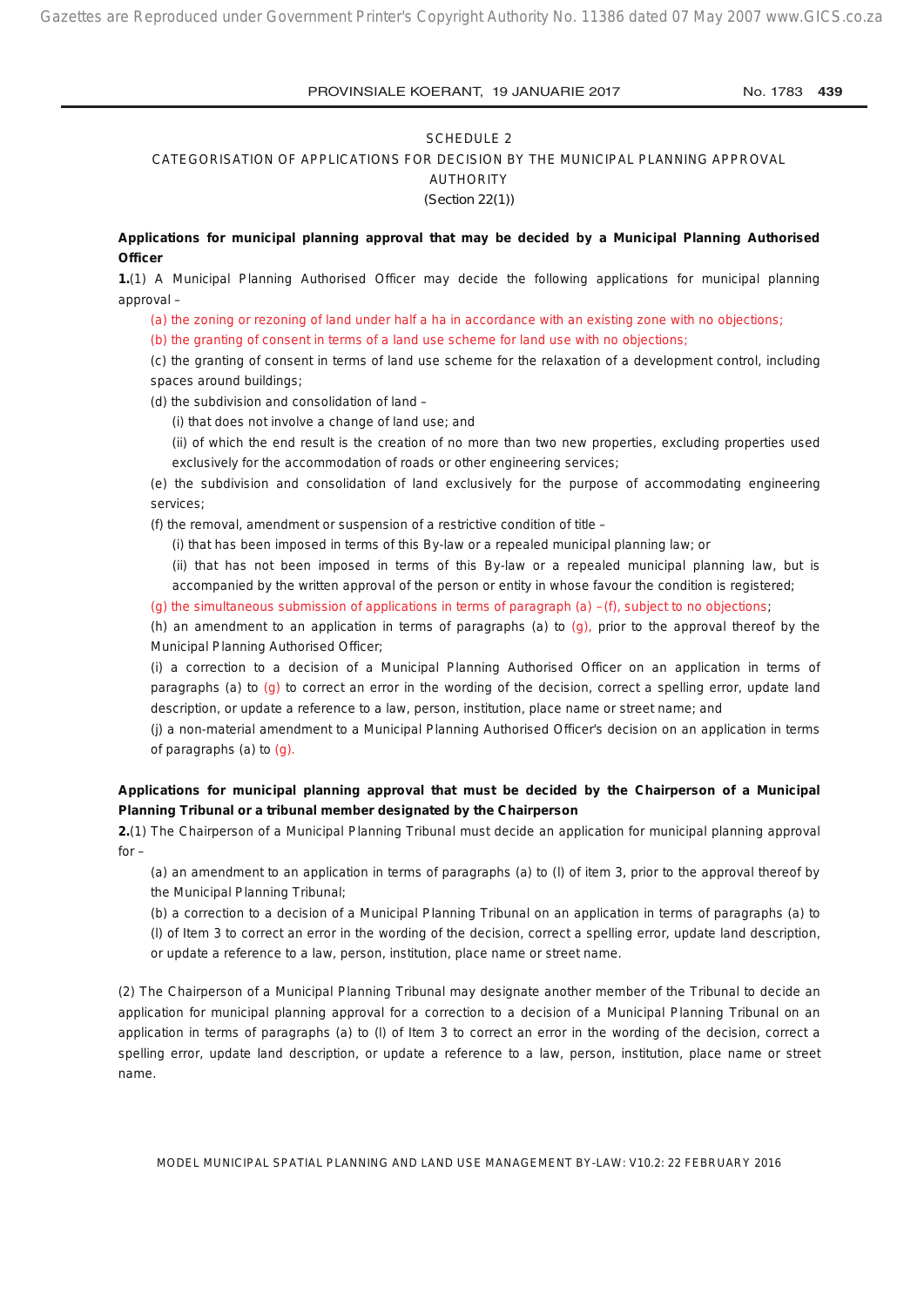#### **Applications for municipal planning approval that must be decided by the Municipal Planning Tribunal**

**3.** The Municipal Planning Tribunal must decide the following applications for municipal planning approval –

(a) the zoning or rezoning of land in accordance with an existing zone greater than half a ha and/or subject to objections;

(b) the granting of consent in terms of land use scheme for land use subject to objections;

(c) approval for a development situated outside the area of land use scheme;

(d) the subdivision and consolidation of land –

(i) that involves a change of land use; or

(ii) of which the end result is the creation of more than two new properties, excluding properties used exclusively for the accommodation of roads or other engineering services;

- (e) township establishment;
- (f) the notarial tying of adjacent properties;
- (g) the extension of a sectional title scheme by the addition of land to common land in terms of section 26 of the Sectional Titles Act;
- (h) the removal, amendment or suspension of a restrictive condition of title
	- (i) that has not been imposed in terms of this By-law or a repealed municipal planning law; or
	- (ii) that is not accompanied by the written approval of the person or entity in whose favour the condition is registered;
- (i) the simultaneous submission of applications in terms of paragraph  $(a) (h)$ ,
- (j) the permanent closure of a municipal road or a public place;

(k) an application for municipal planning approval that has been referred to the Municipal Planning Tribunal by a Municipal Planning Authorised Officer;

(l) a non-material amendment to a Municipal Planning Tribunal's decision on an application in terms of paragraphs (a) to (j).

#### **Applications for municipal planning approval that must be decided by the Municipal Council**

**4.** The following applications for municipal planning approval must be decided by a Municipal Council – (a) the adoption of land use scheme;

(b) an amendment to wording of land use scheme, including development controls contained in it;

(c) the zoning or rezoning of land in accordance with a new zone; and

(d) the zoning or rezoning land by the Municipality to achieve the development goals and objectives of the municipal spatial development framework.

(e) an amendment to an application in terms of paragraphs (a) to (d), prior to the approval thereof by a Municipal Council;

(f) a correction to a decision of a Municipal Council on an application in terms of paragraphs (a) to (d) to correct an error in the wording of the decision, correct a spelling error, update land description, or update a reference to a law, person, institution, place name or street name; and

(g) a non-material amendment to a Municipal Council's decision on an application in terms of paragraphs (a) to (d).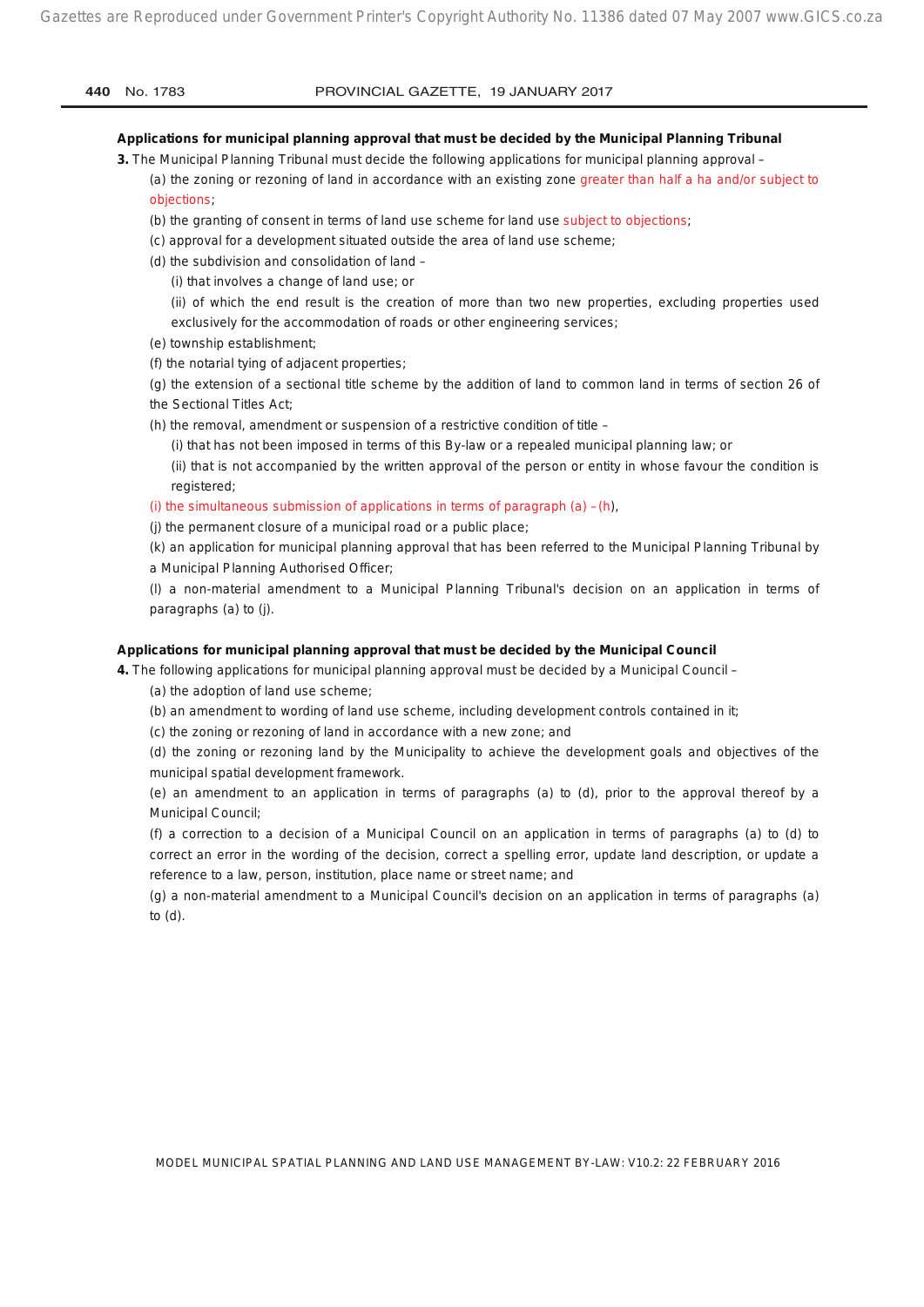## SCHEDULE 3 ACTIVITIES IN AREAS SITUATED OUTSIDE THE AREA OF A LAND USE SCHEME THAT REQUIRE MUNICIPAL PLANNING APPROVAL *(Section 46(e))*

#### **Activities that require municipal planning approval outside the area of a land use scheme**

**1.** The following activities require municipal planning approval outside the area of a land use scheme –

abattoir adult premises agricultural or forestry building airport betting shop bus depot caravan park car wash casino cemetery court room crematorium dairy day care centre dormitory educational building escort agency factory fast food drive-through fire station funeral parlour government subsidised dwelling health facility kennels launderette mining operation mortuary multiple dwellings office overnight accommodation establishment paper mill parking lot petroleum production operation place of public amusement place of public assembly place of safety police station power generation plant prison recreational building restaurant retirement home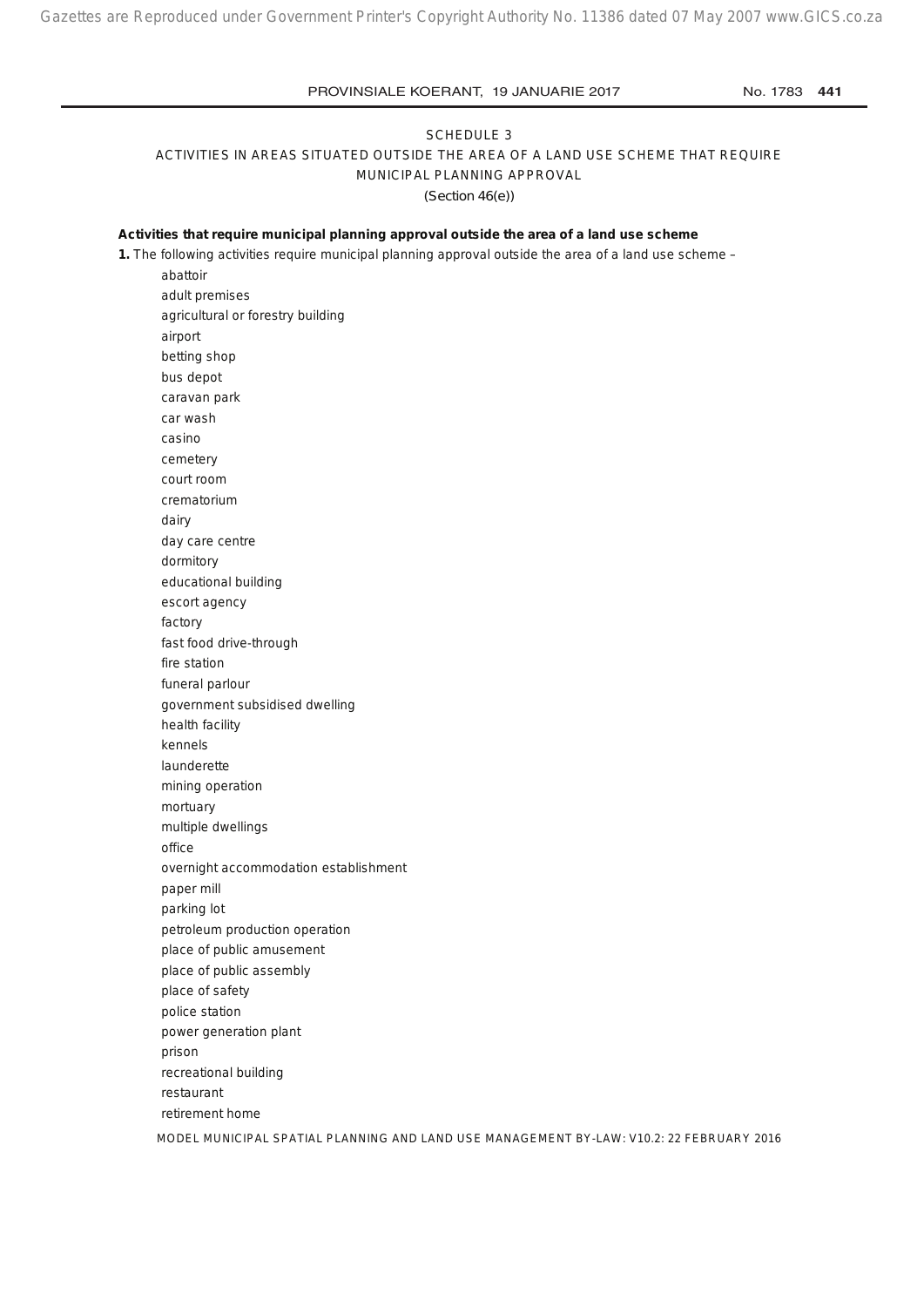saw mill scrap-metal yard service industry service station shop shopping mall sugar mill tannery tavern taxi rank telecommunication mast train station tribal court vehicle repair workshop vehicle scrap-yard vehicle showroom veterinary clinic warehouse

# **Land use definitions**

water bottling plant

## **2.** In this Schedule –

"**abattoir**" means a building used for the slaughtering of animals with a production of 50 or more units of poultry per day or 6 or more units of red meat and game per day;

"**adult premises**" means a building used for the distribution of adult films and publications contemplated in section 24 of the Films and Publications Act, 1996 (Act No. 65 of 1996);

### "**agricultural or forestry building**" means –

(a) a building or buildings on the same land that is used for the concentration of animals for the purpose of commercial production or sale –

(i) that is 400m² or more in extent or that together are 400m² or more in extent; or

(ii) that is 8 metres or more in height;

(b) a building or buildings on the same land that is used for the cultivation, processing, packaging, storage or sale of crops, flowers or trees –

(i) that is 400m² or more in extent or that together are 400m² or more in extent; or

(ii) that is 8 metres or more in height; and

(c) a building or buildings on the same land that is used for the storage of farm and forestry vehicles and implements–

(i) that is 400m² or more in extent or that together are 400m² or more in extent; or

(ii) that is 8 metres or more in height;

"**airport**" means a tract of levelled land where aircraft can take off and land, equipped with a hard-surfaced landing strip and a control tower;

"**betting shop**" means a building used to handle bets on races and other events;

"**bus depot**" means a building or land where three or more buses load and unload passengers;

"**caravan park**" means land for the accommodation of more than one caravan or mobile homes;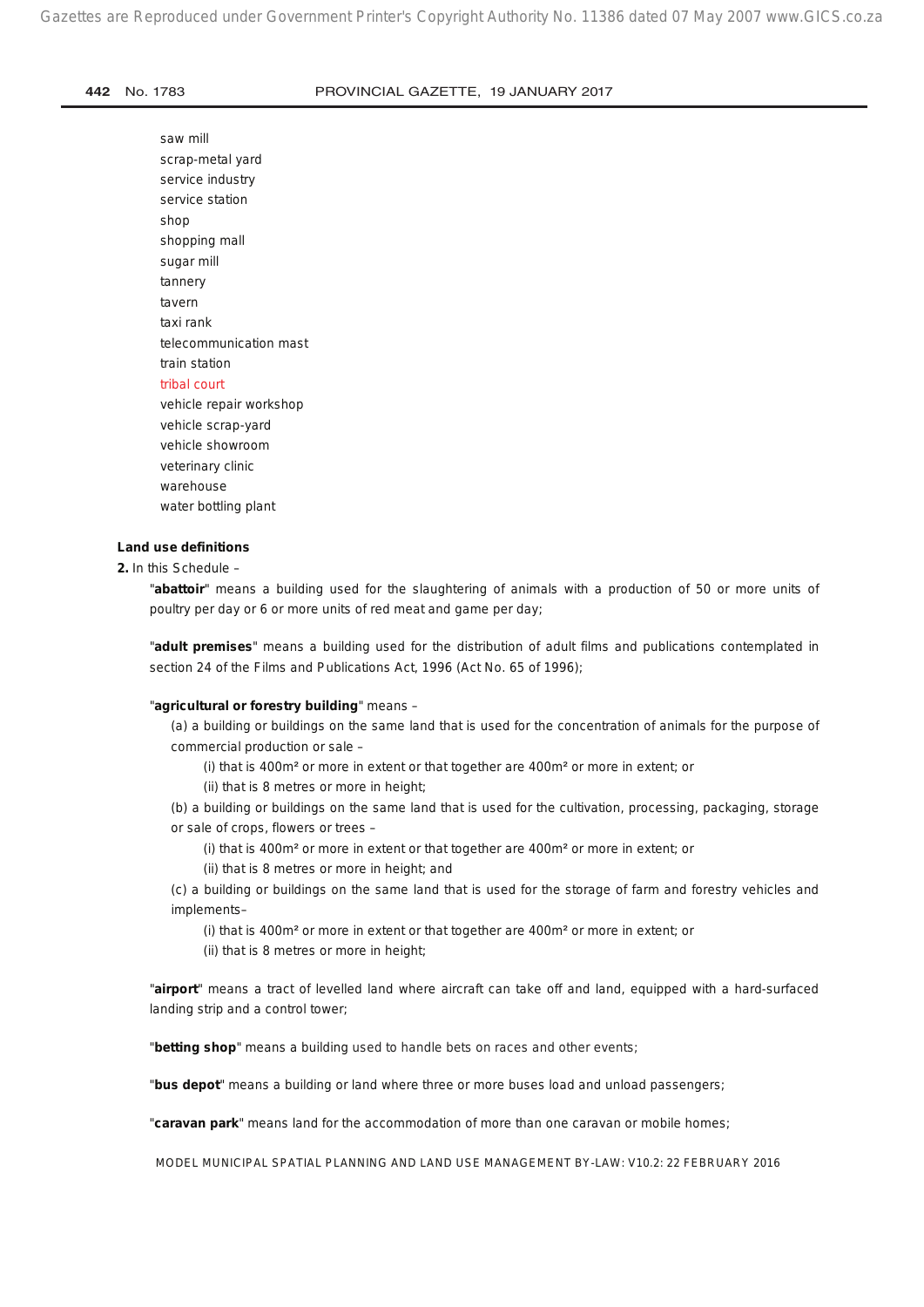"**car wash**" means a building or land used for the cleaning of vehicles for commercial gain;

"**casino**" means a casino as defined in section 1 of the KwaZulu-Natal Gaming and Betting Act, 2010 (Act No. 8 of 2010);

"**cemetery**" means an area of land that is 1000m² or more in extent, used for burying the dead;

"**child care centre**" means a building used for the daily accommodation and care of 6 or more children under 18 years of age in the absence of their parents or guardians;

"**court room**" means a building in which the proceedings of a court of law are held;

"**crematorium**" means a building or furnace used for burning human or animal bodies to ashes;

"**dairy**" means an area of a building that is 100m² or more in extent, used for the production and processing of milk;

"**day care centre**" means a building used for the care of 6 or more children under 18 years of age during the daytime absence of their parents or guardians;

"**dormitory**" means a building used in conjunction with an educational building for living quarters for seven or more students;

"**educational building**" means a building used as a university, college, technical institute, school, academy, research laboratory, lecture hall, convent, monastery, public library, public art gallery or museum;

"**escort agency**" means a building used to provide an escort service for sexual services;

"**factory**" means an area of a building that is 100m² or more in extent or an area of land that is 100m² or more in extent, used for the manufacturing of goods;

"**fast food drive-through**" means a building used for the sale of food and beverages to customers who remain in their vehicles;

"**fire station**" means a building that houses a fire brigade;

"**funeral parlour**" means a building used for the purpose of funeral management and the sale of coffins and tombstones;

"**government subsidised dwelling**" means a dwelling that is funded or partially funded with funds from the Integrated Residential Development Programme, the Upgrading of Informal Settlements Programme, the Rural Housing Subsidy: Communal Land Rights, or a similar programme of an organ of state, irrespective of where the dwelling is situated;

"**health facility**" means a building used by a health agency or a health establishment as defined in section 1 of the National Health Act for the care and treatment of human illness, including a hospital, clinic and doctor's consulting room;

"**kennels**" means the use of land for the keeping of four or more dogs, cats, or other small domestic animals for financial gain;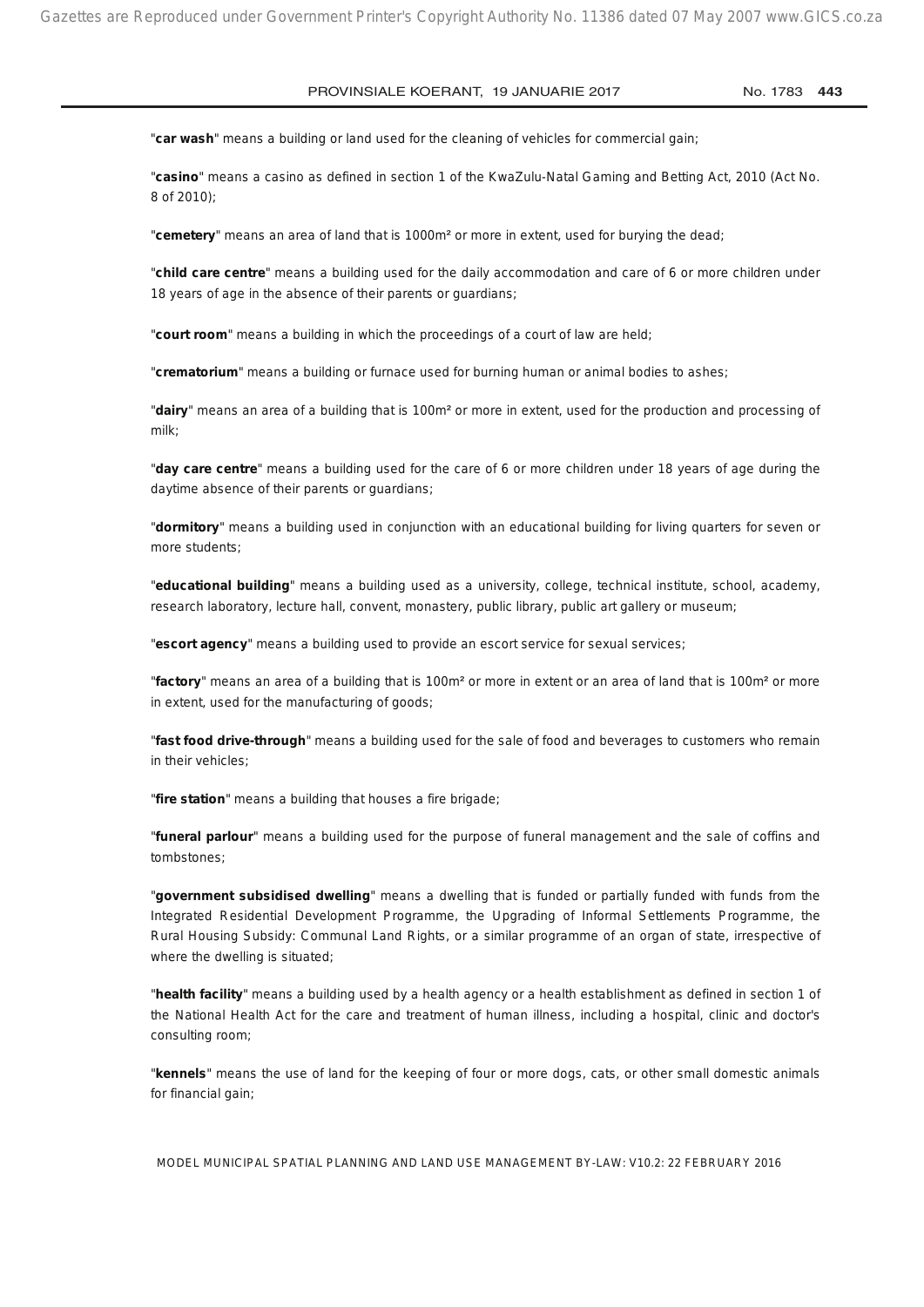"**launderette**" means a building used for the purpose of washing and drying clothing and household fabrics for financial gain;

"**mining operation**" means the processing of any mineral as defined in section 1 of the Mineral and Petroleum Resources Development Act on, in or under the earth, water or residue deposit, whether by underground or open working or otherwise –

(a) if a mining right contemplated in section 22 of the Mineral and Petroleum Resources Development Act is required or has been granted for the operation, but processing has not commenced by 10 October 2008, or

(b) if a mining right has been granted in terms of a repealed law for the operation, but processing has not commenced by 10 October 2008;

"**mortuary**" means a building where dead bodies are kept and prepared before burial or cremation;

#### "**multiple dwellings**" means –

- (a) a second dwelling on land
	- (i) that is 80m² or more in extent, or
	- (ii) that is a distance of 20m or more away from the first dwelling on the same land; or
- (b) three or more dwellings on the same land,

unless the land has been declared by the Municipality as land for the settlement in an unstructured manner by a traditional community or indigent households contemplated in section 121(1);

"**nursing home**" means a building used for the accommodation and care of persons with chronic illness or disability, including persons with mobility and eating problems;

"**office**" means an area of a building used for consultations with clients, administration, or clerical services that is 100m² or more in extent;

"**place for overnight accommodation**" means a building where three or more bedrooms are used for the overnight accommodation of guests for financial gain, including a bed and breakfast, a guesthouse, a lodge or a hotel;

"**paper mill**" means a building used for producing paper and cardboard from timber;

"**parking lot**" means a building or land used for the parking or storage of ten or more motorcars or bakkies, or two or more buses or trucks, excluding -

(a) the parking and storage of vehicles used for farming, forestry, game viewing or conservation on a farm or in an area that has been declared a protected in terms of the KwaZulu-Natal Nature Conservation Management Act, 1997 (Act No. 9 of 1997); or

(b) the parking of vehicles in designated parking areas that have been provided in accordance with requirements for a development approval in terms of any planning law;

"**petroleum production operation**" means a production operation as defined in section 1 of the Mineral and Petroleum Resources Development Act –

(a) for which a production right contemplated in section 84 of the Mineral and Petroleum Resources Development Act is required or has been granted, but production has not commenced by 10 October 2008; or

(b) for which a production right has been granted in terms of a repealed law, but production has not commenced by 10 October 2008;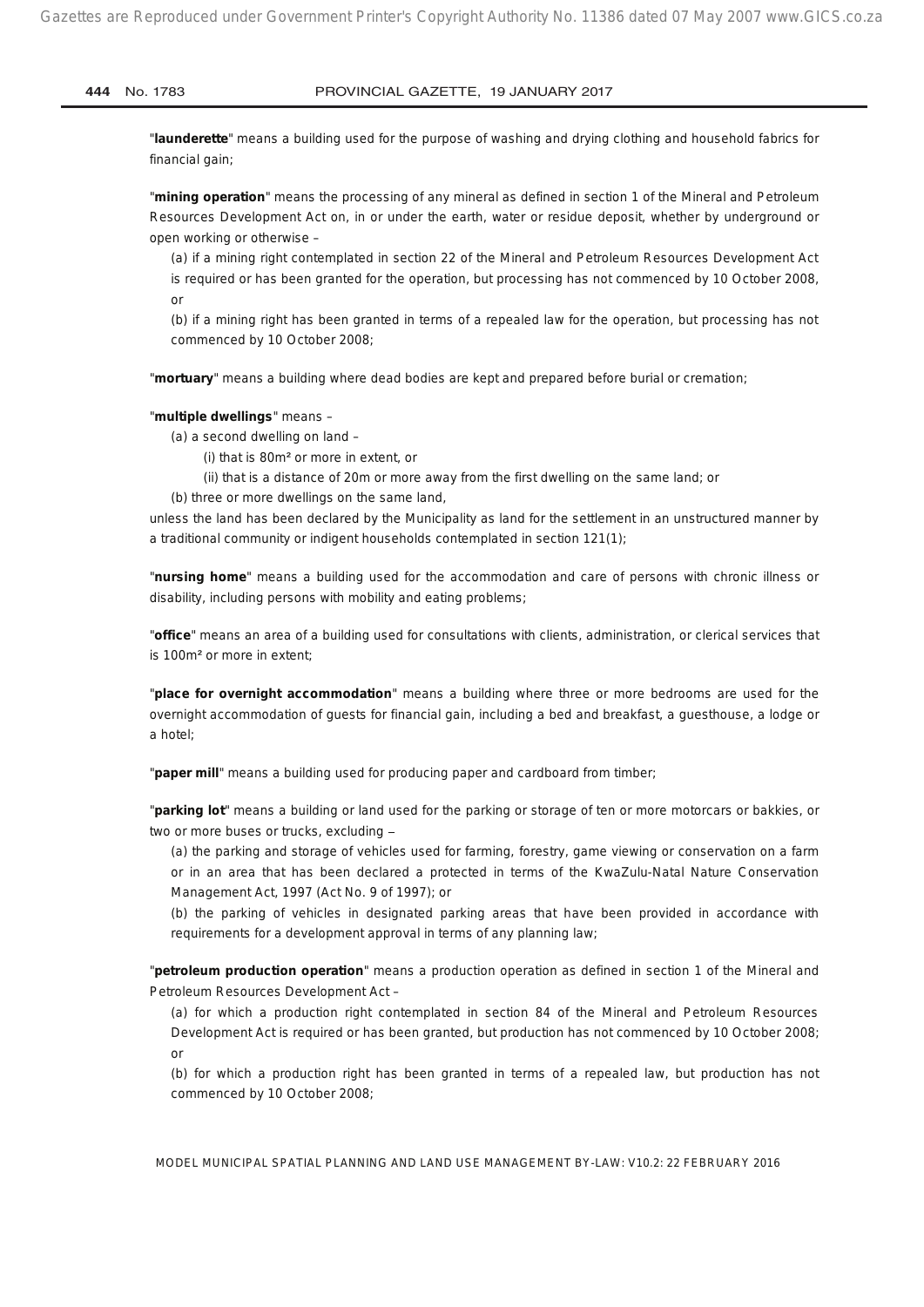"**place of public amusement**" means a building used for public entertainment and includes a night club, theatre, cinema, music hall, amusement-arcade, skating-rink, race track, sports arena, exhibition hall, billiards room and fun fair;

"**place of public assembly**" means a building used for social gatherings, religious purposes or indoor recreation by 50 or more persons;

"**police station**" means a building that houses the police force;

"**power generation plant**" means land, a building or equipment used for the generation of electric energy from an energy source like fossil fuel, gas, wind, water or solar energy –

(a) with an electricity output of more than 10 megawatts; or

(b) a total extent that covers an area in excess of 1 hectare;

"**prison**" means a building used for the confinement of detained persons;

"**recreational building**" means a building used for a gymnasium or clubhouse;

"**restaurant**" means a building used for the preparation and sale of food, confectionery and beverages for consumption on the premises;

"**retirement home**" means a building used for living quarters for more than seven persons who are 65 years or older;

"**saw mill**" means a building used for producing planks and boards from timber;

"**scrap-metal yard**" means a building or land used for the collection of metal objects for recycling purposes;

"**service industry**" means an area of a building that is 100m² or more in extent or an area of land that is 100m² or more in extent, used for the repair, recycling, cleaning or packaging of goods that are not manufactured or produced on the land or the transport of goods that are not manufactured or produced on the land;

"**service station**" means a building used for the sale of fuel for vehicles;

"**shop**" means an area of a building that is 30m² or more in extent or an area of land that is 30m² or more in extent, used for the sale or hire of goods;

"**shopping mall**" means an enclosed building containing a variety of stores connected by common pedestrian passageways that is used for shopping, including the sale of groceries, food, clothes, cosmetics, jewellery, books, music, toys, sport equipment, camping equipment, cell phones, household appliances, décor and furniture and provision of services, including a bank, hairdresser, pharmacy, optometrist, laundrette, pet shop, movie house, video-hire, internet café and workshop for the repair of shoes or cell phones;

"**sugar mill**" means a building used for the production of sugar from sugar cane and the processing of sugar;

"**tannery**" means a building where skins and hides are tanned;

"**tavern**" means a building that is used for the sale of alcoholic beverages to be consumed on the premises and "bar" and "pub" have a corresponding meaning;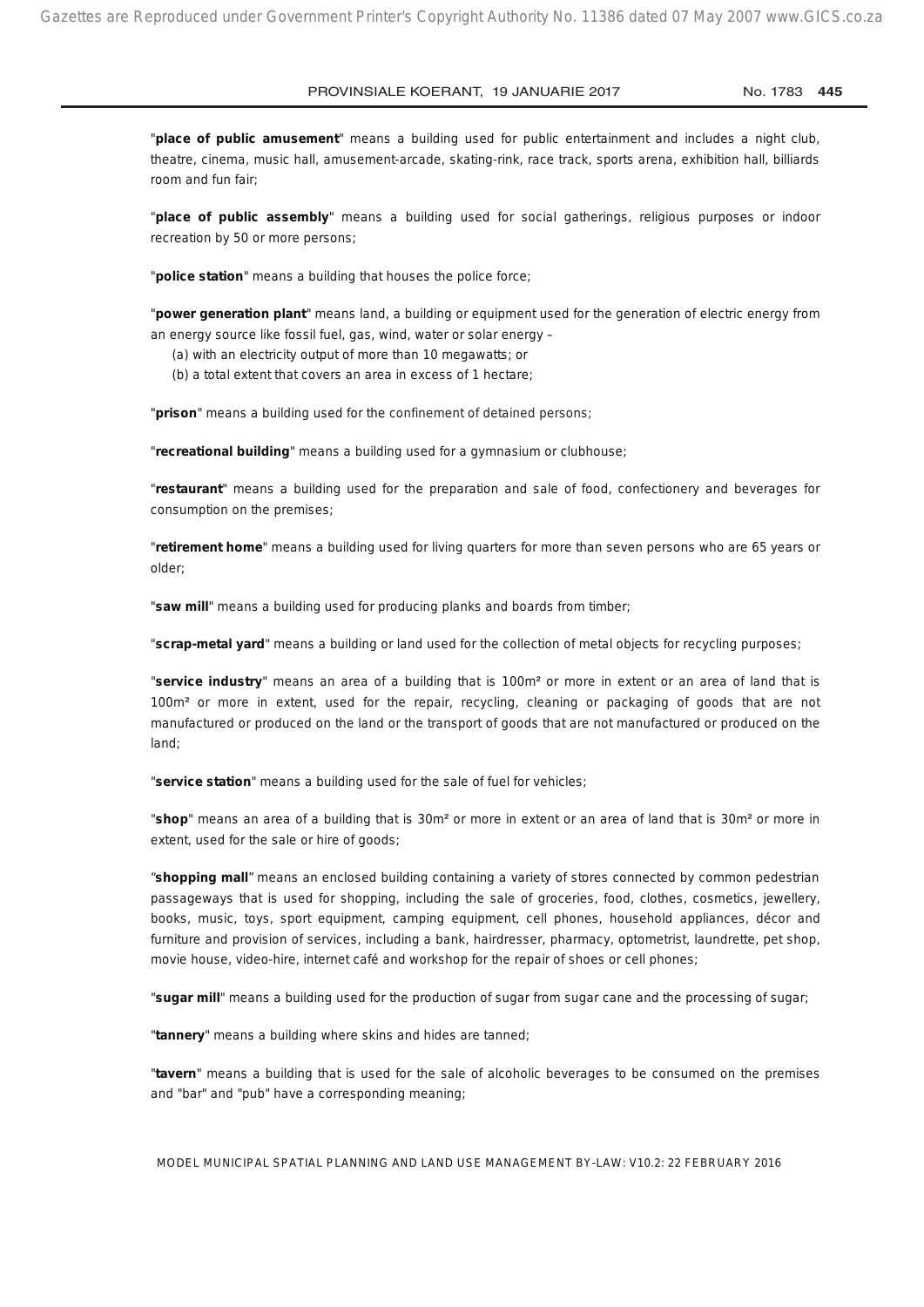"**taxi rank**" means a building or land where three or more taxis load or unload passengers;

"**telecommunication mast**" means a mast that is 15 metres or taller that is used to support an antennae for communicating television radio, or telephone signals;

"**train station**" means a building or land operated by Transnet where trains load or unload passengers or goods;

**"tribal court" means a judicial building or assembly held by a legitimate judicial tribal authority who intentionally disregards the court's legal or ethical obligations;**

"**vehicle repair workshop**" means a building used for the repair of vehicles;

"**vehicle scrap-yard**" means a building or land used for the dismantling of vehicles or the storage of wrecked vehicles;

"**vehicle showroom**" means a building used for the sale of vehicles;

"**veterinary clinic**" means a building where animals are given medication or surgical treatment and are cared for during the time of such treatment for financial gain;

"**warehouse**" means an area of a building that is 100m² or more in extent, used for the storage of goods, excluding the storage of farm implements on a farm;

"**water bottling plant**" means a building used for the bottling of natural water for financial gain.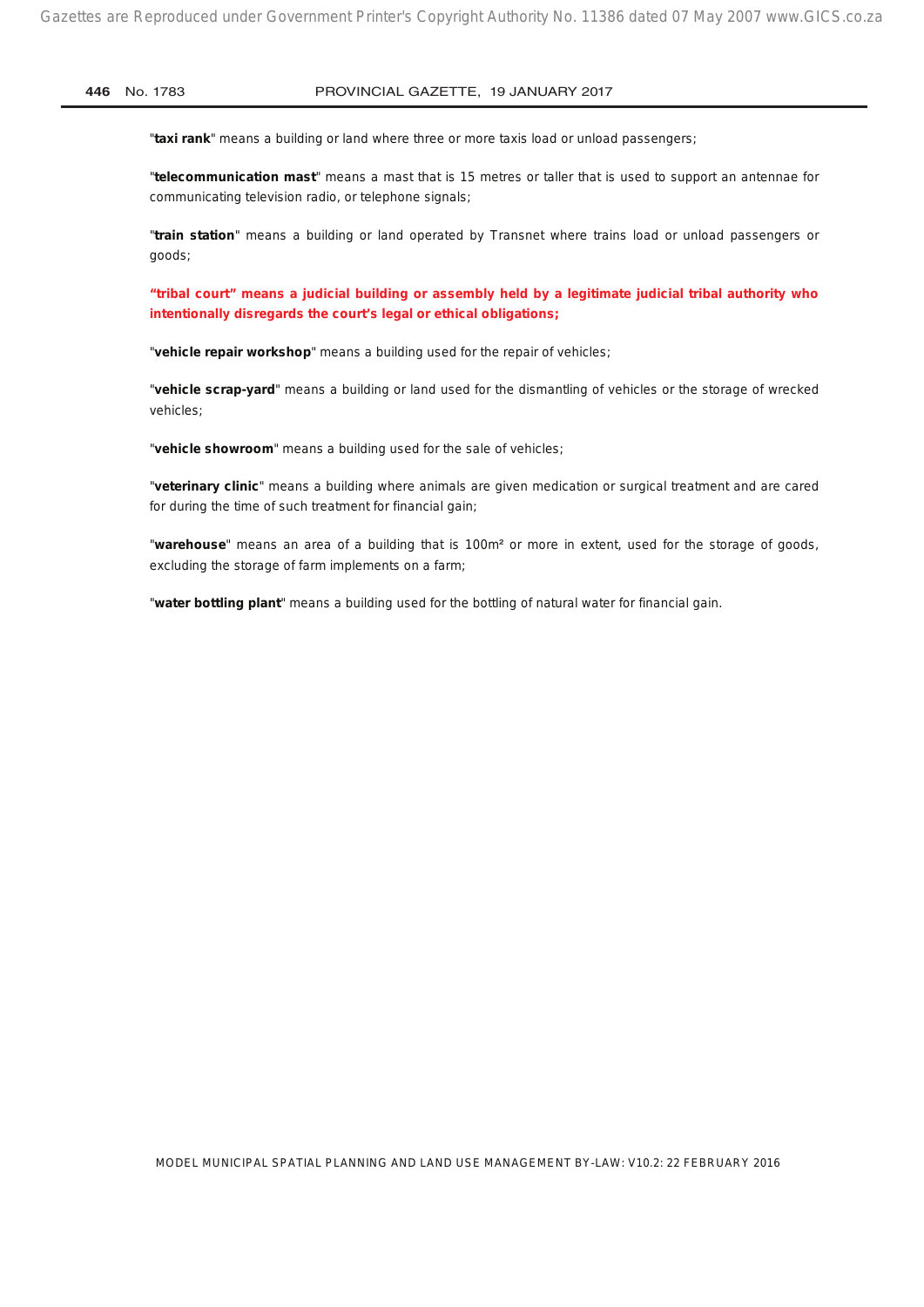#### SCHEDULE 4

## APPLICATION PROCESSES FOR MUNICIPAL PLANNING APPROVAL: ALL APPLICATIONS, EXCEPT AN APPLICATION FOR A DWELLING ON LAND DEMARCATED FOR THE SETTLEMENT IN AN UNSTRUCTURED MANNER BY A TRADITIONAL COMMUNITY OR INDIGENT HOUSEHOLDS (SCHEDULE 7) *(Section 53(1))*

#### **Persons who may make an application**

**1.**(1) An application for municipal planning approval must be made by –

- (a) the owner of the land that is the subject of an application, including an organ of state;
- (b) a person acting with the written consent of the owner of the land that is the subject of the application;
- (c) an organ of state, if it is in the process of acquiring the land that is the subject of the application.

(2) Any person may make application for municipal planning approval for the permanent closure of a municipal road or public place.

## **Applications that must be prepared by a person with a qualification and experience in land use planning or law**

**2.**(1) The following applications for municipal planning approval must be prepared by a Registered Planner, a person registered in terms of section 18(1)(a) of the Architectural Profession Act, or a person registered in terms of section 13(1)(d) of the Geomatics Professions Act as a Land Surveyor, or under the direction or in association with such a person –

- (a) an application for the adoption of a land use scheme;
- (b) an application to amend the wording of a land use scheme, including development controls contained in it;
- (c) an application to zone or rezone land;

(d) an application for consent in terms of land use scheme to use land for a purpose that it may only be used for with the municipality's consent , **except for minor consent applications such has relaxations, granny flat and home business which may be applied for by the land owner**;

- (e) an application for township establishment; and
- (f) an application for the permanent closure of a municipal road or a public place.

(2) A person under whose direction or with whom a person has prepared an application for municipal planning as contemplated in subitem (1) must sign the application and by their signature assumes responsibility for the application, as if he or she has prepared the application himself or herself.

(3) An application for municipal planning approval that is not listed in subitem (1) may be prepared by any person, but the Municipal Planning Registrar may require that it must be prepared by a Registered Planner, a person registered in terms of section 18(1)(a) of the Architectural Profession Act, a person registered in terms of section 13(1)(d) of the Geomatics Professions as a Land Surveyor, an attorney or advocate, or under the direction or in association with such a person, if it is a complex application that requires such technical expertise.

(4) If the Municipal Planning Registrar is not a Registered Planner, he or she must consult a Registered Planner employed by the Municipality before requiring that an application for municipal planning approval must be prepared or be prepared under the direction of or in association with a person contemplated in subitem (3).

#### **Pre-application procedure**

**3.**(1) An applicant must obtain approvals from organs of state, including municipal departments, and any other information which are necessary for determining an application for municipal planning approval.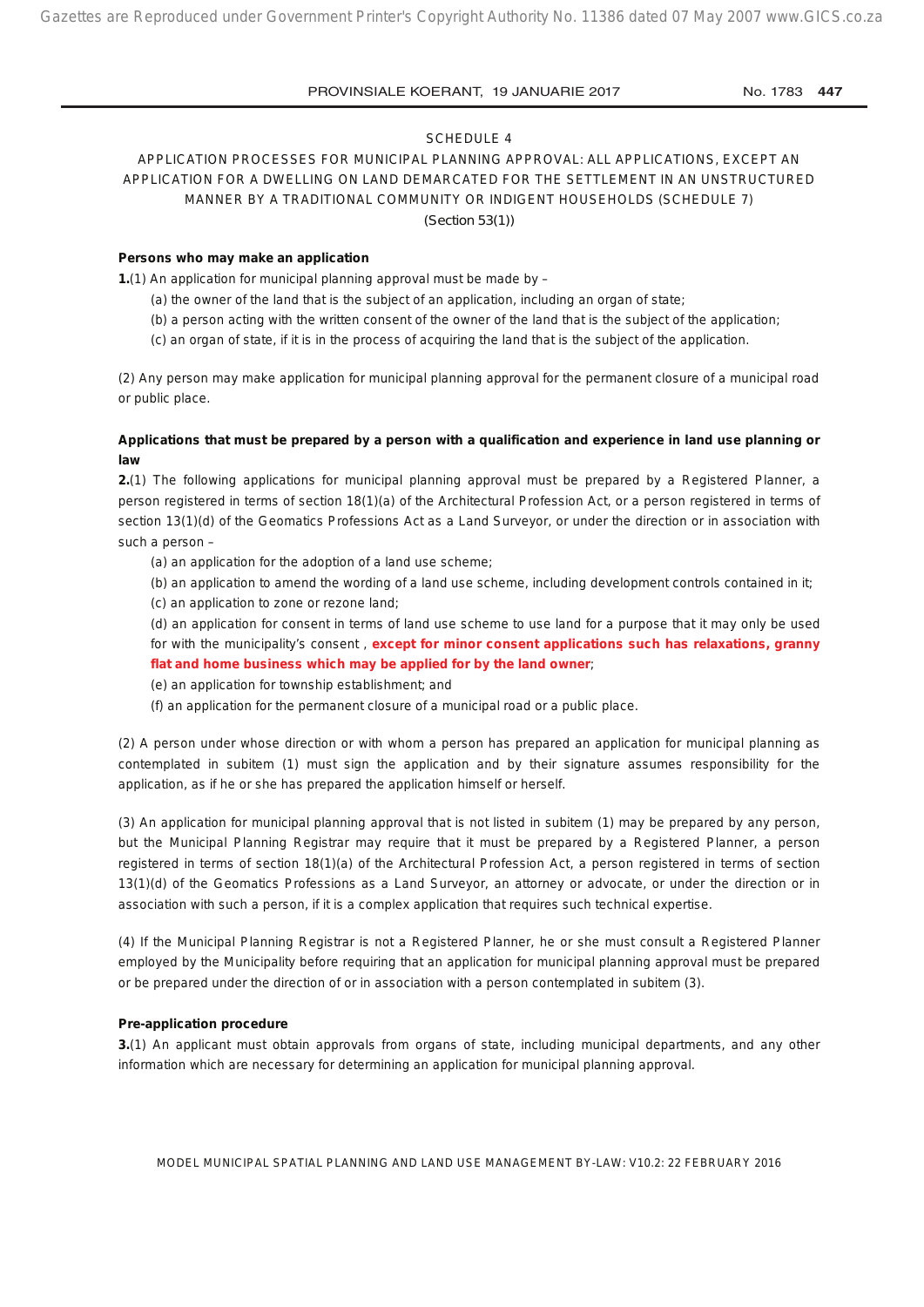(2) Organs of state, including municipal departments, must provide an applicant with the information that he or she needs in order to make an application for municipal planning approval within 60 days from being served with a request for the information, or such further period as agreed upon with the applicant.

(3) The Municipal Planning Registrar may assist an applicant to identify the information that is required to make an application for municipal planning approval.

(4) The Municipal Planning Registrar may not give advice on the merits of an application for municipal planning approval when it assists an applicant.

(5) A Municipal Planning Approval Authority may require an applicant to provide proof of any other statutory approval if, in its opinion, it is necessary to enable it to decide an application for municipal planning approval.

#### **Failure by an organ of state to comment on an application for municipal planning approval**

**4.**(1) An organ of state shall be regarded as having no comment on an application for municipal planning approval, if it did not provide comment on the proposed application within the time permitted, unless the use or development of land is dependent on an engineering service that it must provide.

(2) An organ of state may refuse to comment on an application for municipal planning approval, if a separate application for its approval is required in terms of a law administered by it.

(3) The Municipal Planning Registrar may proceed with the processing of an application for municipal planning approval, if an organ of state failed to provide comment on a proposed application for municipal planning approval within the timeframe specified, or such further period as agreed upon with the organ of state, unless –

(a) the use or development of land is dependent on an engineering service that must be provided by the organ of state;

(b) the organ of state refused to comment on the application because a separate application for its approval is required in terms of a law administered by it; or

(c) another law prohibits the Municipal Planning Registrar from proceeding with the application.

#### **Lodging of application**

**5.**(1) An application for municipal planning approval must be accompanied by –

(a) an application form;

(b) a written motivation by the applicant in support of the application;

(c) proof of registered ownership and a copy of the property diagram, unless the application relates to a general amendment of a land use scheme;

(d) written consent of the registered owner of that land, if the applicant is not the owner thereof, unless the application relates to a general amendment of a land use scheme;

(e) written confirmation by the land owner's association, body corporate established in terms of section 36(1) of the Sectional Titles Act, or a share block company contemplated in section 1 of the Share Blocks Control Act that the application complies with its design guidelines and rules for plan approval, if applicable;

(f) written support of the traditional council for the application, if the land is located in a traditional authority area;

#### (g) letter of authority if the property belongs to a trust;

(h) proof of circulation of an application to organs of state, including municipal departments;

- (i) if an application is an application for the subdivision or consolidation of land or township establishment
	- (i) whether the Surveyor General must approve
		- (aa) a diagram; or
		- (bb) a general plan,

for the subdivision or consolidation of the land or establishment of a township;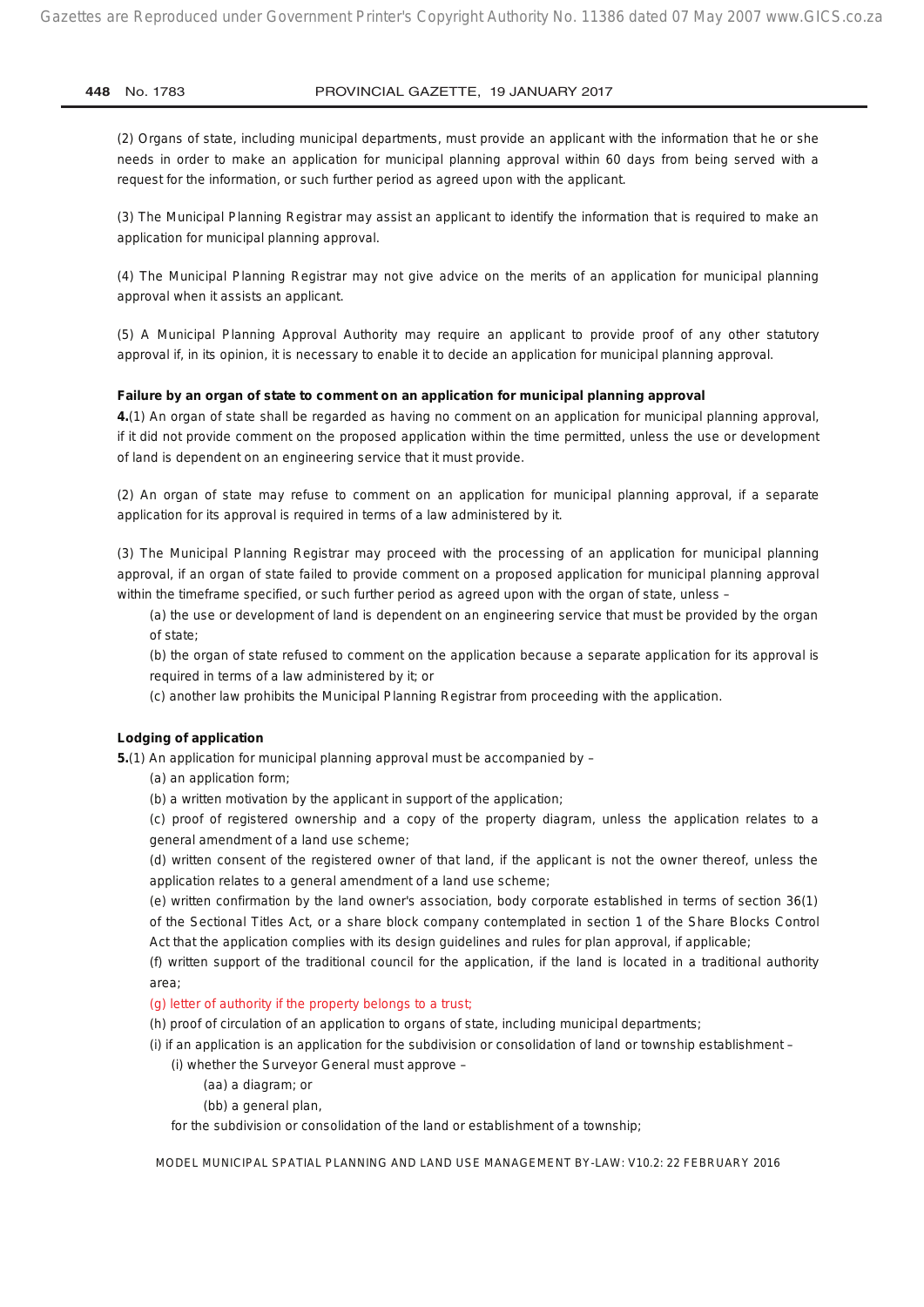(ii) whether the Surveyor-General must approve the land –

- (aa) as a farm or a subdivision of a farm, including a portion or a remainder of a farm;
- (bb) as a subdivision of land that is not a farm;
- (cc) as an erf in an existing township; or
- (dd) as an erf in a new township;
- (j) the proposed property descriptions, and

(k) site development plans, any other plans, diagrams, documents, ESRI Shapefiles, information or fees that the Municipal Planning Registrar may require.

(2) An application for municipal planning approval must be lodged with –

(a) the Municipal Planning Registrar;

(b) another person designated by the Municipal Manager to receive applications for municipal planning approval; or

(c) the Municipal Manager, if a Municipality has not appointed the Municipal Planning Registrar and the Municipal Manager has not appointed any other person to receive applications for municipal planning approval.

(3) The Municipal Planning Registrar may not refuse to accept an application for municipal planning approval if it complies with the minimum requirements of item 5(1).

## **Records of receipt of application, request for additional information and confirmation that application is complete**

- **6.**(1) The Municipal Planning Registrar must
	- (a) record receipt of an application for municipal planning approval in writing within 7 days of receipt; and
	- (b) notify the applicant in writing within 30 days after receipt of an application, or such further period as agreed upon with the applicant, which may not be more than 60 days after receipt of the application -
		- (i) that the application is complete; or
		- (ii) of any additional plans, documents other information or fees required.

(2) An application for municipal planning approval is regarded as complete, if the Municipal Planning Registrar did not request additional information within 30 days, or a further period as agreed upon with the applicant.

#### **Provision of additional information**

**7.**(1) An applicant must provide the Municipal Planning Registrar with the additional information required for the completion of an application for municipal planning approval contemplated in item 6(1)(b)(ii) within 90 days, or such further period as agreed upon with the applicant, which may not be more than 180 days from the request for additional information.

(2) The provisions of item 4 apply to additional information that is required from an organ of state.

(3) An applicant may decline in writing to provide the additional information required, in which case the Municipal Planning Registrar must proceed with the processing of the application for municipal planning approval.

(4) An application for municipal planning approval lapses, if an applicant failed to submit plans, documents or information required by the Municipal Planning Registrar within the time permitted, unless the applicant declined in writing to provide the additional plans, documents or information before the application lapsed.

(5) A Municipal Planning Approval Authority may refuse an application for municipal planning approval, if it does not contain information that is necessary for it to make an informed decision contemplated section 6(2)(e)(iii) of the Promotion of Administrative Justice Act, 2000 (Act No.3 of 2000).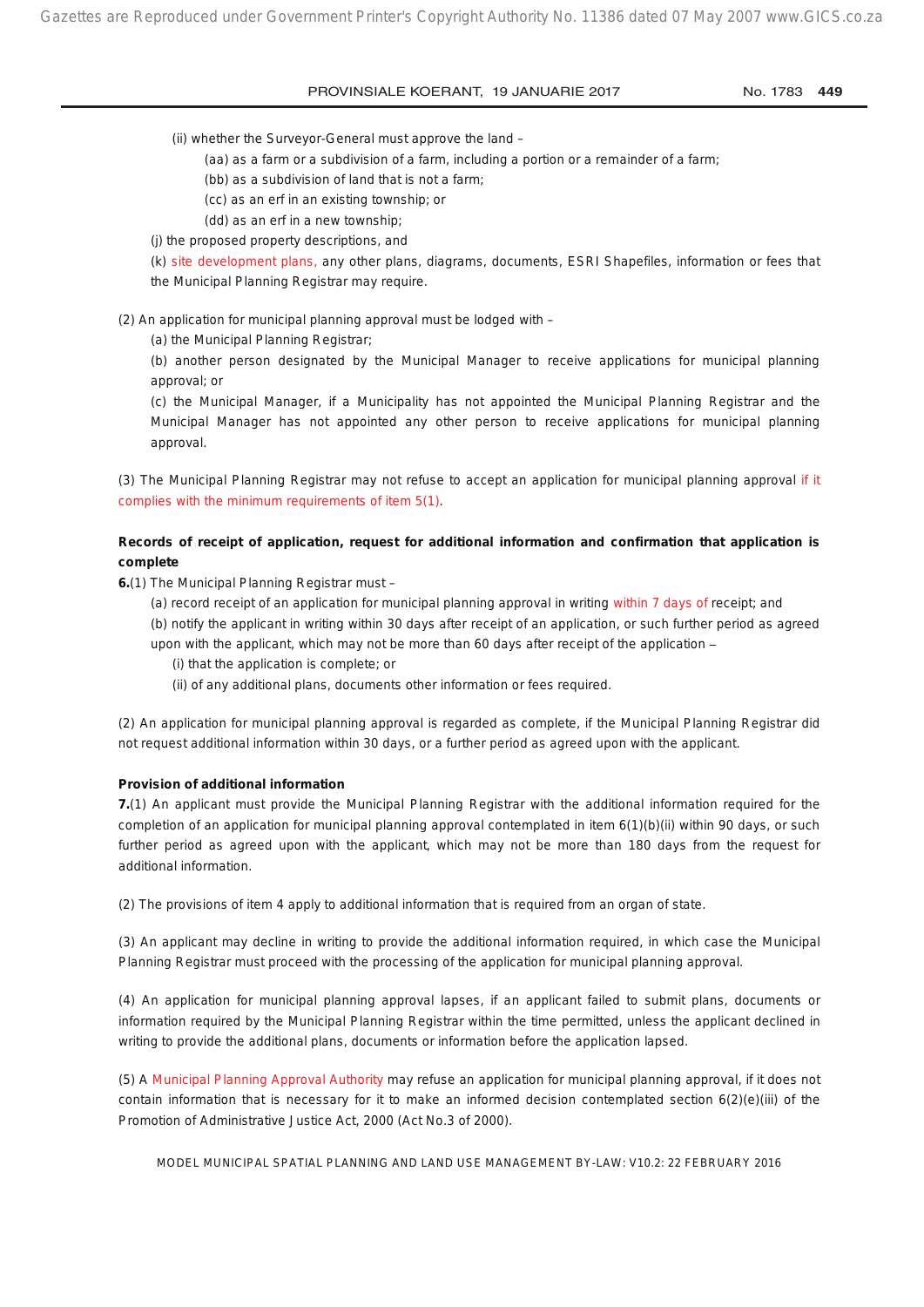#### **Confirmation of lodging of complete application, if additional information was required**

**8.**(1) The Municipal Planning Registrar must notify the applicant in writing within 14 days after receipt of the additional plans, documents or information required –

(a) that the application is complete; or

(b) that the additional plans, documents or information do not meet the Municipality's requirements.

(2) If the time in which the applicant must provide the additional plans, documents or information has not yet expired, the applicant may resubmit the improved plans, documents or information, in which case the procedure in subitem (1) must be repeated.

(3) An application for municipal planning approval is regarded as a complete, if the Municipal Planning Registrar failed to notify the applicant in writing within 14 days –

(a) that the application is complete; or

(b) that the additional plans, documents or information do not meet the Municipality's requirements.

#### **Referral of application affecting the national interest to the Minister of Rural Development and Land Reform**

**9.** If an application for municipal planning approval affects the national interest as contemplated in section 52(1) and (2) of the Spatial Planning and Land Use Management Act, the Municipal Planning Registrar must serve a copy of the application on the Minister –

- (a) upon confirmation that the application is complete; or
- (b) upon the application being regarded as complete.

#### **Monitoring of application by the responsible Member of the Executive Council**

**10.** If the responsible Member of the Executive Council has determined that an application for municipal planning approval must be submitted to him or her for monitoring and support purposes as contemplated in section 105(2) of the Municipal Systems Act, the Municipal Planning Registrar must serve a copy of the application on him or her –

- (a) upon confirmation that the application is complete; or
- (b) upon the application being regarded as complete.

#### **Public consultation**

**11.**(1) The Municipal Planning Registrar must determine if it is necessary to consult the public on an application for municipal planning approval within –

- (a) 14 days of having been notified that the application is complete; or
- (b) 14 days after the application is regarded as complete.

(2) The Municipal Planning Registrar may require an applicant to consult the public at the applicant's expense by means of any combination of the methods of public notice contemplated in item 1 of Schedule 5.

(3) The closing date for submitting comments on an application for municipal planning approval may not be less than 30 days from the date of the notice.

(4) A notice of an application for municipal planning approval must include the items listed in item 2 of Schedule 5.

(5) An applicant may give notice of an application for municipal planning approval jointly with an application for environmental authorisation as contemplated in item 3 of Schedule 5 or with an application for a mining right as contemplated in item 4 of Schedule 5.

(6) An applicant must provide the Municipal Planning Registrar with proof that notice was given of an application for municipal planning approval.

#### **Applicant's right to respond**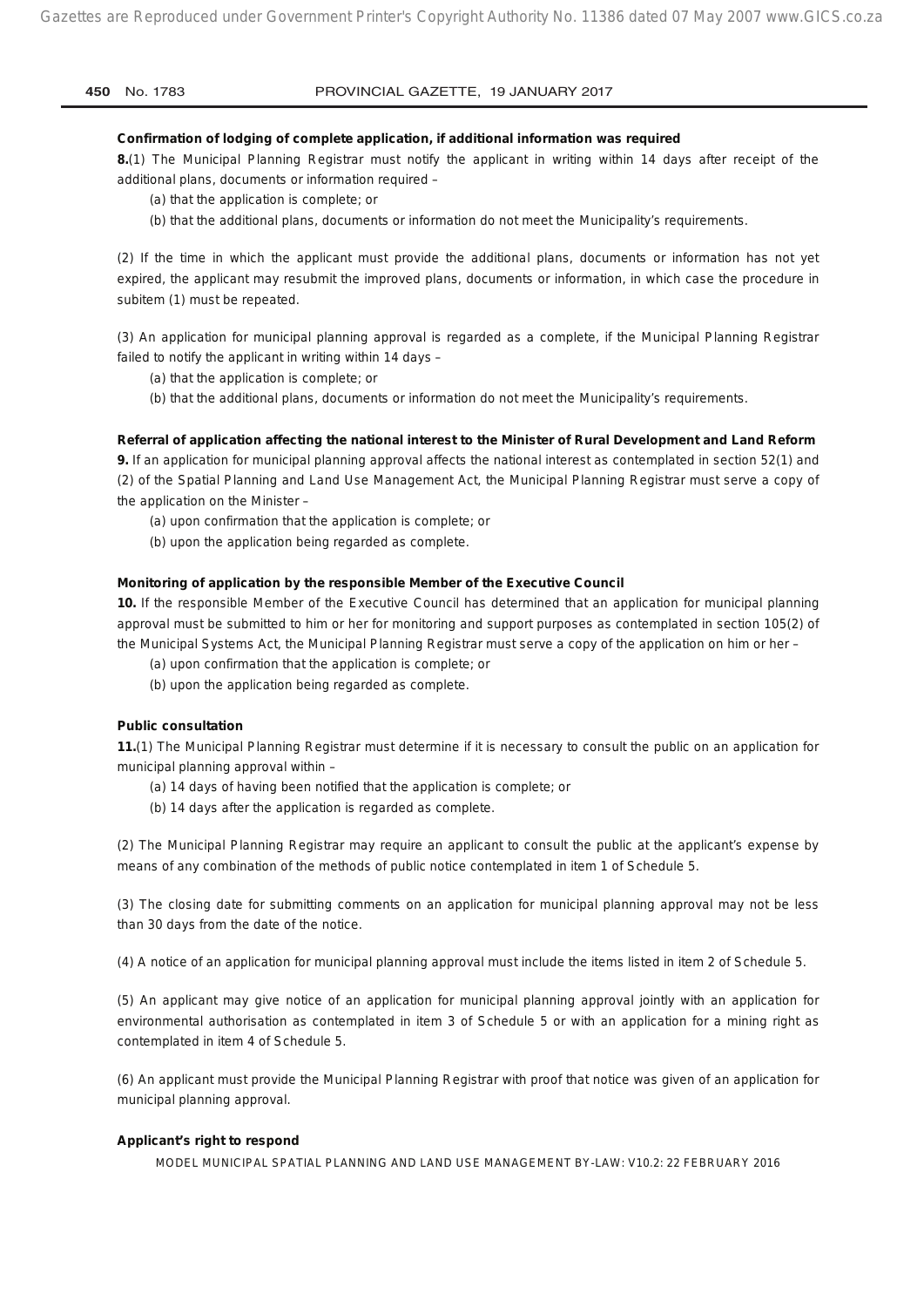**12.**(1) The Municipal Planning Registrar must serve –

(a) copies of all comments received in response to a notice of an application; and

(b) a notice informing the applicant of the applicant's right to respond to the comments and the right to waive the right to respond to the comments,

on an applicant within 7 days after the closing date for comment.

(2) An applicant may, within 60 days from the date that the Municipal Planning Registrar served the comments and accompanying notice on the applicant, lodge a written response to the comments with the Municipal Planning Registrar.

(3) An applicant may in writing waive the right to respond to comments.

### **Referral of application to Municipal Planning Approval Authority**

**13.**(1) The Municipal Planning Registrar must confirm –

(a) that the application for municipal planning approval complies with items 5 to 12 of this Schedule, and if it does not, provide details of the defect; and

(b) that the application complies with the Municipality's Spatial Development Framework, and if it does not, provide details of the departure.

(2) The Municipal Planning Registrar must compile the documents for consideration by the Municipal Planning Authorised Officer or Municipal Planning Tribunal, which must include –

(a) the application for municipal planning approval;

(b) proof that the applicant gave notice of the application, if notice was required;

(c) comments received in response to the notice of the application, if any;

(d) the applicant's response to the comments, if any; and

(e) confirmation that the application complies with items 5 to 11 of this Schedule, or details of the defect, if it does not.

(3) The Municipal Planning Registrar must refer an application for municipal planning approval and the accompanying documents –

(a) that must be decided by a Municipal Planning Authorised Officer to the Municipal Planning Authorised Officer:

(b) that must be decided by the Municipal Planning Tribunal or Chairperson of the Municipal Planning Tribunal to the Chairperson of a Municipal Planning Tribunal;

(c) that must be decided by the Municipal Council to the Chairperson of a Municipal Planning Tribunal for the Municipal Planning Tribunal's technical evaluation and recommendation.

(4) The Municipal Planning Registrar must refer an application for municipal planning approval to the Planning Officer or the Chairperson of a Municipal Planning Tribunal –

(a) if it was not necessary to give notice of an application –

(i) upon confirming that the application is complete; or

(ii) upon the application being regarded as complete,

(b) if notice must be given of an application –

(i) upon the closing date for representations contemplated in item 2(f) of Schedule 5, if no comments were received;

(ii) upon receipt of an applicant's response to comments contemplated in item 12(2);

(iii) upon the expiry of the 60 days within which the applicant may respond to comments contemplated in item 12(2);

(iv) upon receipt of an applicant's waiver of the right to respond to comments contemplated in item 12(3); or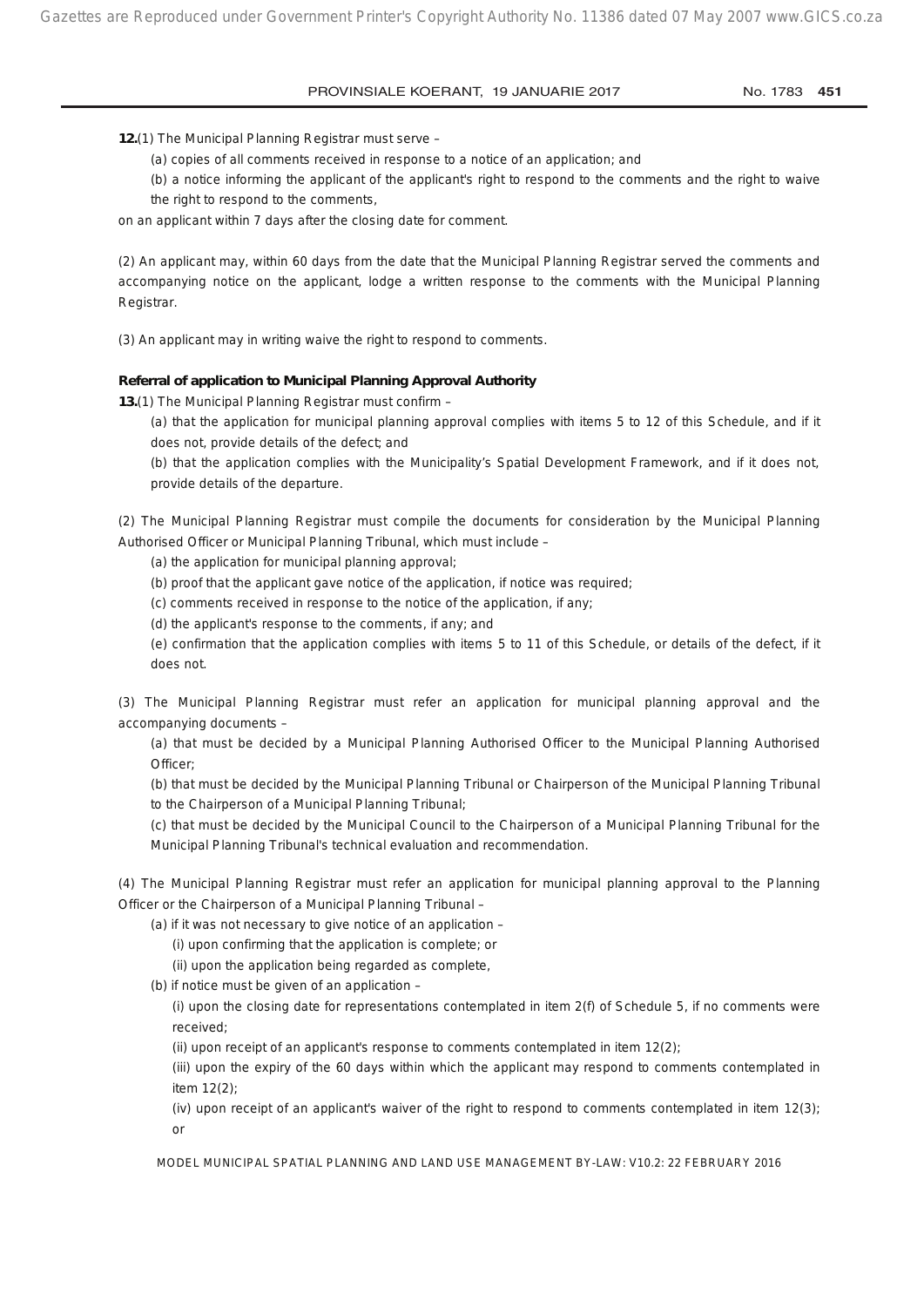(v) upon receipt of conformation of –

- (aa) the approval or refusal an application for environmental authorisation; or
- (bb) the granting or refusal of a mining right,

if joint notice was given of applications as contemplated in items 3 and 4 of Schedule 5,

whichever is the latter.

(5) An application for municipal planning approval that has been referred to a Municipal Planning Authorised Officer or the Chairperson of a Municipal Planning Tribunal must be accompanied by –

- (a) proof that the applicant gave notice of the application, if applicable;
- (b) comments received in response to the notice, if any; and
- (c) the applicant's response to the comments, if any.

## **Site inspection**

**14.**(1) If the Municipal Planning Approval Authority is a Municipal Planning Authorised Officer, he or she must conduct a site inspection within 30 days from the date that an application for municipal planning approval and accompanying documents were referred to him or her.

(2) If the Municipal Planning Approval Authority is a Municipal Planning Tribunal or the Municipal Council –

(a) the Municipal Planning Tribunal must decide whether to conduct a site inspection within 21 days from the date that an application for municipal planning approval and accompanying documents were referred to the Chairperson of the Municipal Planning Tribunal;

- (b) the Municipal Planning Registrar must in writing notify
	- (i) the applicant; and
	- (ii) any other person identified by the Presiding Officer;
- of the date and time for the site inspection; and

(c) the site inspection must be conducted within 60 days from the date that an application for municipal planning approval and accompanying documents were referred to the Municipal Planning Tribunal.

(3) A Municipal Planning Authorised Officer or Municipal Planning Tribunal must leave land or a building as effectively secured against trespassers as it found it, if the owner or occupier is not present.

(4) A person who has entered upon land or entered a building for the purposes of this item, who has gained knowledge of any information or matter relating to another person's private or business affairs in the process, must treat that information or matter as confidential and may not disclose it to any other person.

(5) A person is guilty of an offence and liable on conviction to a fine or to a period of imprisonment not exceeding one year, or both, if that person subsequently discloses to any other person trade secrets or any privileged information obtained whilst entering upon land or entering a building, except if the disclosure –

- (a) was made for the purposes of deciding the appeal; or
- (b) was ordered by a competent court or is required under any law.

(6) A person who wilfully obstructs a person from entering upon land or entering a building contemplated in this item is guilty of an offence and is liable on conviction to a fine or to a period of imprisonment not exceeding six months, or both.

## **Public hearing**

**15.**(1) If the Municipal Planning Approval Authority is the Municipal Planning Tribunal or the Municipal Council, the Municipal Planning Tribunal must decide whether to hold a public hearing within 21 days from the date that an application for municipal planning approval and accompanying documents were referred to the Chairperson of the Municipal Planning Tribunal.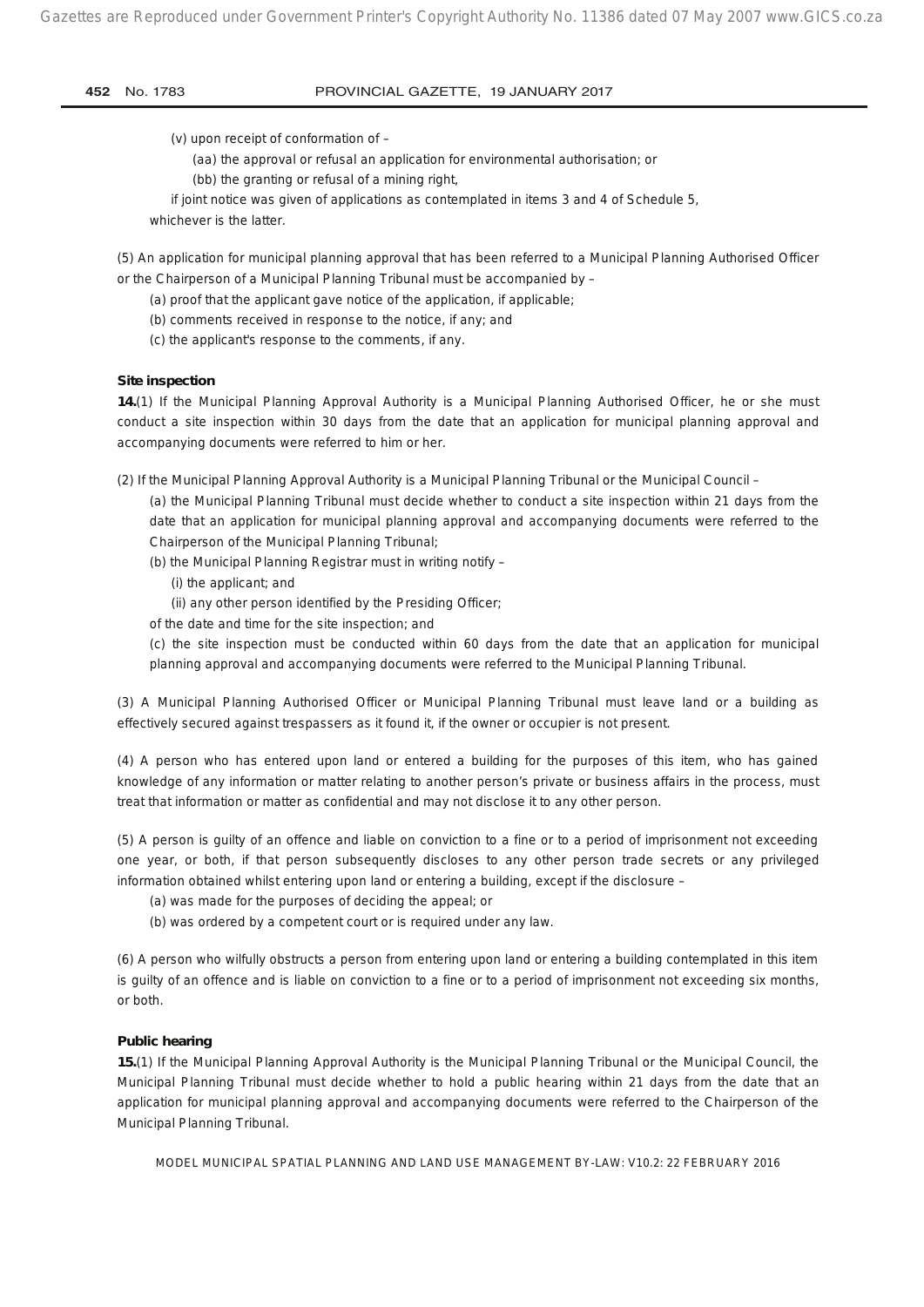(2) A hearing should only be convened if, in the opinion of the Municipal Planning Tribunal, a hearing will −

(a) assist in resolving disputes of fact or of law;

(b) assist the parties to the application to resolve differences of opinion arising from the application or any objections made thereto; or

(c) promote consensus on any aspect of the application.

(3) The Municipal Planning Tribunal must hold a public hearing, if necessary, within 60 days from the date that an application for municipal planning approval and accompanying documents were referred to it.

- (4) The Municipal Planning Registrar must
	- (a) in writing notify  $-$ 
		- (i) the applicant; and

(ii) all parties who commented on an application for municipal planning approval,

of the public hearing;

(b) display at least four notices of a size at least 210mm X 297mm (A4) on the frontage of the land, or at any other conspicuous and easily accessible place on the land; and

(c) publish a notice in a newspaper circulating in the area of the land.

(5) A notice of a public hearing must –

- (a) specify the place, date and time thereof;
- (b) state the purpose thereof; and
- (c) inform parties of their rights contemplated in this item
	- (i) to be present or represented; and
	- (ii) to state their case or lead evidence in support thereof.

(6) Any person has a right to attend the public hearing or to be represented at the public hearing, and to personally, or through their representative –

- (a) state their case;
- (b) call witnesses to testify and to present other evidence to support their case;
- (c) cross-examine any person called as a witness by any opposite party;
- (d) have access to documents produced in evidence; and
- (e) address on the merits of the application for municipal planning approval.

(7) Any member of the public may attend a hearing but may not speak at the hearing with the leave of the Chairperson of the hearing who may impose any conditions limiting the person's address.

(8) Any person that disrupts or interrupts the proceedings of a hearing may be asked to leave the hearing.

(9) A Municipal Planning Approval Authority may take cognisance of any evidence produced at a public hearing when it considers an application for municipal planning approval.

## **Registered planner's report on an application**

**16.**(1) If the Municipal Planning Approval Authority is a Municipal Planning Authorised Officer –

- (a) he or she must assess merits of the application for municipal planning approval in writing; or
- (b) refer the application to a Registered Planner employed by the Municipality to
	- (i) assess the merits of the application in writing; and
	- (ii) make a recommendation on the application.
- (2) If the Municipal Planning Approval Authority is the Municipal Planning Tribunal or Municipal Council (a) a Registered Planner designated by the Chairperson of the Municipal Planning Tribunal in terms of section 16(2) must –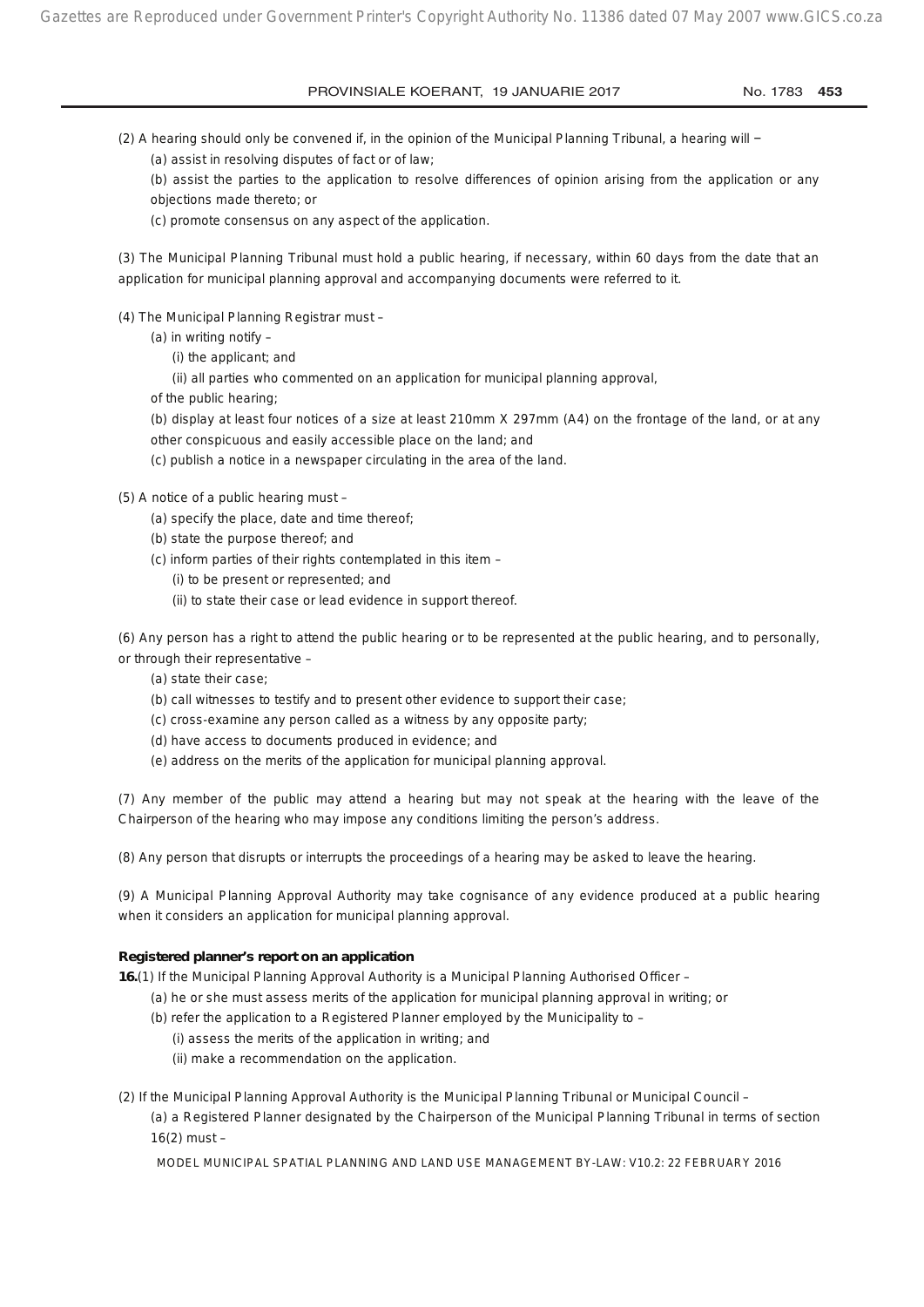- (i) assess the merits of the application in writing; and
- (ii) make a recommendation on the application; or
- (b) the Presiding Officer must refer the application to a Registered Planner employed by the Municipality to (i) assess the merits of the application in writing; and
	- (ii) make a recommendation on the application.

## **Time in which a Municipal Planning Authorised Officer or a Municipal Planning Tribunal must decide an application**

**17.**(1) If the Municipal Planning Approval Authority is a Municipal Planning Authorised Officer or a Municipal Planning Tribunal, it must decide the application for municipal planning approval –

- (a) within 60 days from the date that the application and accompanying documents
	- (i) were referred to the Municipal Planning Authorised Officer, or
	- (ii) were referred to the Chairperson of the Municipal Planning Tribunal,

if the Municipal Planning Authorised Officer or Municipal Planning Tribunal did not conduct a site inspection or hold a public hearing;

(b) within 30 days after the date of the site inspection or public hearing, whichever is the later date, if Municipal Planning Authorised Officer or Municipal Planning Tribunal did conduct a site inspection or held a public hearing; or

(c) such further period as agreed upon with the applicant, which period may not exceed 180 days after the date that the application and accompanying documents were referred to –

(i) the Municipal Planning Authorised Officer, or

(ii) the Chairperson of the Municipal Planning Tribunal.

(2) An application for municipal planning approval lapses if a Municipal Planning Authorised Officer or a Municipal Planning Tribunal failed to decide the application within the specified period.

(3) Failure of the Municipal Planning Authorised Officer or Municipal Planning Tribunal to decide on an application for municipal planning approval within the specified period, the Municipal Planning Registrar must:

(a) notify the applicant within 14 days of the expired date, together with reasons why a decision was not taken; (b) provide a way forward to conclude the application.

## **Municipal Planning Tribunal's recommendation on an application that must be decided by the Municipal Council**

**18.** If the Municipal Planning Approval Authority is the Municipal Council, a Municipal Planning Tribunal must make a recommendation on the application for municipal planning approval to the Municipal Council –

(a) within 60 days from the date that the application and accompanying documents were referred to the Chairperson of the Municipal Planning Tribunal, if the Municipal Planning Tribunal did not conduct a site inspection or hold a public hearing;

(b) within 30 days after the date of the site inspection or public hearing, whichever is the later date, if the Municipal Planning Tribunal did conduct a site inspection or held a public hearing; or

(c) such further period as agreed upon with the applicant, which period may not exceed 180 days after the date that the application and accompanying documents were referred to the Chairperson of the Municipal Planning Tribunal.

#### **Referral of application that must be decided by the Municipal Council to the council**

**19.**(1) Upon receipt of a Municipal Planning Tribunal's recommendation the Municipal Planning Registrar must refer an application for municipal planning approval to the Municipal Council.

(2) An application for municipal planning approval that is referred to a Municipal Council must be accompanied by – (a) a summary of the comments received in response to the public consultation process, if any;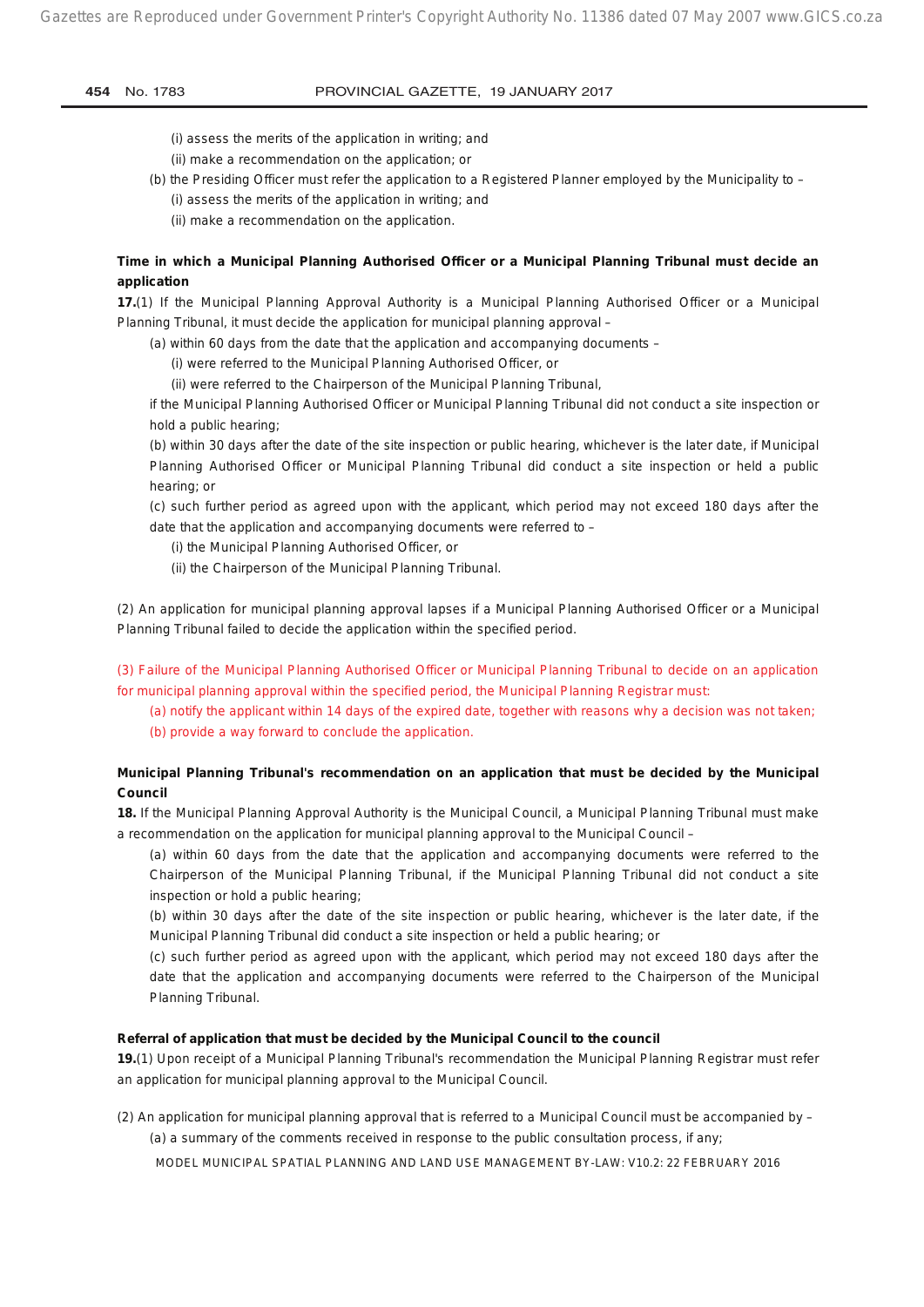(b) the applicant's response to the comments, if any;

(c) the Municipal Planning Tribunal's report on the application;

(d) the Municipal Planning Tribunal's recommendation on the application; and

(e) the Municipal Planning Tribunal's decision on any application for municipal planning approval relating to the same development that it decided.

#### **Time in which a Municipal Council must decide an application**

**20.**(1) A Municipal Council must decide an application for municipal planning approval –

(a) within 90 days after it received the documents contemplated in item 13; or

(b) within 90 days after a Municipality resolved whether or not to amend its Integrated Development Plan to accommodate an application for municipal planning approval contemplated in section 50(6); or

(c) such further period as agreed upon with the applicant, which period may not exceed 180 days after the date that the application and accompanying documents were referred to the Municipal Council.

(2) An application for municipal planning approval lapses, if a Municipal Council failed to decide the application within the specified period.

(3) Failure of the Municipal Council to decide on an application for municipal planning approval within the specified period, the Municipal Planning Registrar must:

(a) notify the applicant within 14 days of the expired date, together with reasons why a decision was not taken; (b) provide a way forward to conclude the application.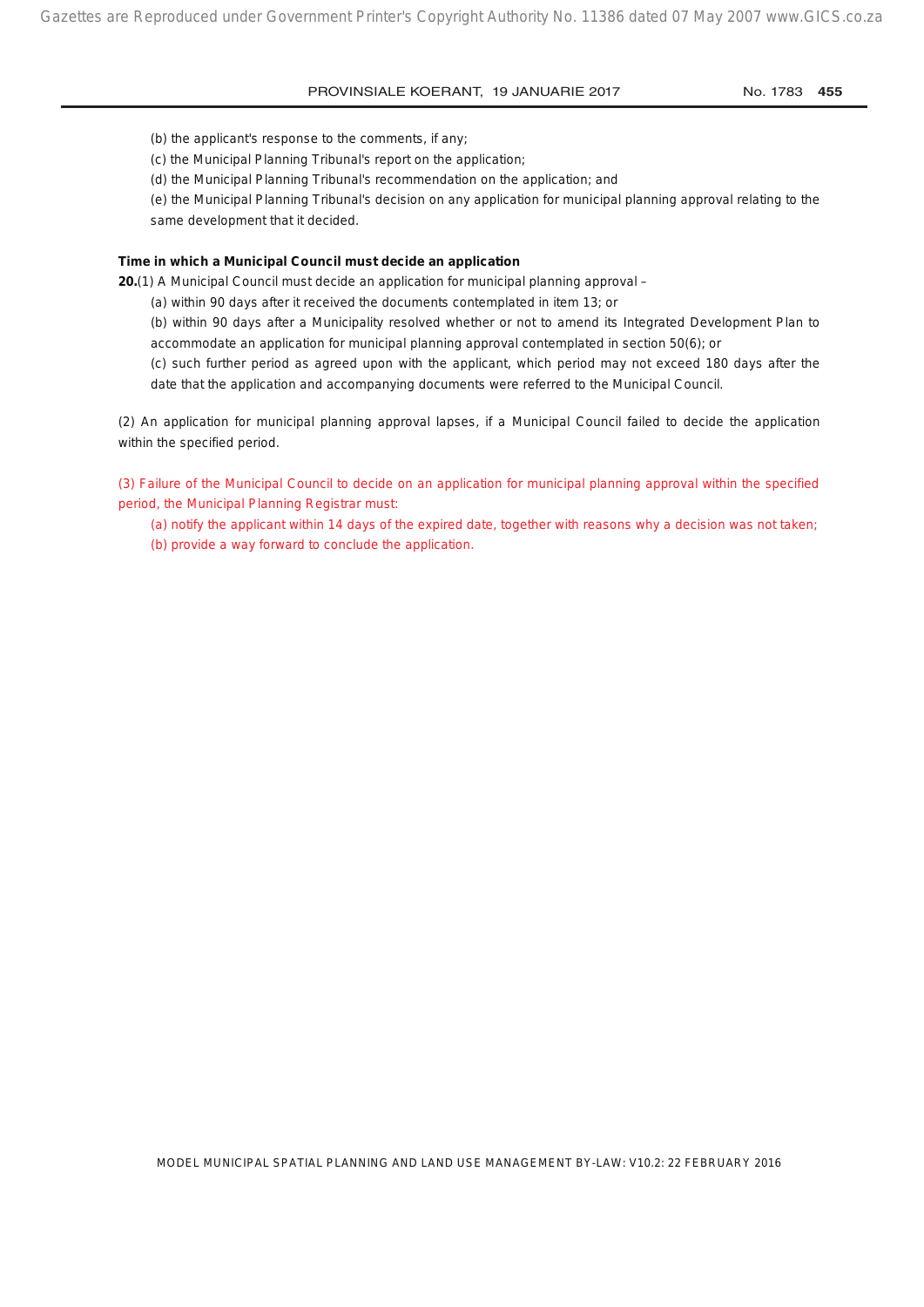## SCHEDULE 5 PUBLIC NOTICE *(Section 53(1))*

#### **Methods of public notice**

**1.**(1) Give notice of an application for municipal planning approval in a local newspaper that the Municipality has determined as its newspaper of record contemplated in section 21(1)(b) of the Municipal Systems Act, on a day of the week that the Municipality has determined as its day of the week for the publication of notices in terms of this By-law, and in a language which it has determined in terms of section 21(2) of the Municipal Systems Act as its official language.

(2) Convene a public meeting to inform the public of an application for municipal planning approval.

(3) Make a copy of the application available for inspection at a prominent place together with a person who can answer question on the application.

(4) Display a notice on the land or at another other conspicuous and easily accessible place, the number and location of which must be determined by the Municipal Planning Registrar.

(5) Serve a notice on –

(a) the owner of adjacent land, if it is not governed by a body corporate or a land owners association;

(b) the Chairperson of a body corporate that governs adjacent properties who must serve the notice on the members of the body corporate who may be affected by the application;

(c) the Chairperson of a land owners association of adjacent properties who must serve the notice on the members of the land owners association who may be affected by the application;

(d) the holder of a servitude registered against the land that may be affected by the application;

(e) a person in whose favour a condition of title is registered against the land that may be affected by the application;

(f) the Municipal Councillor of the ward in which the land is situated;

(g) traditional leaders or other community leaders; or

(h) any other person who may in the opinion of the Municipality have an interest in an application for municipal planning approval.

#### **Contents of public notice**

**2.** A notice inviting the public or a person to comment on an application for municipal planning approval must –

(a) identify the land to which the application relates –

(i) by stating the physical address of the land, or, if the land has no physical address, by providing a description of its location; and

(ii) by giving the property description;

(b) state the purpose of the application;

(c) state that a copy of the application and its accompanying documents will be open for inspection by interested members of the public during the hours and at the place mentioned in the notice;

(d) invite members of the public to cause written comments to be lodged with the contact person stated in the notice;

(e) state how the comments may be lodged;

(f) state the date by when the comments must be lodged, which date may not be earlier than 30 days, excluding public holidays, after the date that the notice is published, served or displayed;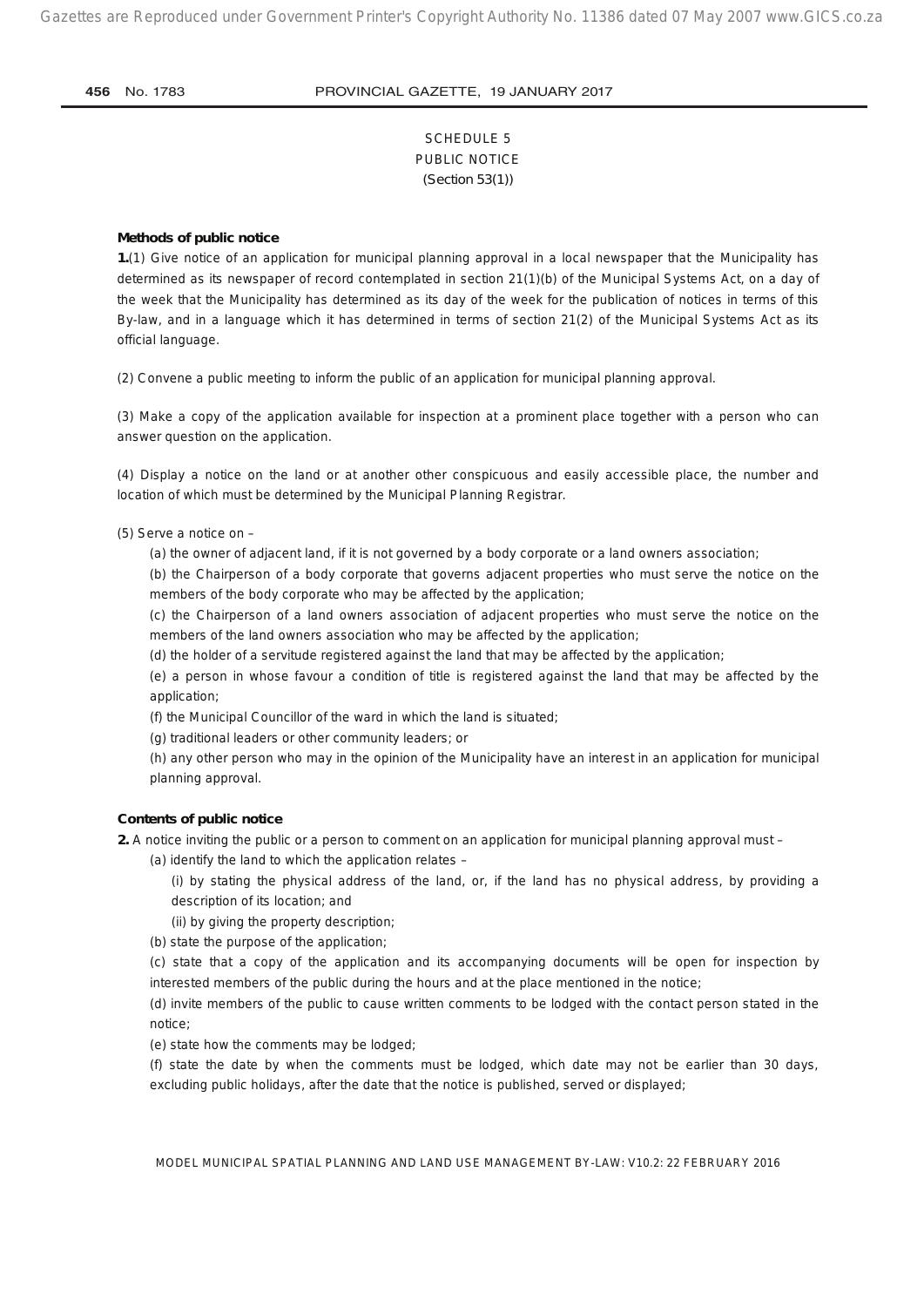(g) state that a person's failure so to submit comments in response to the notice or to include contact details, disqualifies the person from the right to receive personal notice of any public hearing and the right to appeal; and

(h) state that persons who lodged comments before in response to the application do not have to do so again, if notice was given before of the same application.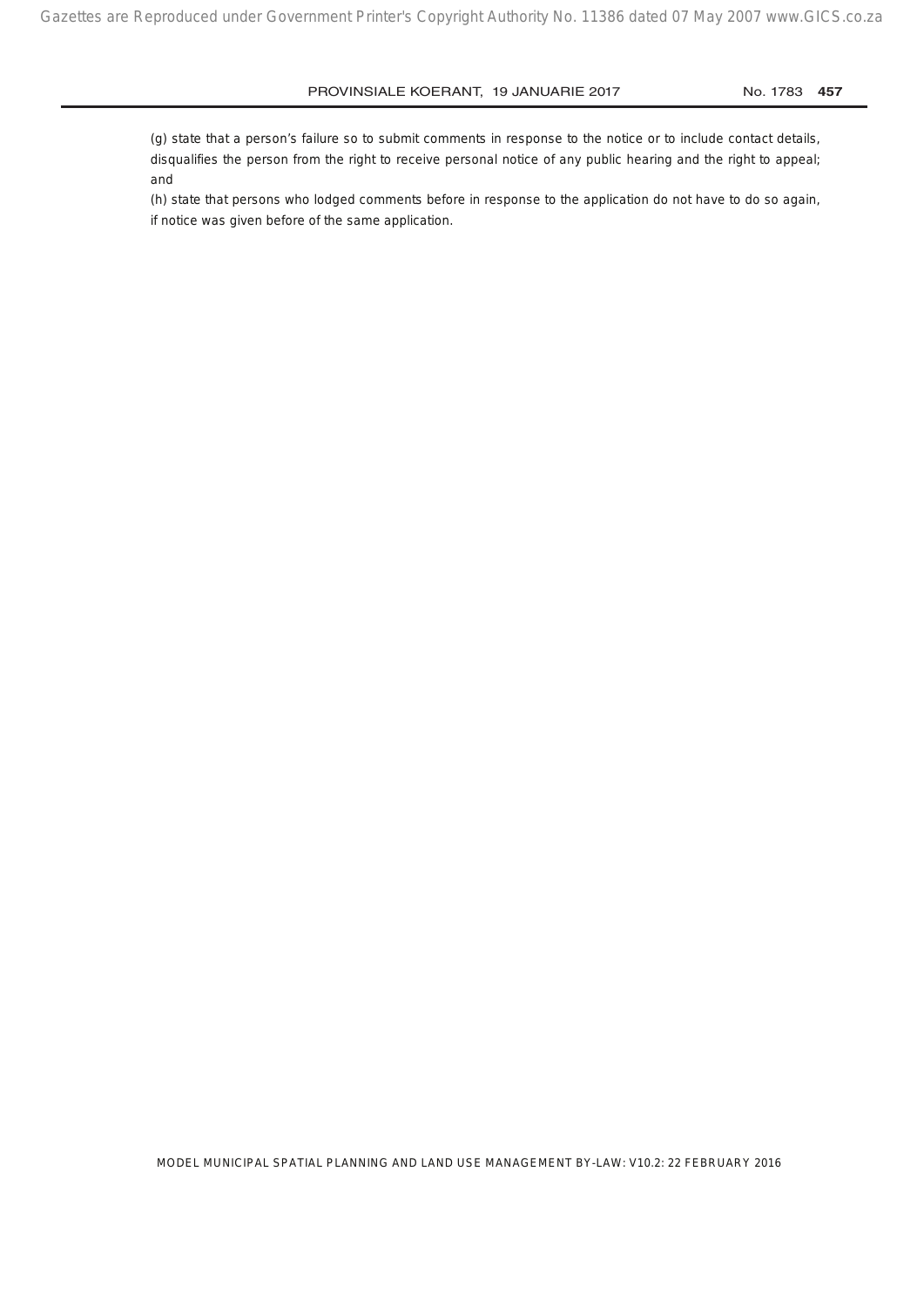#### SCHEDULE 6

# PROCEDURE FOR AMENDING AN APPLICATION OR DECISION FOR MUNICIPAL PLANNING APPROVAL AND CANCELLATION OF MUNICIPAL PLANNING APPROVAL

*(Sections 53(4) and 70)* 

## **Application for an amendment to an application for municipal planning prior to notice of decision on the main application**

**1.**(1) An applicant may apply to amend an application for municipal planning approval on his or her own initiative or at the request of the Municipal Planning Approval Authority.

(2) A Municipal Planning Approval Authority may instruct an applicant to –

(a) give written notice of an amendment to an application for municipal planning approval to a person who responded in writing to the invitation to comment on the application for municipal planning approval; or

(b) to repeat the giving of notice process, if, in the opinion of the Municipal Planning Approval Authority, the amendment to the application constitutes a material change to the application.

(3) Comments received by the Municipal Planning Registrar in response to the original invitation to comment on an application for municipal planning approval remain valid, if the giving of public notice process is repeated.

## **Application for an amendment to a Municipal Planning Approval Authority's Record of Decision to correct an error or update a reference**

**2.**(1) A person contemplated in item 1 of Schedule 4 may apply for an amendment to the wording of a Municipal Planning Approval Authority's Record of Decision in order to –

- (a) correct an error in the wording of the decision;
- (b) rectify a spelling error;
- (c) reflect the correct designation of the land by the Surveyor General;
- (d) update a reference to a law, person, functionary, organ of state, or an institution; or
- (e) update a reference to a street or place name.

(2) The Municipal Planning Registrar must refer an application for a correction to a Municipal Planning Approval Authority's Record of Decision to the Municipal Planning Approval Authority within 14 days after the application was served on him or her.

(3) An application for a correction to a Municipal Planning Approval Authority's Record of Decision must be decided –

(a) by a Municipal Planning Authorised Officer or the Chairperson of a Municipal Planning Tribunal, within 30 days after the application was referred to him or her;

(b) by the Municipal Council, within 60 days after the application was referred to it.

(4) A Municipal Planning Approval Authority must –

- (a) approve, including partly approve; or
- (b) refuse,

an application for a correction to the Record of Decision.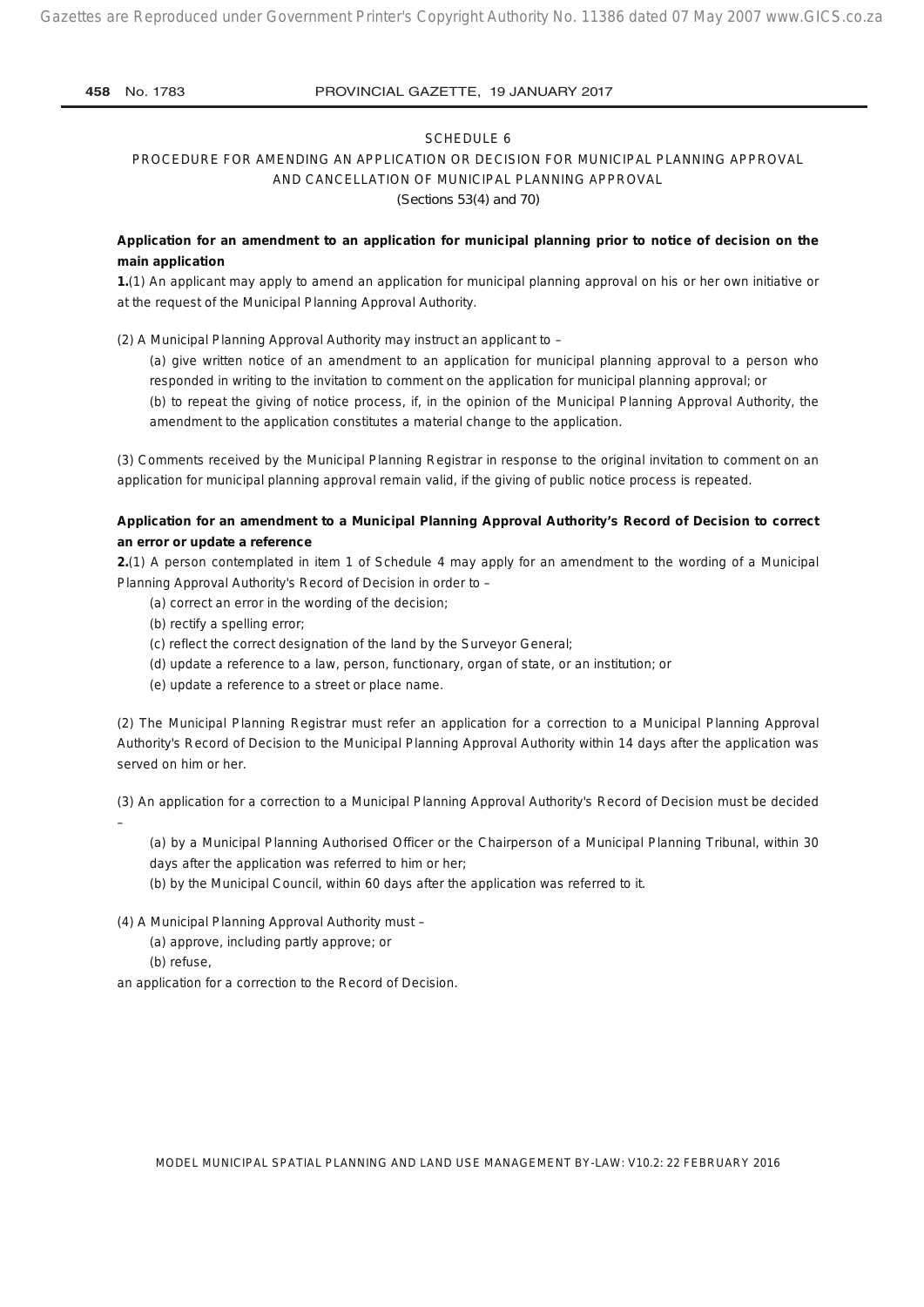## **Application for a non-material amendment to a decision on an application or cancellation of municipal planning approval**

**3.**(1) An application for a non-material amendment to a decision on an application for municipal planning approval or cancellation of municipal planning approval must follow the procedure contemplated in items 1 to 8, 13 (excluding item  $13(2)(b)$ , 14, and 16 to 20 of Schedule 4, except –

(a) The Municipal Planning Registrar must notify an applicant within 15 days instead of 30 days after receipt of an application that it is complete or that additional information is required as contemplated in item 6(1)(b);

(b) the reference to items 5-12 in item 13 must be regarded as a reference to items 5-8;

- (c) a Municipal Planning Authorised Officer or Municipal Planning Tribunal must decide an application
	- (i) within 30 days instead of 60 days as contemplated in item  $17(1)(a)$ ;
	- (ii) within 15 days instead of 30 days as contemplated in item 17(1)(b); or
	- (iii) within the period contemplated in item  $17(1)(c)$ ;

(d) a Municipal Planning Tribunal must make a recommendation on an application that must be decided by the Municipal Council –

- (i) within 30 days instead of 60 days as contemplated in item 18(a);
- (ii) within 15 days instead of 30 days as contemplated in item 18(b); or
- (iii) within the period contemplated in item 18(c);
- (e) the references to a public hearing in items  $17(1)(b)$  and  $18(b)$  should be ignored.

## **Matters that a Municipal Planning Approval Authority must consider when deciding if an application qualifies as an application for a non-material amendment to a decision**

**4.**(1) A Municipal Planning Approval Authority must determine if an application constitutes an application for a nonmaterial amendment to a decision.

(2) A Municipal Planning Approval Authority must take the following matters into account when deciding if an application qualifies as an application for a non-material amendment to a decision on an application for municipal planning approval, if applicable –

- (a) if the amendment will result in  $-$ 
	- (i) a change in the area covered by a development, particularly the outside boundary;
	- (ii) a change in the area covered by buildings;
	- (iii) a significant increase in the density of a development;
	- (iv) a significant increase in the impact of a development on engineering services;
	- (v) a significant change to the location of buildings;
	- (vi) the location of buildings closer to buildings on adjacent properties;

(vii) greater visual intrusion, audio intrusion, loss of light, feeling of enclosure or any other adverse effect on the living conditions of occupants of the development or occupants of adjacent properties;

(viii) a change in the overall design and appearance of a development, particularly if it is located in an environmentally sensitive area; or

(ix) conflict with a condition of approval imposed by the municipal planning approval authority;

(b) if any relevant objections to the original application for municipal planning approval would be compromised by the proposed amendment;

(c) if the amendment would result in the introduction of new aspects or elements that warrant consultation with adjacent land owners, organs of state or the public;

(d) if the change would have been approved, had it formed part of the original application for municipal planning approval; and

(e) the volume and frequency of previous amendments to the same decision.

(3) If, in the opinion of the municipal planning approval authority, a proposed amendment to a decision constitutes a material change to a decision, the Municipal Planning Approval Authority must instruct the applicant in writing to make a new application for municipal planning approval.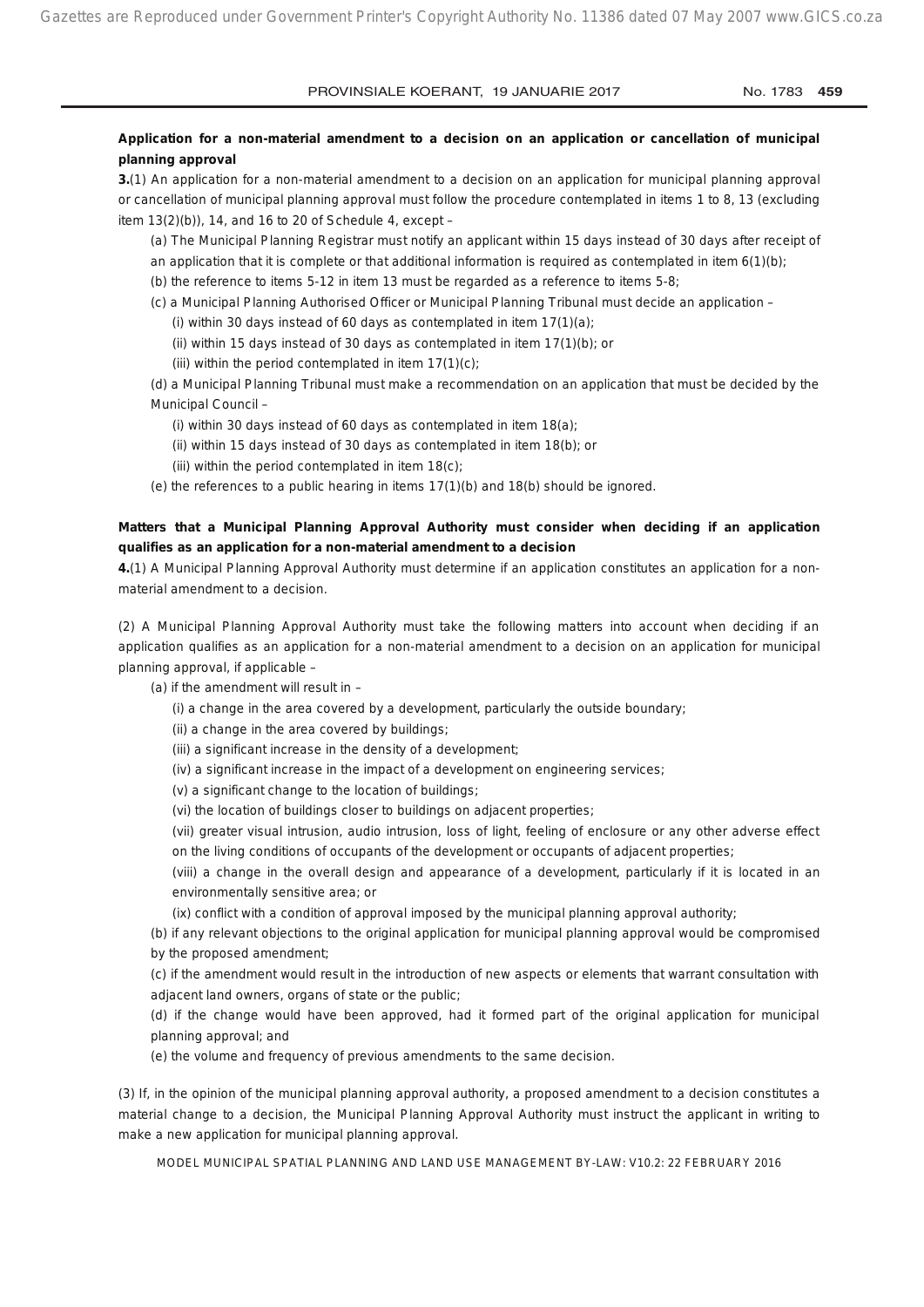#### SCHEDULE 7

APPLICATION PROCESS FOR A DWELLING ON LAND DEMARCATED FOR THE SETTLEMENT IN AN UNSTRUCTURED MANNER BY A TRADITIONAL COMMUNITY OR INDIGENT HOUSEHOLDS *(Section 53(2))*

#### **Persons who may make an application**

**1.** An application for municipal planning approval for the erection of a dwelling house on land declared by the Municipality as land for the settlement of indigent households must be made by the head of the household.

#### **Lodging of application**

**2.**(1) An application for municipal planning approval for the erection of a dwelling house on land declared by the Municipality as land for the settlement in an unstructured manner by a traditional community or indigent households must include –

(a) the name and contact details of the applicant;

(b) the name of the household which the applicant represents;

(c) the name of the traditional area and of the isiGodi where the land is situated, if applicable;

(d) the name of the Inkosi of such traditional area and of the isInduna of the such isiGodi, if applicable;

(e) the approval of the Inkosi and isInduna or other community leaders;

(f) the GPS co-ordinates for the site to which the application applies with sufficient details to indicate its approximate extent; and

(g) photographic evidence of the site.

(2) An application for municipal planning approval for the erection of a dwelling house on land declared by the Municipality as land for the settlement in an unstructured manner by a traditional community or indigent households must be lodged with –

(a) the Municipal Planning Registrar;

(b) another person designated by the Municipal Manager to receive applications for municipal planning approval; or

(c) the Municipal Manager, if a Municipality has not appointed The Municipal Planning Registrar and the Municipal Manager has not appointed any other person to receive applications for municipal planning approval.

## **Confirming availability of the site**

**3.**(1) If the information is complete, the Municipal Planning Registrar must –

(a) verify that the land forms part of land declared by the Municipality as land for the settlement in an unstructured manner by a traditional community or indigent households; and

(b) compare the application to the Municipality's records of –

(i) other applications and approvals for municipal planning approval in the same area; and

(ii) land reserved for engineering services or social infrastructure in the area,

to determine if the land is available for settlement.

(2) If another person has claimed the same site, the Municipal Planning Registrar must inform the applicant accordingly and request the applicant to –

(a) withdraw the application; or

(b) amend the application in consultation with the other person, and the Inkosi and isInduna or other community leaders.

(3) The application is considered withdrawn, if no response to the Municipal Planning Registrar's request have been received within 90 days after the request was made.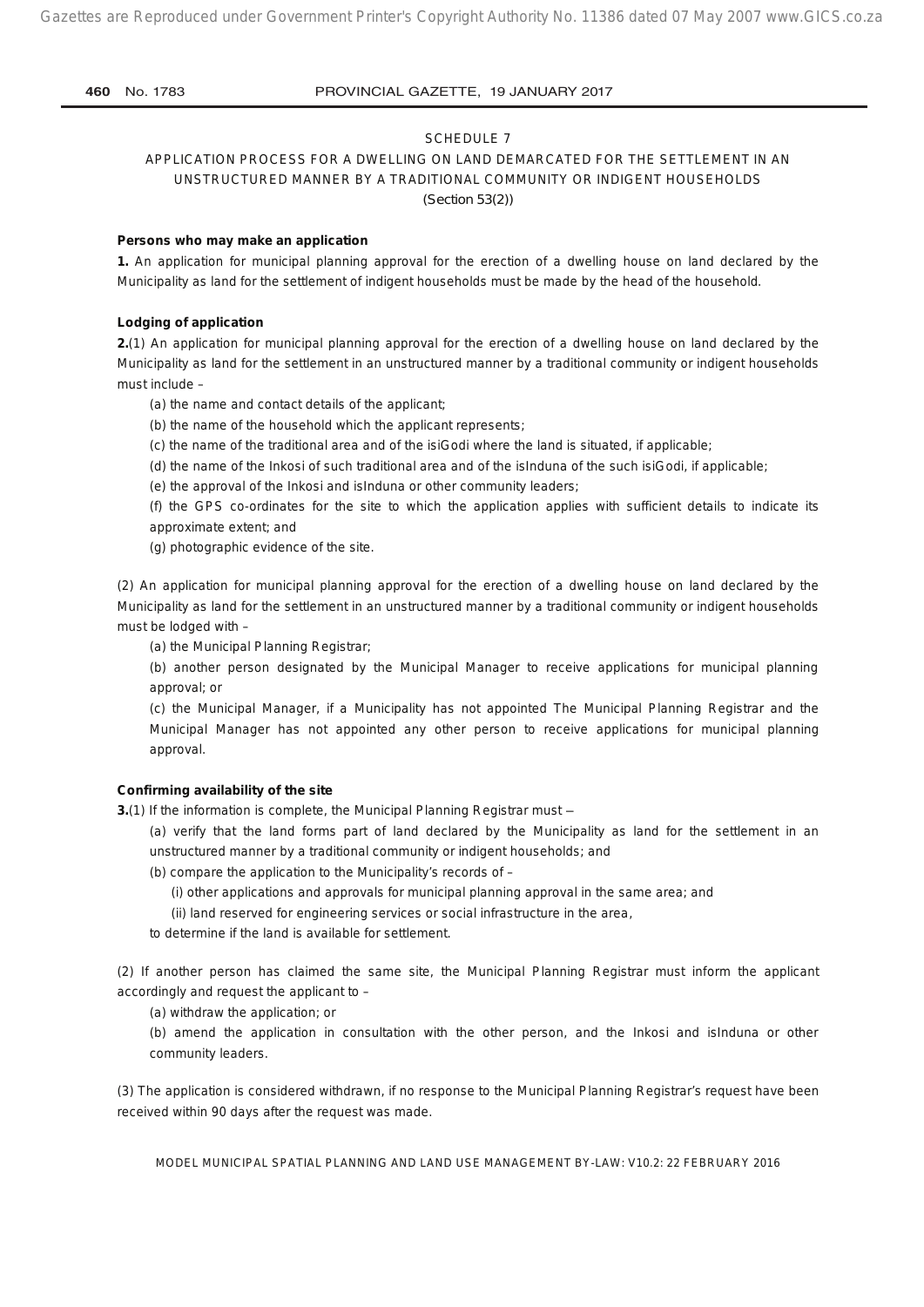## **Granting of municipal planning approval**

**4.**(1) If  $-$ 

(a) the application is complete;

(b) the land forms part of land declared by the Municipality as land for the settlement in an unstructured manner by a traditional community or indigent households;

(c) the land has not been claimed by someone else;

(d) the land is not required for engineering services or social infrastructure;

(e) land t is not prone to flooding of any other conditions that makes it unsafe for human habitation;

(f) the land has not been identified by the Minister responsible for Agriculture as high value agricultural land that is required for national food security; and

(g) the land is not land that is environmentally sensitive,

the Municipal Planning Approval Authority must issue the applicant with a certificate permitting the erection of a dwelling house on the land.

(2) The certificate must contain –

(a) the name, identity number and contact details of the applicant;

(b) the name of the household which the applicant represents;

(c) the name of the traditional area and of the isiGodi where the land is situated, if applicable;

(d) the name of the Inkosi of such traditional area and of the isInduna of the such isiGodi, if applicable;

(e) the GPS co-ordinates for the site to which the application applies with sufficient details to indicate its approximate extent; and

(f) photographic evidence of the site.

(3) The Municipal Planning Registrar must record the information in subitem (2) in the register contemplated in section 114(1).

(4) If the application is incomplete, the site is not available, or it is on land contemplated in subitem (1), the Municipal Planning Registrar may refuse the application.

(5) The Municipal Planning Approval Authority may grant municipal planning approval subject to any conditions.

#### **Transfer of municipal planning approval**

**5.**(1) A certificate permitting the erection of a dwelling house on land declared by the Municipality as land for the settlement in an unstructured manner by a traditional community or indigent households may be transferred to another person.

(2) An application for the transfer of a certificate permitting the erection of a dwelling house on land declared by the Municipality as land for the settlement in an unstructured manner by a traditional community or indigent households must include –

(a) the name, identity number and contact details of the applicant;

- (b) the name of the household which the applicant represents;
- (c) the name of the traditional area and of the isiGodi where the land is situated, if applicable;
- (d) the name of the Inkosi of such traditional area and of the isInduna of the such isiGodi, if applicable;
- (e) a copy of the certificate to be transferred;
- (f) one of the following documents
	- (i) approval of the holder of the certificate for the transfer of the land use right;
	- (ii) a death certificate confirming that the holder of the certificate is deceased; or

(iii) confirmation by the Inkosi and isInduna or other community leaders that the holder of the certificate is

deceased or his or her whereabouts and contact details are unknown; (g) the approval of the Inkosi and isInduna or other community leaders;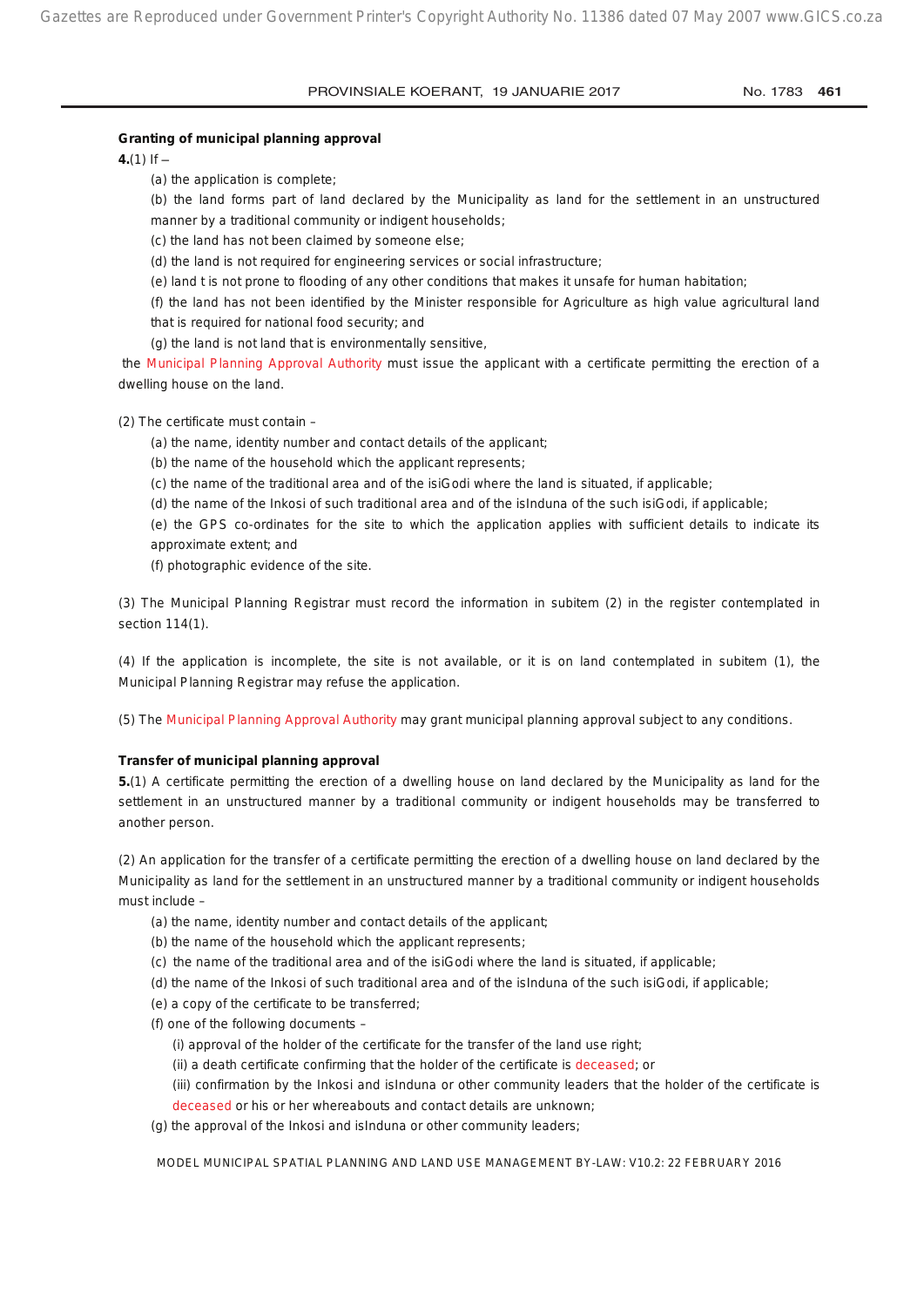(h) the GPS co-ordinates for the site to which the application applies with sufficient details to indicate its approximate extent; and

(i) updated photographic evidence of the site.

#### (3) If the application is complete, the Municipal Planning Approval Authority must –

- (a) issue the applicant with a certificate confirming the transfer of municipal planning approval; and
- (b) update the register contemplated in section 114(1).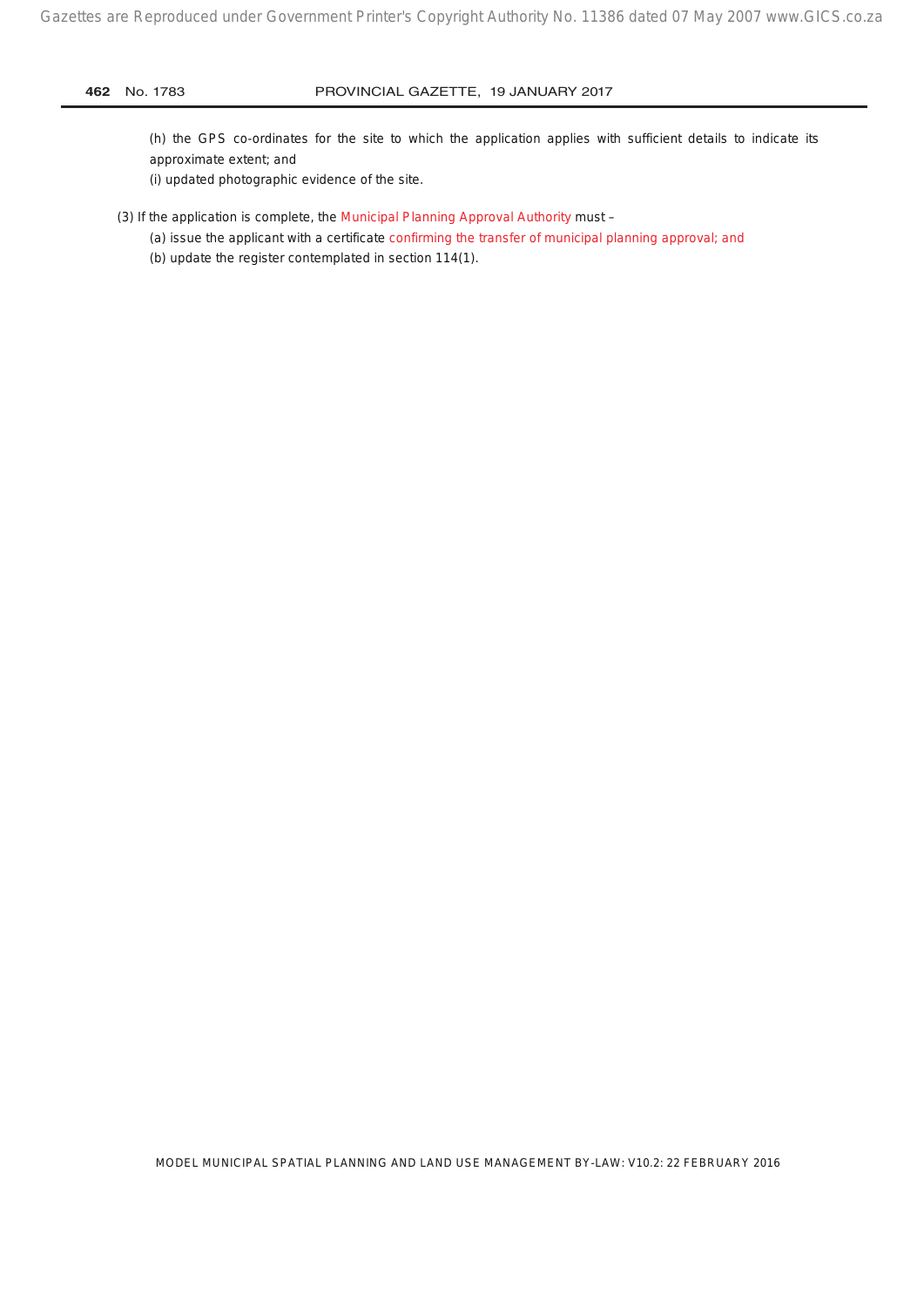#### SCHEDULE 8

MATTERS THAT A MUNICIPAL PLANNING APPROVAL AUTHORITY MUST CONSIDER WHEN IT DECIDES OR MAKES A RECOMMENDATION ON AN APPLICATION FOR MUNICIPAL PLANNING APPROVAL

*(Section 54(1))*

**Matters that a Municipal Planning Approval Authority must consider when it decides or makes a recommendation on an application for municipal planning approval**

**1.**(1) A Municipal Planning Approval Authority must take the following matters into account when it decides or makes a recommendation on an application for municipal planning approval, if applicable –

(a) the application;

(b) comments received in response to the public consultation process;

(c) the applicant's reply;

(d) the Municipal Planning Registrar's assessment of compliance of the application with the application process;

(e) the Registered Planner's report and recommendation on the application, if applicable;

(f) the development principles in terms of section 7 of the Spatial Planning and Land Use Management Act;

(g) policies, including national and provincial policies adopted in terms of any law and the Municipality's own policies;

(h) norms and standards, including –

(i) national norms and standards for land use management and land development in terms of section 8 of the Spatial Planning and Land Use Management Act;

(ii) provincial planning norms and standards; and

(iii) the Municipality's own norms and standards;

(i) spatial development frameworks, including –

(i) a national spatial development framework adopted in terms of section 13(1) of the Spatial Planning and Land Use Management Act;

(ii) a provincial spatial development framework adopted in terms of section 15(1) of the Spatial Planning and Land Use Management Act;

(iii) a regional spatial development framework adopted in terms of section 18(1) of the Spatial Planning and Land Use Management Act; and

(iv) the municipal spatial development framework adopted in terms of section 25(1) of the Municipal Systems Act read with section 20(1) of the Spatial Planning and Land Use Management Act;

(j) the Municipality's Integrated Development Plan in terms of section 25(1) of the Municipal Systems Act;

(k) the Municipality's land use scheme, including matters that a Municipality must consider that have been identified in the land use scheme;

(l) the design guidelines and rules for plan approval of the land owner's association, body corporate or share block company that has been deposited with the Municipality;

(m) the authorisation in terms of the Environmental Impact Assessment Regulations;

(n) the potential impact, including the cumulative impact, on  $-$ 

(i) the environment;

(ii) socio-economic conditions;

- (iii) cultural heritage;
- (iv) existing developments;
- (v) existing rights to develop land; and
- (vi) mineral rights;

(o) the human and financial resources likely to be available for implementing the municipal planning approval;

(p) the benefits that accrue from the adoption, replacement or amendment of land use scheme compared to the cost of compensation in terms of Chapter 8;

(q) the provision and standard of engineering services;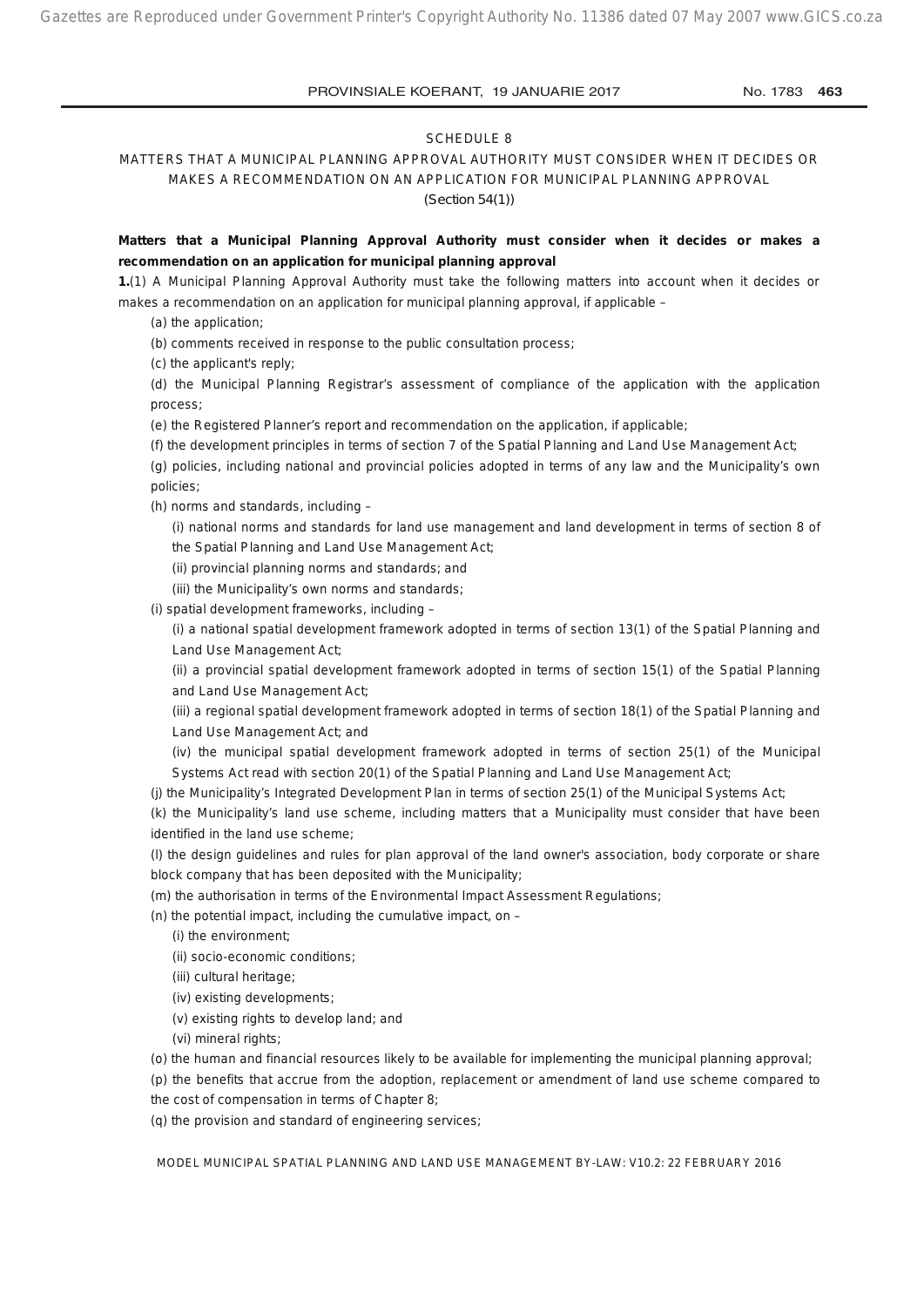Gazettes are Reproduced under Government Printer's Copyright Authority No. 11386 dated 07 May 2007 www.GICS.co.za

#### **464** No. 1783 PROVINCIAL GAZETTE, 19 JANUARY 2017

(t) the impact, including the cumulative impact, of the application on the national, provincial and municipal road networks, public transport, municipal services, sewage and waste water disposal, water and electricity supply, waste management and removal, policing and security;

(u) access to health, educational and recreational facilities;

(v) the historical effects of past racially discriminatory and segregatory legislation on land ownership, land development and access to engineering services and public facilities, and the need to address the historical imbalances;

(w) the protection or preservation of cultural and natural resources, including agricultural resources, unique areas or features, landscape character and biodiversity;

(x) the natural and physical qualities of that area;

(y) the number and purpose for which properties will be used when a Municipality decides if the Surveyor-General should –

(i) approve a diagram for each property or a general plan for all the properties; and

- (ii) approve the land
	- (aa) as a farm, including a portion or a remainder of a farm;
	- (bb) as a subdivision of land that is not a farm; or
	- (cc) as an erf in a township;

(z) the need to prohibit the alienation of a part of the land by means of a sectional title scheme in terms of the Sectional Titles Act or a share block in terms of the Share Blocks Control Act, 1980 (Act No. 59 of 1980);

(aa) the provisions of section 13 of the Legal Succession to the South African Transport Services Act, 1989 (Act No. 9 of 1989) relating to the zoning of land owned by Transnet and other laws which regulate the zoning of land;

(ab) any local practice or approach to land use management that is consistent with –

(i) the laws of the Republic;

- (ii) the provincial planning norms and standards; and
- (iii) the Municipality's Integrated Development Plan; and
- (ac) any other relevant factor.

(2) A reduction in the value of land is not solely a relevant consideration for the purposes of considering the merits of an application for municipal planning approval.

(3) If the Municipal Planning Approval Authority is the Municipal Council –

(a) it may consider a summary of the comments received in response to the public consultation process, instead of the comments; and

(b) it must consider the Municipal Planning Tribunal's recommendation on the application in addition to the matters in this Schedule.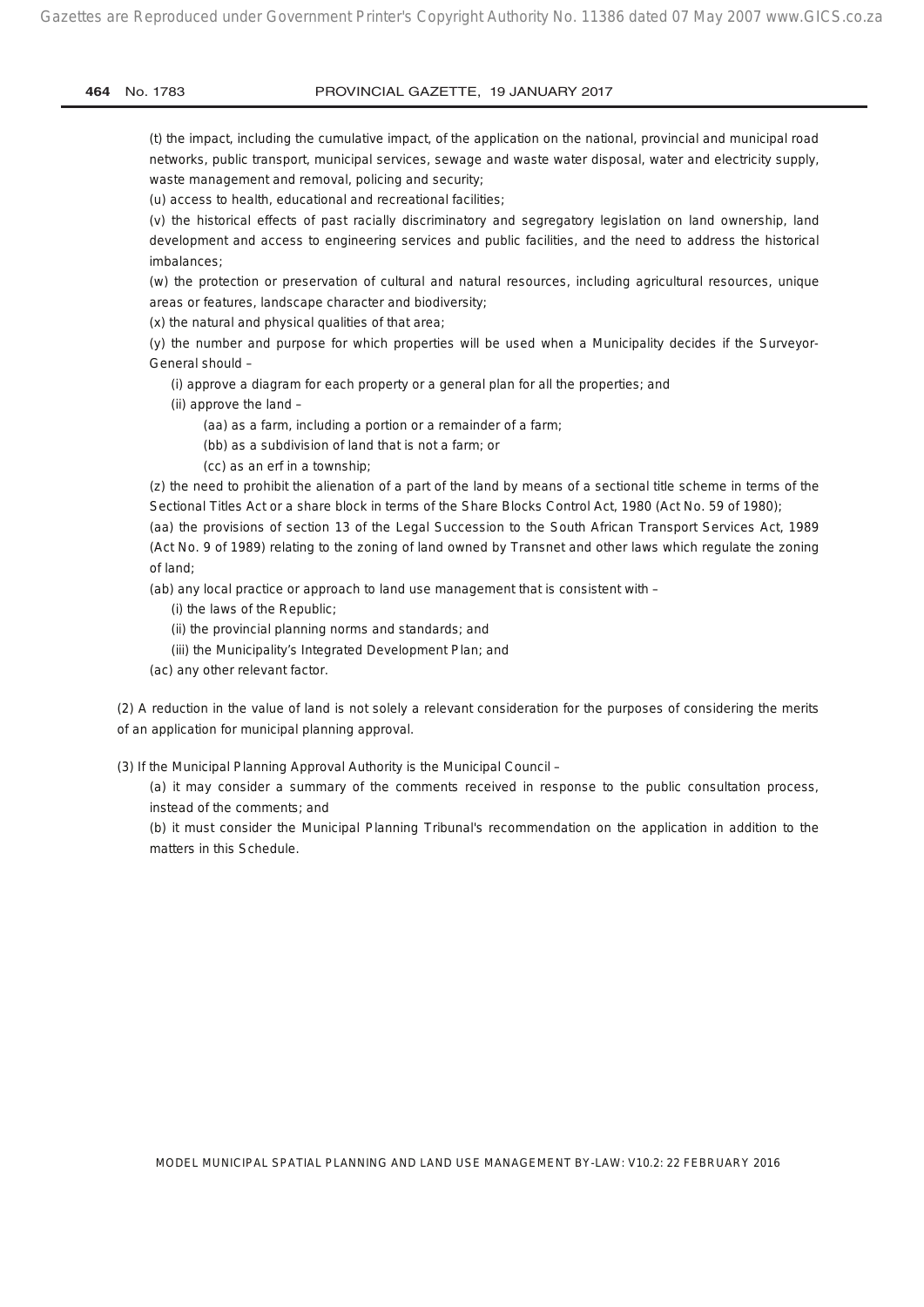#### SCHEDULE 9

INFORMATION THAT MUST BE INCLUDED IN RECORD OF DECISION

*(Section 55(4))*

**Information that must be included in a Record of Decision on an application for municipal planning approval**

**1.** The following information must be recorded in a Record of Decision on an application for municipal planning approval –

(a) the details of the application, including –

(i) the nature of the application;

(ii) the property descriptions of the properties involved, unless the application is an application for a general land use scheme amendment; and

(iii) the application number;

(b) its decision;

(c) the conditions subject to which the application was approved, if it was approved subject to conditions, including –

(i) which conditions must be complied with before the erection of a structure on the land or the use of the land in accordance with the approval;

(ii) which conditions must be complied with before the construction of a building on the land;

(iii) which conditions must be complied with before occupation of the land;

(iv) which conditions must be complied with before the land may be registered in separate ownership; and

(v) which conditions must be registered against the land;

(d) if the Surveyor-General must –

(i) approve a general plan or a diagram for the subdivision or consolidation of the land;

- (ii) if the Surveyor-General must approve a property
	- (aa) as a farm, including a portion or a remainder of a farm;

(bb) as a subdivision of land that is not a farm; or

(cc) as an erf in a township;

(e) the reasons for its decision;

(f) the reasons for the changes, if changes were made to an application by an applicant or the Municipality;

(g) the particulars of the public consultation process, including –

(i) if public consultation was required for the application;

(ii) if notice of the application in a newspaper was required, the name of the newspaper in which the notice was published and the date on which it was published;

(ii) if a public meeting was held to inform the public of an application, and the date of the meeting;

(iii) if a site inspection was held, and the date of the site inspection;

(v) if a public hearing was held, and the date of the public hearing;

(h) if any comments were received in response to an invitation to comment on the application –

(i) the closing date to lodge a memorandum of appeal;

(ii) that a summary of the rights and obligations of appellants can be obtained from the Municipal Planning Appeal Authority Registrar;

(iii) the name and contact details of –

(aa) the applicant;

(bb) the Municipal Planning Appeal Authority Registrar;

(cc) a person at the Municipality on whom a memorandum of appeal, request for the late lodging of

an appeal or a responding memorandum of appeal may be served; and

(i) the effective date of the Municipality's decision.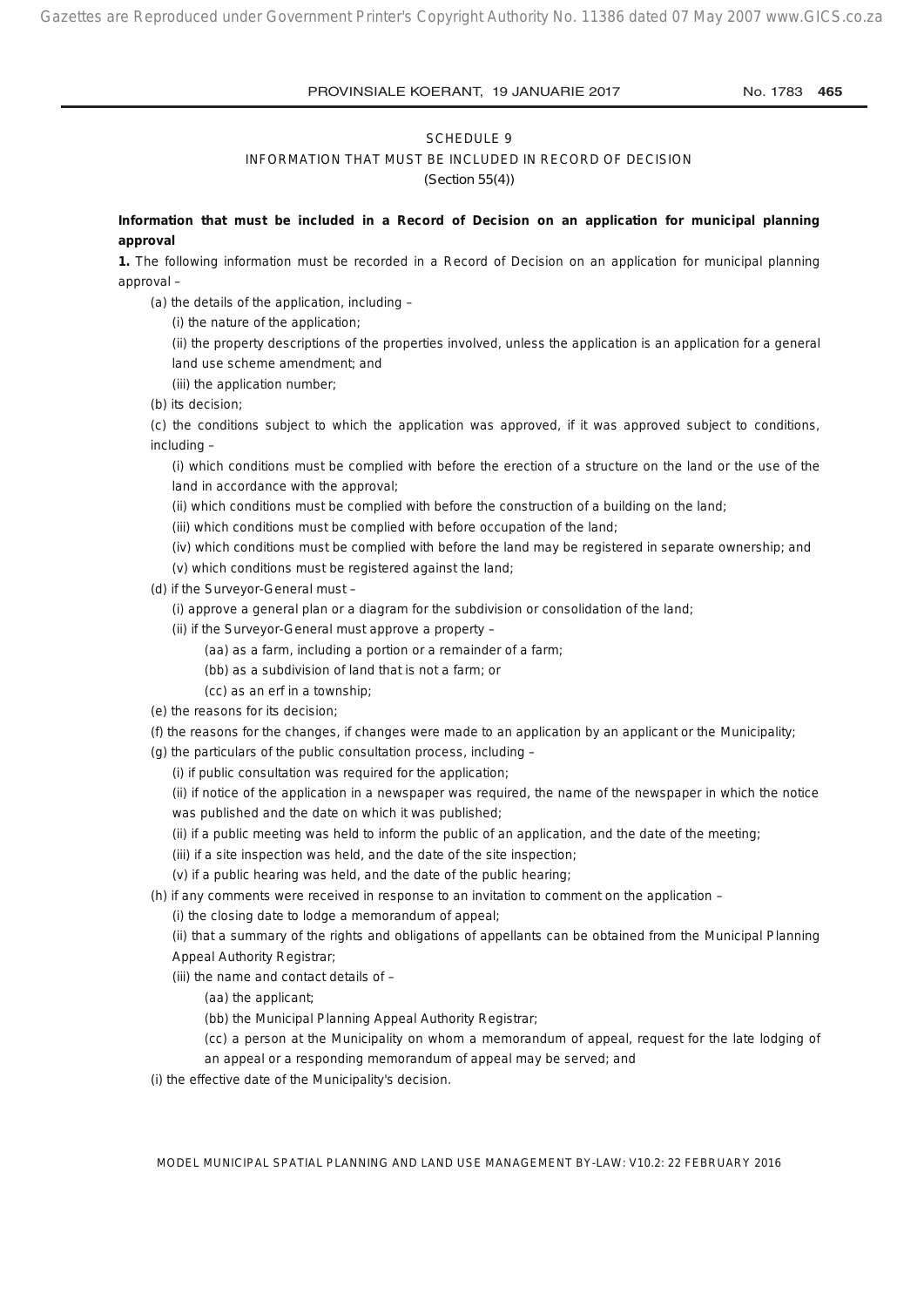## SCHEDULE 10 APPEAL PROCESS *(Section 75(1))*

*Part 1: Lodging of memorandum of appeal, lodging of responding memorandum, summonsing of person to lodge document and collation of documents*

## **Lodging of memorandum of appeal**

**1.**(1) A memorandum of appeal must –

(a) provide the essential facts of the matter;

(b) state the grounds of appeal and the relief sought;

(c) raise any issues, which the appellant wants the Municipal Planning Appeal Authority to consider in making its decision;

(d) fully motivate an application for condonation; and

(e) fully motivate an award for costs, if the relief sought includes a request for costs against the Municipality, on the grounds that its decision is –

- (i) grossly unreasonable;
- (ii) manifestly in disregard of
	- (aa) the procedures prescribed in this By-law; or

(bb) the development principles in terms of section 7 of the Spatial Planning and Land Use Management Act;

(cc) policies, including national and provincial policies adopted in terms of any law and the Municipality's own policies; or

(dd) national norms and standards for land use management and land development in terms of section 8 of the Spatial Planning and Land Use Management Act, provincial planning norms and standards or the Municipality's own norms and standards.

(2) If the appellant is an applicant, the appellant must serve the memorandum of appeal on –

(a) the Municipal Planning Appeal Authority Registrar;

(b) the Municipal Manager; and

(c) all the persons who responded in writing to an invitation to comment on the application for municipal planning approval who -

- (i) responded before the closing date for comments; and
- (ii) have provided their contact details.

(3) If the appellant is a person who lodged a written comment in terms of item 2 (d) of Schedule 5, the appellant must serve the memorandum of appeal on –

- (a) the Municipal Planning Appeal Authority Registrar;
- (b) the Municipal Manager; and
- (c) the applicant.

(4) If possible, an appellant must also submit a copy of the memorandum of appeal by electronic mail to the Municipal Planning Appeal Authority Registrar.

## **Lodging of responding memorandum**

**2.**(1) A person on whom a memorandum of appeal has been served, may lodge a responding memorandum.

(2) A responding memorandum must –

(a) state whether the appeal is opposed or not, and, if opposed, the grounds of opposition;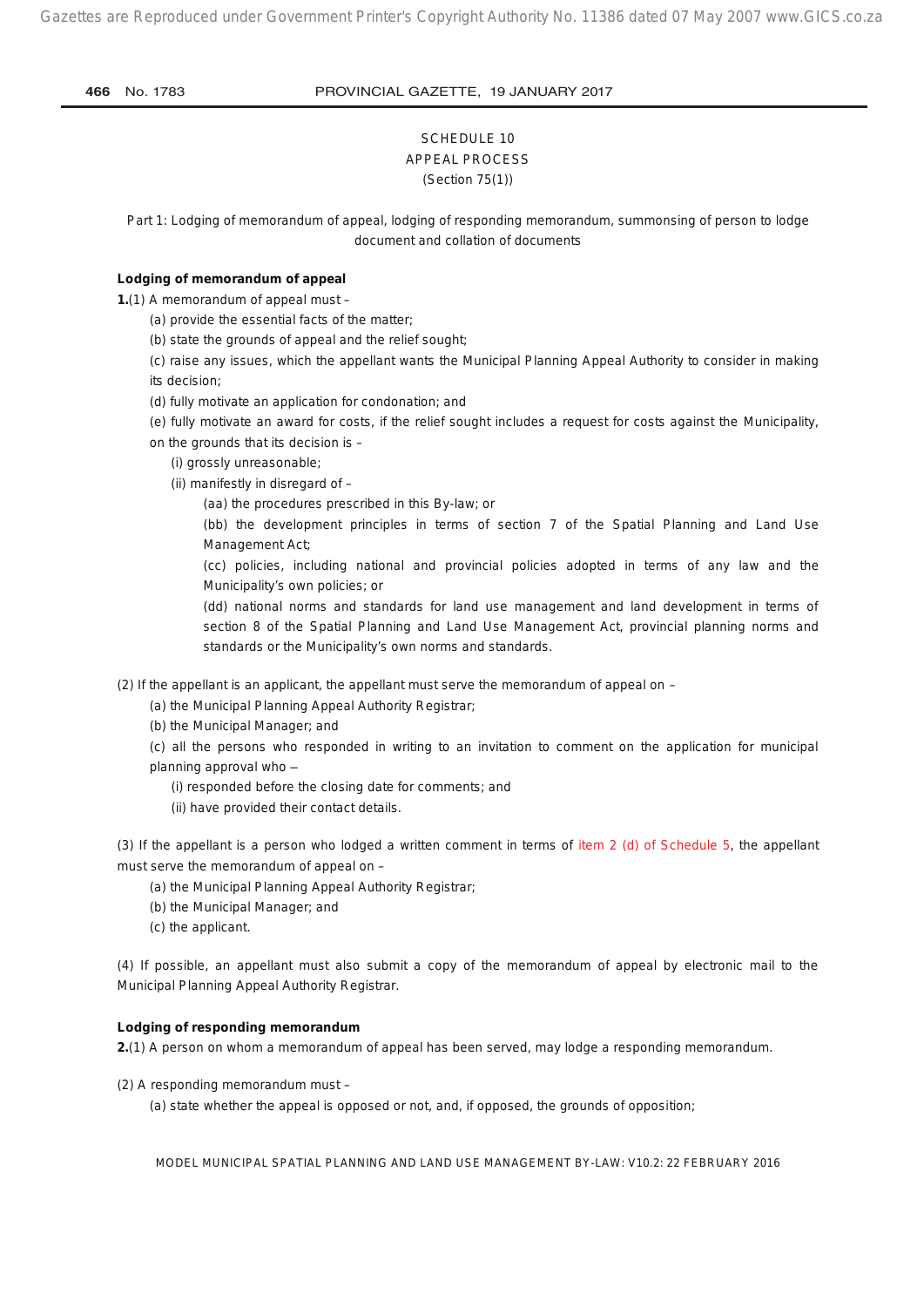(b) raise any issues or matters, which that party wants the Municipal Planning Appeal Authority to consider in making its decision;

(d) fully motivate an application for condonation; and

(c) include any request for an order for costs against the appellant and the reasons for the request, including an order for costs on the grounds that the appeal is vexatious or frivolous.

(3) A person who wants to lodge a responding memorandum must, within 30 days after the memorandum of appeal was served on that person serve the responding memorandum on –

(a) the Municipal Planning Appeal Authority Registrar; and

(b) the Municipal Manager.

(4) If possible, a person who wants to lodge a responding memorandum must also submit a copy of the responding memorandum by electronic mail to the Municipal Planning Appeal Authority Registrar.

#### **Parties to an appeal hearing**

**3.** Only the following persons shall be parties to an appeal hearing –

- (a) the applicant; and
- (b) a person who has lodged a written comment in terms of items  $2(d)$  of Schedule 5
	- (i) who has lodged an appeal against the decision of the Municipality; or
	- (ii) who has lodged a responding memorandum.

#### **Withdrawal of appeal or opposition to appeal**

**4.**(1) An appellant may withdraw an appeal by serving written notice of its withdrawal on the Municipal Planning Appeal Authority Registrar, the Municipal Manager and on every other party to the appeal.

(2) A respondent may withdraw its opposition to an appeal by serving a written notice of withdrawal of that opposition on the Municipal Planning Appeal Authority Registrar, the appellant and every other party to the appeal hearing.

(3) A party to an appeal hearing, who is aggrieved by the withdrawal of an appeal by an appellant, may apply to the Municipal Planning Appeal Authority for an award of costs against the appellant.

#### **Powers of Municipal Planning Appeal Authority with regard to witness**

**5.**(1) The Presiding Officer may subpoena any person to attend the site inspection or appeal hearing, in order –

(a) to testify and be questioned as a witness with regard to any relevant matter; or

(b) to produce any document or object in the possession or under the control of that person, and to be questioned with regard thereto.

(2) A person who has been subpoenaed or called by a party as a witness at the site inspection or appeal hearing may be required by the Presiding Officer to take an oath or make an affirmation as a witness before testifying or being questioned.

(3) The law relating to privilege in a civil court of law applies to a witness subpoenaed or called to give evidence or to produce a document.

#### **Issuing and service of subpoena to secure attendance of witness**

**6.**(1) A subpoena contemplated in item 5(1) of this Schedule must be issued by the Presiding Officer under his or her signature, and must –

(a) specifically require the person named in it to appear before the Municipal Planning Appeal Authority to testify or produce a document or any other object to the Municipal Planning Appeal Authority;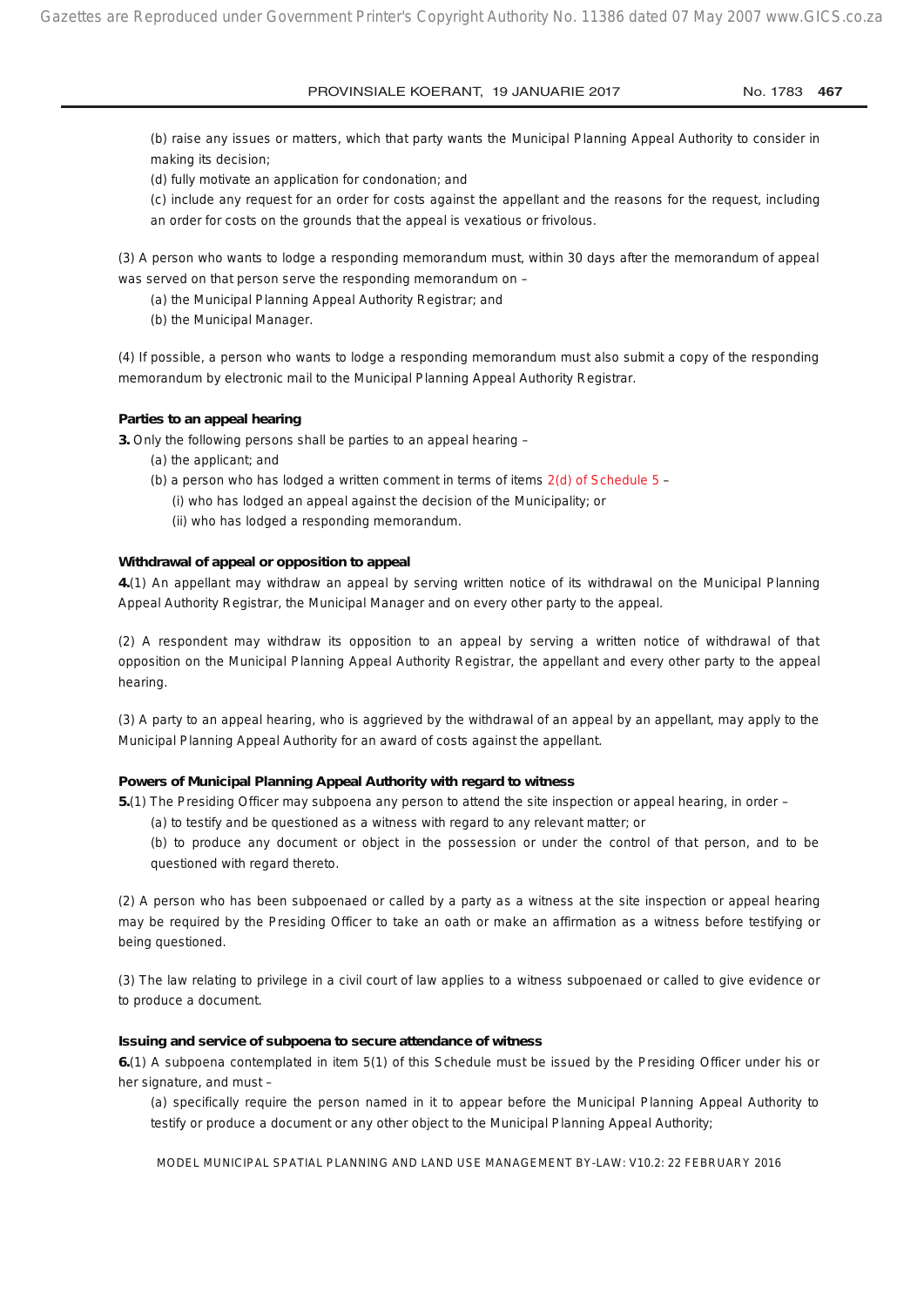(b) state the reasons why the person is required to appear before the Municipal Planning Appeal Authority to testify or produce a document or any other object to the Municipal Planning Appeal Authority; (c) if applicable, sufficiently identify the document or object which the person is required to produce; and (d) state the date, time and place at which the person must appear before the Appeal Authority

(2) A subpoena must be served on a person by a person who has been authorised in writing by the Municipal Planning Appeal Authority Registrar to serve it.

(3) A person who is serving a subpoena must display to the person who is served with a subpoena the original subpoena or the written authorisation to serve the subpoena, if requested to do so.

(4) A person who is serving a subpoena must provide a written return of service to the Municipal Planning Appeal Authority Registrar, including the manner in which the subpoena was served.

#### **Powers of Municipal Planning Appeal Authority with regard to document required to decide appeal**

**7.**(1) The Presiding Officer, upon request of members of the Municipal Planning Appeal Authority or of any party to the appeal hearing, may subpoena any person to lodge any document in the possession or under the control of that person with the Municipal Planning Appeal Authority Registrar.

(2) A person who has been subpoenaed to lodge a document with the Municipal Planning Appeal Authority Registrar must serve the document on the Municipal Planning Appeal Authority Registrar at least 21 days before the appeal hearing commences.

(3) If the Presiding Officer has subpoenaed a Municipality to lodge a document that the Municipality relied on when it decided an application for municipal planning approval, and the Municipality fails to serve the document on the Municipal Planning Appeal Authority Registrar, the Municipal Planning Appeal Authority may uphold the appeal on the ground that the Municipality did not apply its mind when it decided the application.

(4) The law relating to privilege in a civil court of law applies to a person subpoenaed to lodge a document with the Municipal Planning Appeal Authority Registrar.

#### **Issuing and service of subpoena to obtain document**

**8.**(1) A subpoena contemplated in item 5(1) of this Schedule must be issued by the Presiding Officer under his or her signature, and must –

(a) specifically require the person named in it to lodge the document with the Municipal Planning Appeal Authority Registrar;

(b) state the reasons why the document is required by the Municipal Planning Appeal Authority;

(c) sufficiently identify the document which the person is required to lodge with the Municipal Planning Appeal Authority Registrar;

(d) state to how, where and by which date the document must be lodge with the Municipal Planning Appeal Authority Registrar.

(2) If the Presiding Officer has subpoenaed the Municipal Planning Approval Authority to lodge a document that it relied on when it decided an application for municipal planning approval, a warning that if it fails to serve the document on the Municipal Planning Appeal Authority Registrar, the Municipal Planning Appeal Authority may uphold the appeal on the ground that the Municipal Planning Approval Authority did not apply its mind when it decided the application.

(3) A subpoena must be served on a person by a person who has been authorised in writing by the Municipal Planning Appeal Authority Registrar to serve it.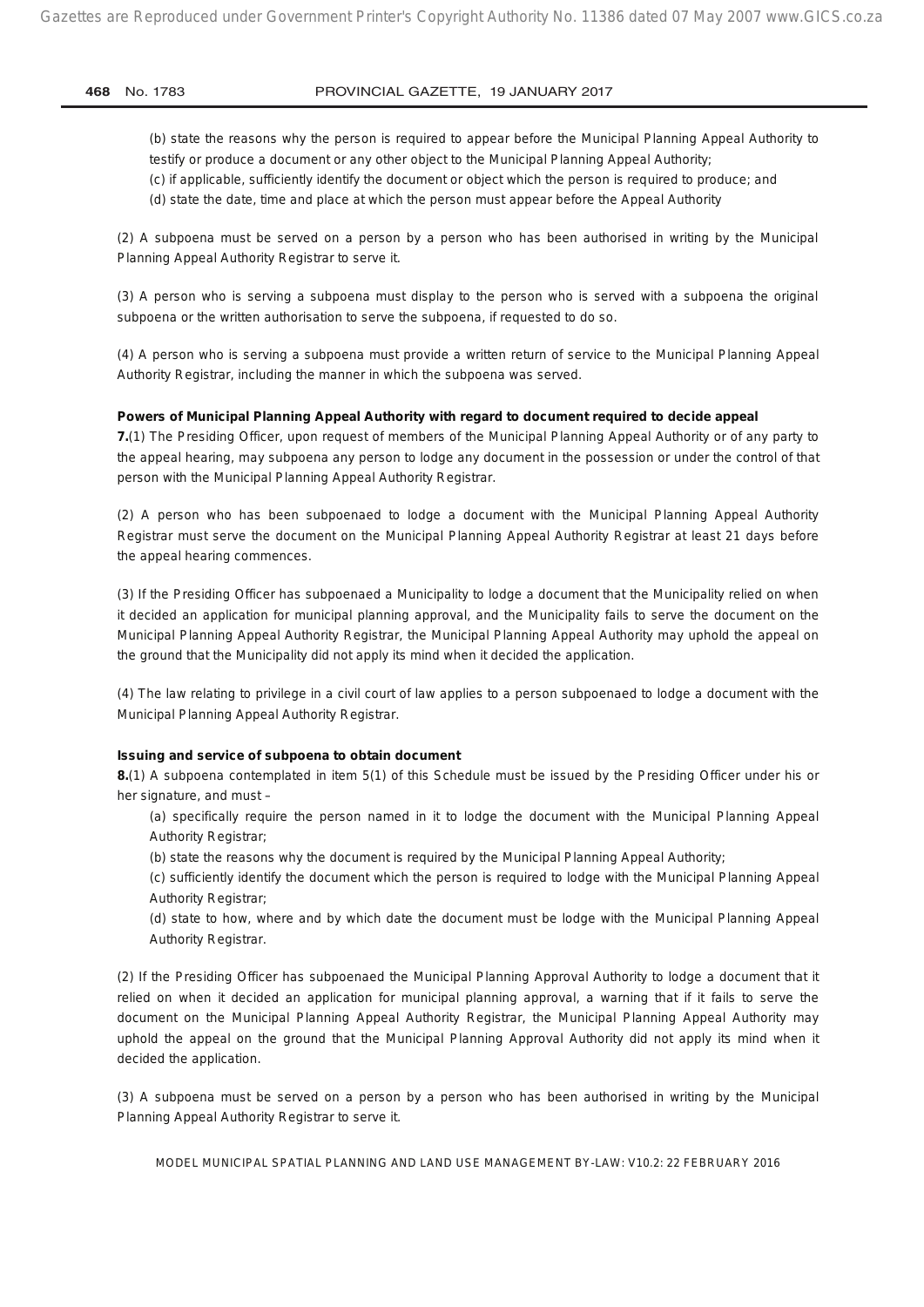(4) A person who is serving a subpoena must display to the person who is served with a subpoena the original subpoena or the written authorisation to serve the subpoena, if requested to do so.

 (5) A person who is serving a subpoena must provide a written return of service to the Municipal Planning Appeal Authority Registrar, including the manner in which the subpoena was served.

(6) The law relating to privilege in a civil court of law applies to a person subpoenaed to lodge a document with the Municipal Planning Appeal Authority Registrar.

#### **Collation of documents required to decide appeal**

**9.**(1) A party to an appeal hearing must serve every document on which the party intends to rely on at an appeal hearing on the Municipal Planning Appeal Authority Registrar at least 21 days before the appeal hearing commences.

(2) If possible, a party to the appeal hearing must also submit copies of the documents by electronic mail to the Municipal Planning Appeal Authority Registrar.

(3) The Municipal Planning Appeal Authority Registrar must collate all the memoranda and any other documents received from a party to an appeal hearing or requested by the Presiding Officer and post the collated documents on the Internet at least 14 days before the appeal hearing commences.

(4) If a party to an appeal hearing does not have access to the Internet, the party may obtain a copy of the collated documents from the Municipal Planning Appeal Authority Registrar at the cost of reproduction and posting.

*Part 2: Setting down of appeal for hearing, site inspection and hearing of appeal*

#### **Setting down of appeal for hearing**

**10.**(1) The Municipal Planning Appeal Authority Registrar must forward the memoranda to the Presiding Officer –

(a) upon expiry of the period allowed by item 2(3) for the lodging of responding memorandum; or

(b) as soon as the Municipal Planning Appeal Authority Registrar has been advised in writing by the parties entitled to lodge responding memoranda, that they do not intend to do so,

whichever occurs first.

(2) The Municipal Planning Appeal Authority Registrar must –

(a) within 21 days after receipt by the Presiding Officer of the memoranda contemplated in item 1(1) of this Schedule, set the date, time and place for the hearing of the appeal, which date may not be later than –

(i) 90 days after the date on which the memorandum of appeal was lodged with the Municipal Planning Appeal Authority Registrar; or

(ii) such extended date as may be agreed upon between the parties to the appeal and the Registrar;

(b) in writing, notify all the parties to the appeal of the date, time and place set for the hearing thereof.

#### **Rescinding of an appeal due to undue delay by appellant**

**11.** The Presiding Officer may in writing rescind an appeal, if he or she is satisfied –

(a) that the Municipal Planning Appeal Authority Registrar has made at least three attempts to set a date, time and place to hear the appeal;

(b) that the appellant has been warned that failure to agree to a date, time and place to hear the appeal can lead to the appeal being rescinded; and

(c) the appellant had sufficient opportunity to agree to a date, time and place to hear the appeal.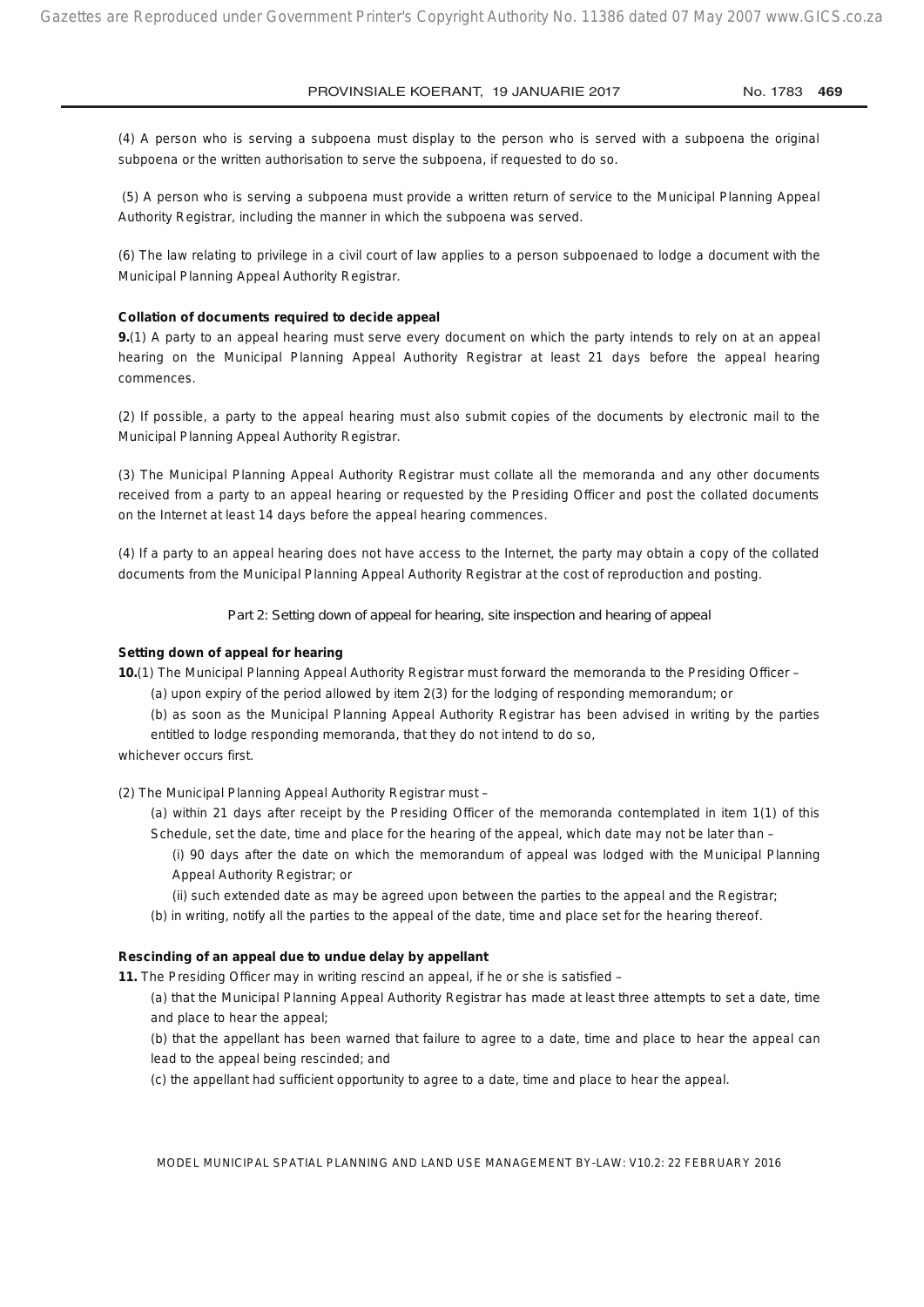#### **Postponement of site inspection or hearing**

**12.** (1) Any party to an appeal may request in writing that the site inspection or hearing be postponed at least 10 days prior to the site inspection or hearing.

(2) The presiding officer may grant a postponement upon good cause shown and must notify the parties of his or her decision within 5 days of the party's request.

(3) If the postponement is opposed, the presiding officer may request the parties to the appeal to make representations before ruling on the matter.

#### **Site inspection**

**13.**(1) Members of the Municipal Planning Appeal Authority may enter upon land or a building relevant to an appeal before it, during normal business hours or at any other reasonable hour, to conduct an inspection of the site.

(2) All the parties to an appeal hearing are entitled to attend an inspection and may be represented at the inspection.

(3) The Municipal Planning Appeal Authority Registrar must notify all parties to the appeal hearing in writing, of the Municipal Planning Appeal Authority's intention to carry out an inspection.

(4) The notice of the inspection must –

- (a) specify the place, date and time of the inspection;
- (b) state the purpose of the proposed inspection; and
- (c) invite all parties to the appeal hearing to be present during the inspection.

(5) The date and time of the inspection must be determined by the Municipal Planning Appeal Authority Registrar after consultation with the occupiers of the land or buildings concerned.

(6) In the event that the owner or occupier is not present during the inspection, the members of the Municipal Planning Appeal Authority must leave the land or building as effectively secured against trespassers as they found it.

(7) Any person who enters upon land or enters a building to attend a site inspection by the Municipal Planning Appeal Authority, who gains knowledge of another person's private or business affairs in the process, must treat that information as confidential and may not disclose it to any other person.

(8) A person who discloses knowledge of another person's private or business affairs that has been gained in the process of attending a site inspection of the Municipal Planning Appeal Authority is guilty of an offence, and liable upon conviction to a fine or to a period of imprisonment not exceeding one year, or both, unless the disclosure –

- (a) was made for the purposes of deciding the appeal;
- (b) was ordered by a competent court; or
- (c) is required under any law.

(9) A person who wilfully obstructs the Municipal Planning Appeal Authority from entering upon land or a building contemplated in this item, is guilty of an offence and is liable upon conviction to a fine of R10 000.

## **Hearing**

**14.**(1) The Municipal Planning Appeal Authority Registrar must notify all parties to an appeal hearing in writing of the time and place of the appeal hearing.

(2) The Presiding Officer –

- (a) determines the procedure of the appeal hearing; and
- (b) decides all questions and matters arising with regard to the procedure at the appeal hearing.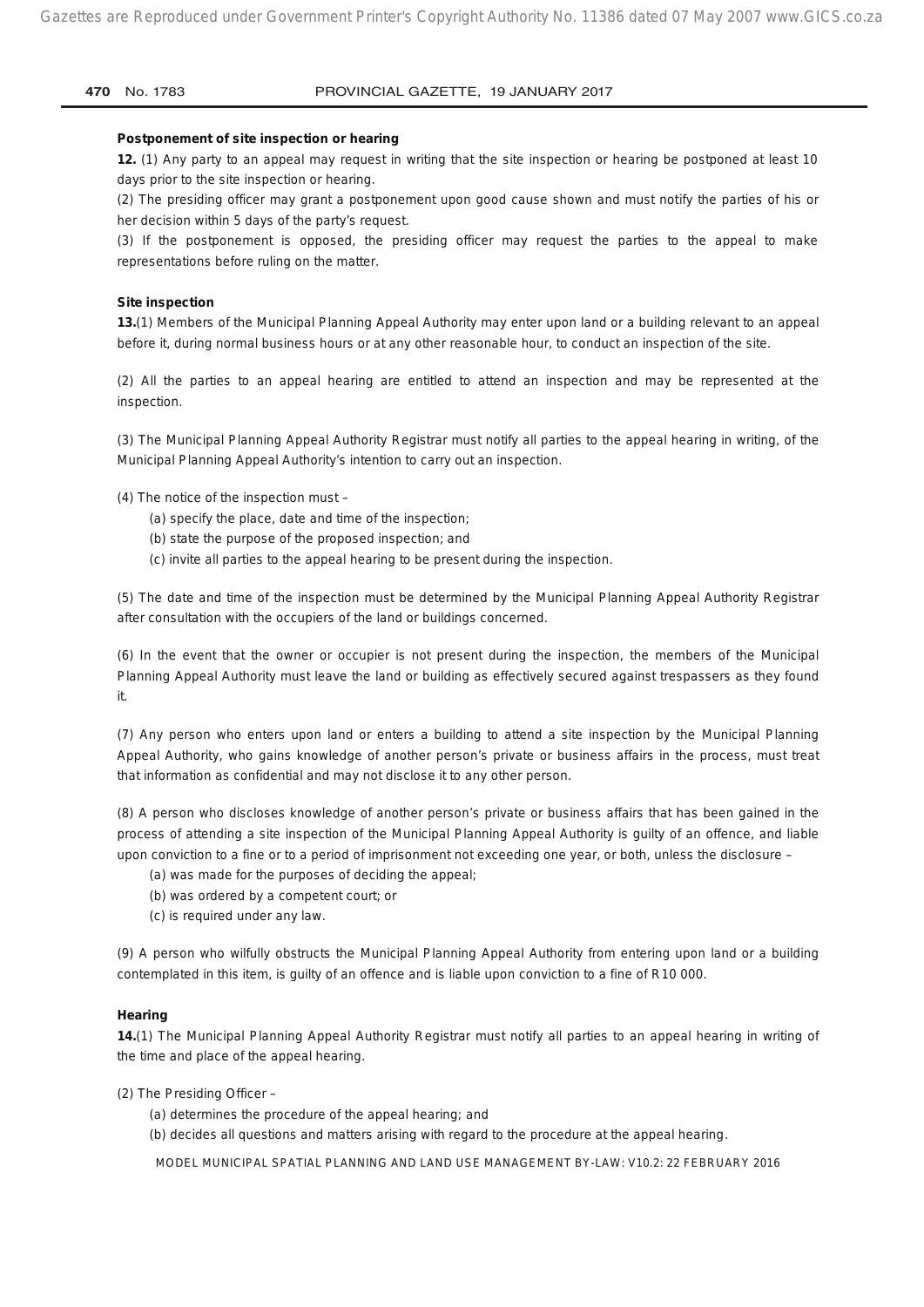(3) The Municipal Planning Appeal Authority must consider the merits of the matter on appeal, and to that end the Presiding Officer may allow the appellant and other parties in the appeal to raise new issues and to introduce new evidence, whether oral or documentary.

(4) A party to an appeal hearing is entitled to be present at the hearing of the appeal, and to –

- (a) be represented by a legal representative or any other person;
- (b) state a case and lead evidence in support thereof or in rebuttal of the evidence;
- (c) call witnesses to testify and question those witnesses;
- (d) present other evidence;
- (e) cross-examine any person called as a witness by any other party; and
- (f) address the Municipal Planning Appeal Authority on the merits.

(5) A party to an appeal hearing may object to the opposite party raising any issue or relying on any document not relied on in that party's memorandum on the ground that –

(a) the opposite party has not established good reason for the introduction of that issue or document in the proceedings; or

(b) the introduction thereof in the proceedings is likely to cause the objecting party unfair prejudice.

(6) The Presiding Officer must make a ruling as to whether or not the objection to the raising of the new issue or reliance on a new document is to be upheld, and, in the light of that ruling, may make any appropriate order, including an order for the –

(a) payment of the costs relating to the determination of the objection, or

(b) adjournment of the hearing for a period stipulated in the order.

#### **Hearing of appeal in absence of parties**

**15.** (1) The Municipal Planning Appeal Authority may, after a notice of hearing has been served on all the parties, hear an appeal in the absence of an appellant or any other party if −

(a) it is satisfied that the reasons provided to it by the appellant or other party are not of a nature that necessitate his or her attendance;

(b) the party has notified the appeal authority that he or she does not wish to be present at the hearing; or

(c) the party fails to attend the hearing without providing any reasons for non-attendance.

#### **Circumstances in which hearing may be dispensed with**

**16.** The Municipal Planning Appeal Authority may decide an appeal by considering the documents lodged with it without holding a hearing if -

(a) the Municipal Planning Appeal Authority is of the view that the issues for determination of the appeal can be adequately determined in the absence of the parties; and

(b) the parties consent in writing to the appeal being determined without a hearing.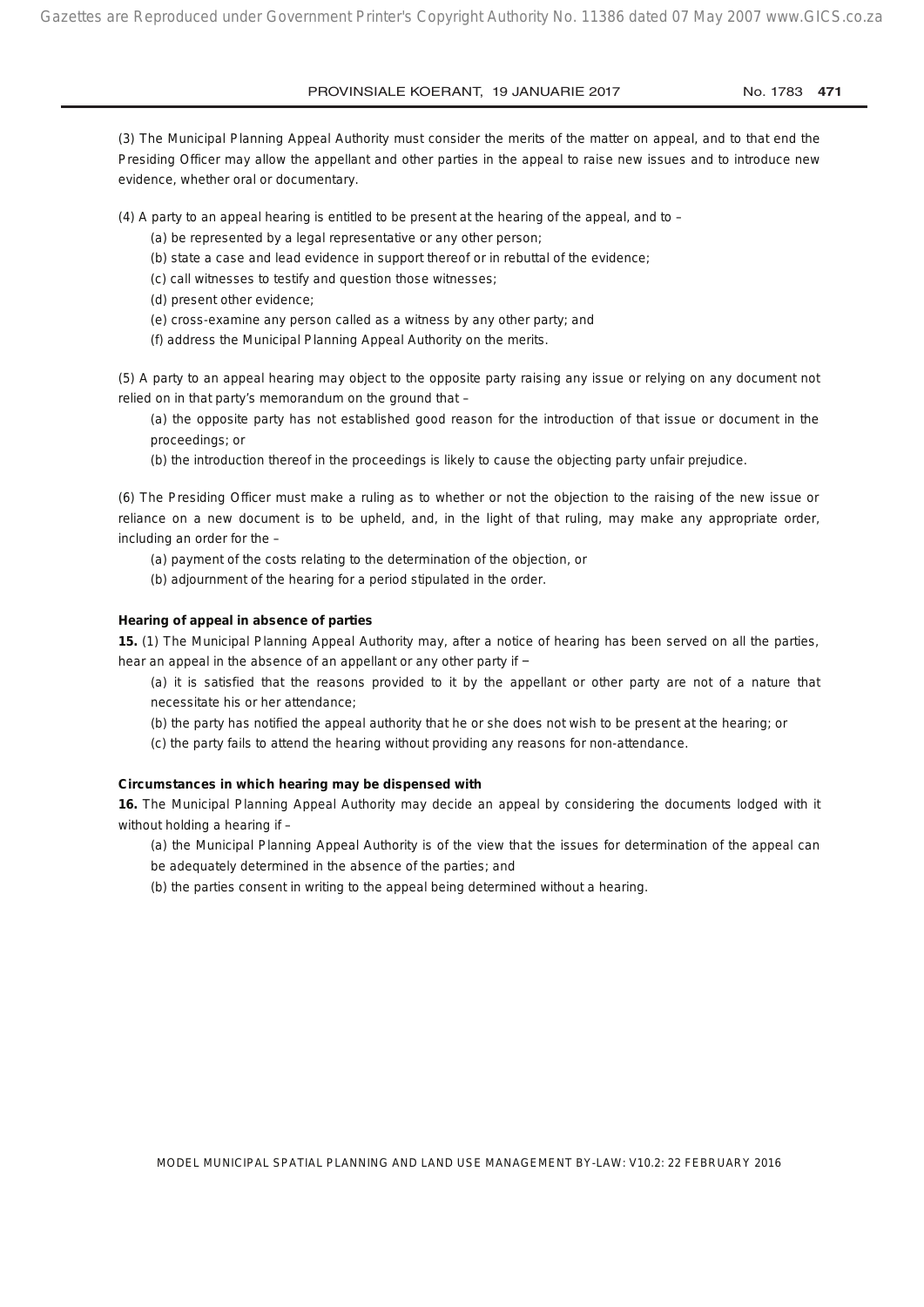#### SCHEDULE 11

#### APPLICATION FOR LATE LODGING OF MEMORANDUM OF APPEAL

*(Section 75(2))*

#### **Application for late lodging of memorandum of appeal**

**1.**(1) An applicant or a person who has a right of appeal, may, within the 30 days allowed for the lodging of an appeal, apply to the Chairperson for an extension of the period within which to lodge a memorandum of appeal.

(2) An application for an extension of the period within which to lodge a memorandum of appeal must be in the form of an affidavit, showing good cause as to why the application should be granted.

(3) An application for an extension of the period within which to lodge a memorandum of appeal must be served on –

(a) the Municipal Planning Appeal Authority Registrar;

(b) the Municipality; and

(c) the applicant, if the person lodging the application for the late lodging of a memorandum of appeal is not the applicant

#### **Opposition by an applicant to late lodging of a memorandum of appeal**

**2.**(1) An opposition by an applicant to the late lodging of a memorandum of appeal must be in the form of an affidavit, showing good cause why the application for the late lodging of an appeal should not be granted.

(2) An applicant that intends to oppose an application for the late lodging of an appeal must serve an affidavit opposing the application for the late lodging of an appeal within 14 days after having been served with an application for the late lodging of a memorandum of appeal on –

(a) the Municipal Planning Appeal Authority Registrar;

(b) the Municipality; and

(c) the person who lodged the application for an extension of the period within which to lodge a memorandum of appeal.

#### **Matters relevant in determining merits of late lodging of a memorandum of appeal**

**3.** The Presiding Officer must consider the following matters, in so far as they may be relevant, in deciding on an application for the late lodging of a memorandum of appeal –

(a) the information and reasons contained in the application for the late lodging of a memorandum of appeal;

(b) the information and reasons contained in the affidavit opposing the late lodging of a memorandum of appeal;

(c) the underlying facts and circumstances for the application for the late lodging of a memorandum of appeal;

(d) the potential prejudice to any party to the appeal; and

(e) the time that has elapsed from the date of notice of the Municipality's decision.

#### **Decision on application for late lodging of a memorandum of appeal**

**4.** The Presiding Officer must –

(a) rule on an application for late lodging of a memorandum of appeal within 30 days of the expiry of the period for the lodging of an application for the late lodging of a memorandum of appeal, which ruling may include an order as to costs as the Presiding Officer considers fair and appropriate;

(b) in the event that an application for late lodging of a memorandum of appeal is granted, review and adjust the time limits relating to the lodging of memoranda and the hearing of the appeal by the Municipal Planning Appeal Authority.

#### **Notice of decision on application for late lodging of a memorandum of appeal**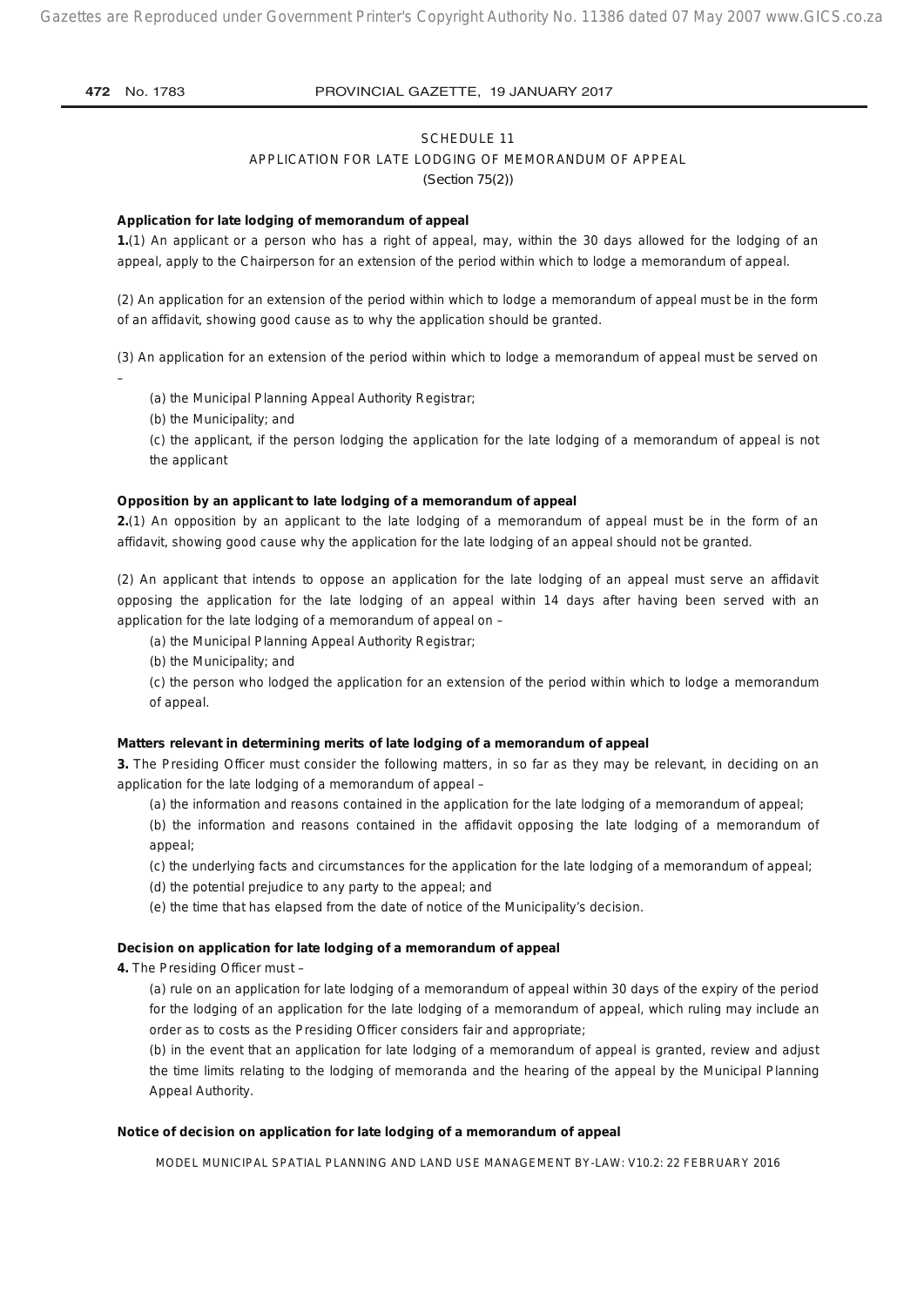**5.** The Municipal Planning Appeal Authority Registrar must, within seven days after the Chairperson has made a

ruling on an application for the late lodging of a memorandum of appeal, serve written notice of the ruling on -(a) the Municipality;

(b) the person who lodged the application for an extension of the period within which to lodge a memorandum of appeal; and

(c) the applicant, if the applicant was not the person who lodged the application for an extension of the period within which to lodge a memorandum of appeal.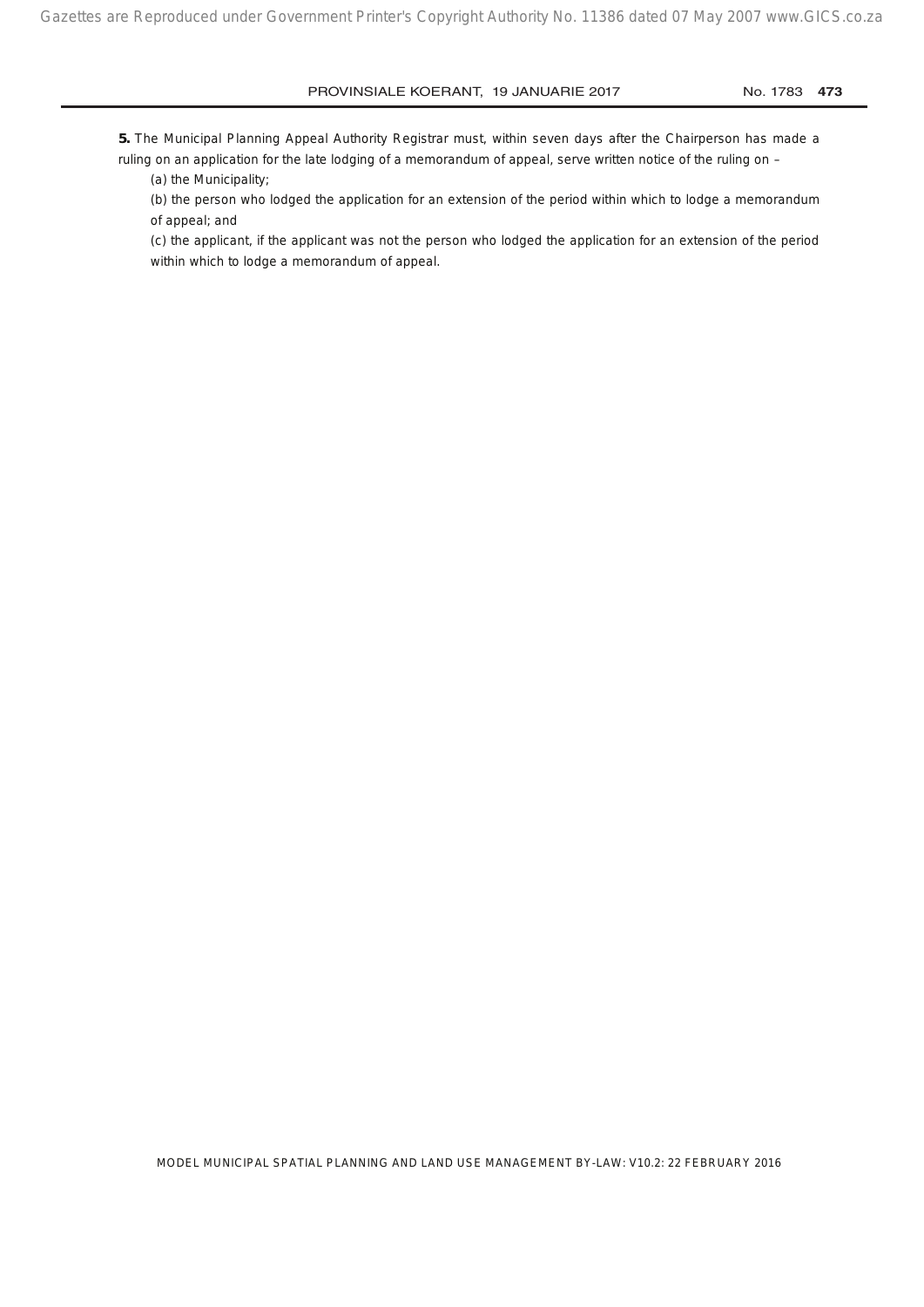## SCHEDULE 12

URGENT APPLICATION TO THE MUNICIPAL PLANNING APPEAL AUTHORITY TO CONFIRM THAT AN APPEAL IS INVALID OR FOR THE PARTIAL COMMENCEMENT OF A DECISION APPROVING AN APPLICATION FOR MUNICIPAL PLANNING APPROVAL

*(Section 75(3))*

**Urgent application to the Municipal Planning Appeal Authority to confirm that an appeal is invalid or for the partial commencement of a decision approving an application for municipal planning approval**

**1.**(1) An applicant may apply to the Presiding Officer before the appeal is heard −

(a) to confirm that an appeal is invalid, if  $-$ 

(i) the appeal was lodged by a person who is not entitled to lodge an appeal to the Municipal Planning Appeal Authority; or

(ii) if the appellant is an applicant, he or she failed to serve a copy of the memorandum on a person contemplated in item 1(2) of Schedule 10;

(iii) if the appellant is a person who lodged a written comment in terms of item 2(d) of Schedule 5, he or she failed to serve a copy of the memorandum on a person contemplated in item 1(3) of Schedule 10;

- (b) for the commencement of
	- (i) a decision on an application for municipal approval in respect of land that is not affected by the appeal; or

(ii) the parts of a decision on an application for municipal planning approval that are not affected by the appeal.

(2) An urgent application must be in the form of an affidavit, showing good cause as to why the application should be granted.

(3) An urgent application must be served on –

(a) the Municipal Planning Appeal Authority Registrar;

- (b) the Municipality; and
- (c) the person who lodged the appeal.

#### **Opposition to an urgent application**

**2.**(1) An opposition to an urgent application must be in the form of an affidavit, showing good cause why the urgent application should not be granted.

(2) An appellant who intends to oppose an urgent application must serve an affidavit opposing the urgent application within 14 days after having been served with the urgent application on –

- (a) the Municipal Planning Appeal Authority Registrar;
- (b) the Municipality; and
- (c) the applicant.

#### **Matters relevant in determining merits of an urgent application to confirm that an appeal is invalid**

**3.** The Presiding Officer must consider the following matters, in so far as they may be relevant, in deciding on an urgent application to confirm that an appeal is invalid –

- (a) the information and reasons contained in the application;
- (b) the underlying facts and circumstances for the application; and
- (c) the potential prejudice to any party to the application.

## **Matters relevant in determining merits of an urgent application for the partial commencement of a decision approving an application for municipal planning approval**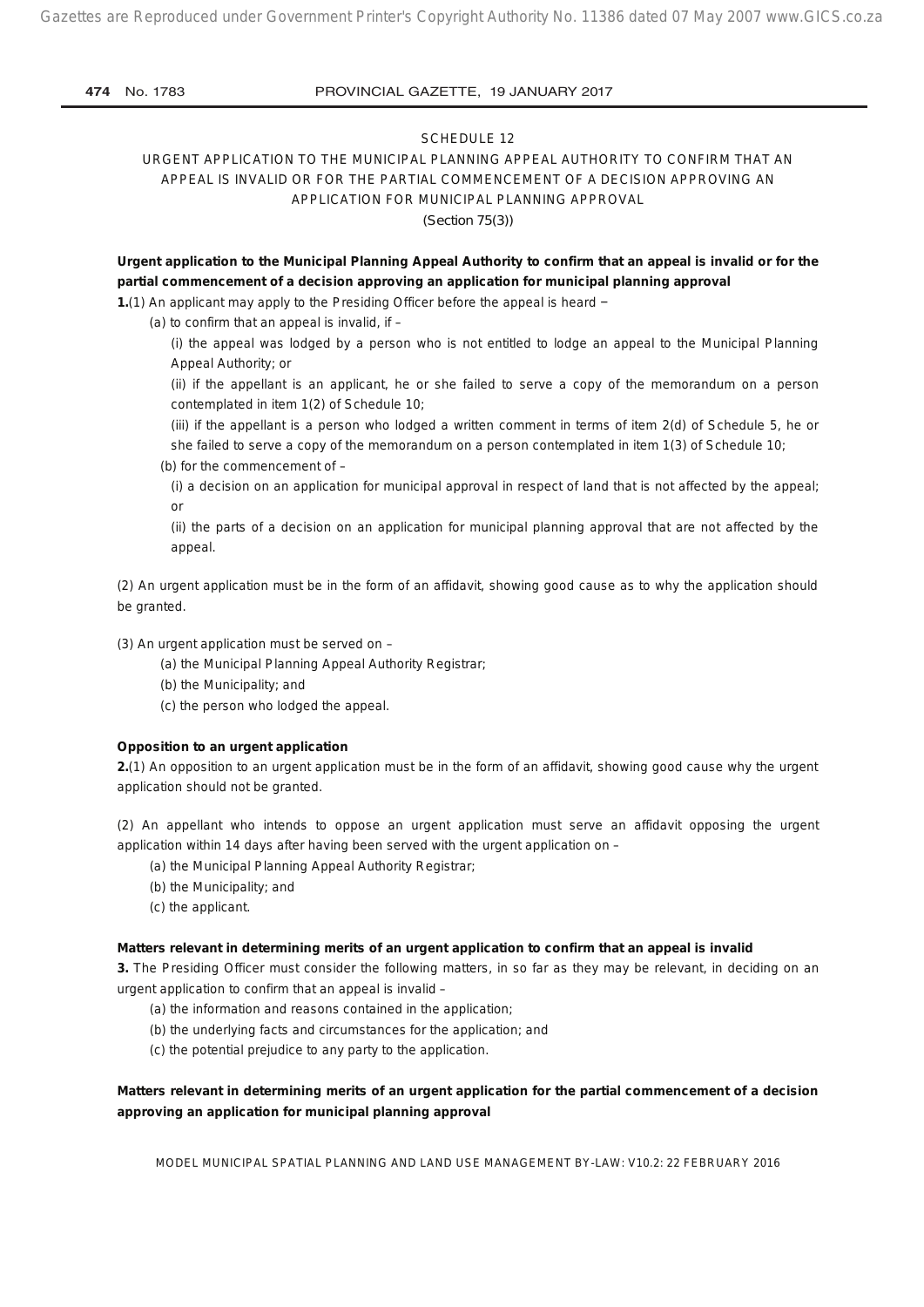**4.** The Presiding Officer must consider the following matters, in so far as they may be relevant, in deciding on an urgent application for the partial commencement of a decision approving an application for municipal planning approval –

(a) the information and reasons contained in the application;

(b) the extent to which the land that will remain subject to the appeal will be affected by a decision to allow the commencement of the decision to grant municipal approval in respect of the balance of the land;

(c) the extent to which it is possible to distinguish between the parts of the decision to grant municipal approval that may commence and the parts that may not;

(d) the underlying facts and circumstances for the application; and

(e) the potential prejudice to any party to the application.

## **Decision on urgent application**

**5.** A Presiding Officer must rule on an urgent within 14 days of the expiry of the period for the lodging of an opposition to the application, which ruling may include an order as to costs as the Chairperson considers fair and appropriate.

#### **Notice of decision on urgent application**

**6.** The Municipal Planning Appeal Authority Registrar must, within seven days after a Presiding Officer has made a ruling on an urgent application, serve written notice of the ruling on –

- (a) the appellant whose appeal was the subject of the urgent application; and
- (b) the applicant.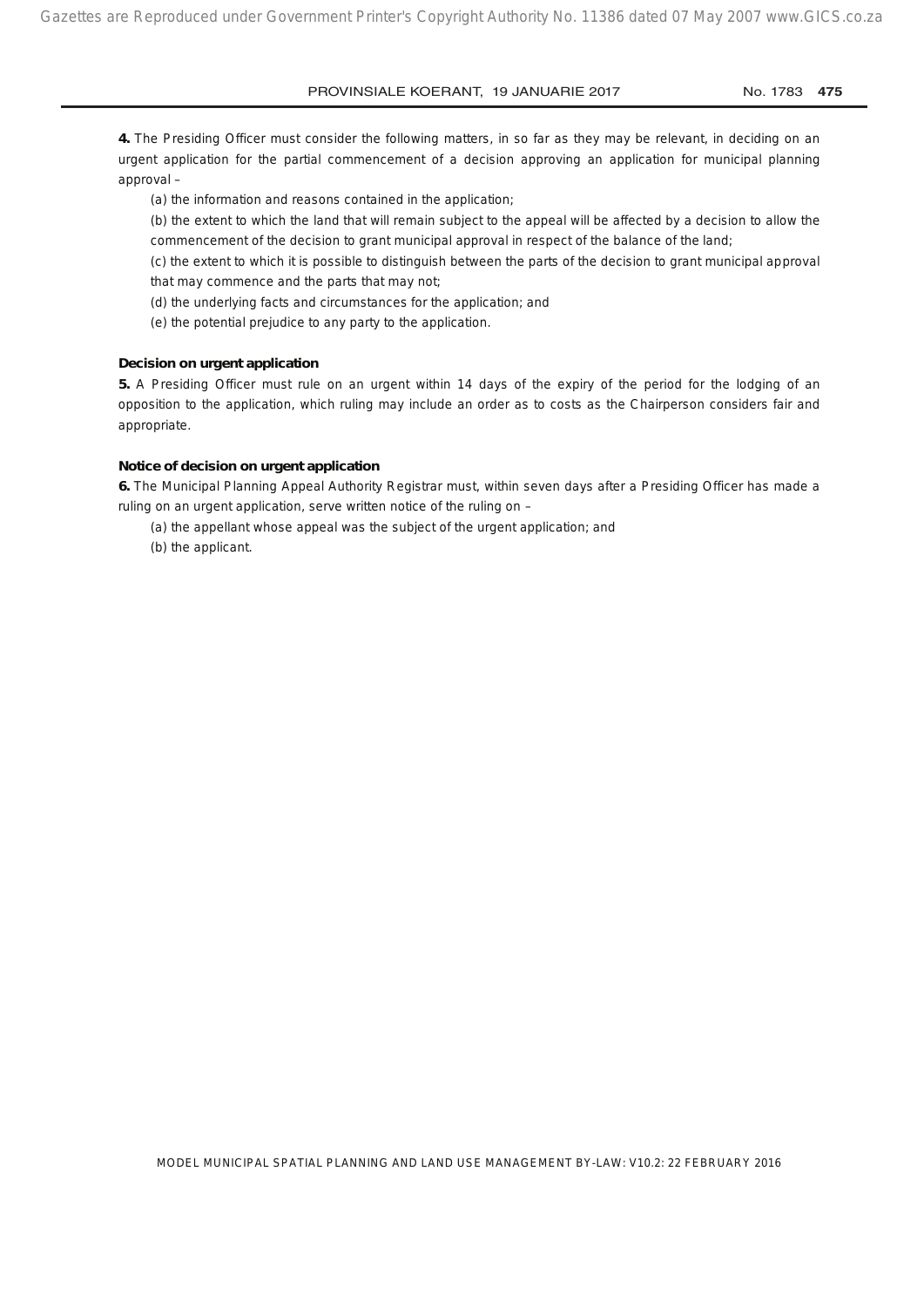## SCHEDULE 13 TRANSITIONAL MEASURES *(Section 126)*

*Part 1: Town Planning Ordinance*

#### **Application for special consent approved in terms of the Town Planning Ordinance**

**1.**(1) An approval for special consent in terms of section 67*bis* of the Town Planning Ordinance must be regarded as consent by the Municipality in terms of the land use scheme contemplated in section 54(3)(a) of this By-law.

(2) For the purposes of section 60(2) of this By-law, the effective date of a Municipality's special consent contemplated in section 67*bis* of the Town Planning Ordinance is –

(a) the date of expiry of the 28 day period referred to section 67*ter* of the Town Planning Ordinance, if no appeal was lodged against the decision of the Municipality; or

(b) the date that the appeal was decided, if an appeal was lodged against the decision of the Municipality in terms of section 67*ter* of the Town Planning Ordinance.

#### **Pending application for special consent in terms of the Town Planning Ordinance**

**2.**(1) A pending application for special consent in terms of section 67*bis* of the Town Planning Ordinance must be continued in terms of this By-law.

(2) The Municipal Planning Registrar must confirm the corresponding provision in the application process from which the application for municipal planning approval must be continued.

(3) An applicant does not have to comply with a requirement in terms of this By-law that are more onerous than the requirements of the Town Planning Ordinance in respect of a provision of this By-law that precedes the provision from which the application for municipal planning approval must be continued.

(4) An applicant does not have to comply with a requirement of the Town Planning Ordinance that is more onerous than the requirements of this By-law.

#### *Part 2: Local Authorities Ordinance*

## **Application for permanent closure of a municipal road approved in terms of the Local Authorities Ordinance**

**3.**(1) An approval for the permanent closure of a municipal road in terms of section 211(2) of the Local Authorities Ordinance must be regarded as an approval by the Municipality in terms of section 54(3)(a) of this By-law.

(2) For the purposes of section 60(2) of this By-law, the effective date of a Municipality's approval contemplated in section 211(2) of the Local Authorities Ordinance is the date upon which the Administrator approved the permanent closure of the municipal road as contemplated in section 211(2)(f) of the Local Authorities Ordinance.

#### **Application for permanent closure of a public place approved in terms of the Local Authorities Ordinance**

**4.**(1) An approval for the permanent closure of a public place in terms of section 212(1)(a) of the Local Authorities Ordinance must be regarded as an approval by the Municipality in terms of section 54(3)(a) of this By-law.

(2) For the purposes of section 60(2) of this By-law, the effective date of a Municipality's approval contemplated in section 212(1)(a) of the Local Authorities Ordinance is the date upon which the Administrator approved the permanent closure of the public place as contemplated in section 212(1)(b) read with 211(2)(f) of the Local Authorities Ordinance.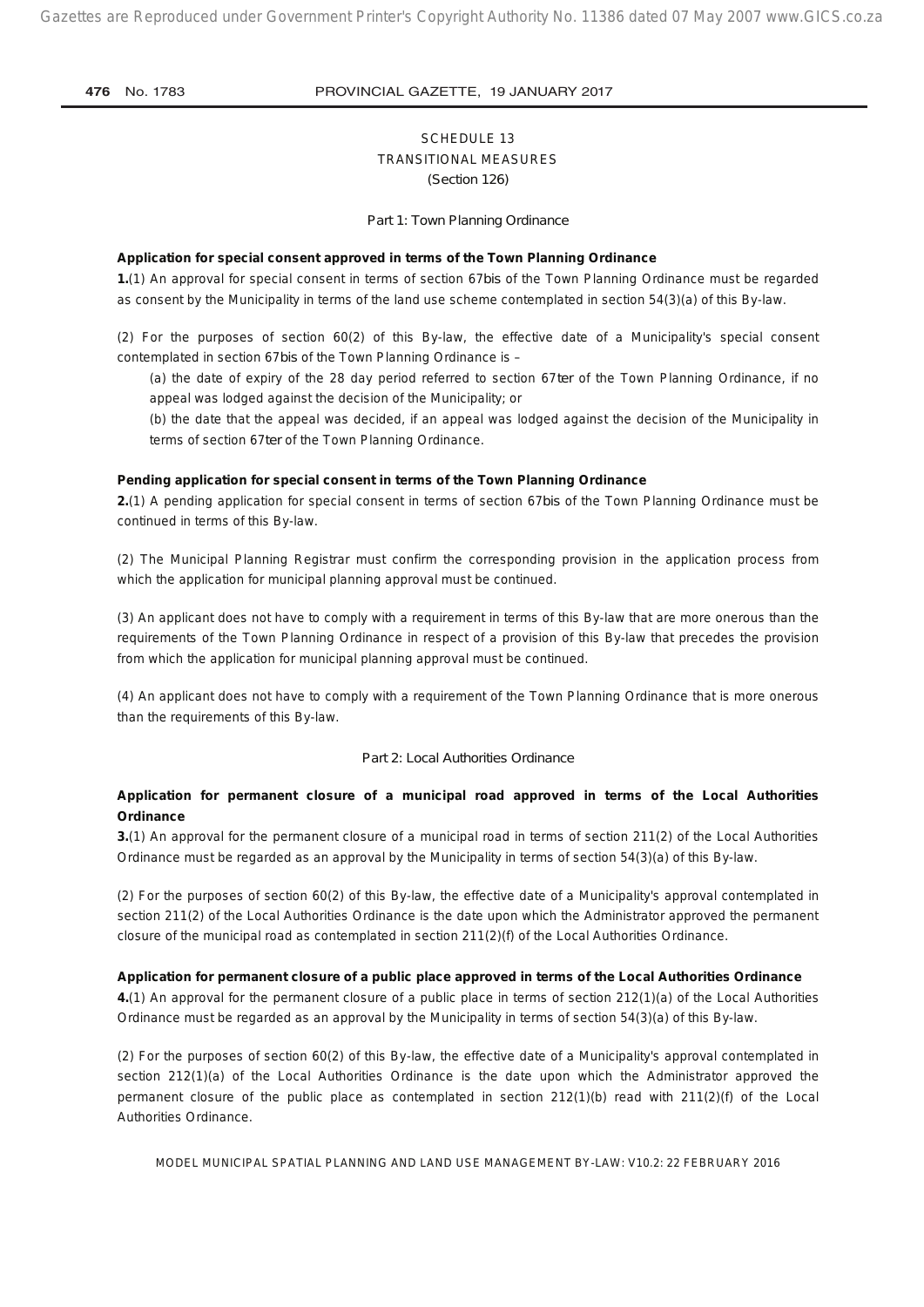**Pending application for permanent closure of a municipal road in terms of the Local Authorities Ordinance 5.**(1) A pending application for the permanent closure of a public place in terms of section 211 of the Local Authorities Ordinance must be continued in terms of this By-law.

(2) The Municipal Planning Registrar must confirm the corresponding provision in the application process from which the application for municipal planning approval must be continued.

(3) An applicant does not have to comply with a requirement in terms of this By-law that are more onerous than the requirements of the Local Authorities Ordinance in respect of a provision of this By-law that precedes the provision from which the application for municipal planning approval must be continued.

(4) An applicant does not have to comply with a requirement of the Local Authorities Ordinance that is more onerous than the requirements of this By-law.

(5) The Municipality does not require the Administrator's consent as contemplated in section 211(2)(f) of the Local Authority's Ordinance.

#### **Pending application for permanent closure of a public place in terms of the Local Authorities Ordinance**

**6.**(1) A pending application for the permanent closure of a public place in terms of section 212 of the Local Authorities Ordinance must be continued in terms of this By-law.

(2) The Municipal Planning Registrar must confirm the corresponding provision in the application process from which the application for municipal planning approval must be continued.

(3) An applicant does not have to comply with a requirement in terms of this By-law that are more onerous than the requirements of the Local Authorities Ordinance in respect of a provision of this By-law that precedes the provision from which the application for municipal planning approval must be continued.

(4) An applicant does not have to comply with a requirement of the Local Authorities Ordinance that is more onerous than the requirements of this By-law.

(5) The Municipality does not require the Administrator's consent as contemplated in section 212(1)(b) read with 211(2)(f) of the Local Authority's Ordinance.

#### *Part 3: Less Formal Township Establishment Act*

#### **Less formal settlement or township approved in terms of the Less Formal Township Establishment Act**

**7.**(1) An application for a settlement approved in terms of section 3(1) or a township approved in terms of section 14(1) of the Less Formal Township Establishment Act, that has been approved –

- (a) subject to a layout plan; and
- (b) subject to conditions for the development thereof,

must be regarded as a township approved in terms of section 54(3)(a) this By-law.

- $(2)$  Despite  $-$ 
	- (a) the provisions of section 3(5)(b), (e) and (g) of the Less Formal Township Establishment Act; or

(b) a decision to the contrary by the Administrator in terms of section 12(1) of the Less Formal Township Establishment Act,

this Act applies to land designated as a less formal settlement in terms of section 3(1) or a township approved in terms of section 14(1) of the Less Formal Township Establishment Act.

(3) An application is not required in terms of this By-law for  $-$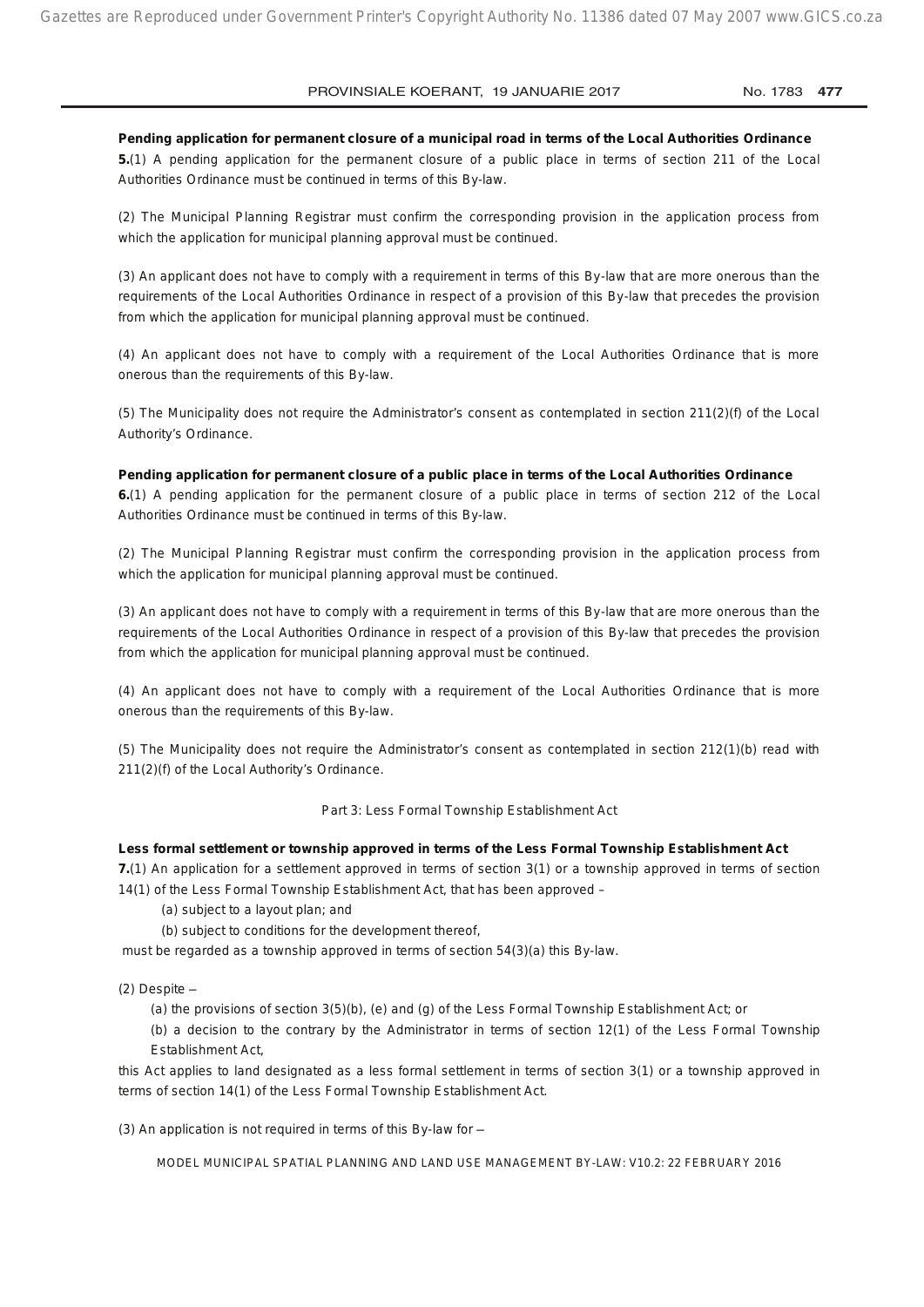(a) the development of a less formal settlement in accordance with an approved layout plan and conditions of approval contemplated in section 4(1) of the Less Formal Township Establishment Act; or

(b) the development of less formal township in accordance with an approved layout plan and conditions of approval contemplated in section 14(1)(a) of the Less Formal Township Establishment Act.

(4) An application is required in terms of this By-law for the subdivision of land or establishment of a township on land that has been designated as a less formal settlement in terms of section 3(1) of the Less Formal Township Establishment Act, it the land was not designated-

(a) subject to a layout plan; or

(b) subject to conditions for the development thereof.

#### *Part 4: Development Facilitation Act*

#### **Development approved in terms of the Development Facilitation Act**

**8.**(1) All applications, appeals or other matters pending before a Tribunal established in terms of section 15 of the Development Facilitation Act, 1995 (No 67 of 1995) at the commencement of the Spatial Planning and Land Use Management Act ( $1<sup>st</sup>$  July 2015) that have not been decided or otherwise disposed of, must be continued and disposed of in terms of the Spatial Planning Land Use Management Act.

(2) An application for development approved in terms of section 33(1) or 51(1) of the Development Facilitation Act must be regarded as an application for municipal planning approval approved in terms of section 47(2)(a) and 54(3)(a) of this By-law.

### **Functions of designated officer may be performed by Municipality**

**9.**(1) Despite the repeal of the Development Facilitation Act, the Municipality must continue to perform the following functions conferred on a designated officer in terms of the Development Facilitation Act -

(a) to publish the conditions of establishment imposed by the Development Tribunal or the Development Municipal Planning Appeal Tribunal that must be published in the Gazette, as contemplated in sections 33(4) and 51(3) of the Development Facilitation, in the Gazette;

(b) to inform the Registrar of Deeds that the conditions of establishment which have to be complied with prior to the commencement of registration, have been complied with, contemplated in section 38(1)(c) of the Development Facilitation Act; and

(c) to inform the Registrar of Deeds that the applicant and the Municipality have fulfilled their obligations relating to the provision of services, contemplated in section 38(1)(d) of the Development Facilitation Act.

(2) The Municipality must appoint a municipal official to perform the functions conferred on a designated officer as contemplated in this item.

## **Power reserved by Development Tribunal or Development Appeal Tribunal in a decision on an application in terms of the Development Facilitation Act**

**10.**(1) A power reserved by the Development Tribunal or Development Appeal Tribunal in a decision on an application in terms of the Development Facilitation Act must be regarded as a power that must be exercised by the Municipality.

(2) The Municipality must comply with the provisions of this By-law, including the procedure for the amendment of a notice of a decision on an application for municipal planning approval, when exercising a power contemplated in this item.